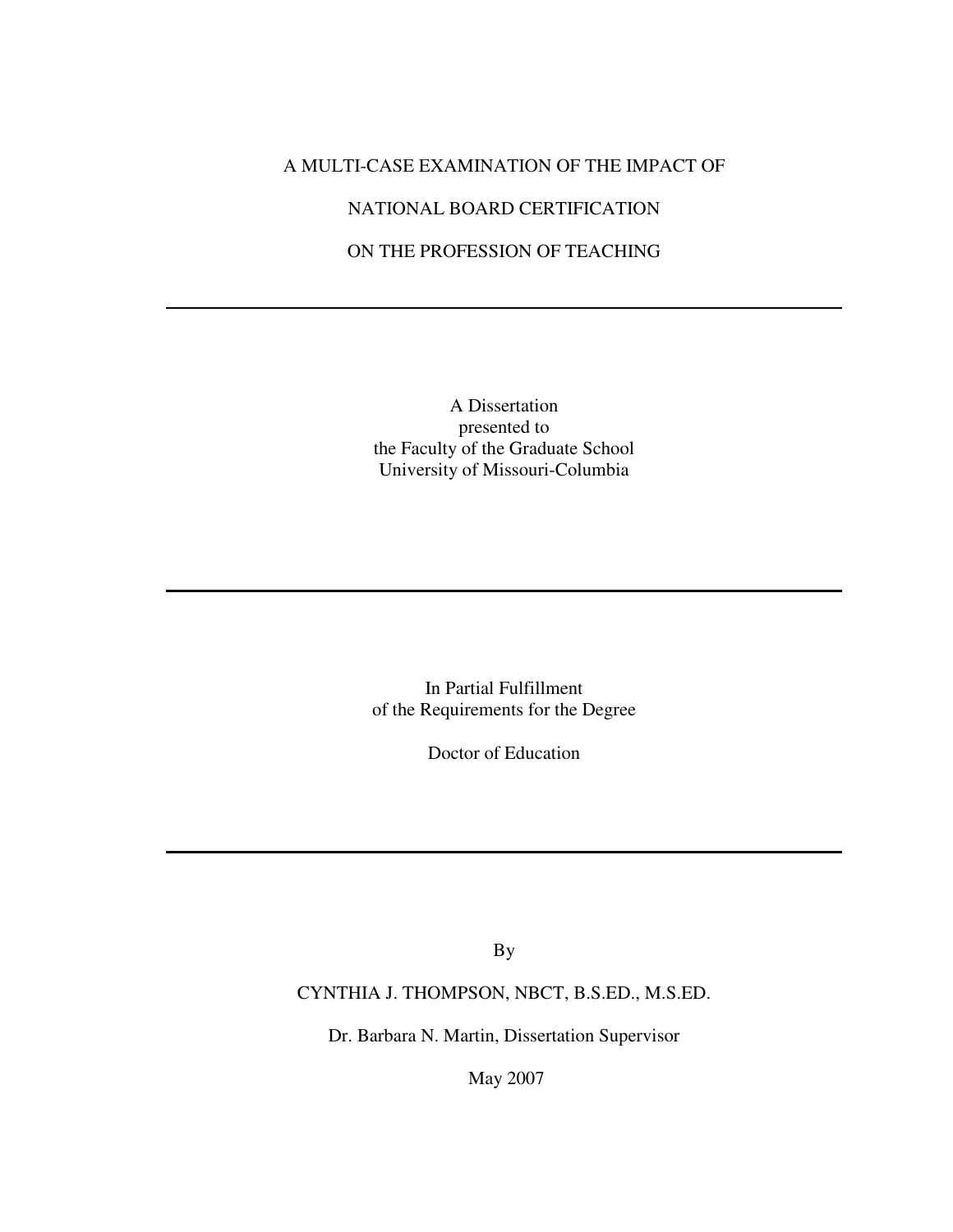© Copyright by Cynthia J. Thompson 2007

All Rights Reserved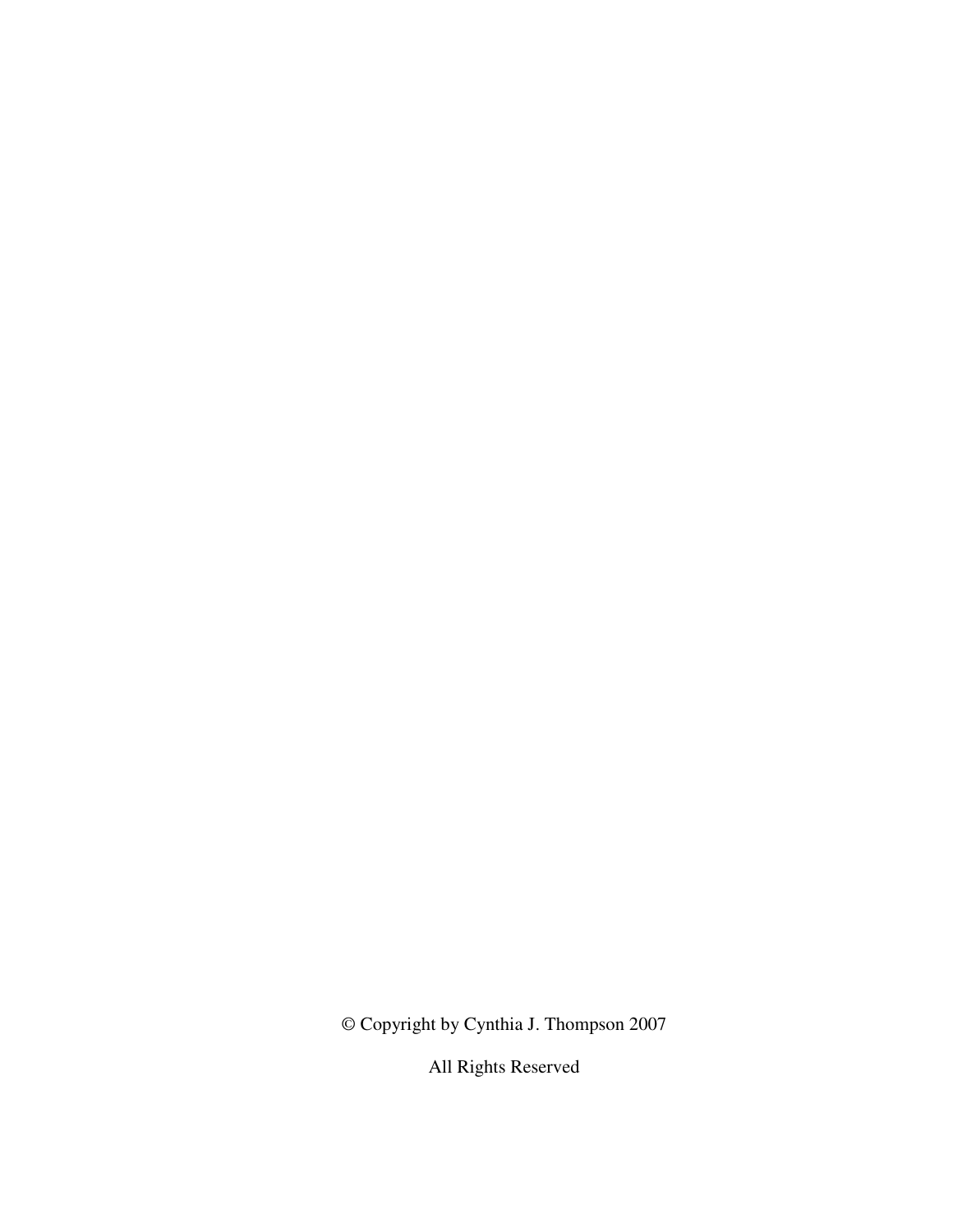The undersigned, appointed by the Dean of the Graduate School, have examined

the dissertation entitled

# **A MULTI-CASE EXAMINATION OF THE IMPACT OF NATIONAL BOARD CERTIFICATION ON THE PROFESSION OF TEACHING**

presented by CYNTHIA J. THOMPSON a candidate for the degree of DOCTOR OF

EDUCATION and hereby certify that in their opinion it is worthy of acceptance.

Dr. Barbara Martin, EdD, Major Advisor Educational Administration

Dr. Beth Hurst, Ed.D. Teacher Education

 $\overline{a}$ 

 $\overline{a}$ 

 $\overline{a}$ 

 $\overline{a}$ 

 $\overline{a}$ 

Dr. Lon Barker, Ph.D. Educational Administration

Dr. Cynthia MacGregor, Ed.D. Educational Administration

Dr. Diana Garland, Ed.D. Educational Administration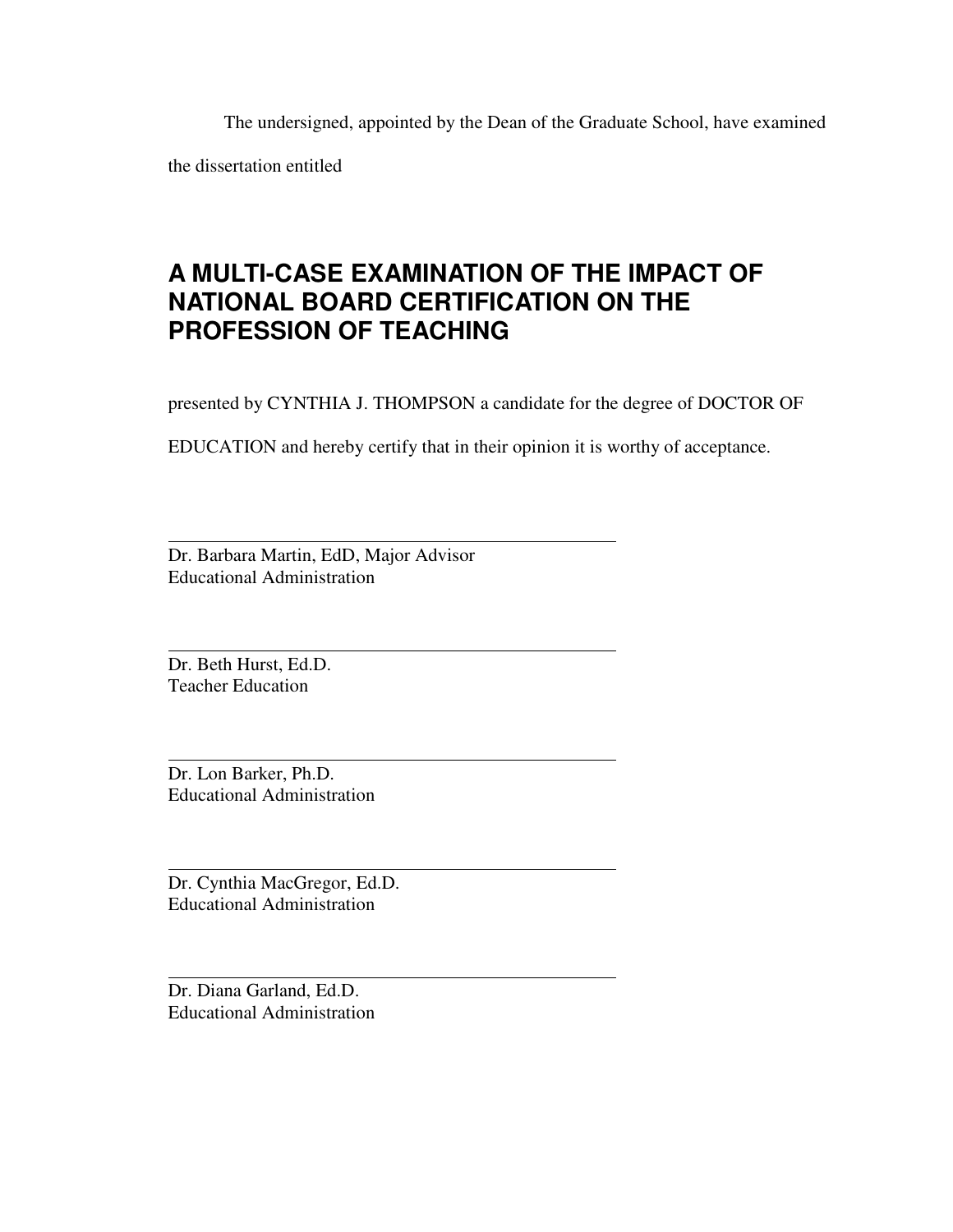## DEDICATION

*Destiny is not a matter of chance, but of choice. Not something to wish for, but to attain.* 

*--William Jennings Bryan* 

Achievement of this Ed.D. is a dream long in the making realized only due to the persistent encouragement and support of my husband, Jim Thompson, and the resolute confidence of my son, Jeff Gray. I dedicate my finished dissertation to both of them with gratitude for inspiring me to keep looking forward.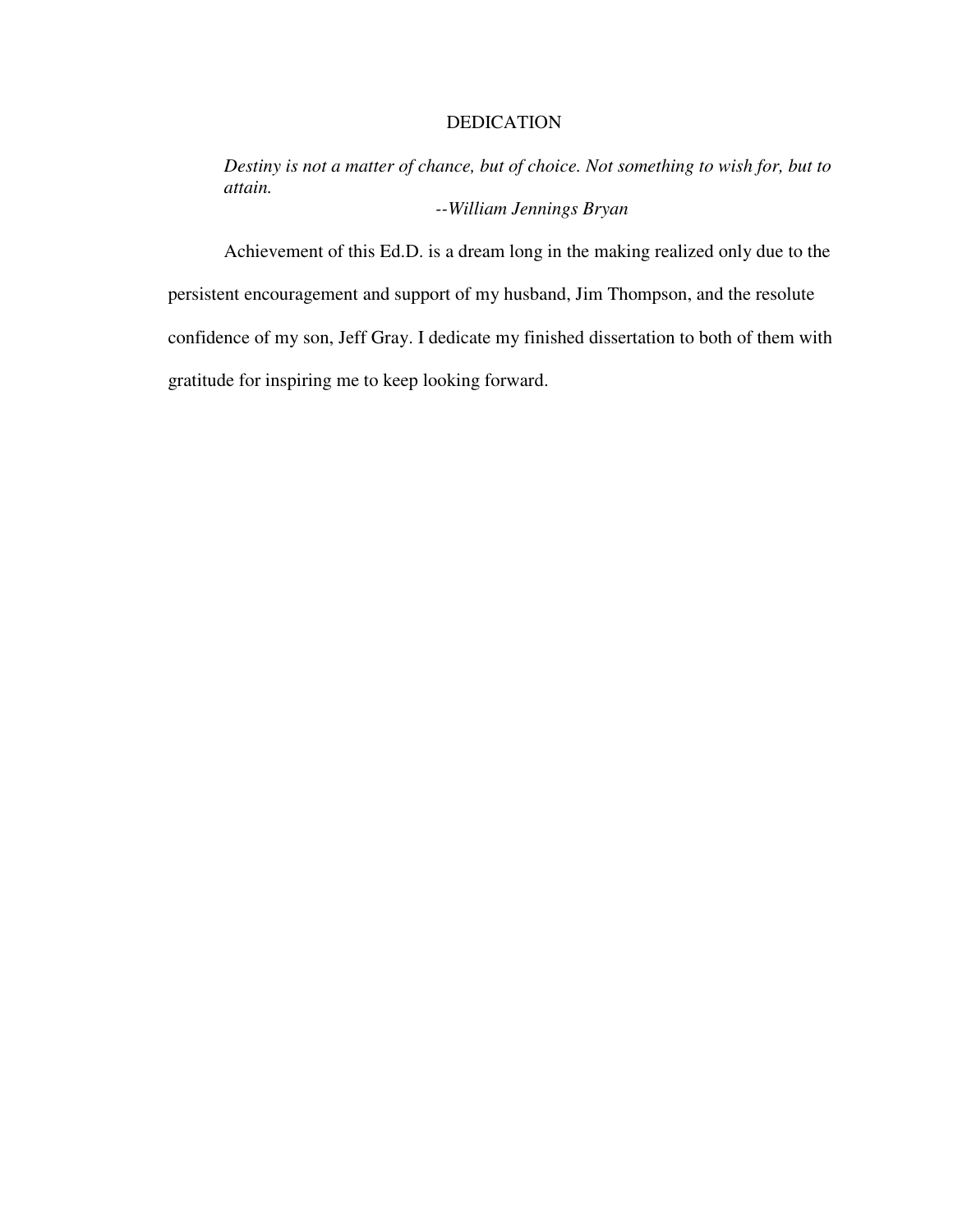#### ACKNOWLEDGEMENTS

A life changing process, such as pursuit of a doctoral degree, is not undertaken in isolation. Thus there are numerous colleagues whose contributions to my research efforts made possible successful completion of this dissertation. First and foremost, the foundation upon which this dissertation stands was built through my participation in Cohort 4 of the University of Missouri Statewide program. I extend special gratitude to the members of my cohort who taught me the essence of teamwork. I am proud to be their colleague in education. A special thanks to my cohort colleague Carol Harig whose friendship motivated me to commence this pursuit.

 Through my experiences in pursuit of this doctoral degree, I have realized that true leadership cannot exist without a heart that considers others. It is with great appreciation and respect that I acknowledge one who truly leads from the heart, Dr. Barbara Martin, my dissertation supervisor, for her time, patience, high expectations, and willingness to allow this process to evolve. I would further like to thank members of my committee, Dr. Lonnie Barker, Dr. Diana Garland, Dr. Beth Hurst, and Dr. Cynthia MacGregor for their time and most valuable input. All of you challenged me to excellence and I thank you.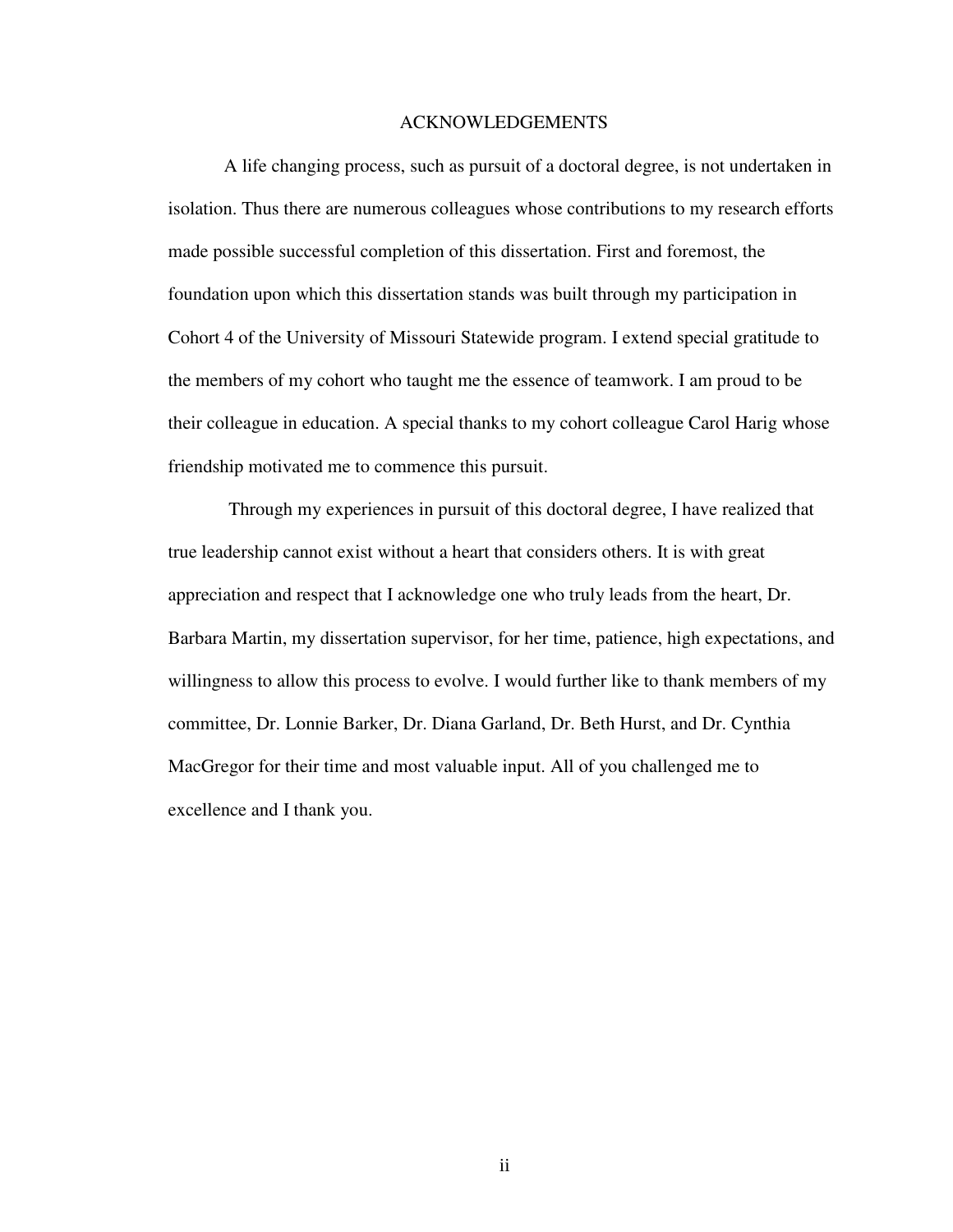## ABSTRACT

The purpose of this investigation was to add to the knowledge base an understanding of the long term impact of National Board for Professional Teaching Standards (NBPTS) certification on the profession of teaching through a multiple case study examination of the career paths of National Board Certified Teachers (NBCTs). The researcher viewed the impact of the NBPTS through the lens of teaching as a profession.

The study population consisted of four NBCTs in a Midwest state who had held NBPTS certification for at least five years. Data triangulation was achieved through onsite interviews with the NBCTs, their administrators, and colleagues as well as document examination. Data collection methods provided information and insight into the career paths of these educators, as well as the participants' perceptions of the extent to which NBPTS certification influenced said career paths.

The study findings revealed a positive impact on the profession of teaching in multiple areas as well as shortcomings in the professional support for teachers desiring extended roles. The implications of this inquiry for the profession of teaching were identified to reach the areas of leadership, finances, and allotment of time.

iii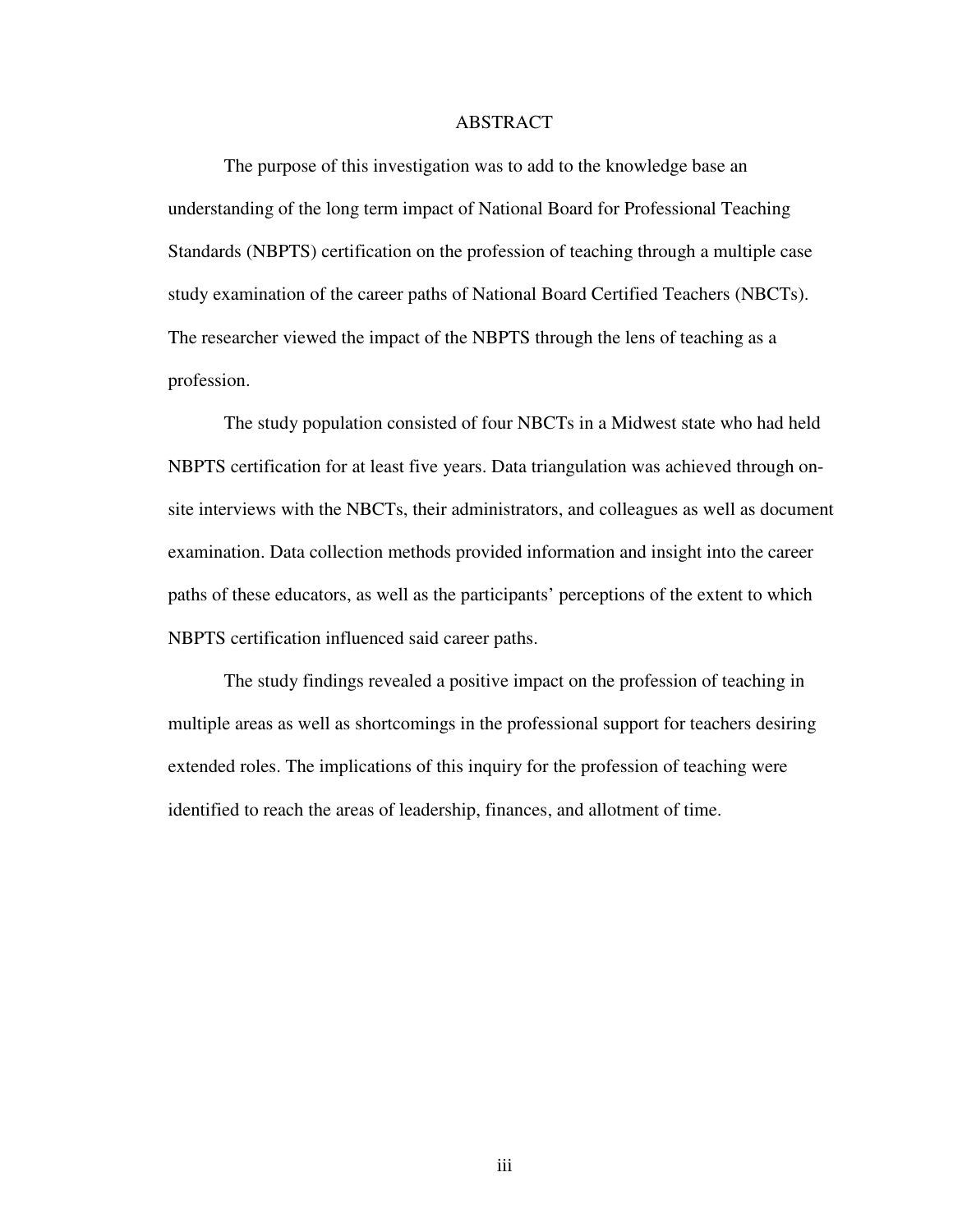## **TABLE OF CONTENTS**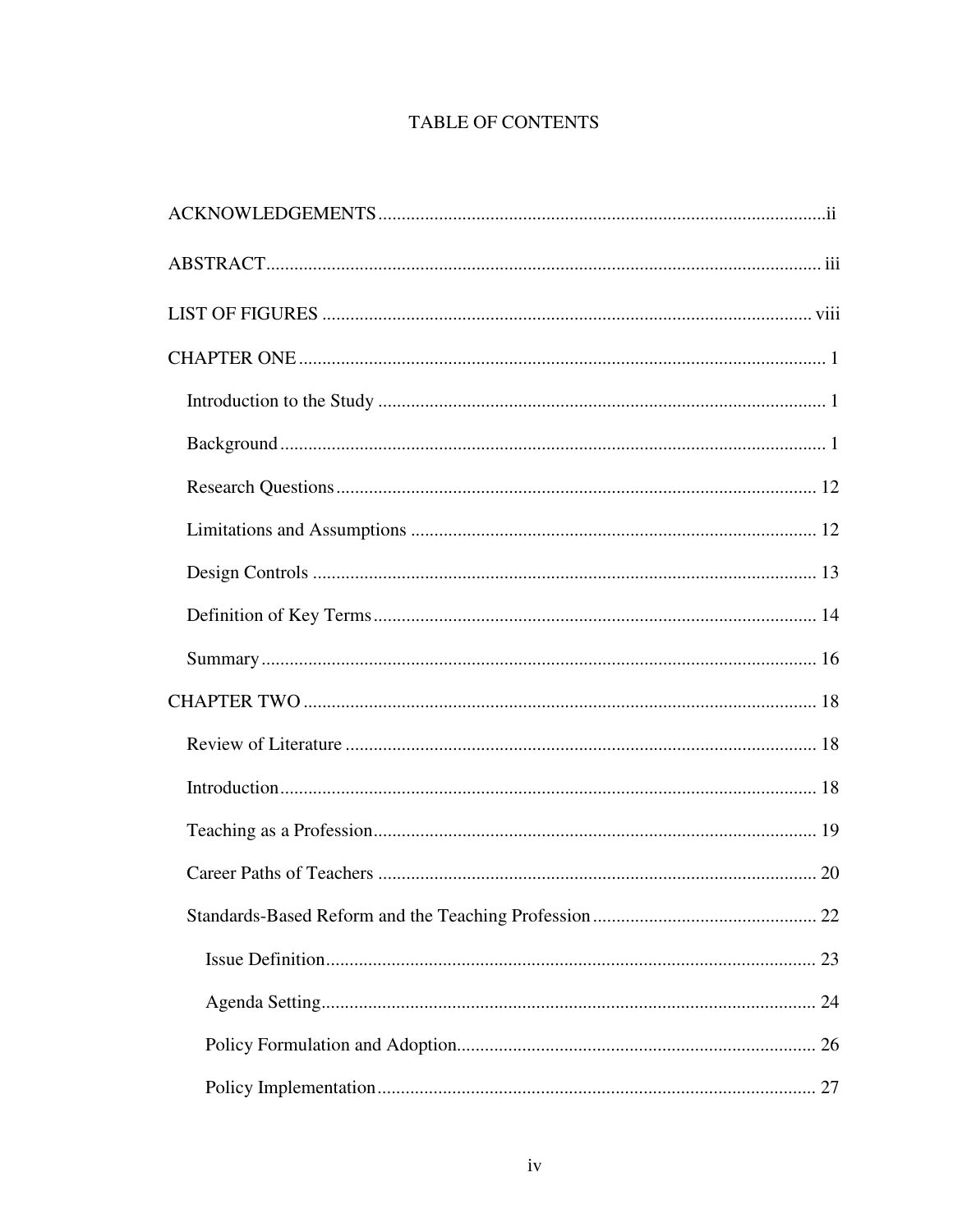| Impact of NBPTS Certification on Teachers Post-Certification 44 |  |
|-----------------------------------------------------------------|--|
|                                                                 |  |
|                                                                 |  |
|                                                                 |  |
|                                                                 |  |
|                                                                 |  |
|                                                                 |  |
|                                                                 |  |
|                                                                 |  |
|                                                                 |  |
|                                                                 |  |
|                                                                 |  |
|                                                                 |  |
|                                                                 |  |
|                                                                 |  |
|                                                                 |  |
|                                                                 |  |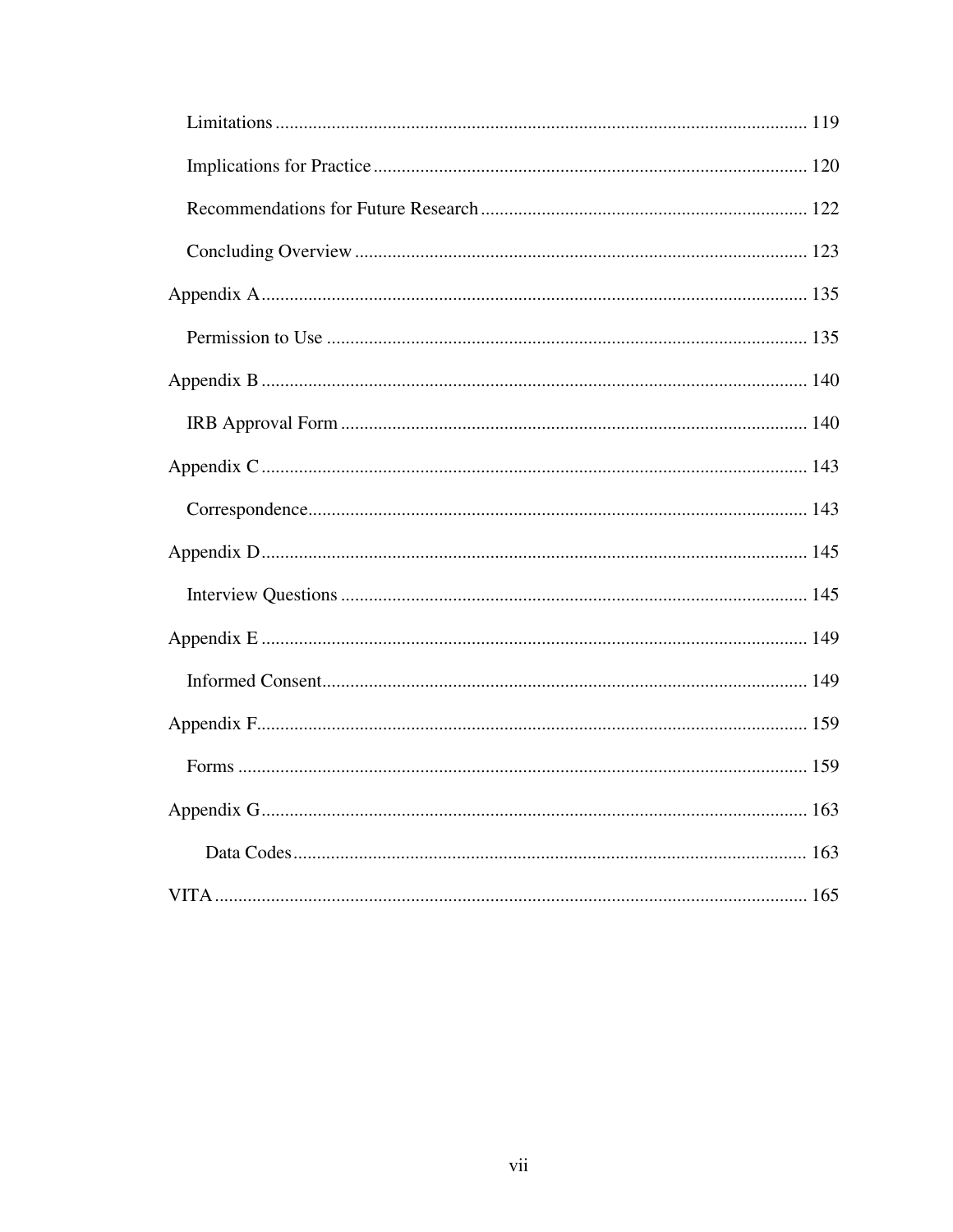## LIST OF FIGURES

| Figure | Page |
|--------|------|
| 1.     |      |
| 2.     |      |
| 3.     |      |
| 4.     |      |
| 5.     |      |
| 6.     |      |
| 7.     |      |
| 8.     |      |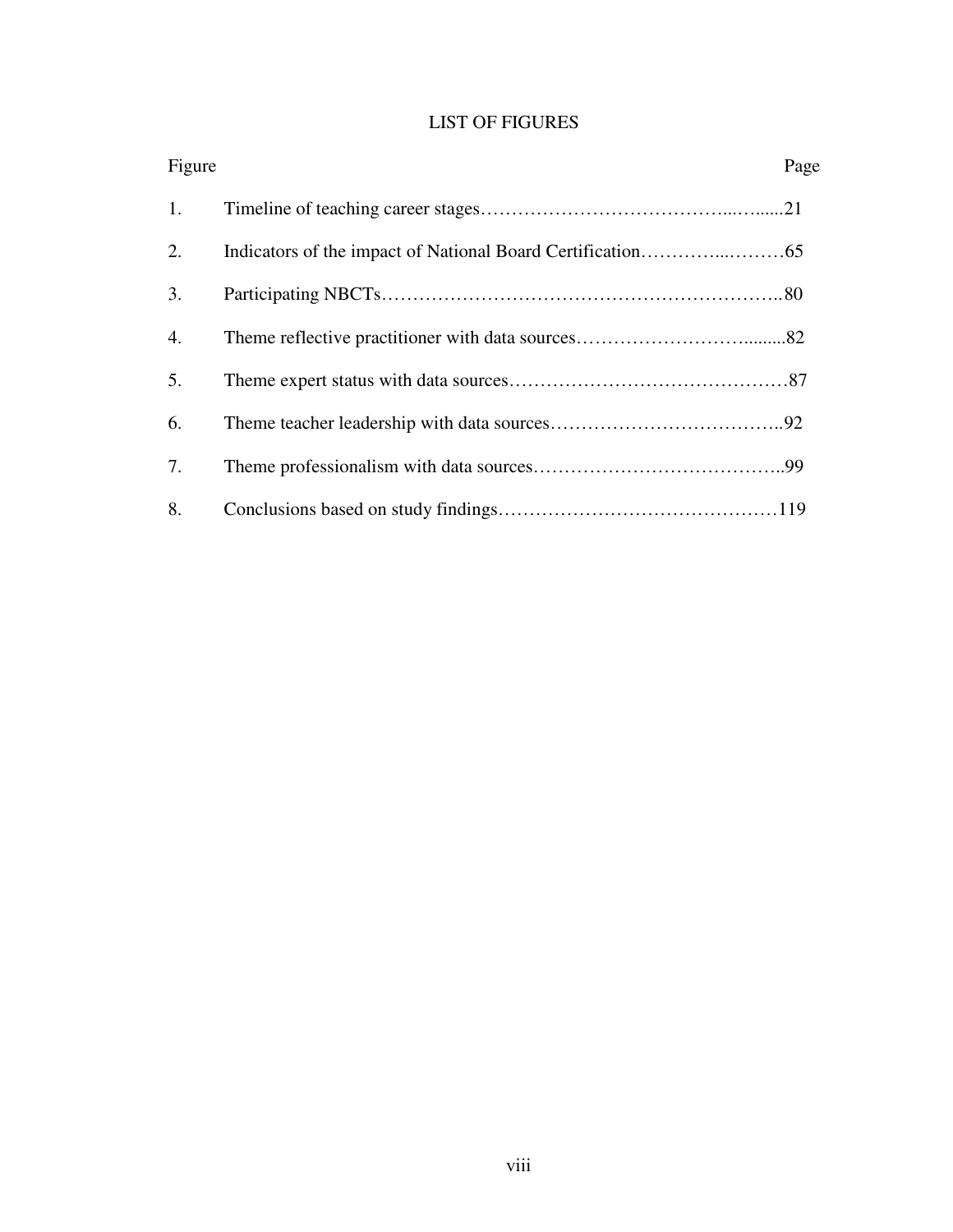#### CHAPTER ONE

#### Introduction to the Study

#### *Background*

 There are 47,510 teachers in the United States certified by the National Board for Professional Teaching Standards as of November 2005 (NBPTS, n.d.e). The most recent available data on the size of the teaching force in the United States counted 3,048,549 teachers as of the 2003-2004 school year (Hoffman & Sable, 2006). Statistically, teachers achieving this voluntary, advanced certification offered by the National Board for Professional Teaching Standards (NBPTS) represented less than 0.02% of the teaching profession, yet national education policies set NBPTS certification center stage in an era of increased accountability for educators (Carnegie Forum on Education and the Economy Task Force on Teaching as a Profession, 1986; National Commission on Excellence in Education, 1983; State of the Union Address President Bill Clinton, 1997; The Teaching Commission, 2004; U. S. Department of Education, 1998).

 The NBPTS was a product of educational reform policies initiated by the report *A Nation at Risk* in 1983. With that report, a cry went out for increased accountability for student achievement via higher standards for the United States system of education spurred by the evolution of the industrial era into a knowledge-based era due to ever increasing global competition. The working conditions of teachers were highlighted as unprofessional and unacceptable for meeting the needs of students in this new era strongly influenced by the business community's demand for knowledge workers in an expanding technological society (National Commission on Excellence in Education, 1983). The perception of failure in education was based on the assumption that "better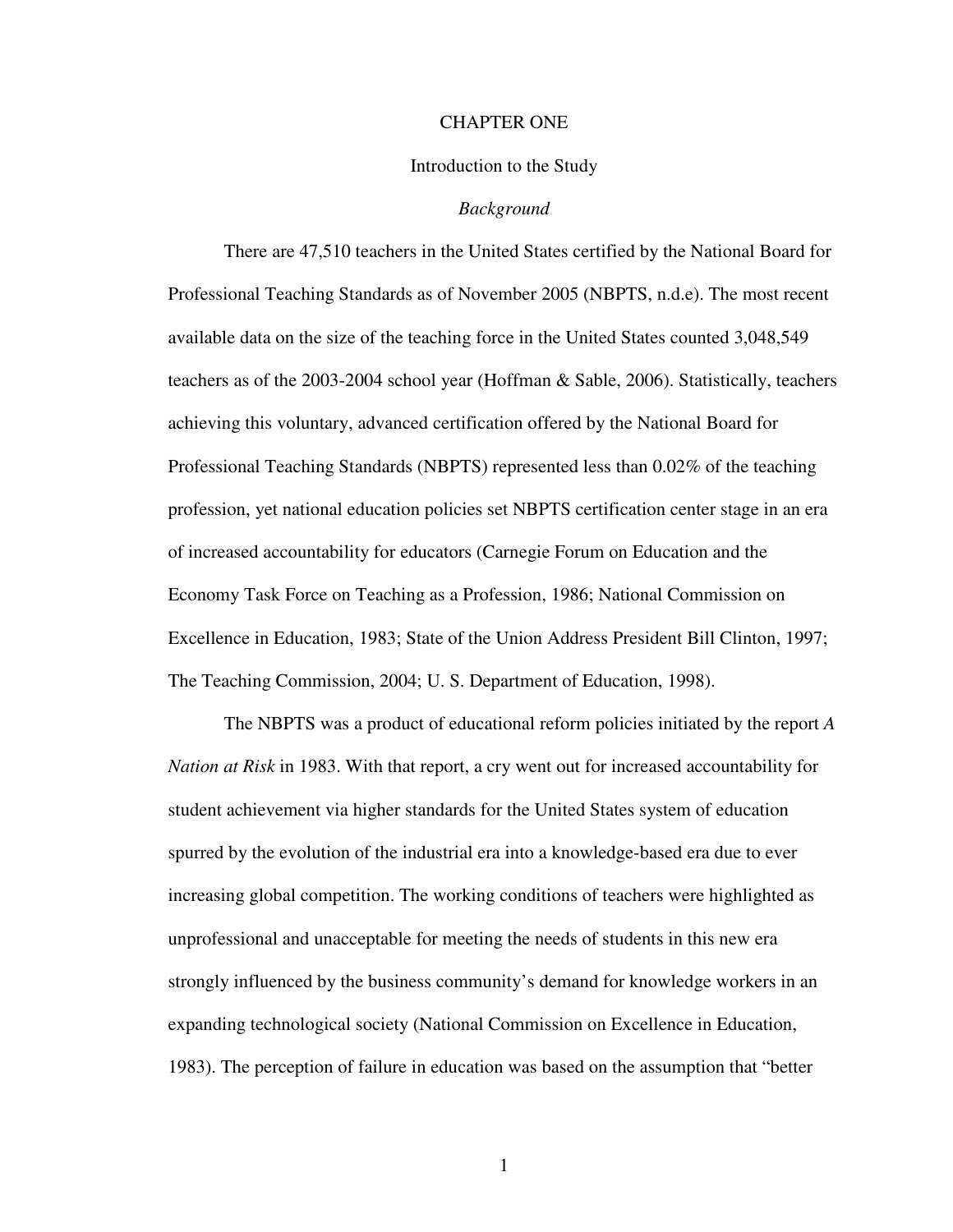results are necessary because in a world made smaller by science and technology, an educated citizenry is essential to the sound functioning of a democracy and to economic growth" (NBPTS, 2004, p. 5). Additionally, the teaching profession was singled out as the most influential aspect of education in determining student achievement (Carnegie Forum on Education and the Economy Task Force on Teaching as a Profession, 1986; Heller, 2004; Marzano, Pickering, & Pollock, 2001; National Commission on Excellence in Education, 1983; Stronge, 2002). Thus began the examination of teaching as a true profession and the subsequent drive for teachers to set standards of practice that represented accomplished teaching.

 Chapter one of this study introduces the conceptual underpinnings, the problem, purpose, research questions, limitations and assumptions, design controls, and key terms pertinent to this study of the long term impact of NBPTS certification on the career paths of teachers and thus on the teaching profession. Background information on the movement toward standards of practice representing accomplished teaching and the influence of education reform policies on the teaching profession guided this inquiry. In this investigation, the concept of teaching as a profession was used as a lens through which to interpret the impact of NBPTS certification on teachers' careers.

#### *Conceptual Underpinnings of the Study*

 The concept of teaching as a profession was the conceptual framework guiding this examination of the long term impact of NBPTS certification on the profession of teaching and teachers' career paths as reported by National Board Certified Teachers (NBCT) in one Midwest state. This evolution of professionalism in teaching reflected an overarching crisis in the public's perception of professionals in general and provided a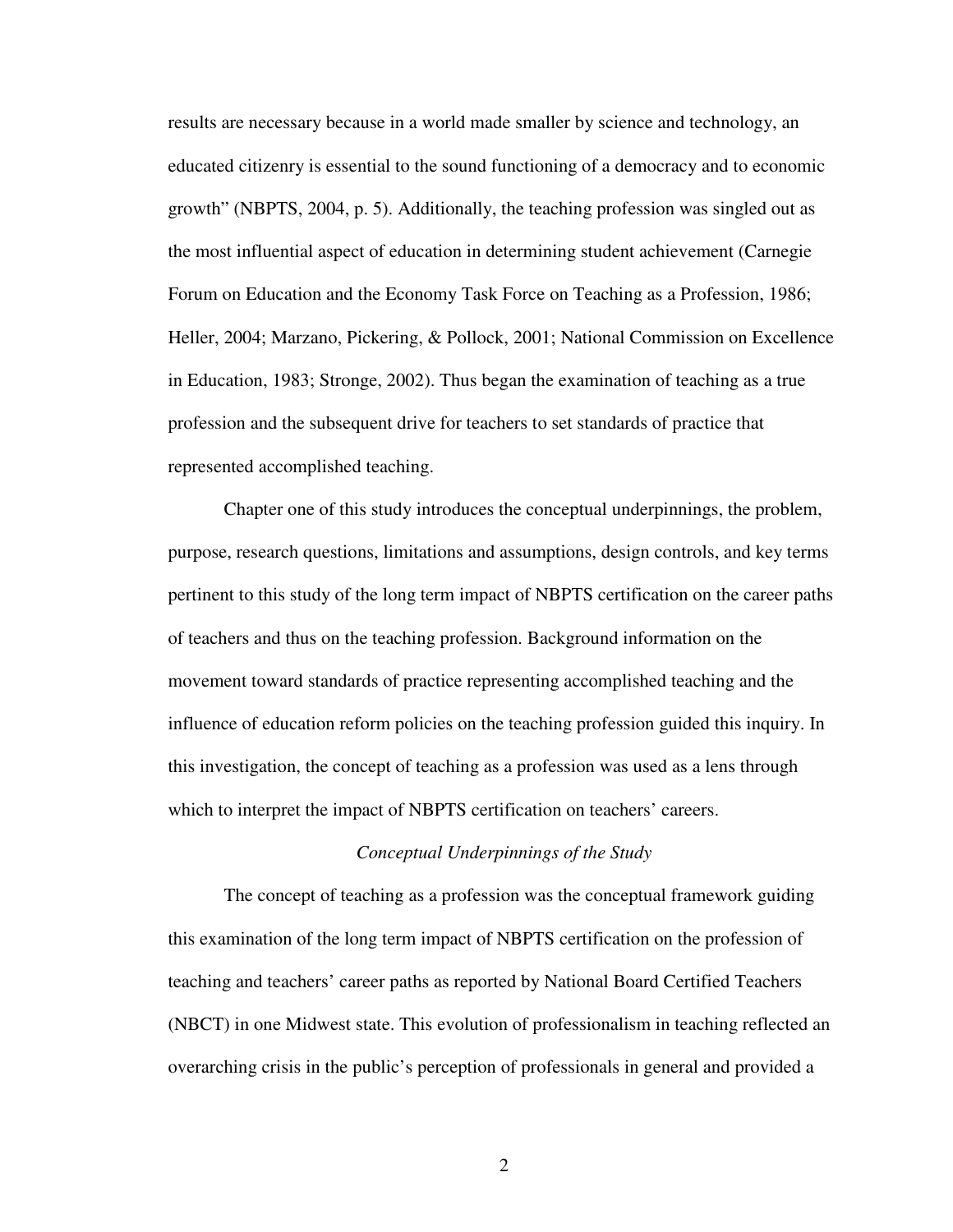context for the emergence of the NBPTS in educational reform. As a result of national education policies, the career paths of teachers have evolved over time. Thus the importance of the subsequent impact of NBPTS certification on the career paths of teachers guided this study.

 Early in the standards-based reform movement the role of teachers and their work environment were examined (Carnegie Forum on Education and the Economy Task Force on Teaching as a Profession, 1986; National Commission on Excellence in Education, 1983). Working conditions were proclaimed unacceptable and the stereotypical role of teacher as factory worker was recognized as outdated (Carnegie Forum on Education and the Economy Task Force on Teaching as a Profession; National Commission on Excellence in Education). This dissatisfaction with the teaching profession reflected a changing society due to conditions resulting from an economic globalization shift from the industrial era to the knowledge era (Lieberman & Miller, 2004; Preskill & Torres, 1999). While the industrial era emphasized materials and structures, the knowledge era was based on intellectual or human capital (Lieberman & Miller), which was the "collective brainpower of organization members" (Preskill  $\&$ Torres, p. 7). Furthermore the importance of school faculty and staff expanded into assets labeled knowledge workers (Lieberman & Miller; Preskill & Torres), or knowledge practitioners (Nonaka & Takeuchi, 1995).

 Adding urgency to the call for a change in teaching and learning was a widespread "crisis in confidence in the professions" (Schön, 1983, p. 4). Scandals and other "visible failures of professional action" (Schön, p. 4) resulted in skepticism, loss of confidence, and a questioning by professionals of their own expert status (Schön). The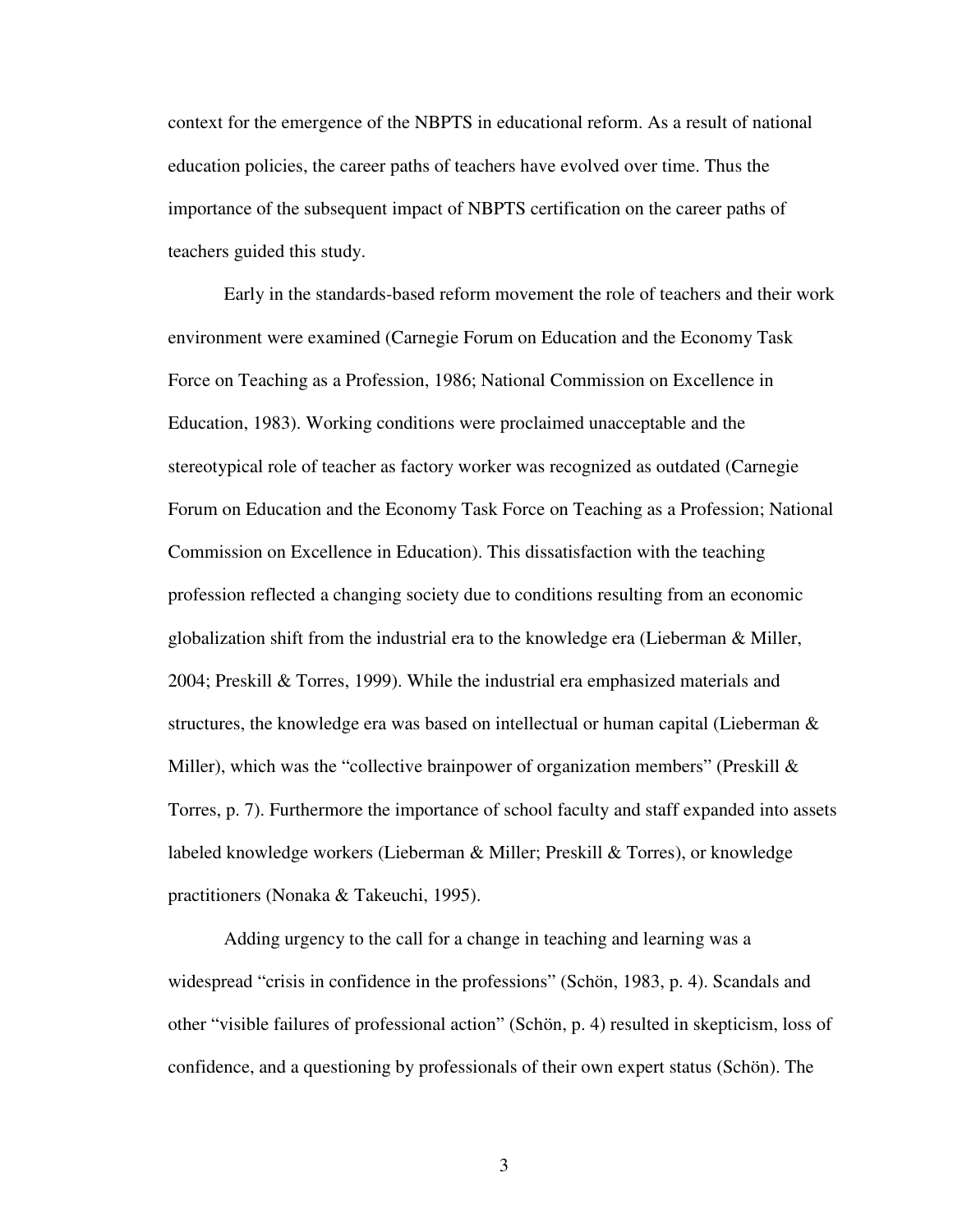inherent need for professionals to contribute to the betterment of society was cited as one explanation for the crisis in professions (Argyris & Schön, 1974). Specifically, this need was manifested as a strong desire on the part of teachers to make a difference in the lives of students (Fullan & Hargreaves, 1996; Sergiovanni, 2000).

 Discontentment was widespread among professionals (Argyris & Schön, 1974) and contributing to the crisis was a disconnect between professional preparation and the real world practice of professionals. This discontent was compounded by a lack of shared knowledge and experience among professionals, especially with regard to inadequacies rooted in preparation for practice (Argyris & Schön). Furthermore, discontentment in professions was attributed to established behavior by professionals characterized as Model I (Argyris & Schön) or single-loop learning (Argyris & Schön, 1996; Morgan, 1997). This type of behavior characterized by withholding information and rational, unemotional behavior that inhibited exploration and fostered outcomes that maintained the status quo, resulted in little opportunity for reform (Argyris  $\&$  Schön, 1974; Argyris & Schön, 1996; Morgan). Participants that were defensive, exhibited low levels of internal commitment, and a reduced willingness to take risks or support public scrutiny were also a result of this exhibited Model I behavior (Argyris & Schön, 1974). Conversely, double-loop learning (Argyris & Schön, 1996; Morgan) incorporated the reflective practice of self questioning (Morgan). This process provided avenues for questioning the relevance of norms and for reflection-in-action (Schön, 1987) regarding values and actions necessary for changing the status quo as the call for educational reform demanded (National Commission on Teaching and America's Future, 1996).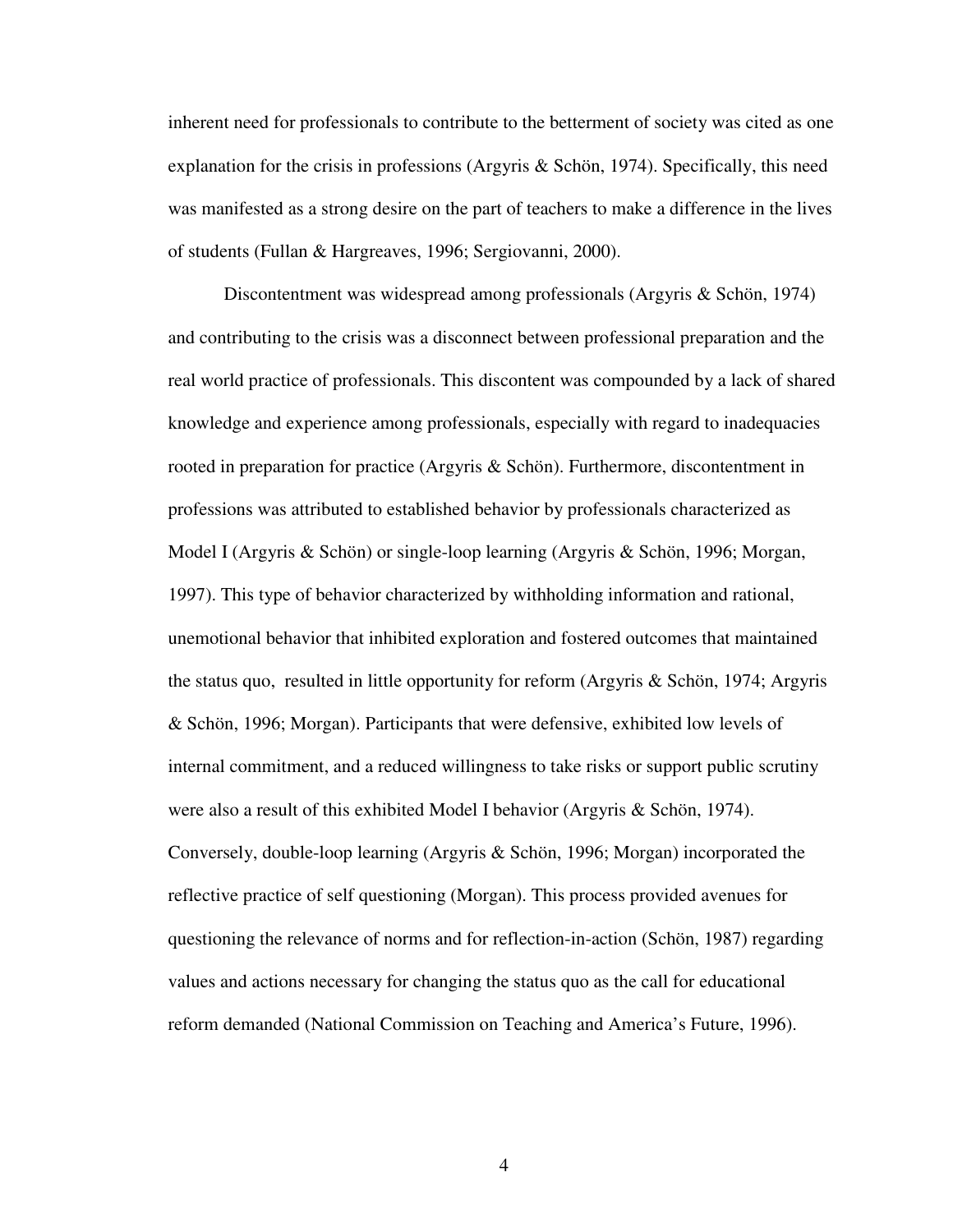Moreover, Heller (2004) contended that "it is natural that society does not treat teachers as professionals" (p. 87) due to a system in which schools are run by boards with annual changes in membership, making job decisions in schools primarily as a result of personalities, by people not trained in the field of education. Furthermore, teachers have been called upon to hold themselves to greater accountability in order to increase the perception of professionalism among the general public and teachers themselves (Heller; Wise, 2005). Likewise, as policymakers repeatedly distinguish quality teaching through policies that do not necessarily reflect the values of educators (Wise), teachers have been called upon to strengthen their profession through establishment of standards that inspire public confidence (Wise). Teachers, rather than continuing to be controlled by government mandates, were challenged to set the standards themselves and "expect policy makers to enforce them" (Wise, p. 321).

 This influence of standards-based reform on teachers' expectations for their career paths was evident in an examination of the changing teacher population. Since the publication of *A Nation at Risk* the teaching workforce has undergone a shift best described as the co-existence of two distinct generations of teachers (Johnson & Kardos, 2005). One generation of teachers entered the profession prior to *A Nation at Risk* and consists of teachers eligible for retirement. Another generation of teachers came to the profession in the mist of the reform movement initiated by *A Nation at Risk,* including teachers currently entering the workforce. The probability of multiple careers during their work life separates the new generation of teachers from the retiring generation (Johnson & Kardos) who characteristically entered teaching immediately post college expecting a single, long term career at a time when most other professional fields were closed to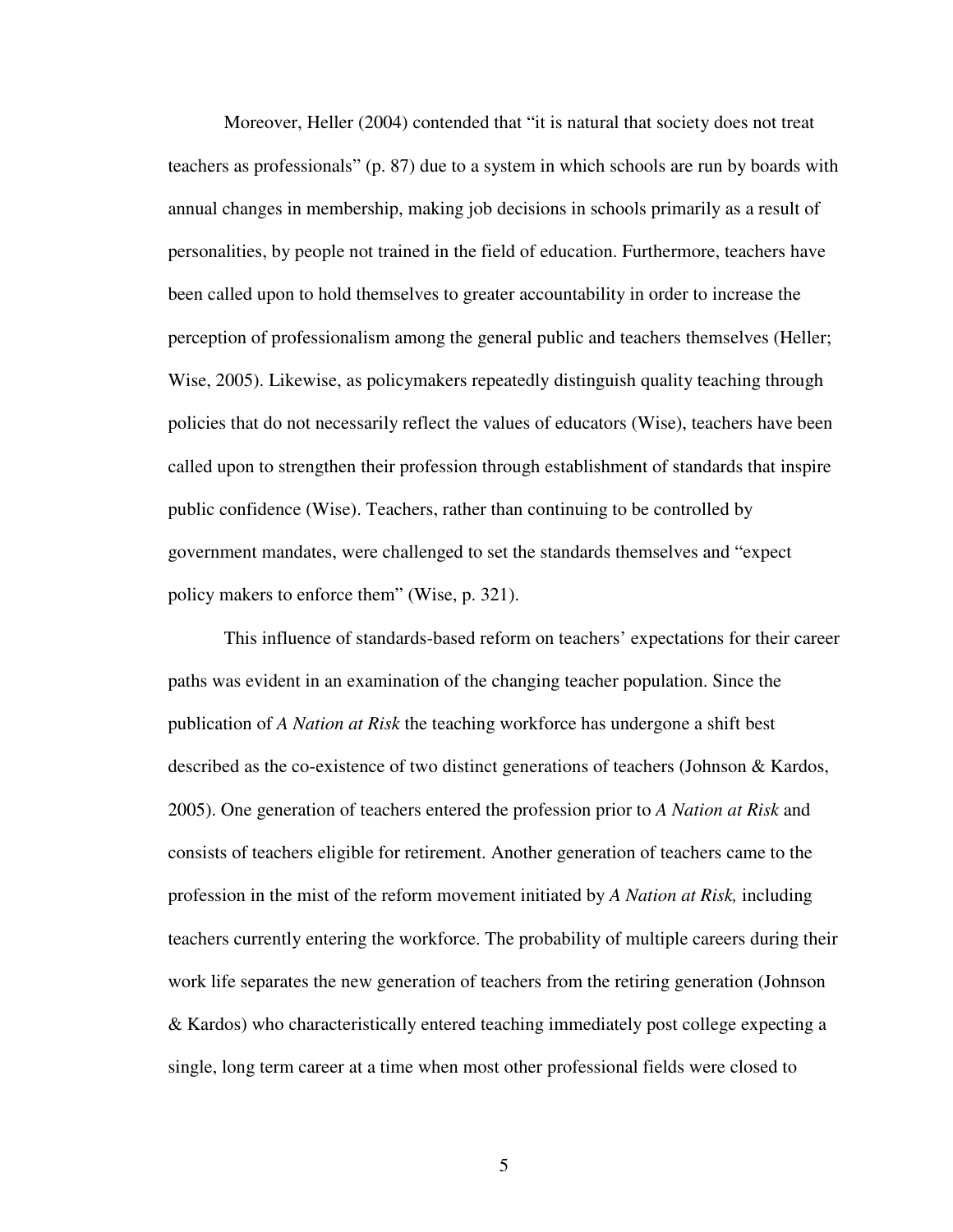women and minorities. Conversely, many in the new generation of teachers began teaching following other work life experiences with a variety of professional options other than teaching bringing with them expectations of higher pay, a well-resourced work environment, and the opportunity for advancement on the job. As a matter of course, the new generation of teachers prefers working with colleagues in teams, desires varied roles and responsibilities, and expects to gain professional influence over time. This view of teaching is in sharp contrast to the culture of a flat profession (Fullan & Hargreaves, 1996; Lieberman & Miller, 2004) that does not foster development of specialized teaching roles, views colleagues as social support only, and values the isolation of the classroom representing the work environment with which the retiring generation of teachers is accustomed.

 Emerging from this new generation of teachers, the leadership role of teachers in schools has been recognized as a valuable contribution to school improvement (Barth, 2001; Lambert, 2003). A teacher leader has been defined as one "whose dreams of making a difference have either been kept alive or have been reawakened by engaging with colleagues and working within a professional culture" (Lambert, p. 33). Others have described teacher leaders by the roles and responsibilities teachers willingly assume, such as department head, mentor, or professional development planner (Lieberman & Miller, 2004; Reeves, 2004). The emergence of teacher leadership has occurred in the face of impediments stemming from heightened accountability in the form of standardized tests that increased scrutiny on teachers' daily actions (Barth, 2001). However, both generations of teachers were found necessary for sustained professional accountability in teaching called for by policymakers (Johnson & Kardos, 2005).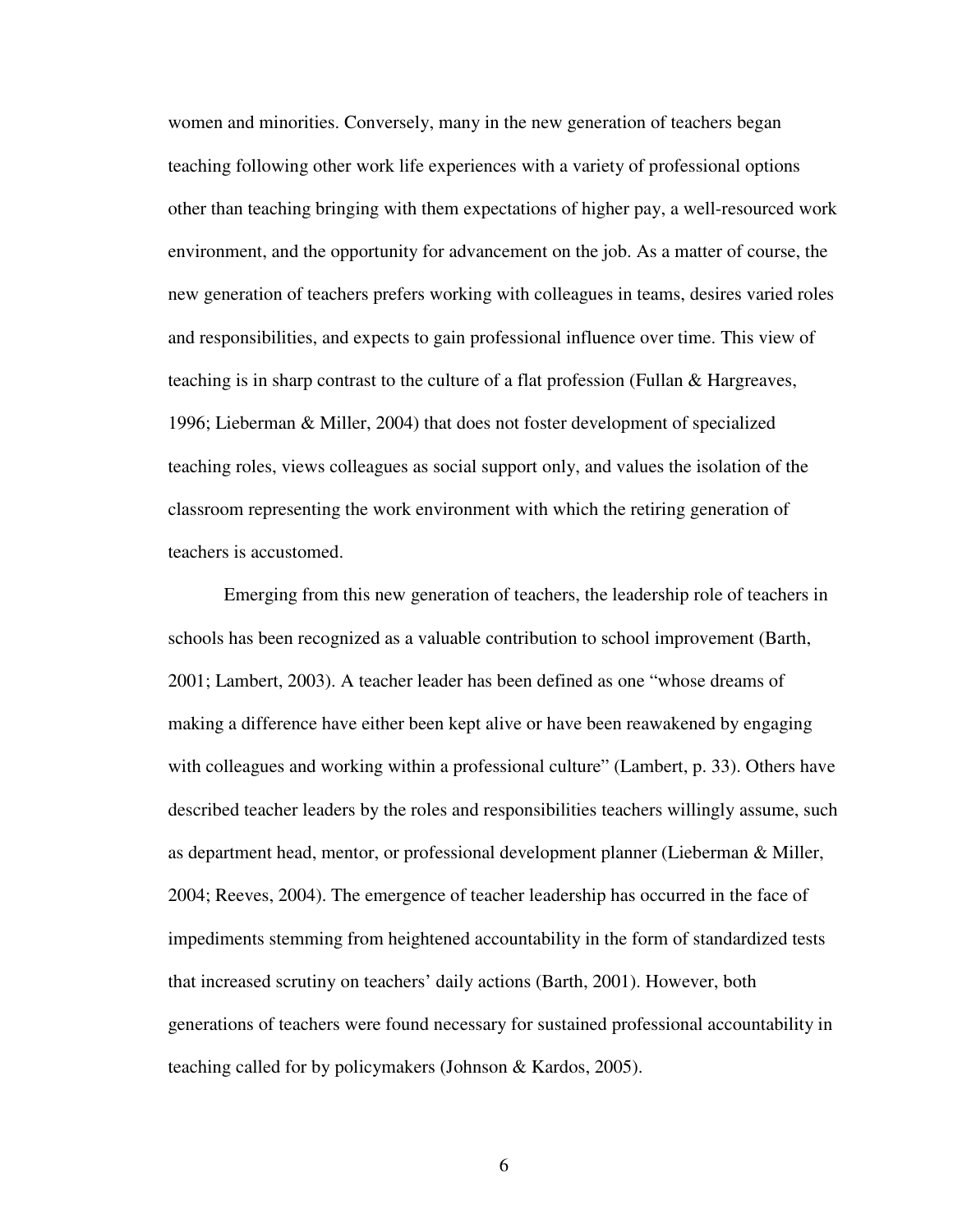Currently, no policy has garnered more attention than the mandates of President George W. Bush's agenda for education known as *No Child Left Behind* (NCLB). The legislative action of NCLB tied federal funding for school districts to standards-based reform mandates in the reauthorization of federal education programs originally established in 1965 by the *Elementary and Secondary Education Act* (The White House, n.d.; Owens, 2004). Within the mandates of NCLB was the requirement for school districts to employ only highly qualified teachers in all classrooms by the end of the 2005-2006 school year (The White House). The culmination of professional reform mounting since *A Nation at Risk* provided teachers with the opportunity of taking control of their professional destiny through an organized level of professionalism based on peer monitoring and fostering of high quality teaching. The NBPTS, already in place, thus was poised to lead the "revolution in teaching and learning" (NBPTS, 2004, p. 5).

 While seeking to determine the validity of the NBPTS as a catalyst for professionalism in teaching, researchers examining the impact of NBPTS certification of teachers have investigated constructs related to assessment of entries (Ballou, 2003; Bohen, 2000; Davis, Wolf, & Borko, 1999), characteristics of candidates (Goldhaber & Anthony, 2004; Goldhaber, Choi, & Cramer, 2004; Goldhaber, Perry, & Anthony; 2003; Humphrey, Koppich, & Hough, 2005; and Wayne et al., 2004), methods associated with successful achievement of certification (Goldhaber et al., 2003; Humphrey et al.; Pyke & Lynch, 2005; Rinne, 2002; Wayne et al.), NBPTS certification as an indicator of high quality teaching (Bohen, 2000; Bond, Smith, Baker, & Hattie, 2000; Cavalluzzo, 2004; Craig, 2003; Goldhaber & Anthony; Humphrey et al.; NBPTS, 2001a; Richie, 2004; Rinne; Smikle, 2004; Vandevoort, Amrein-Beardsley, & Berliner, 2004; Wayne et al.),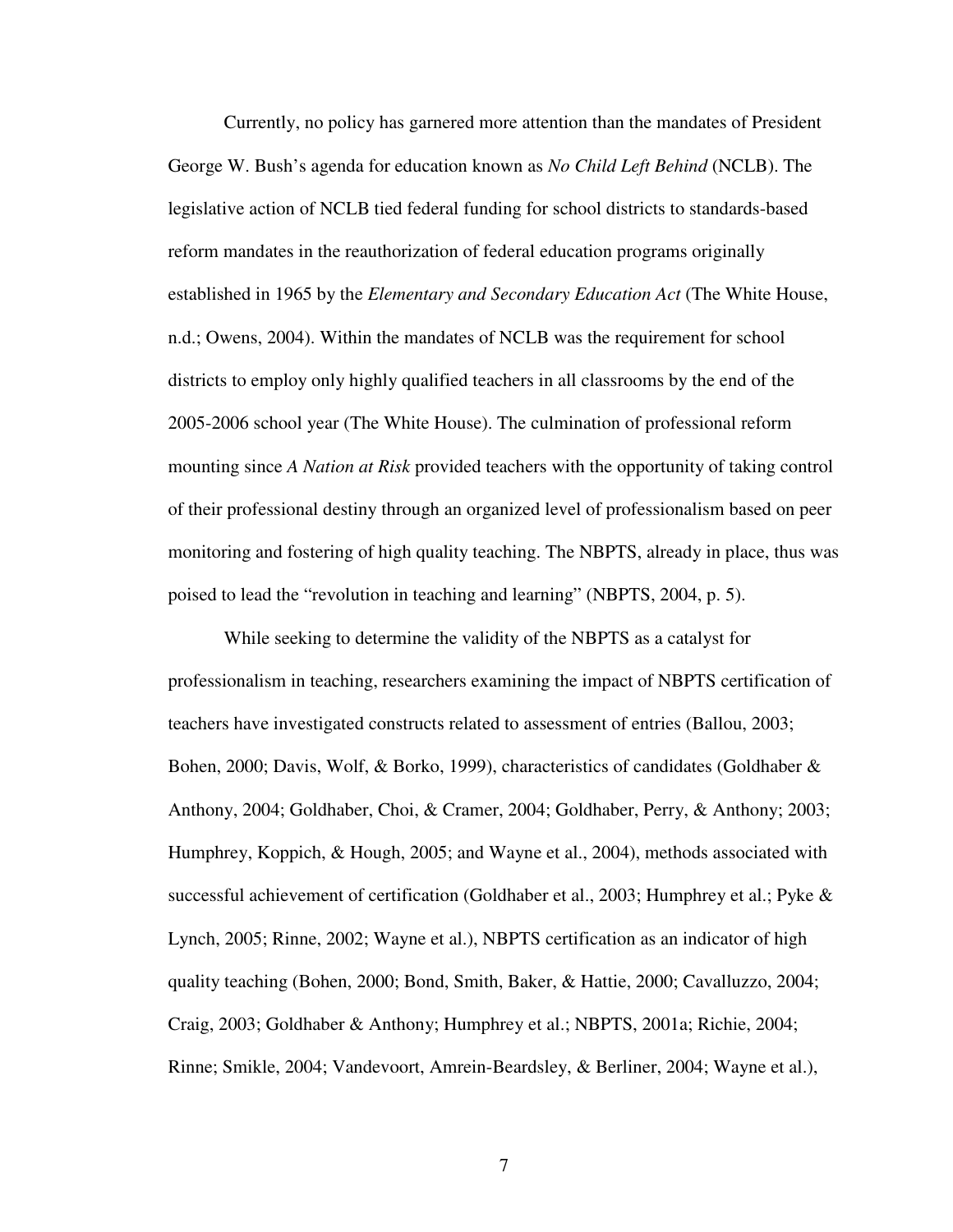and the impact of NBPTS certification on teachers post-certification (Bond et al.; Kennelly, 2001; NBPTS, 2001b; Richie; Rinne). Even though much research has been conducted since the first teachers were certified in 1994, in the face of a crisis in the perception of teaching as a profession accountable for student achievement neither the evidence of lasting reform as a result of NBPTS certification nor the impact on teachers' career paths have yet to be adequately documented by researchers.

## *Statement of the Problem*

The *No Child Left Behind Act* (NCLB) signed into law by President George W. Bush in January 2002, required school districts to employ only highly qualified teachers. The NCLB definition of a highly qualified teacher stated that the teacher must have full state certification, hold at least a bachelor degree, and demonstrate "competence in all the academic subjects in which the teacher teaches" (Missouri Department of Elementary and Secondary Education [MDESE], 2002, p. 10). The National Board for Professional Teaching Standards (NBPTS) has worked closely with state educational policymakers to incorporate provisions based on the Five Core Propositions of NBC into standards nationwide (NBPTS, n.d.b). In seeking to recognize high quality teachers, the NBPTS recognizes through its certification process teachers' commitment to students and their learning, knowledge of pedagogy as well as content knowledge, management of student learning through reflective practice, and active involvement in the greater learning community (NBPTS, 2002).

 The Core Propositions were established to represent professionalism in teaching—what accomplished teachers should know and be able to do (NBPTS, 2002). The educational reform movement during the time in which the NBPTS was formed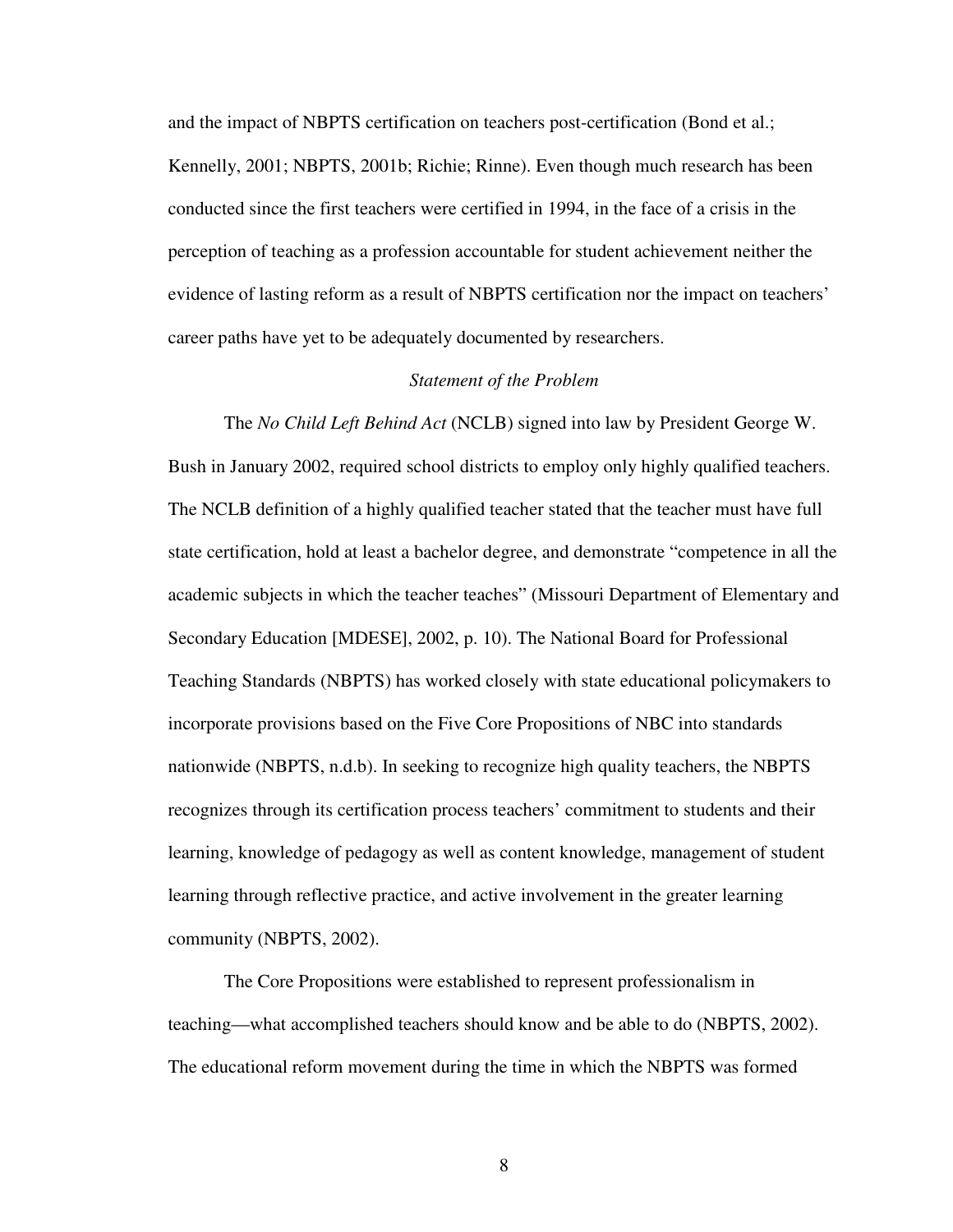identified teaching as a flat profession (Carnegie Forum on Education and the Economy Task Force on Teaching as a Profession, 1986; Lieberman & Miller, 2004; The Teaching Commission, 2004). Teaching as a flat profession was nested in the fact that "effective teachers who dramatically raise student achievement and who make other teachers better through their knowledge, leadership, and skills are treated exactly the same as those who make no positive difference in their classrooms" (The Teaching Commission, p. 16). In other words, the professional expectations were virtually identical for veteran or first year teachers in an educational system that provided little support for continued professional growth (Carnegie Forum on Education and the Economy Task Force on Teaching as a Profession; Lieberman & Miller).

 The problem of teaching as a flat profession (Fullan & Hargreaves, 1996; Lieberman & Miller, 2004) had resulted in burnout, attrition, and loss of expertise (Darling-Hammond, 2003; Heller, 2004; Ingersoll, 2003) at a time when the emphasis on highly qualified teachers was highlighted in NCLB. While teachers with more experience demonstrated higher quality planning skills, flexibility of teaching strategies, greater understanding of student's learning styles, and more effective problem handling (Stronge, 2002), between 40 and 50 percent of all teachers left the profession within the first five years of teaching (Ingersoll). Also it is known that student achievement is benefited by 30 percent when teachers have had more than three years of teaching experience (Stronge); therefore, "allowing the veterans to leave with all their knowledge and wisdom is shortsighted" (Heller, p. 8). Darling-Hammond (2003) suggested increased teacher retention and decreased attrition were cost effective in the long run, impacted students positively and were therefore, beneficial to school districts.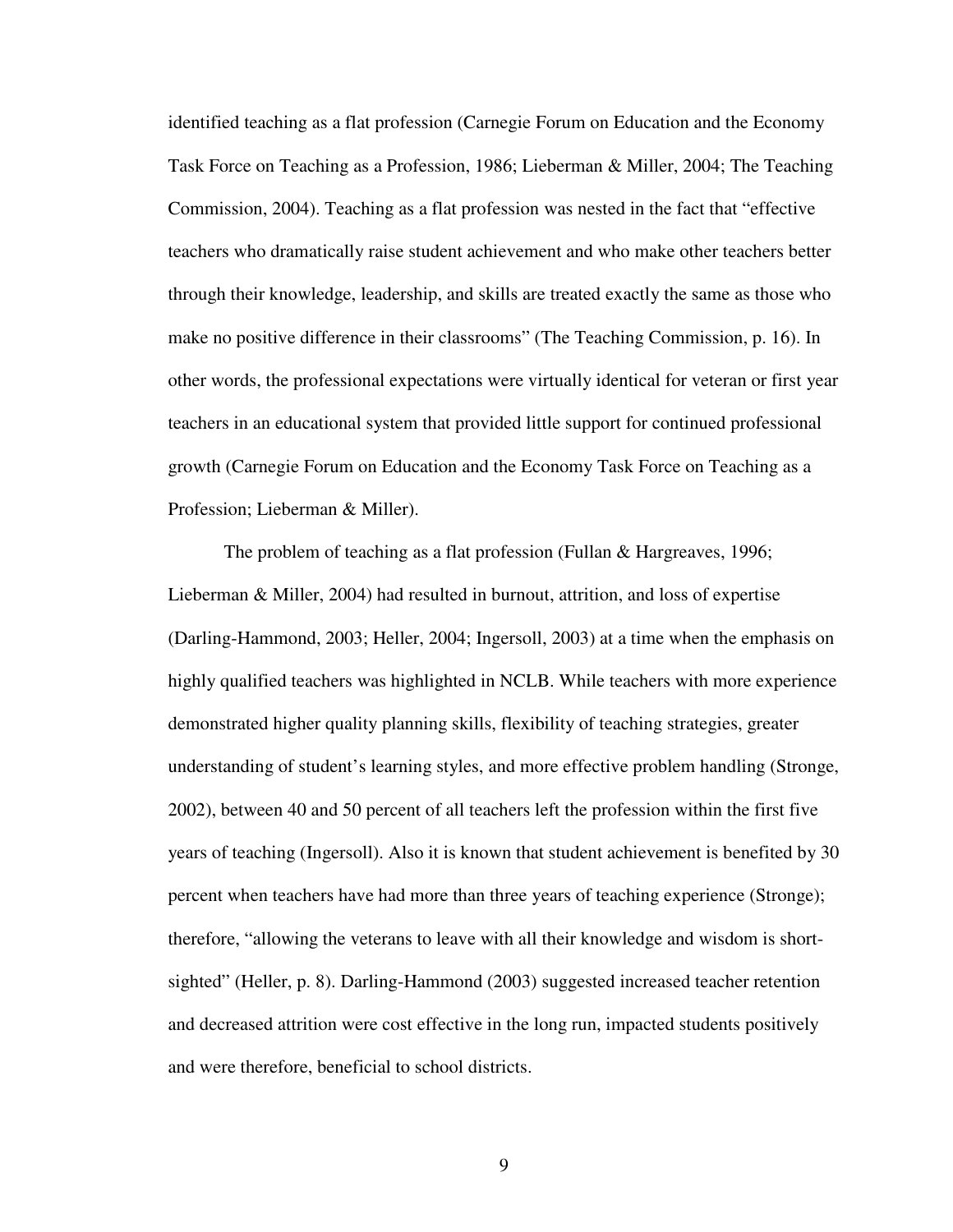Furthermore, National Board Certification of teachers was found to be an issue of policy as it related to cost effectiveness in allocation of educational funds. The initial cost of NBPTS certification to the education system included an application fee of \$2300, substitute pay for release days providing time for candidates to work on certification, and pay for facilitators to mentor candidates through the process (NBPTS, n.d.d). Goldhaber and Anthony (2004) approximated the cost of identifying a NBCT in North Carolina to be \$8800 per teacher based on full funding of test fees, a 12 % salary increase to the teacher for the life of the certificate, and a 50 % pass rate resulting in additional fees for teachers reapplying. Furthermore, Goldhaber and Anthony's research correlated an increased student achievement when taught by a NBCT at a cost of \$7300 per pupil to raise student achievement on a standardized reading test by one standard deviation. They concluded that any return on the investment in NBCTs to the education system depended upon the career path of the teacher following certification. While indirect benefits to school districts utilizing NBCTs as mentors and models extend beyond the achievement levels of the students in the NBCT's classroom, Goldhaber and Anthony postulated even this benefit is lost if the NBCT does not remain in the classroom. They suggested more research was needed to assess the impact of National Board Certification (NBC) on teacher's career paths.

 As the 10 year life of the first certificates began to expire in 2004, educators throughout the nation and the profession of teaching in general faced the dilemma of deciding the worth of NBPTS certification at a time when the emphasis on highly qualified teachers was magnified by political policies such as NCLB. While the short term effects of achieving NBC were well documented, past studies neglected the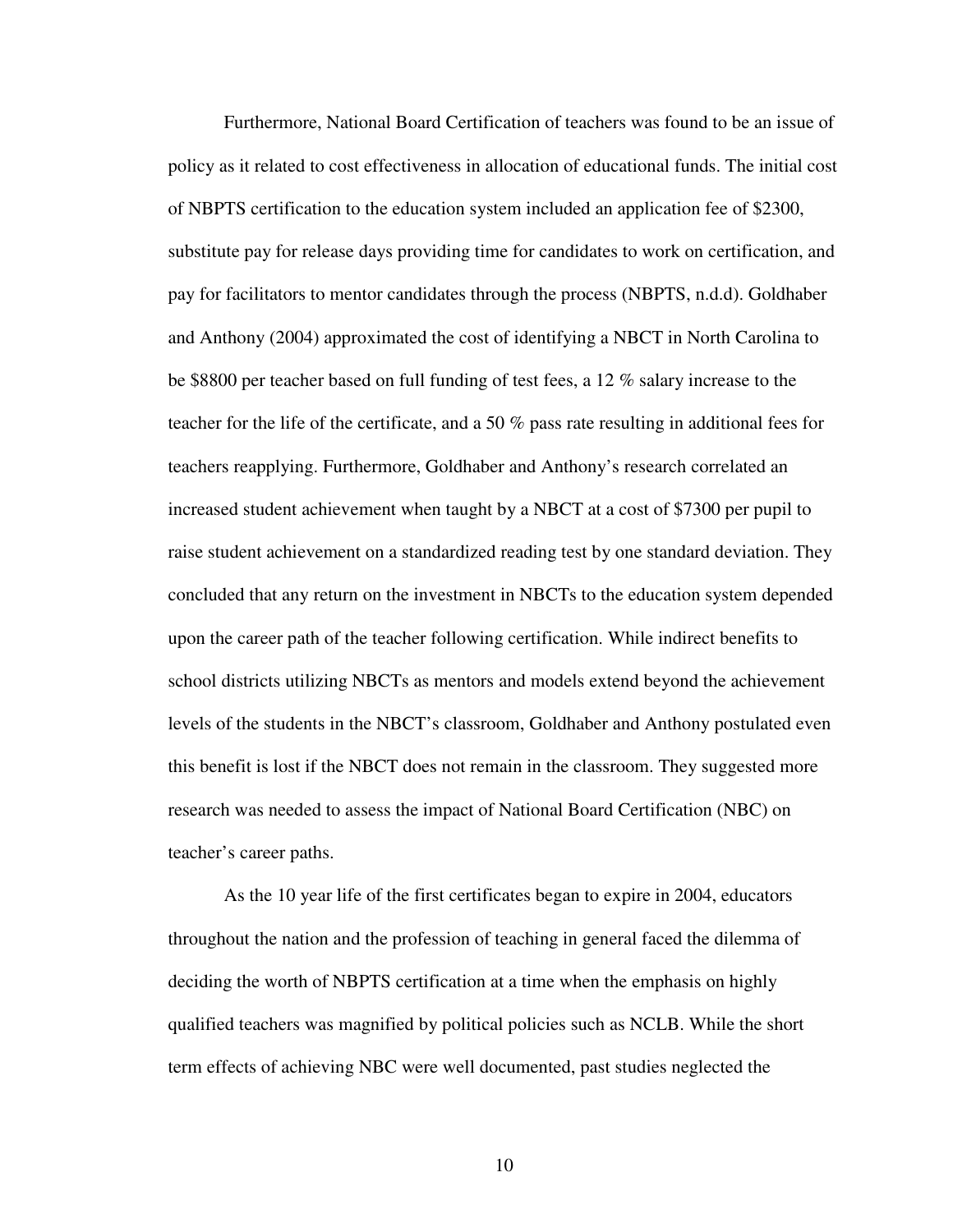implications of the long term impact on teachers, their career paths, and on the teaching profession. The reason for the absence of research on long term impact of NBC logically may be due to an inadequate passage of time necessary to assess potential effects; however, the time is now for studies involving the teachers who achieved certification in the early years of the NBPTS.

### *Purpose of the Study*

The purpose of this investigation was to add to the knowledge base an understanding of the long term impact of NBPTS certification on the profession of teaching through a multiple case study examination of the career paths of NBCTs in a Midwest state. The overarching questions guiding this investigation centered on inquisitiveness about the career paths of NBCTs and the impact of NBC on teachers' careers. The researcher viewed the impact of The National Board for Professional Teaching Standards through the lens of teaching as a profession. The paradigm of professionalism, the evolution of standards-based education reform focused on accountability, the influence of subsequent policies on the teaching profession, and the evolving career paths of teachers as leaders provided an overarching conceptual framework for this investigation.

Career paths of teachers were generally defined in this study as a change in the roles and responsibilities of NBPTS certified teachers over time. A deeper understanding was sought through investigation of the extent to which NBC status did or did not affect the attainment of such positions by those teachers. Additionally, the broader impact of NBC on the teaching profession was probed in order to reveal the teachers' perceptions of NBPTS as a catalyst for lasting reform within the profession.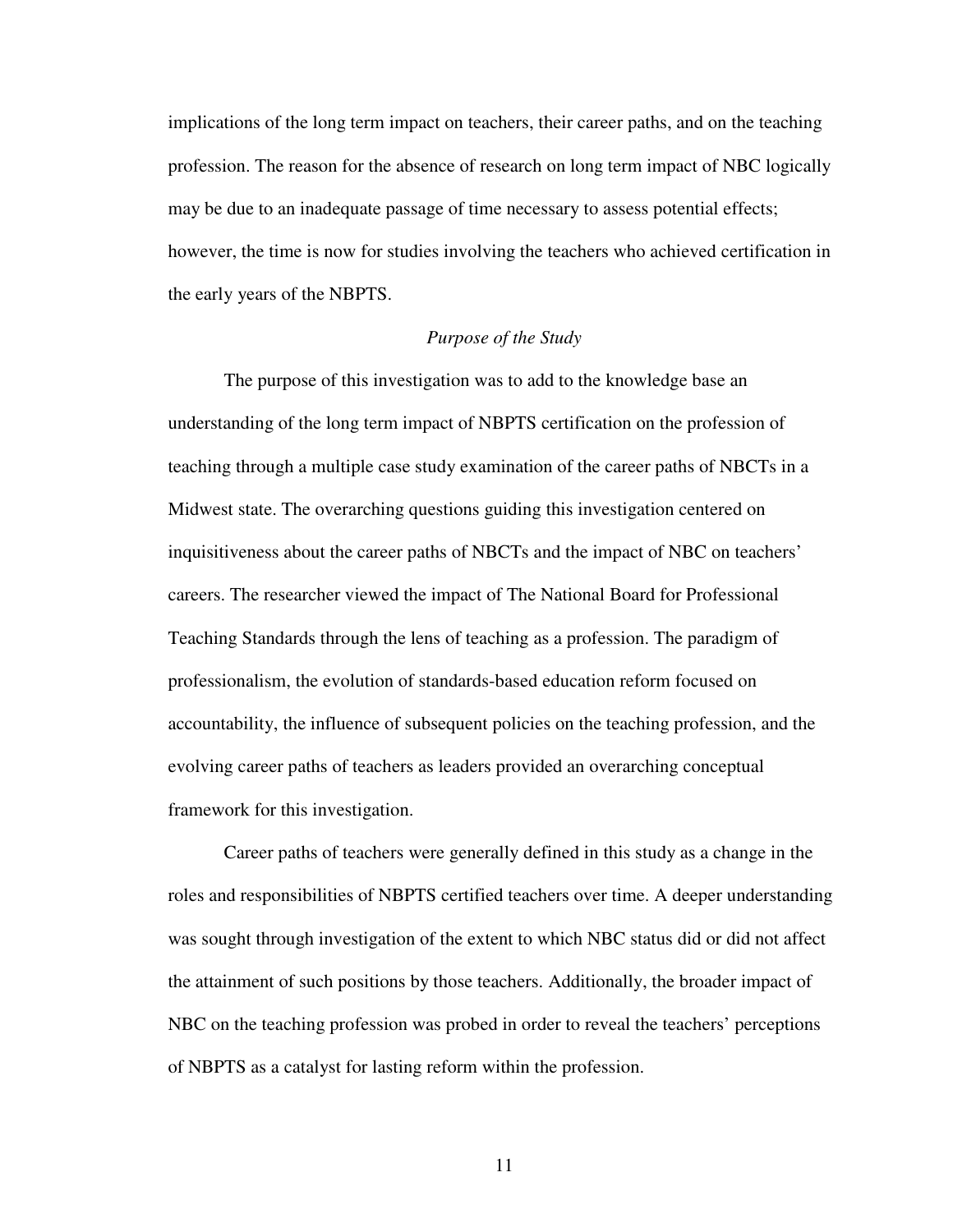#### *Research Questions*

 Qualitative research demands open-ended questions that evolve to accommodate the emergent design inherent in qualitative research (Creswell, 2003). The overarching questions guiding this investigation centered on curiosity about the career paths of NBCTs and the impact of NBC on those teachers' careers. Following an intensive review of literature pertaining to the NBPTS, the concept of professionalism in teaching through educational reform policies emerged as a framework for investigation of NBC on teachers' careers. Guided by a synthesis of research on teaching as a profession, career paths of teachers, an examination of the policies of the standards-based reform movement which influenced teaching, and the available research on the NBPTS, the following questions guided this study:

- 1. How have the roles and responsibilities of NBC teachers changed over time?
- 2. What is the perception of NBC teachers regarding how NBC status affected the evolution of these roles and responsibilities?
- 3. What is the perception of other stakeholders regarding how NBC status affected the evolution of teachers' roles and responsibilities over time?
- 4. What specific processes does the NBC teacher implement as a result of the certification process that leads to enhanced teaching and learning?
- 5. How does the NBC teacher establish enhanced teaching and learning capacity among other educators?

### *Limitations and Assumptions*

 Qualitative research is based on the assumption that "reality is constructed by individuals interacting with their social worlds" (Merriam, 1998, p. 6). A case study is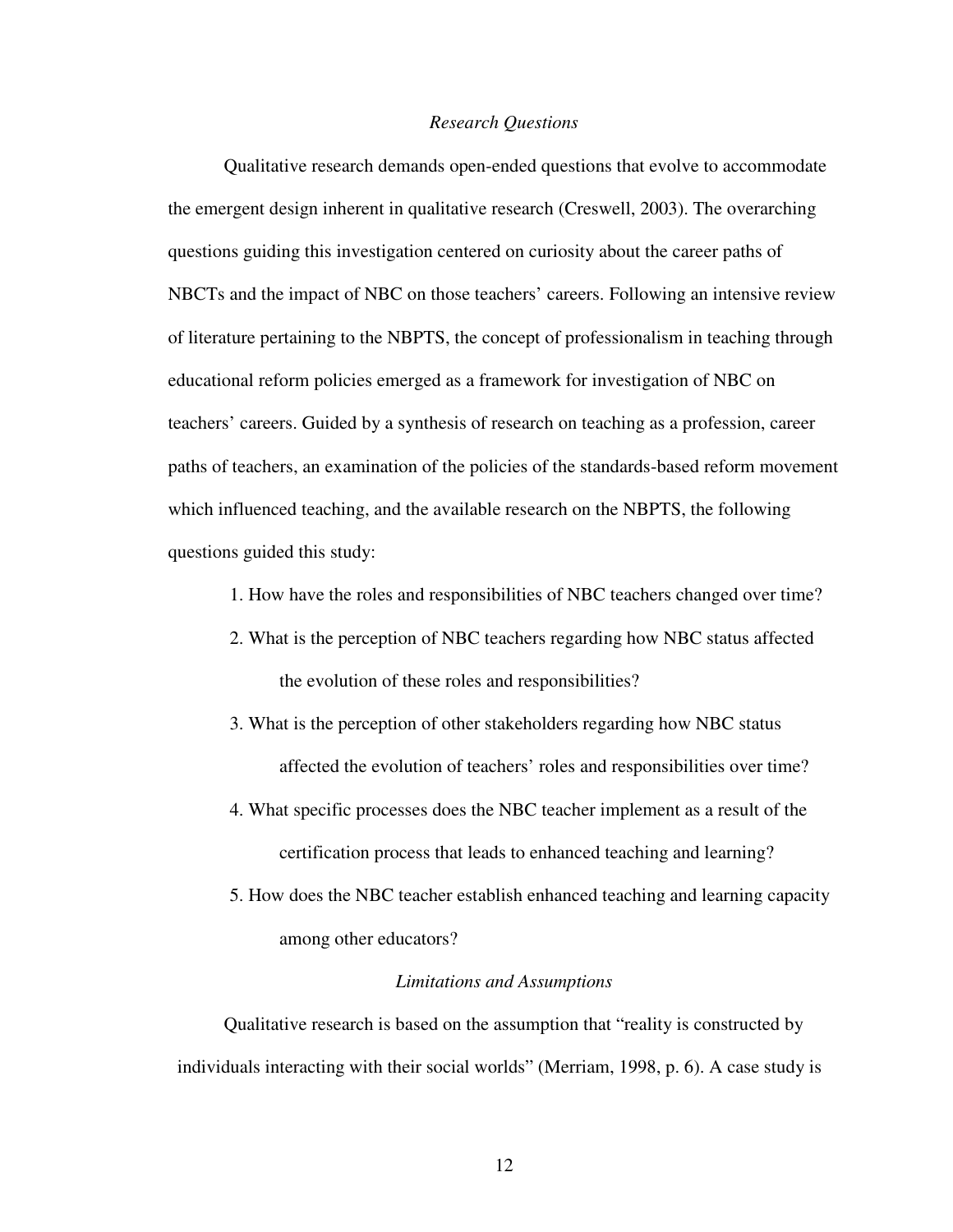characterized as a type of qualitative research seeking a deeper understanding focused on a particular person, program, or phenomenon in a natural setting (Fraenkel & Wallen, 2003; Merriam). A multiple case study involves collecting and analyzing data from multiple cases as a unit for understanding a phenomenon (Fraenkel & Wallen; Merriam). Typically, a multiple case study adds validity to the study and enhances prospects for generalizability of subsequent findings (Fraenkel & Wallen; Merriam). The following limitations and assumptions were inherent to this case study:

- 1. It was assumed that all participants communicated honest and open responses based on their personal experiences.
- 2. The study population was geographically limited to NBCTs in one Midwest state achieving certification between the years 1994 and 2000.
- 3. The researcher was a NBCT in Missouri and therefore had a personal experience similar to the participants and brought personal biases to the study.

#### *Design Controls*

 Qualitative research determines to explain the meaning of an experience as a whole through the lens of the researcher and tends to be specific to that particular situation (Creswell, 2003; Merriam, 1998). Thick, rich, and descriptive data emerges during observation, field work, and interviews with participants in a natural setting (Merriam). Since the role of the researcher as the "primary instrument for data collection and analysis" (Merriam, p. 7) is essential to qualitative research, special care must be taken to ensure validity and reliability of findings (Creswell; Merriam).

 Open-ended, semi-structured questions were utilized for data collection in this study. Confidentiality of all participants was provided by use of pseudonyms in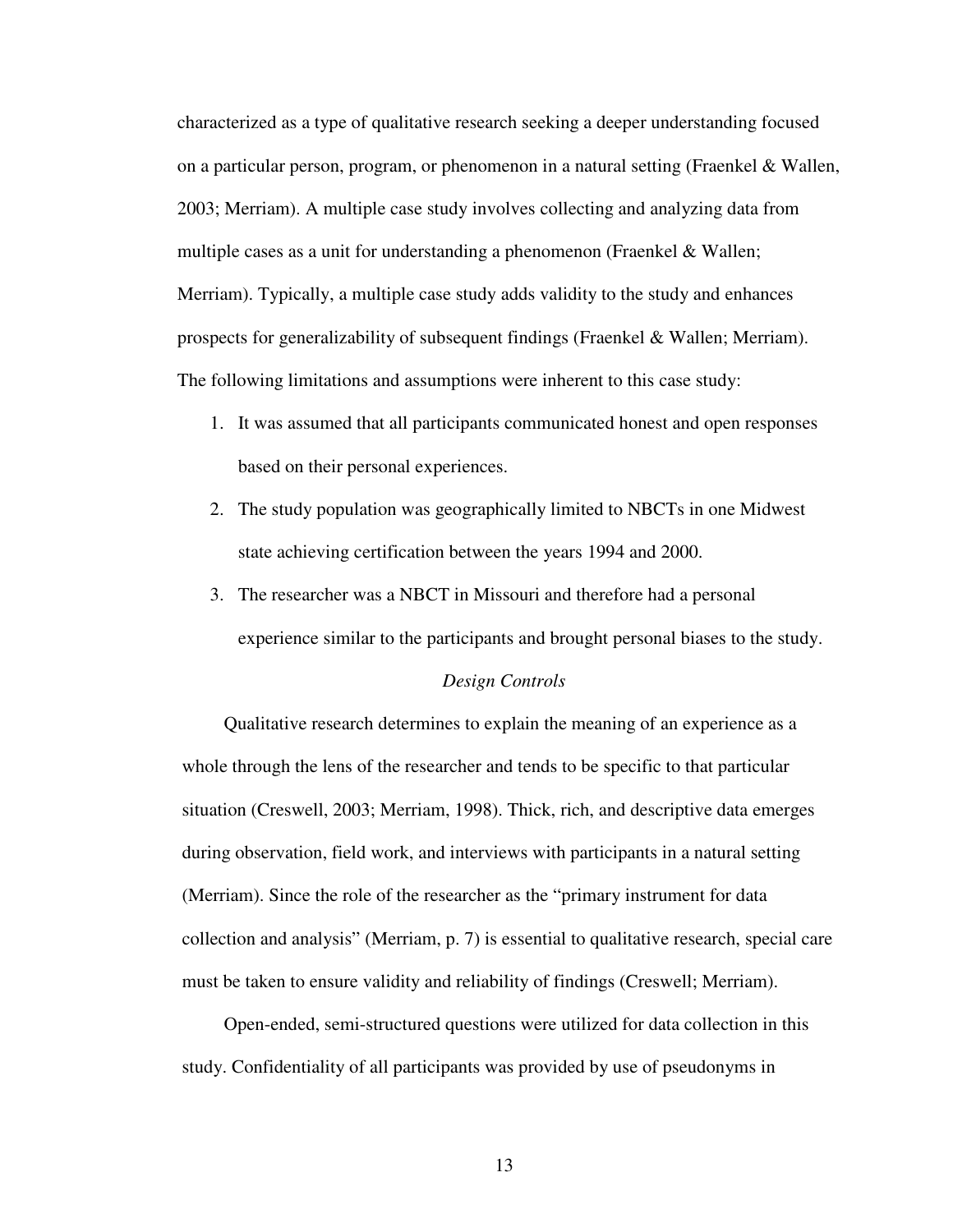documentation in order to encourage candid responses by participants. Data were collected through one-on-one interviews which were audio taped and later transcribed and compared to field notes. Accuracy was verified through member-checking (Creswell, 2003) by submission of transcripts to interviewees. Consistency was enhanced by the use of only this researcher in conducting interviews. The use of multiple cases increased internal validity and generalization (Fraenkel & Wallen, 2003; Merriam, 1998). The constant comparative method of data analysis was utilized throughout this study (Merriam). Once individual case analysis was conducted, crosscase analysis added deeper understanding to the data (Merriam). Researcher bias was reduced through systematic coding of data within and across cases (Merriam). Additionally, triangulation of data was accomplished through field interviews and field notes.

### *Definition of Key Terms*

The following terms were identified by the researcher as important to the understanding of the investigation. The terms are as follows:

 *Accountability.* An ideology in education based on efficiency, or the best return on the investment in schools, typically measured by student achievement (Fowler, 2004).

 *Career path.* Career paths of teachers were generally defined in this study as the roles and responsibilities of NBCTs over time (Lieberman & Miller, 2004).

 *High Quality Teaching.* Description of teacher effectiveness based on longevity in the profession, certification status, verbal ability, expertise in content area and pedagogy, and student achievement (Stronge, 2002).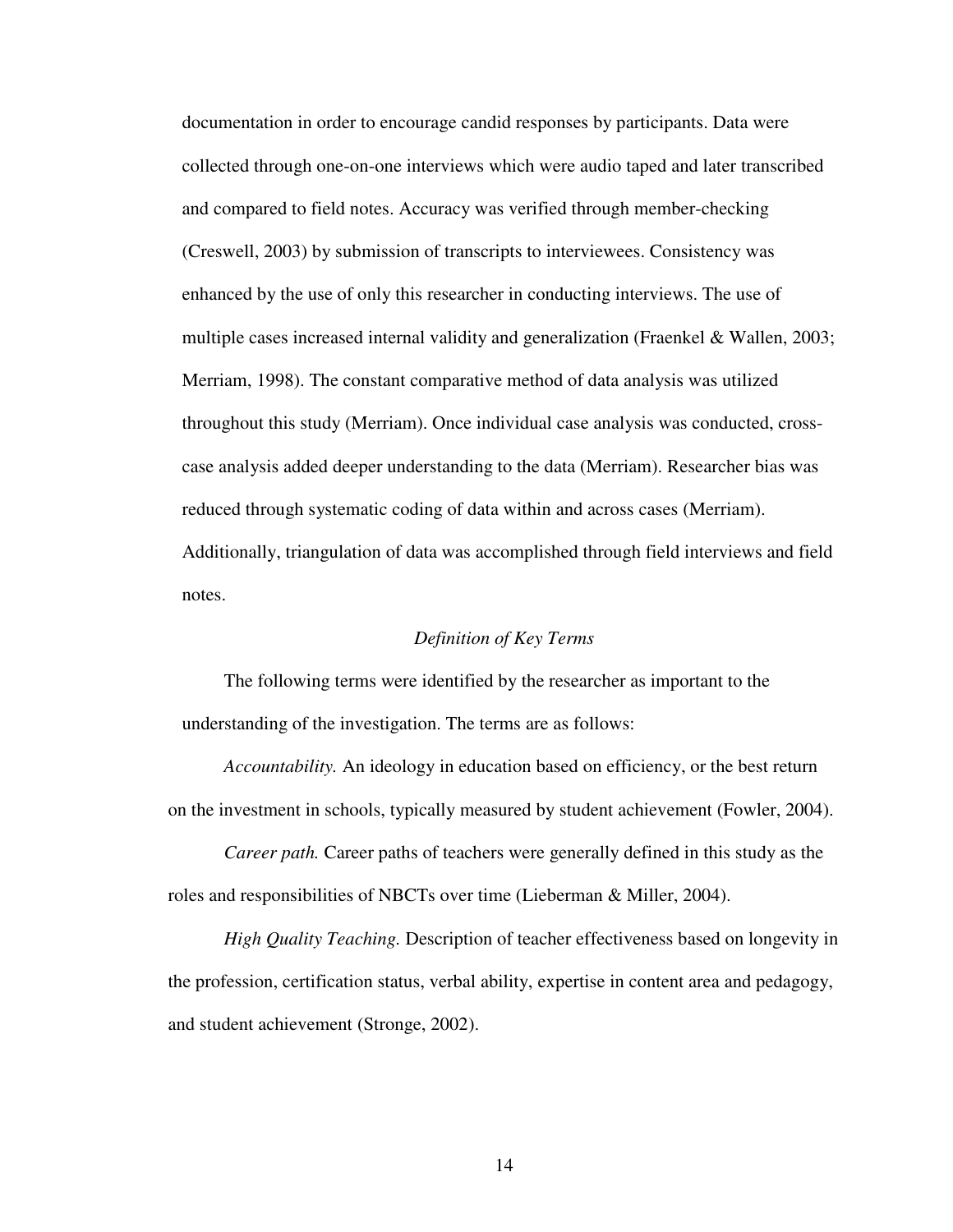*Highly Qualified Teacher.* A classification of teachers based on a NCLB requirement stating teachers must have full state certification, hold at least a bachelor degree, and demonstrate content knowledge in the subjects that they teach (MDESE, 2002).

*National Board Certified Teacher.* Teachers achieving NBC status between the years 1994 and 2000 were the subjects of this investigation.

 *National Board for Professional Teaching Standards.* An independent, nonprofit, nonpartisan, and non-governmental organization with the mission of maintaining rigorous standards of teacher quality, providing a national voluntary certification process for teachers, and advocating for educational reform.

 *No Child Left Behind.* The 2002 federal legislation that reauthorized the Elementary and Secondary Education Act of 1965 was based on mandates for accountability and scientific research in public education. The stated goal of *No Child Left Behind* was that every child would reach a set grade level on a standardized achievement test by the end of the 2013-14 school year.

*Profession.* An organized group of practitioners sharing an ideology of ethics and possessing expert knowledge and expertise in their field (Argyris & Schön, 1974).

 *Reflection-in-action.* The process of thinking about actions in practice while the actions are taking place (Schön, 1983).

*Roles and responsibilities.* Formal and informal activities in which teachers participate related to curricula, programs, and materials for student achievement and school improvement.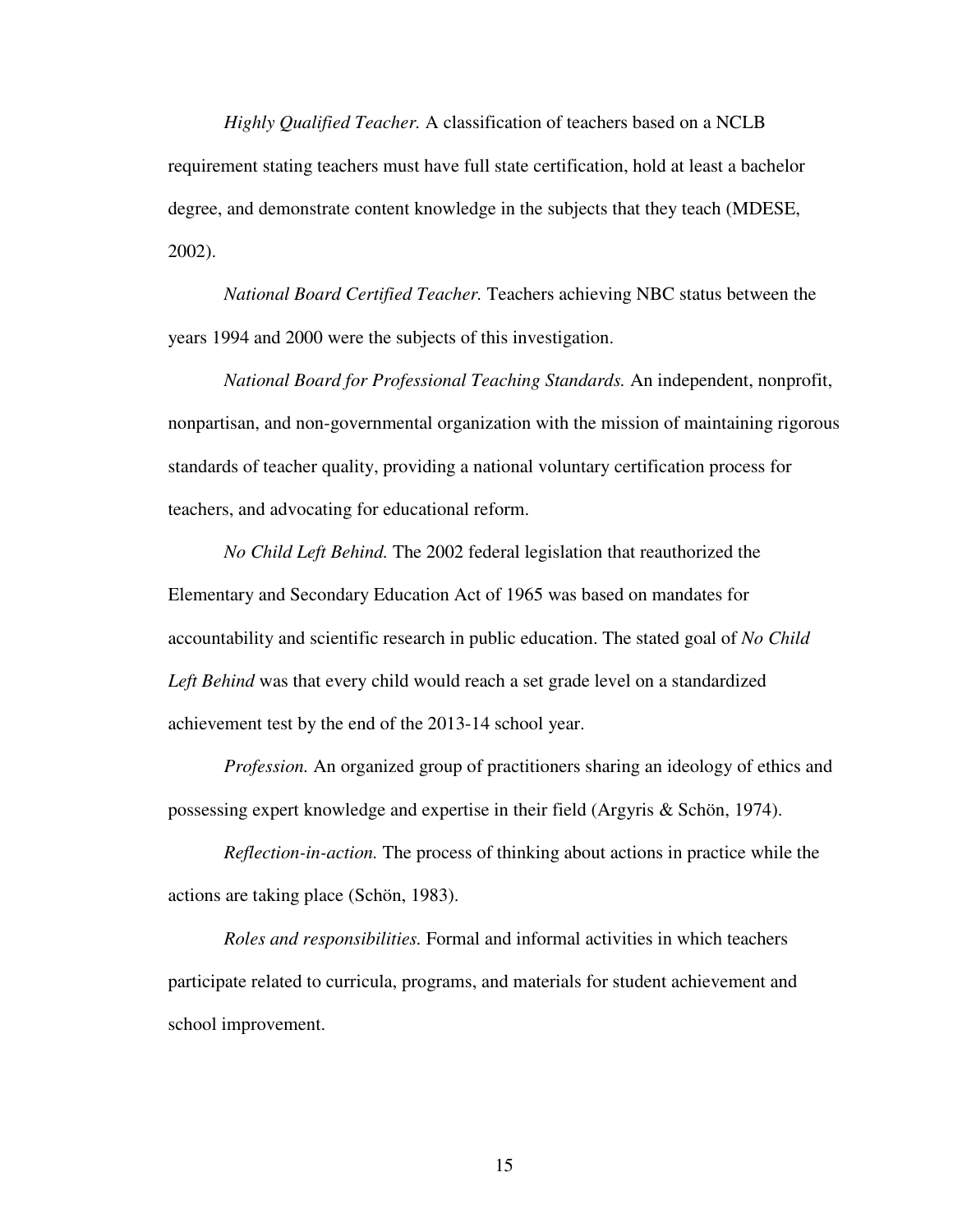*Teacher leader.* Teacher leaders may be formally defined by the role or position they hold, such as department chair, or informally through collaboration and interaction with peers for professional development (Lambert, 2003).

### *Summary*

 Introduced in Chapter one of this study was the question of the long term impact of NBPTS certification on teachers' career paths and thus on the profession of teaching through background information on teaching as a profession and the influence of standards-based reform policies in education. The evolution of professionalism in teaching during a time of crisis in public confidence provided the context within which the NBPTS emerged and the teaching work force shifted into two distinct generations. The culmination of professional reform came with the mandate for highly qualified teachers in all classrooms as a component of the legislation action of NCLB. Research (Darling-Hammond, 2003; Heller, 2004; Stronge, 2002) noted the cost effectiveness and positive impact on student achievement when school districts maintained teachers' expertise in the form of veteran teachers. Further research (Goldhaber & Anthony, 2004) raised the issue of cost versus long term benefit of supporting NBPTS of teachers in school districts. In addition, enough time has passed for initial certification of early NBCTs to expire. Determination as to the value for school districts of investing in renewal of NBPTS certification is left to be made in the absence of data reflecting the long term impact of NBC on teachers and their career paths.

 In Chapter Two, literature is reviewed regarding the paradigm of professionalism, the evolving career paths of teachers, and the evolution of standards-based education reform focused on accountability. Emphasis on the influence of subsequent policies on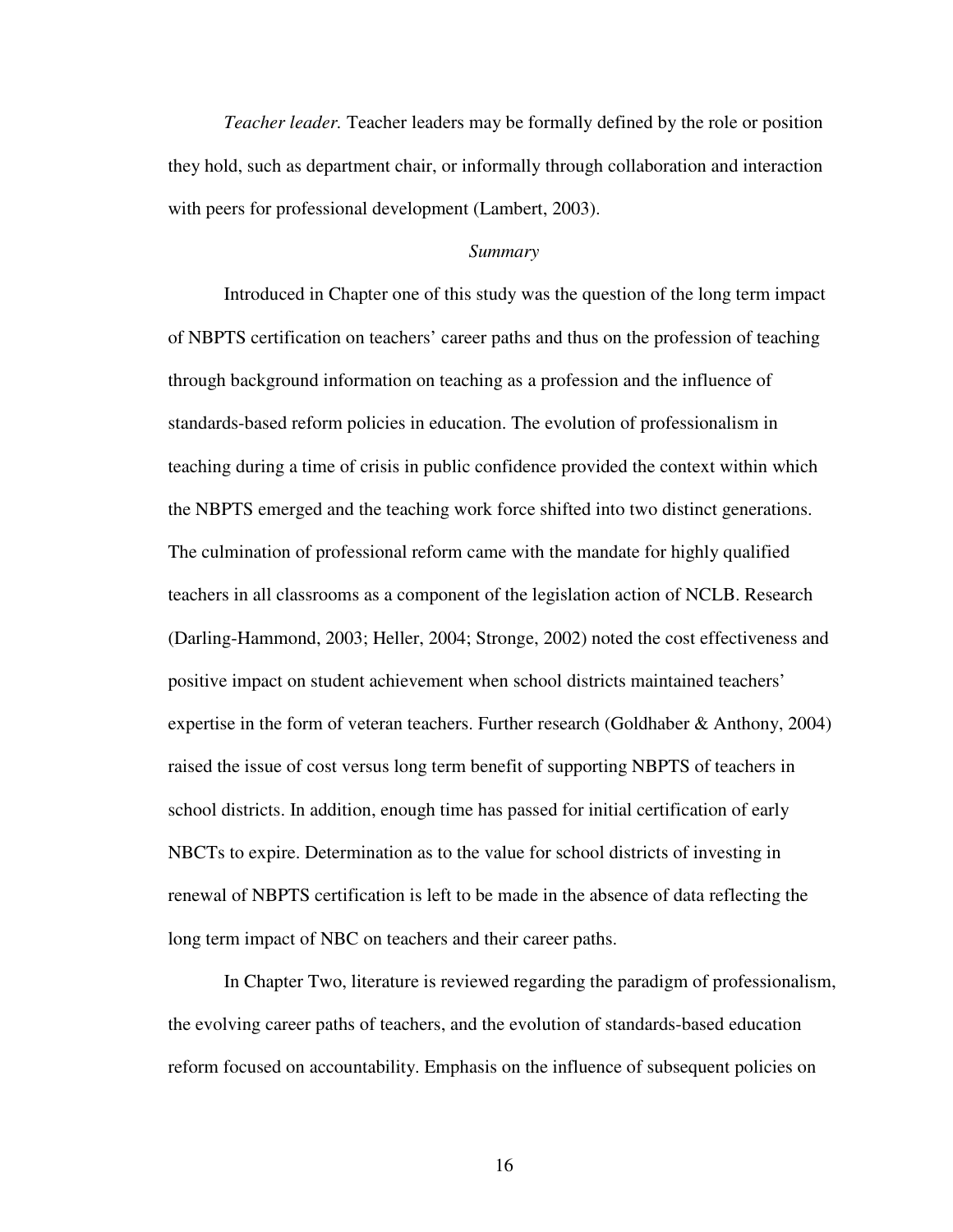the teaching profession was traced to provide an overarching conceptual framework for interpretation of existing data on NBPTS certification of teachers. Following an explanation of teaching as a profession, information regarding the career paths of teachers, and a timeline of educational reform directed toward the profession of teaching, relevant literature pertaining to the NBPTS certification of teachers is presented in Chapter Two with gaps in the research identified as they were revealed. Embedded throughout the literature review is information pertinent to the evolving career paths of teachers as leaders. In Chapter Three a description of the research methodology including participants, instruments, procedures, and analyses is provided. Included in Chapter Four are the detailed reporting of data collected and analyses of the data. Discussed in Chapter Five are the findings and conclusions based on the data analysis. Implications for practice and recommendations for future study are also offered.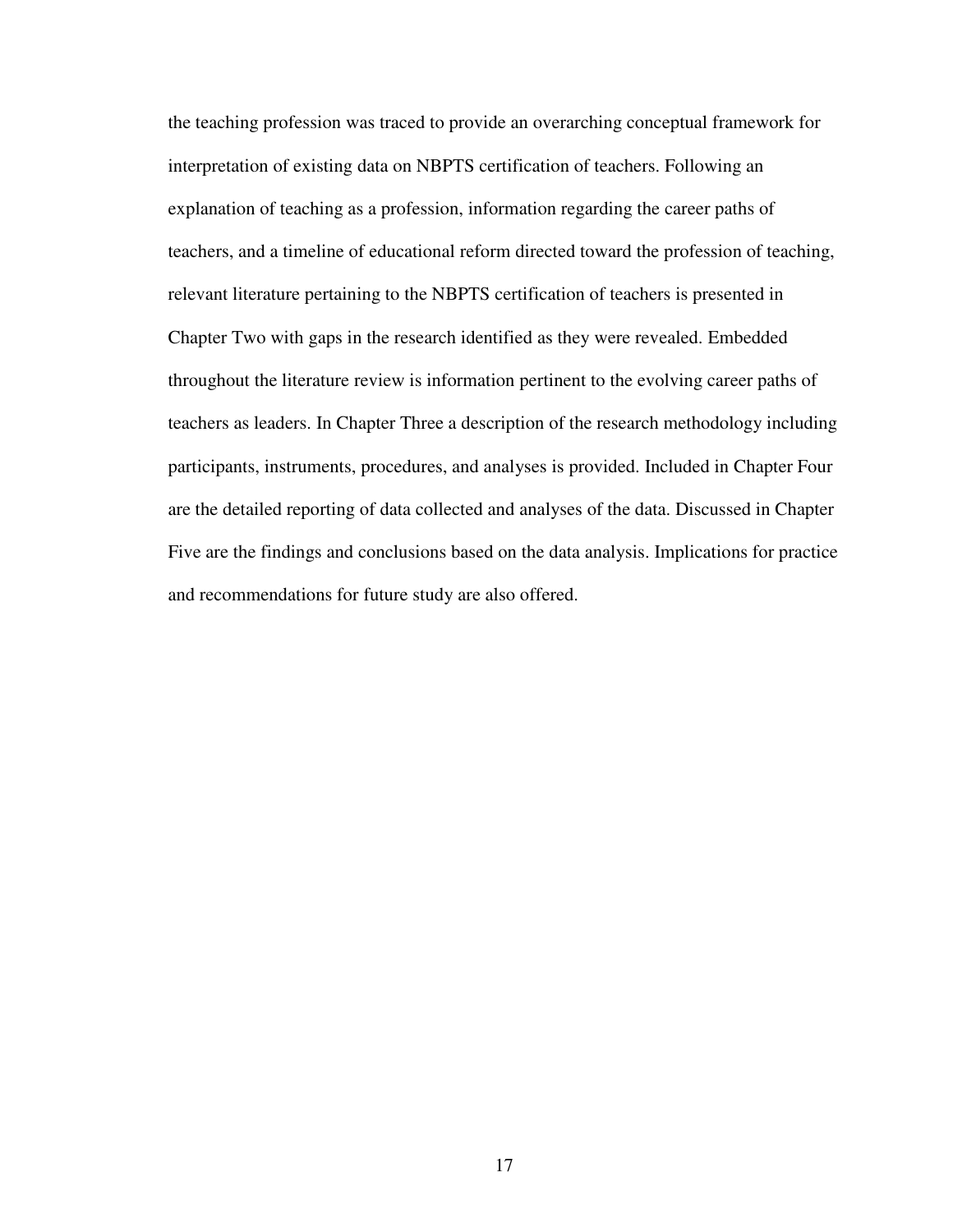#### CHAPTER TWO

#### Review of Literature

## *Introduction*

 The National Board for Professional Teaching Standards (NBPTS) was born of the standards-based reform movement (Carnegie Forum on Education and the Economy Task Force on Teaching as a Profession, 1986) and thus it was appropriate and necessary to trace the policies of the standards-based education reform movement for a better understanding of the influence of the NBPTS on teaching. While accountability reform policies have impacted all stakeholders (Fowler, 2004) in education, (Darling-Hammond, 2004), for purposes of this study particular attention was focused on the policies which influenced teaching as a profession. In this investigation, the concept of teaching as a profession was used as a lens through which to interpret the impact of National Board Certification (NBC) on teachers. Guiding this inquiry were questions focused around the influence of NBC on teachers' career paths. Investigating the framework of teaching as a profession was appropriate as it provided a context within which teachers were expected to achieve and maintain a certain level of expertise and special knowledge (Ballou, 2003; Benz, 2000; Carnegie Forum on Education and the Economy Task Force on Teaching as a Profession, 1986; Darling-Hammond, 2004; Schön, 1983; Wise, 2005) which the NBPTS purported to recognize (NBPTS, 2002). The long term impact of NBPTS certification on the evolving career paths of teachers served as an indicator of the impact of NBPTS certification on the profession of teaching.

 Included in this review is background information concerning the National Board for Professional Teaching Standards followed by a synthesis of available research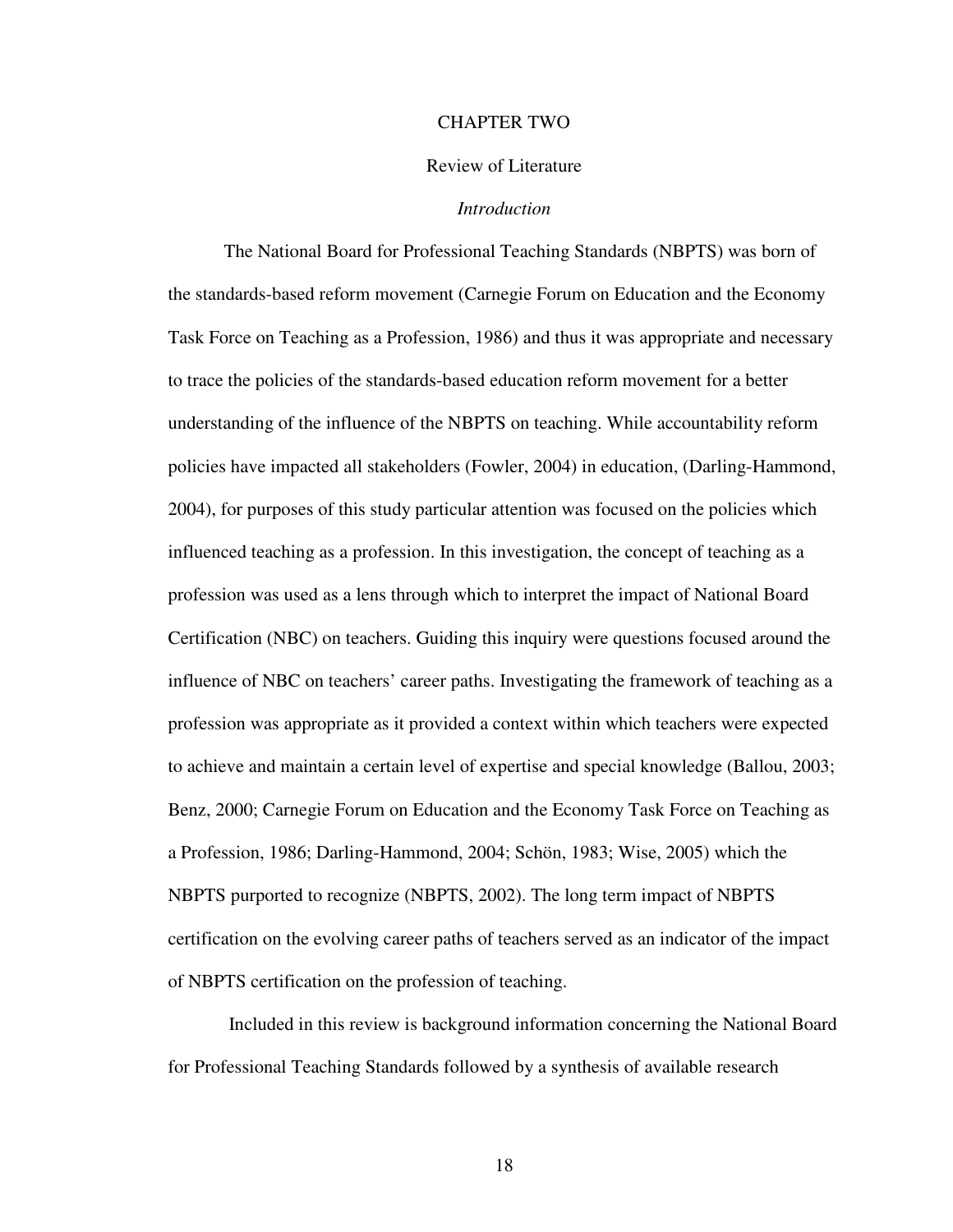regarding assessment of certification entries, characteristics of National Board Certification candidates, methods associated with successful achievement of certification, NBC as an indicator of high quality teaching, and the impact of NBC on teachers postcertification. Little information was found in the literature related to the impact of NBC on the career paths of teachers, specifically long-term impact of NBPTS certification on the profession of teaching as evidenced by teachers' career paths was limited.

## *Teaching as a Profession*

 Essentially, a profession was considered such due to "values to be achieved through the activities of the profession" (Argyris & Schön, 1974, p. 146). More recently, researchers (Ballou, 2003; Benz, 2000; Darling-Hammond, 2004; Schön, 1983; Wise, 2005) have differentiated between a job and a profession, with a profession maintaining standards of practice. Professionals are assumed to possess expert knowledge and expertise in their field and are assessed for competence as defined by members of that profession (Argyris & Schön; Ballou; Benz; Darling-Hammond; Schön; Wise). The profession of teaching was set apart from other professions due to continuous involvement with students (Darling-Hammond, 1988; Fullan & Hargreaves, 1996).

 Fullan and Hargreaves (1996) coined the term "interactive professionalism" to redefine the role of educators for school improvement. Interactive professionalism consisted of teachers making decisions in collaboration with colleagues based on expert knowledge of their students, and reflection on methodology, value, and purpose surrounding teaching. Additionally, teachers were expected to be committed to ongoing school improvement with mutual accountability for themselves and their peers through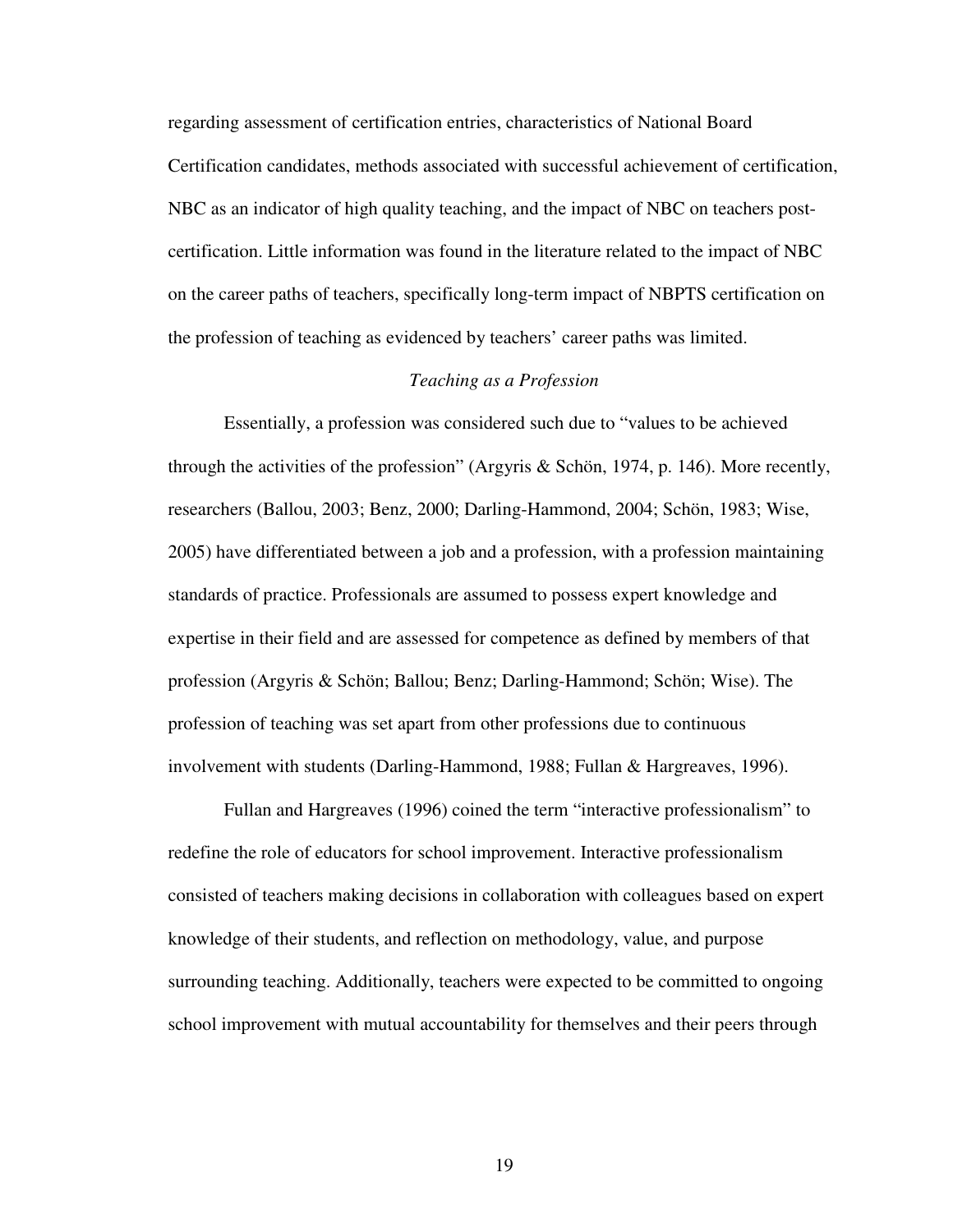engagement in "dialogue, action and assessment of their work with other adults inside and outside their schools" (p. xi).

### *Career Paths of Teachers*

 For all intents and purposes, the established career path open to a teacher was based on years of classroom experience and career ladders centered on organizational structure (Carnegie Forum on Education and the Economy Task Force on Teaching as a Profession, 1986; Lieberman & Miller, 2004; The Teaching Commission, 2004). Johnson and The Project on the Next Generation of Teachers [TPNGT] (2004) suggested this perspective of one, flat career expressed by a predominance of postulated research through the years failed to account for novice teachers and teachers who left the profession early in their careers, nor did this perspective reflect teachers' aspirations for influence extending beyond the classroom. The importance of veteran teachers sharing experience and expertise with novice teachers was repeatedly noted by Johnson and TPNGT in a recent description of teachers' career paths.

 A timeline characterized by novice, mid-career, and veteran career stages more appropriately representing the present day career path of teachers is found in Figure 1. In research conducted by Johnson and TPNGT (2004) novice teachers reportedly did not feel prepared to function in the same capacity as veteran teachers, even though traditionally school districts differentiate little, if any, between the job description of a first year and that of a 30 year veteran. In the career continuum depicted by Johnson and TPNGT, as teachers approach mid-career, feelings of competency and self confidence increase resulting in anticipation of new roles and responsibilities, such as mentor, lead teacher, curriculum or content specialist, program planner, and staff developer. It is at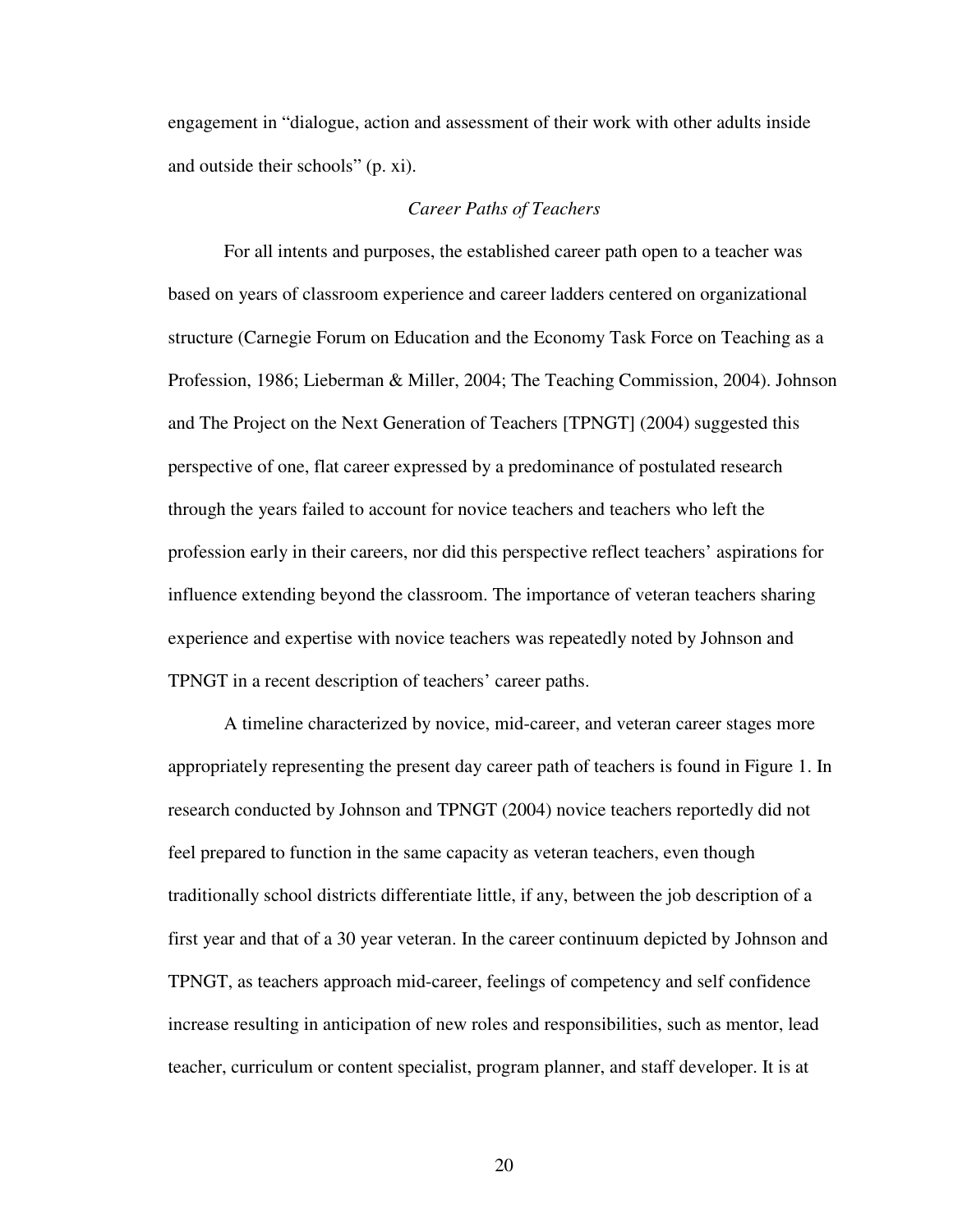this mid-point, three to five years into a teaching career that Ingersoll (2003) discovered high levels of attrition occurred as teachers either experienced disillusionment or renewed enthusiasm for teaching.



*Figure 1.* Timeline of teaching career stages.

*Note.* Adapted from Ingersoll, (2003); and Johnson and TPNGT, (2004) with permission of authors (see Appendix A).

 Also, the context of teaching was found not to be routine, thus relying heavily on teachers' decision-making ability and reflection-in-action for success (Darling-Hammond, 1988; Fullan & Hargreaves, 1996). Reflection-in-action described the process of thinking and modifying an action while not interrupting the ongoing action (Schön, 1987). Such reflection was significant in allowing individuals to "still make a difference to the situation at hand—our thinking serves to reshape what we are doing while we are doing it" (Schön, p. 26). In other words, during reflective practice, teachers think about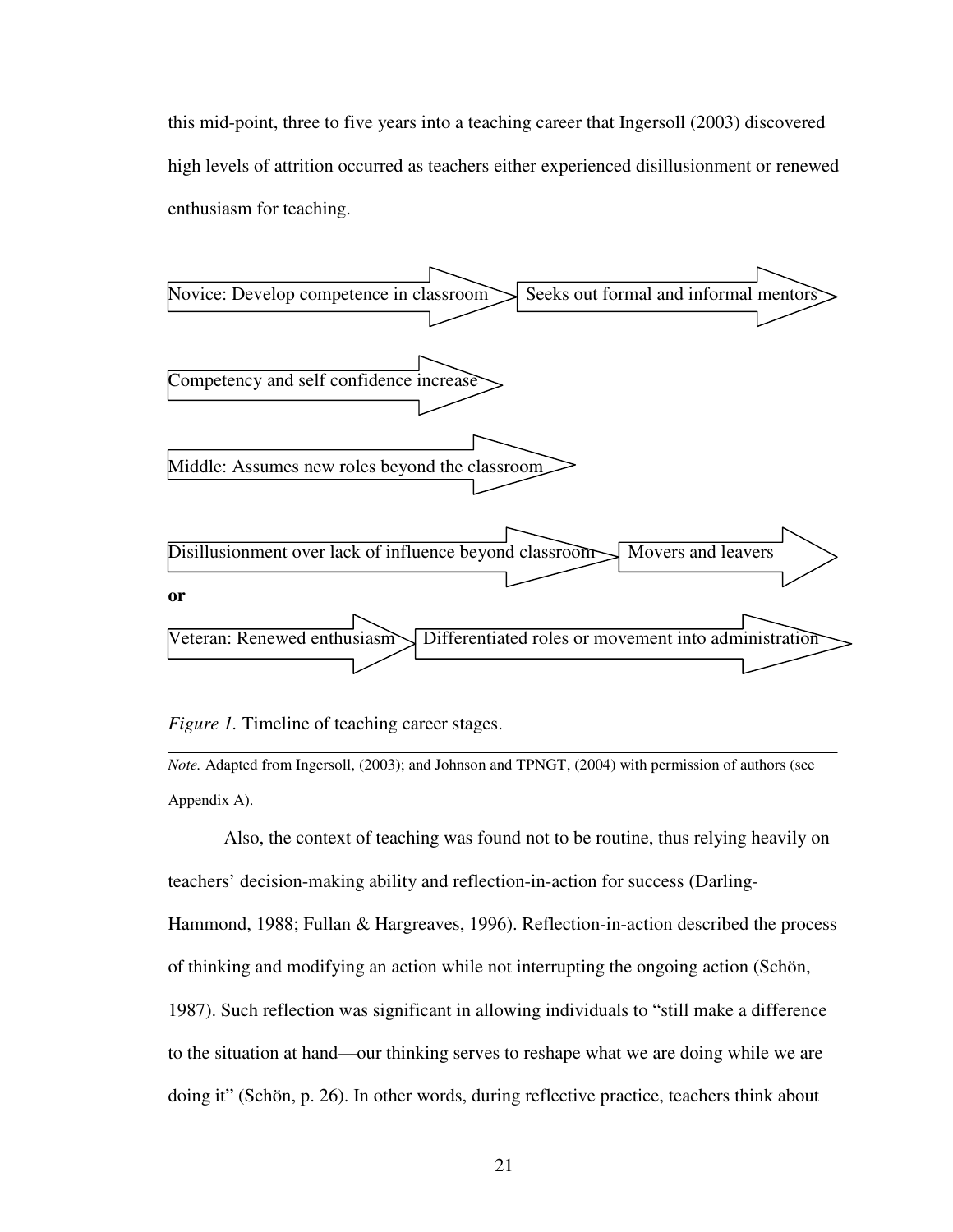what they are doing and evaluate the effectiveness of their actions making changes based on experience (Reeves, 2004; Schön, 1983). For example, if students were not meeting the objectives of a lesson, reflective teachers evaluate the possible causes of the failed lesson and make adjustments during the lesson. Likewise, if a lesson effectively addressed the designed objectives, the reflective teacher examines what worked during the lesson and possible reasons why that strategy was effective. Reeves (2004) further advocated reflective teaching as imperative for education in the wake of policy mandates that increasingly regulate the school day as "the interactions between students and teachers are to a large extent the result of the individual diligence, professionalism, and commitment of teachers" (p. 9). In this way, teachers hold themselves accountable for students' learning (Reeves). The expectation of teacher accountability is an essential element of standards-based reform policies based on the assumption that teachers are the most important influence on student development (Fullan & Hargreaves, 1996).

#### *Standards-Based Reform and the Teaching Profession*

 In order to better understand this inquiry, the evolution of accountability through standards-based education reform was traced as a policy process with emphasis on the influence of subsequent policies on the teaching profession. Public policy was defined as "the dynamic and value laden process through which a political system handles a public problem" (Fowler, 2004, p. 9). Fowler's stage model represented the policy process as a chronological series of stages through which an issue once defined eventually becomes an implemented policy. The stage model takes into account the necessity of first defining a public problem as an issue to be dealt with by policymakers in the political arena. Once defined, an issue usually remains controversial thus requiring policymakers to set an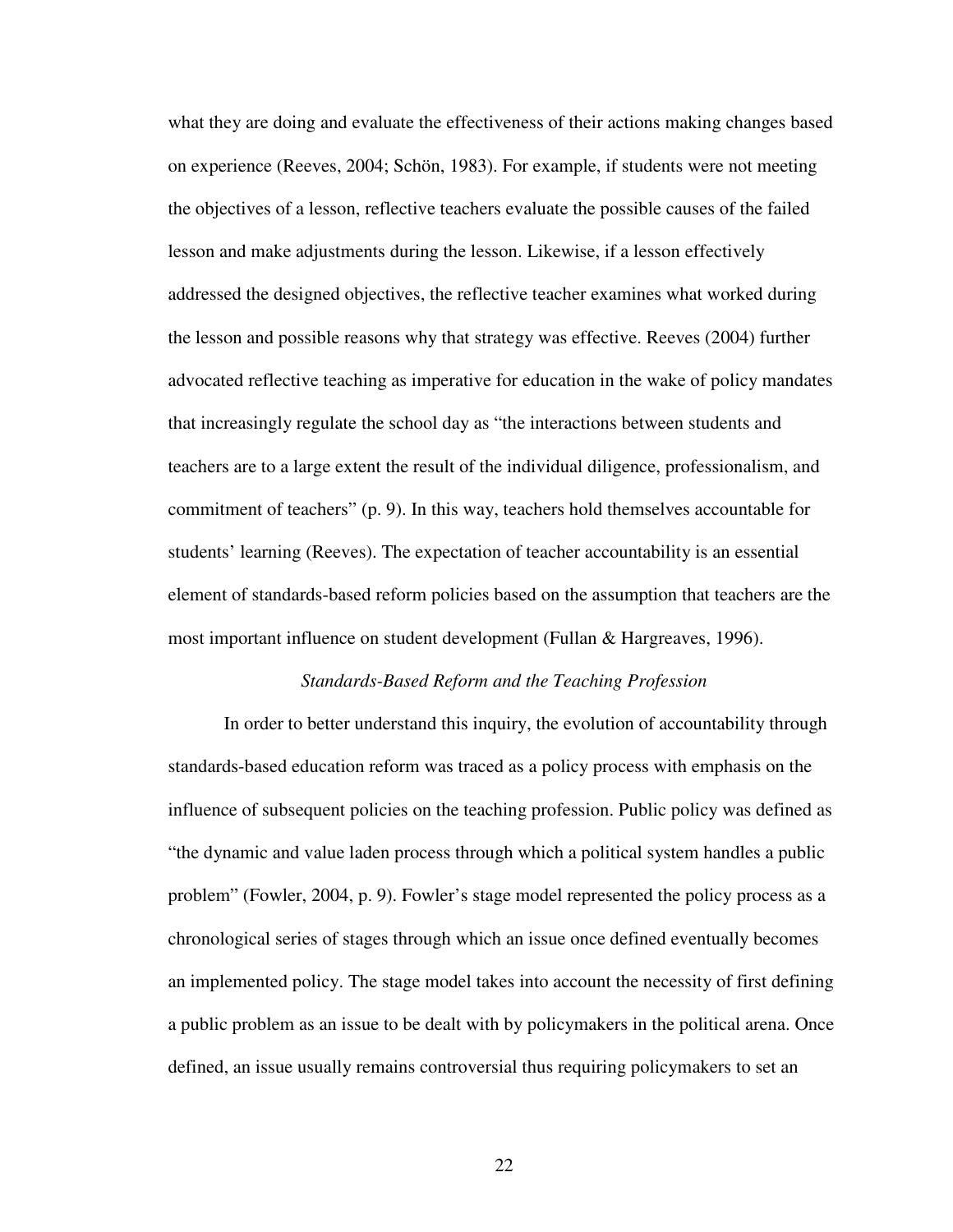agenda for consideration of diverse interests prior to the formulation of a written policy. Chronologically, an issue must become a written policy before it can advance to the adoption and implementation stages; however, Fowler postulated that the policy process requires time and many problems advance only to revert to an earlier stage or never progress to the advanced stages of policy formulation and adoption. While the policy process for standards-based reform in education first began in the early 1980s, it was neither methodical nor orderly and remains ongoing; nonetheless, the stage model provided a framework around which the evolution of accountability issues could be discussed.

#### *Issue Definition*

 In the early 1980s, *A Nation at Risk* served as a catalyst for moving education from a social problem to a public policy issue (Fowler, 2004). Publication of the report *A Nation at Risk* in 1983 initiated an ideological shift in society from individualism to accountability, or efficiency in education (Fowler). Fowler stipulated that efficiency in education depended on the best return on the investment in schools, typically measured by student achievement. Thus in the era that followed, reform based on standards of what students should know and be able to do in specific content areas emphasized accountability through achievement testing (O'Shea, 2005; Reeves, 2004). Additionally, questions of efficiency in the quality of teaching practices that produced student gains were raised (Carnegie Forum on Education and the Economy Task Force on Teaching as a Profession, 1986; National Commission on Excellence in Education, 1983). Once education became an issue of efficiency, the agenda was set for standards-based reform (Fowler). The emphasis on efficiency continued to impact educational policy regarding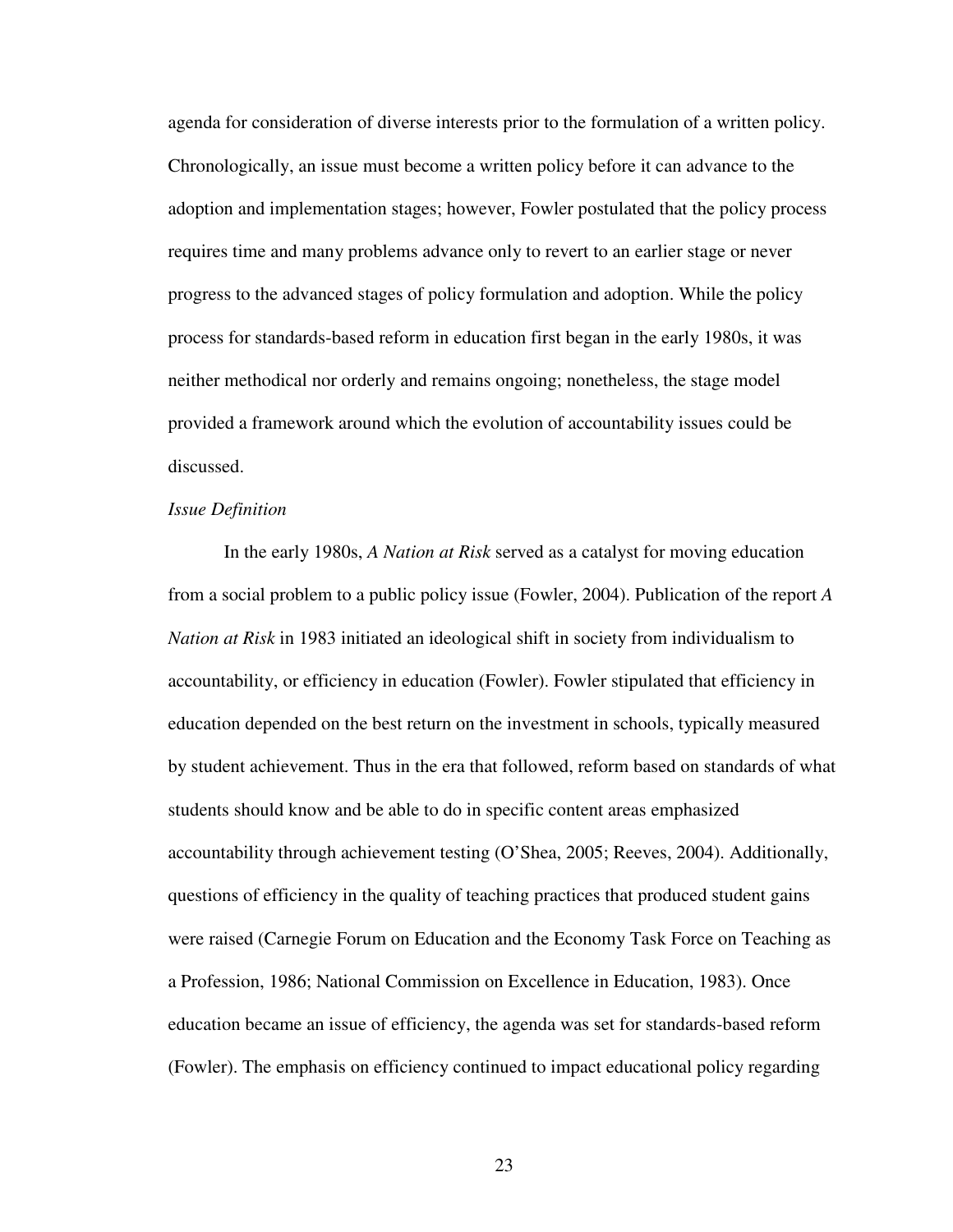the teaching profession well into the  $21<sup>st</sup>$  century as "the direct financial costs of paying America's public school teachers approaches \$2 billion per school day. On top of these dollars are the benefits that might accrue to students and societies if teacher expenditures were allocated in a more effective manner" (Guthrie, 2005, p. 7).

#### *Agenda Setting*

 Therefore, the report *A Nation at Risk: The Imperative for Educational Reform* issued in 1983 clearly set education reform at the center stage of public attention (Fowler, 2004; Owens, 2004). In relation to the teaching profession, the authors noted "the professional working life of teachers is on the whole unacceptable" (National Commission on Excellence in Education, 1983, ¶ 5), also cited a teacher shortage, teacher candidates of low ability level, inadequate content coverage in teacher education programs, low average salaries, and teachers teaching subjects for which they were not qualified. Recommendations made in this report included specific standards in subject areas, standardized testing of students, more homework for high school students, professional development for teachers, an increase in teachers' salaries, and basing teachers' salaries on performance of students (National Commission on Excellence in Education). Due to the focus on inequities in education in the United States and subsequent recommendations detailed in *A Nation at Risk*, Owens maintained the public awareness was clearly focused on a need for educational reform and greater accountability for educators.

 As a result of this increased public awareness and focus on educational reform generated by *A Nation at Risk*, the Carnegie Forum on Education and the Economy (1986) published *A Nation Prepared: Teachers for the 21st Century*. Again the education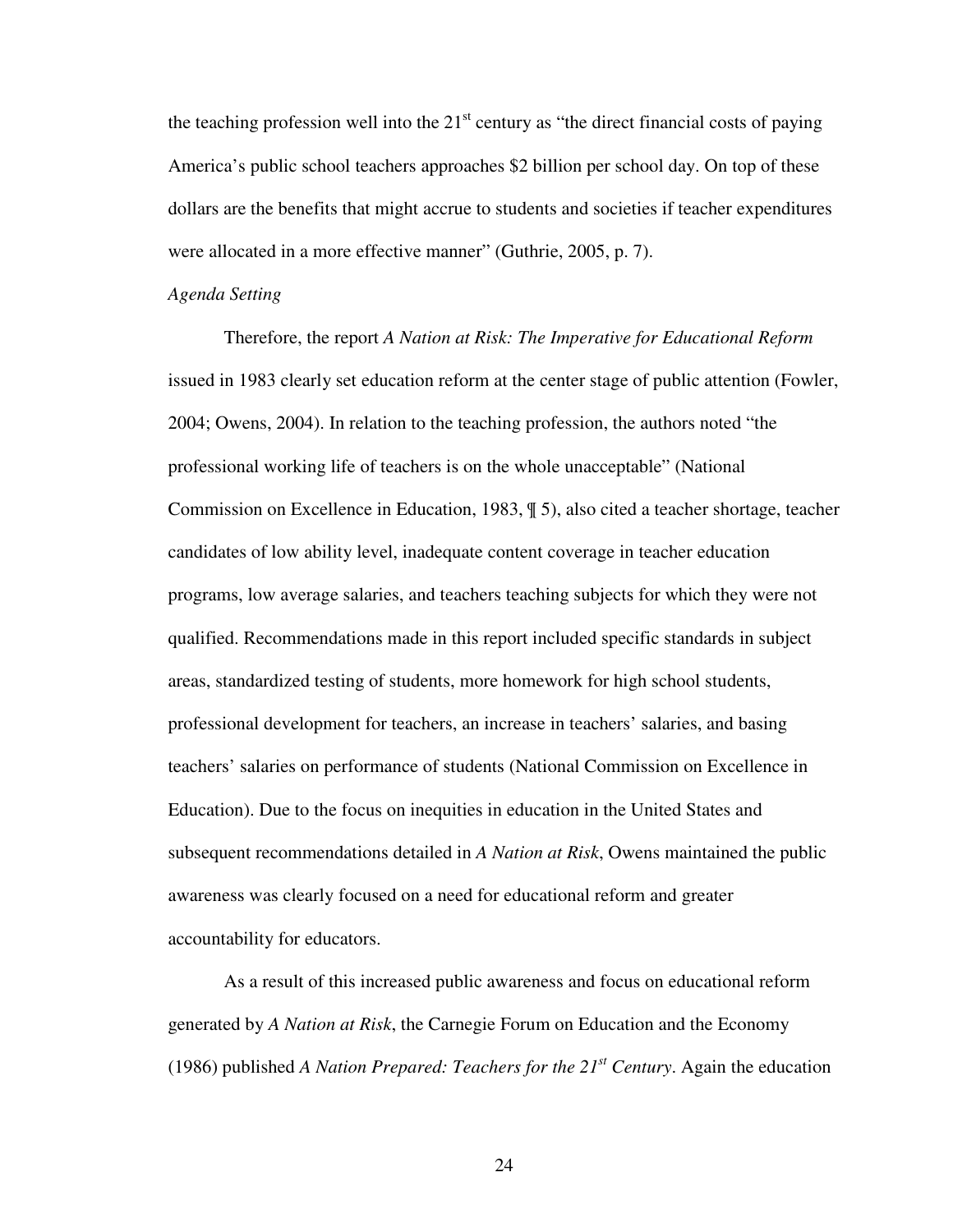system's failure to keep pace with demands of a changing world economy was reiterated as justification for a restructuring of schools (Carnegie Forum on Education and the Economy Task Force on Teaching as a Profession). Continuing the emphasis on standards and accountability, this report focused on changes to the teaching profession, including a call for creation of a National Board for Professional Teaching Standards (NBPTS), a restructuring of schools to provide a more professional environment for teachers, greater teacher accountability for student progress, and incentives for teachers linked to student performance (Carnegie Forum on Education and the Economy Task Force on Teaching as a Profession).

 Thus, *A Nation Prepared* framed reform from the assumption of teaching as a profession as evidenced by additional proposed reforms for creation of Lead Teachers, the requirement of a bachelor's degree before entering teacher education, establishment of a Master Degree in Teaching, increased emphasis on preparation of minority teachers, and alignment of teacher salaries with other professions of similar educational level (Carnegie Forum on Education and the Economy Task Force on Teaching as a Profession, 1986). Creation of the NBPTS was called for to "establish standards for high professional teaching competence and issue certificates to people who meet those standards" (Carnegie Forum on Education and the Economy Task Force on Teaching as a Profession, p. 66). The NBPTS was also expected to "represent the views of the developing profession itself on the question of what standard of practice can be considered fully professional" (Carnegie Forum on Education and the Economy Task Force on Teaching as a Profession, p. 66). Lead Teachers would be NBPTS certified and expected to "guide and influence the activity of others, ensuring that the skill and energy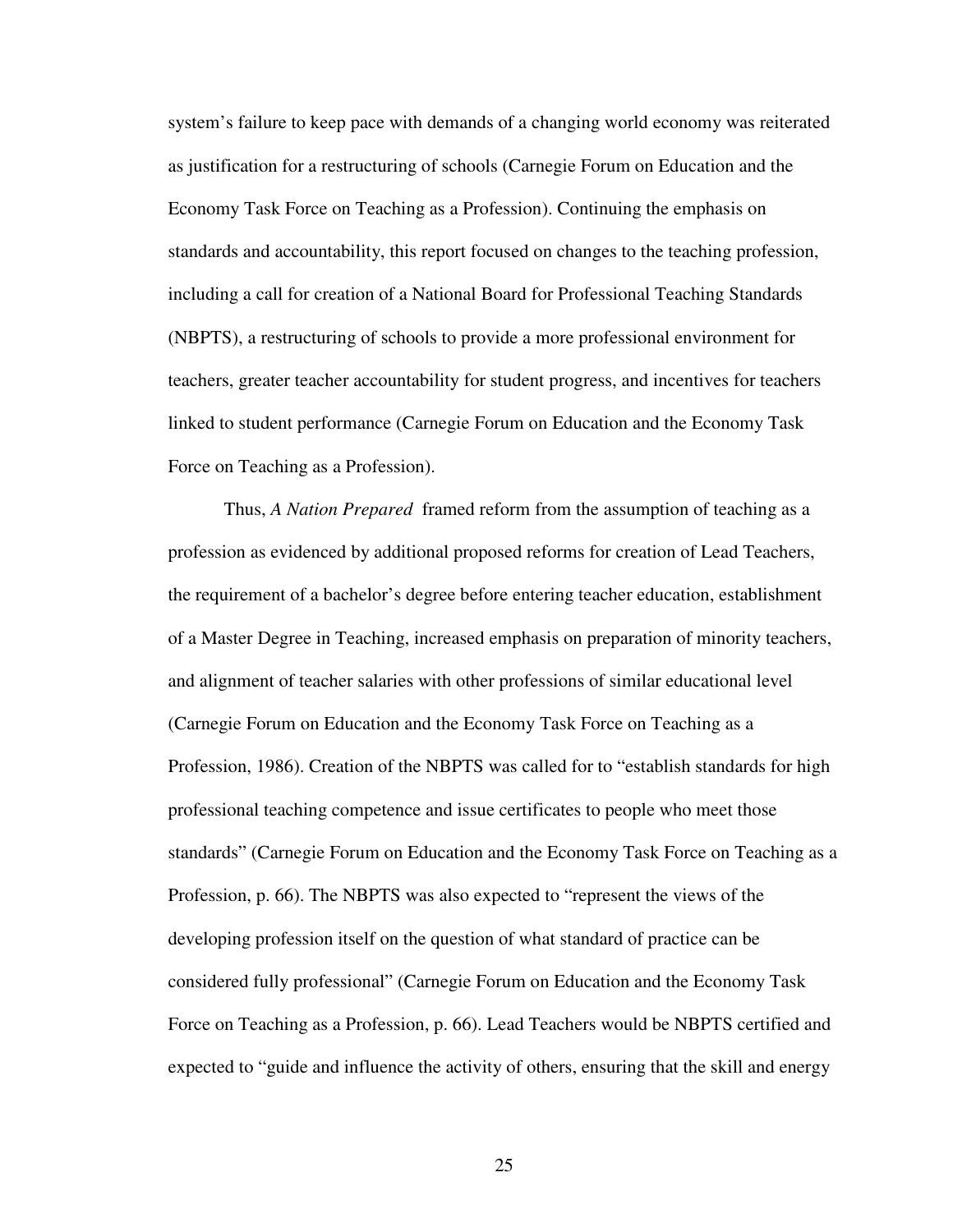of their colleagues is drawn on as the organization improves its performance" (Carnegie Forum on Education and the Economy Task Force on Teaching as a Profession, p. 58).

 The emphasis on accountability continued into the 1990s with the publication of *What Matters Most: Teaching for America's Future* (National Commission on Teaching and America's Future, 1996) and the passage of *Goals 2000: Educate America Act* (U. S. Department of Education, 1998). *What Matters Most* called for "an accountability system that ensures attention to standards for educators as well as students at every level national, state, local school district, school, and classroom" (National Commission on Teaching and America's Future, p. 10). Within its recommendations was a call to use the standards of the NBPTS as the "benchmark for accomplished teaching" (p. 11). The Commission envisioned a career continuum for educators linking compensation with professional expertise. One suggested continuum included initial license, resident teacher, professional teacher, tenure, advanced certification (designated as NBC), and lead teacher that would enable experienced teachers, as well as administrators, to remain in the classroom. Time for optional professional roles, such as opportunities for involvement in peer coaching, mentoring, development of curriculum and assessment, teacher education, consultant, researcher, and school leadership positions would be available to teachers and administrators. Finally, the report acknowledged that in order for a restructuring "to take hold and survive longer than in past eras of reform, policymakers must incorporate them into policies that govern teaching and schooling" (p. 69).

## *Policy Formulation and Adoption*

 After years of defining the issue (Fowler, 2004) of greater accountability in the United States education system, a formulated policy (Fowler) was adopted with the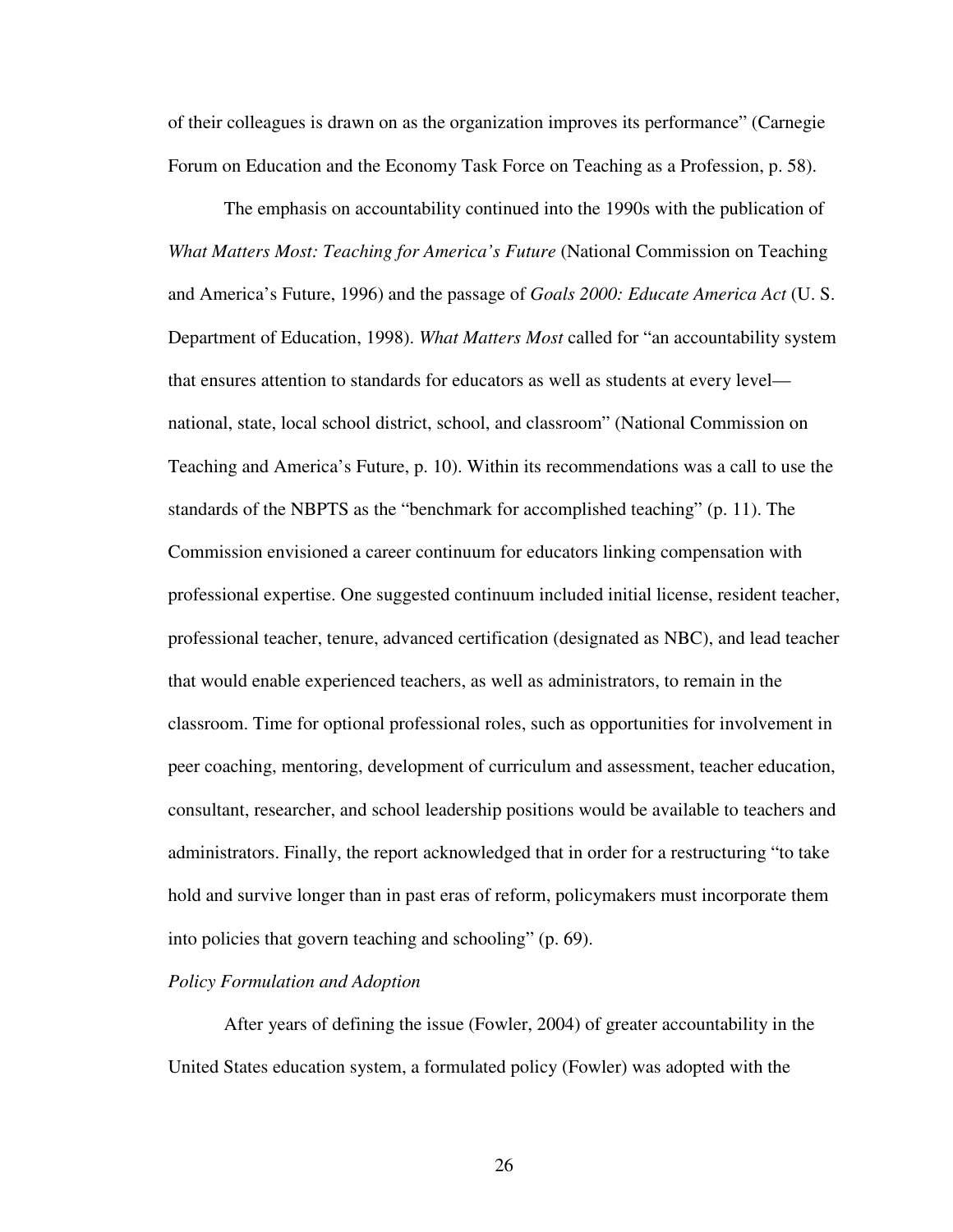legislative action of *Goals 2000*. The purpose of *Goals 2000* was to fund standards-based educational reform initiatives developed by individual states (U. S. Department of Education, 1998). School improvement based on what all students should know and be able to do was the platform upon which *Goals 2000* was built. A prerequisite for approved funding of local policies was standards-based methods and measurable assessments for accountability (U. S. Department of Education). Implementation of approved policies was left up to the states. Policy directed at the teaching profession included President Bill Clinton's facilitation of higher standards for teachers through designated funding enabling 100,000 more teachers to pursue NBPTS certification (State of the Union Address, 1997).

#### *Policy Implementation*

 With the adoption of *Goals 2000* the evolution of standards-based educational reform with an emphasis on educator accountability reached the implementation stage (Fowler, 2004). However, "sometimes a policy issue advances for a while and then moves back to an earlier state" (Fowler, p. 14). Such was the case with the reform movement for greater accountability. With the election of a new president, standardsbased education reform was once again in the policy adoption stage with a new formulation for higher accountability (Owens, 2004).

This higher accountability resulted in new policy in the form of *No Child Left Behind* (NCLB) which was signed into law by President George W. Bush in January 2002. The purpose of this act was to reauthorize federal education programs originally established by the Elementary and Secondary Education Act of 1965 (The White House, n.d.; Owens, 2004). It was hailed as the most comprehensive legislation to effect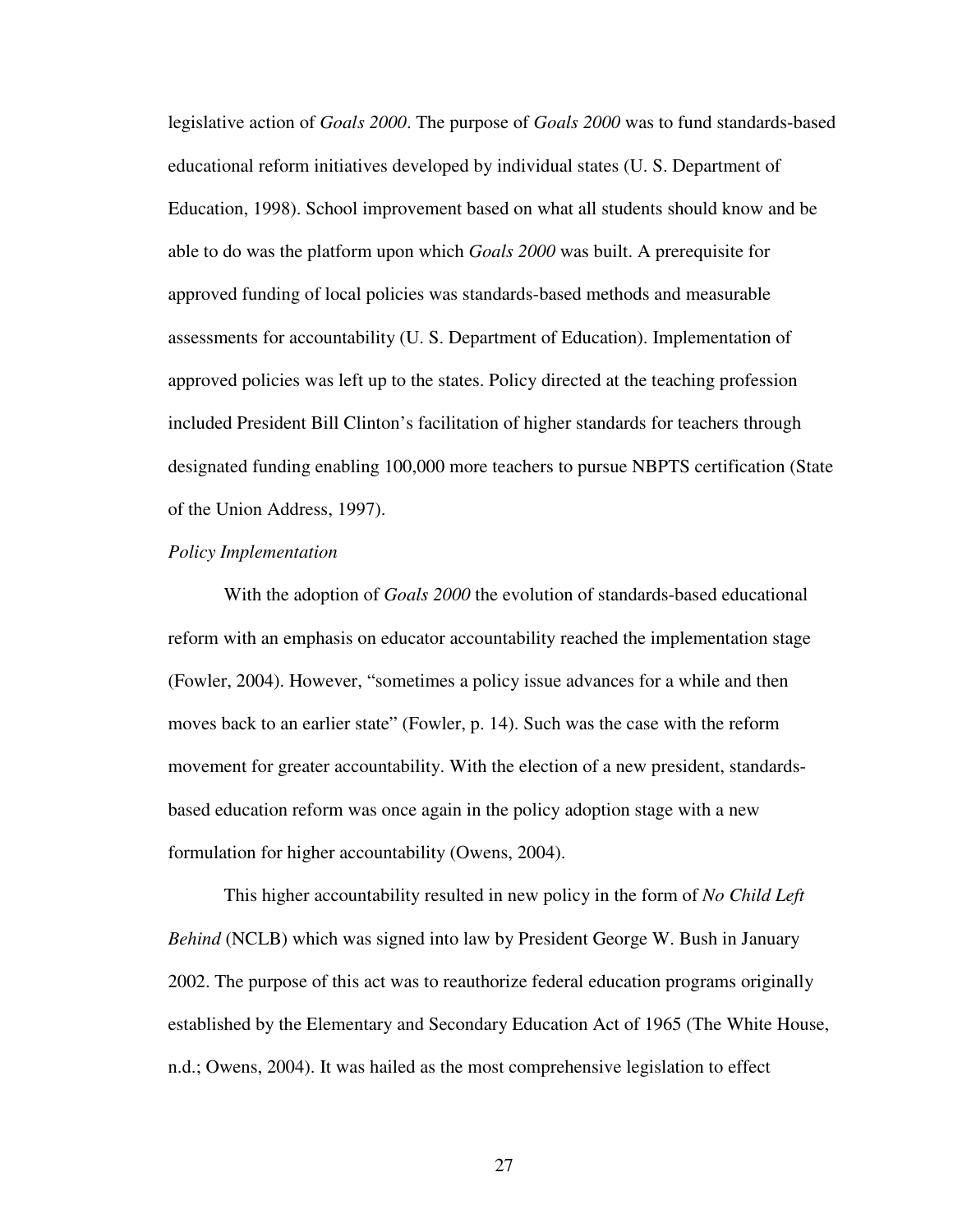education since 1979 when the Department of Education was established (Owens). It was also termed a "breathtaking intrusion by the federal government into the rights of states to control education" (Owens, p. 24). Once again defining the issue of a failing education system, NCLB cited low student achievement in reading and math as the impetus for reform (The White House).

One conspicuous difference between the federal emphasis on accountability provided by NCLB and that of *Goals 2000* rested in the NCLB expectation of a specified result rather than the *Goals 2000* emphasis on implementation of standards-based methods and assessments (U. S. Department of Education, 1998; The White House, n.d.). The NCLB goal of all students reaching a specified performance level was tied to receipt of federal funding, thereby raising the accountability stakes for educators (The White House). The authors of NCLB continued to emphasize educator accountability and the importance of professionalism with a requirement for school districts to employ only highly qualified teachers in all classrooms by the end of the 2005-2006 school year (The White House). With this mandate, NCLB addressed issues surrounding teacher quality raised in *A Nation at Risk* and *A Nation Prepared* by stipulating that a highly qualified teacher must have full state certification, hold at least a bachelor degree, and demonstrate "competence in all the academic subjects in which the teacher teaches" (MDESE, 2002, p. 10).

Subsequent to NCLB, *Teaching at Risk: A Call to Action* (The Teaching Commission, 2004) called for "better guidance and a more extensive set of standards specifying what it means to be highly qualified" (p. 5). Citing teacher shortages, NCLB mandates, and once again, an education system that had failed to keep pace with other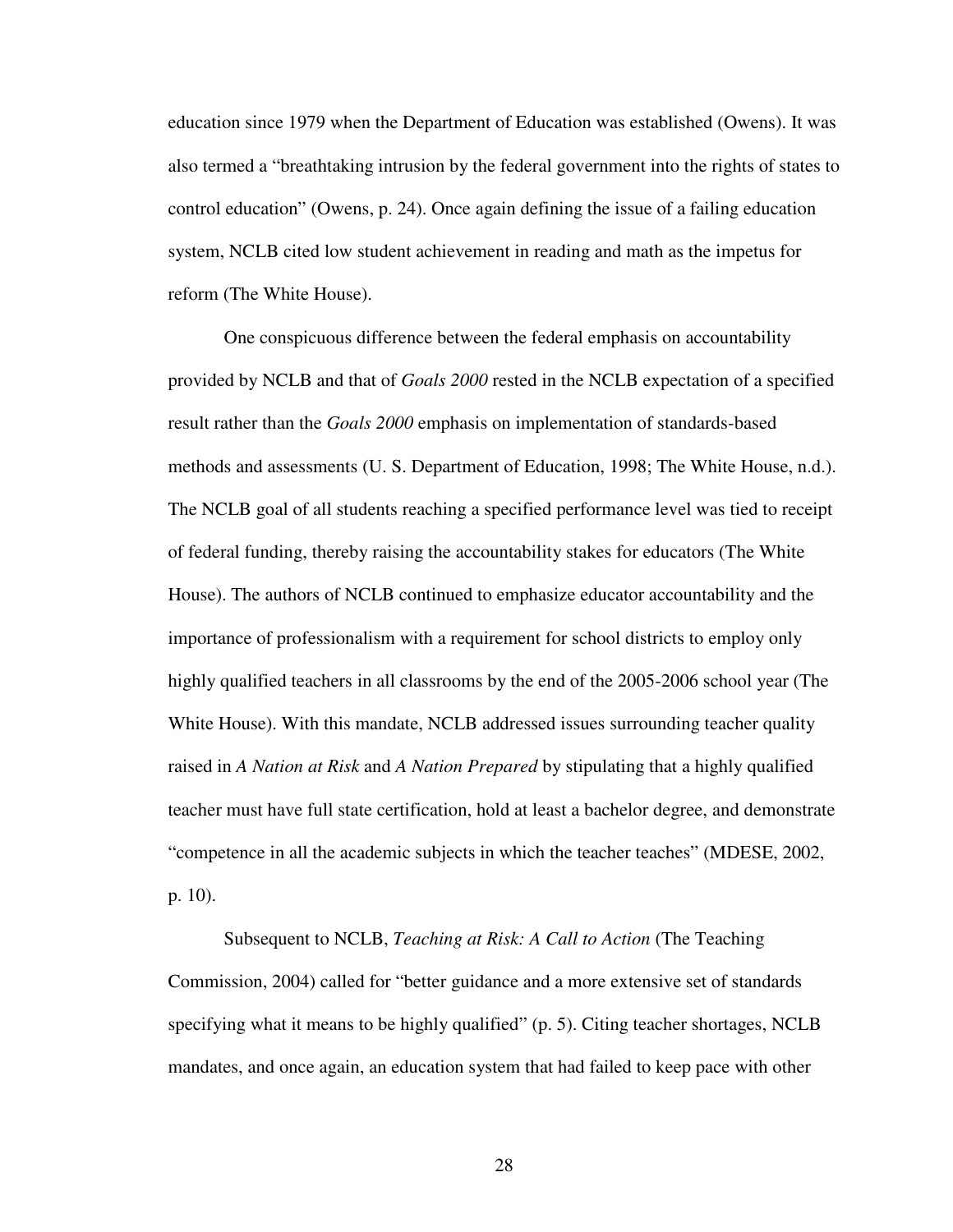industrialized nations, the report continued the emphasis on efficiency in education citing the significance of economic data that determined "the costs of a poorly educated population are huge" (The Teaching Commission, p. 13). While *Teaching at Risk* defined teaching as "our nation's most valuable profession" (The Teaching Commission, p. 12), recommendations centered on "making improvements in three areas that continue to undermine the professionalism of teaching" (The Teaching Commission, p. 21) These areas included compensation and performance in the form of increased base pay for teachers and performance-based teacher compensation, skills and preparation by raising standards in teacher education programs and higher standards for state licensure and certification, and leadership and support focused on authority granted to principals over personnel decisions including the responsibility for teacher professional development and teacher involvement in decision making.

Therefore, as early as the 1980s, education reform was clearly defined as an issue by the public's sense of a failing educational system as reported by *A Nation at Risk.* The agenda set for increased emphasis on standards and greater accountability and professionalism of educators was reinforced in *A Nation Prepared* and *What Matters Most*. Policies in support of standards-based reform were formulated and adopted in the legislative action of *Goals 2000* which funded standards-based reform efforts implemented by the states and provided funding for NBC candidates*.* The movement toward standards-based reform, greater accountability, and professionalism was strengthened by the passage of *No Child Left Behind* in 2002. The influence of accountability policies on the teaching profession culminated in the mandate for highly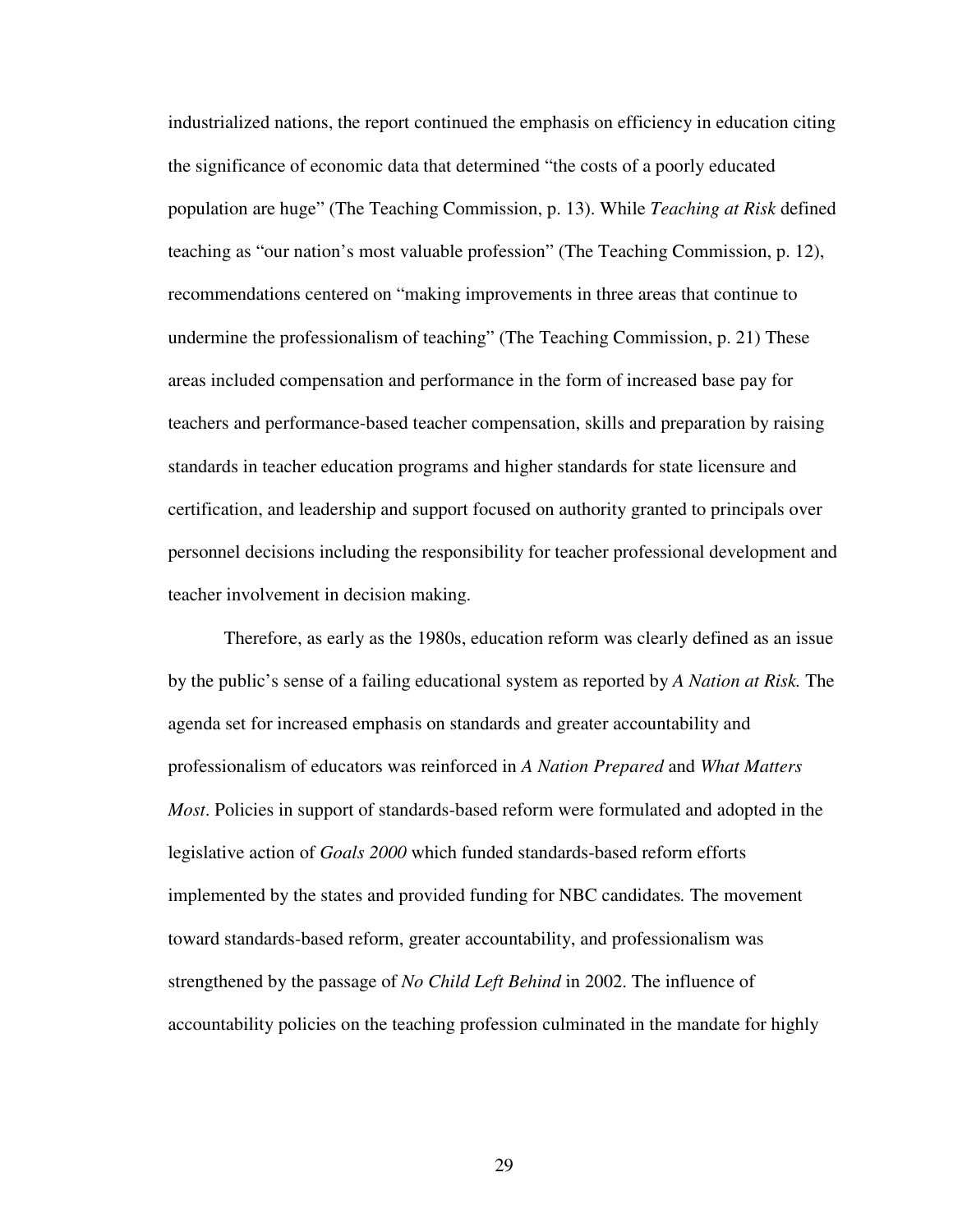qualified teachers in all classrooms by the 2005 school year and continued as an issue in *Teaching at Risk*.

Subsequently the establishment of the NBPTS called upon by reformers resulted in the first issuance of advanced certification of teachers in 1994 (NBPTS, n.d.e). The number of teachers engaged in the process of NBPTS has risen each year as evidenced by a certification rate of 177 teachers in 1994 growing to 8066 teachers in 2003 (NBPTS, n.d.e). As a result of the increase in the number of teachers participating in the process of NBC, multiple aspects of NBPTS certification have been scrutinized in an effort to evaluate the impact of the NBPTS on education in the United States. Consequently, the purpose of this investigation, to assess the long term impact of NBPTS certification on teachers' career paths, effectively begins with an overview of the literature regarding the NBPTS.

### *Overview of the National Board for Professional Teaching Standards*

 Upon review of the pertinent literature pertaining to the NBPTS, the following constructs emerged: historical background, assessment of entries, characteristics of candidates, methods associated with successful achievement of certification, NBC as an indicator of high quality teaching, and the impact of NBPTS certification on teachers post-certification.

#### *Historical Background*

The NBPTS was established in 1987 in response to recommendations made in *A Nation Prepared* (Carnegie Forum on Education and the Economy Task Force on Teaching as a Profession, 1986). In seeking to recognize high quality teachers, the NBPTS recognized through its certification process teachers' commitment to students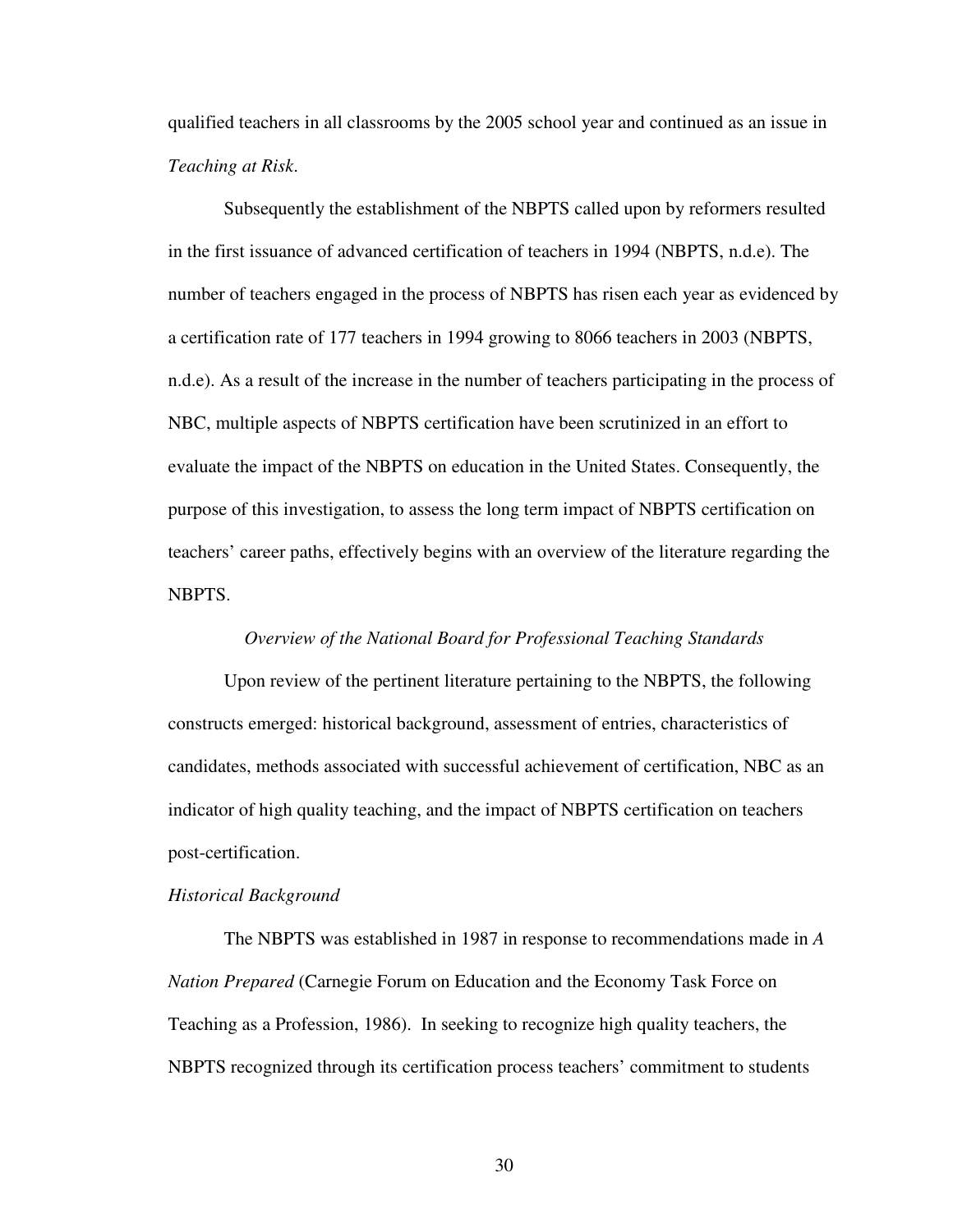and their learning, knowledge of pedagogy as well as content knowledge, management of student learning through reflective practice, and active involvement in the greater learning community (NBPTS, 2002). Teachers eligible to participate in NBPTS certification must hold a baccalaureate degree, have at least three years teaching experience, and have held a valid state teaching license for at least three years (NBPTS, 2004).

 Since its inception the Board has developed research-based standards for 27 different certificate areas covering a variety of subject areas and age groups (NBPTS, n.d.c). All standards were rooted in the Five Core Propositions of what accomplished teachers should know and be able to do, making NBPTS certification a performance based process (NPBTS, n.d.c). The NBPTS promoted its certification as a process that fostered collaboration, reflection, and recognition of effective teaching practices among teachers across the nation (NBPTS, n.d.c). Teacher performance is evaluated through a portfolio documenting teaching practices over a set period of time within the context of the individual teacher's classroom (NBPTS, n.d.f). A written reflective commentary on each entry provides further pedagogical knowledge assessment. Following submission of the portfolio, content knowledge is assessed in a computerized test format at an independent assessment center (NBPTS, n.d.f).

#### *Assessment of Entries*

Scoring is guided by a rubric designed to recognize the teacher's ability to analyze and reflect on the act of teaching as pictured by the Five Core Propositions, not to reward any one particular method or style of teaching (NBPTS, n.d.f). However, critics have charged the standards favor constructivist, learner-centered pedagogy over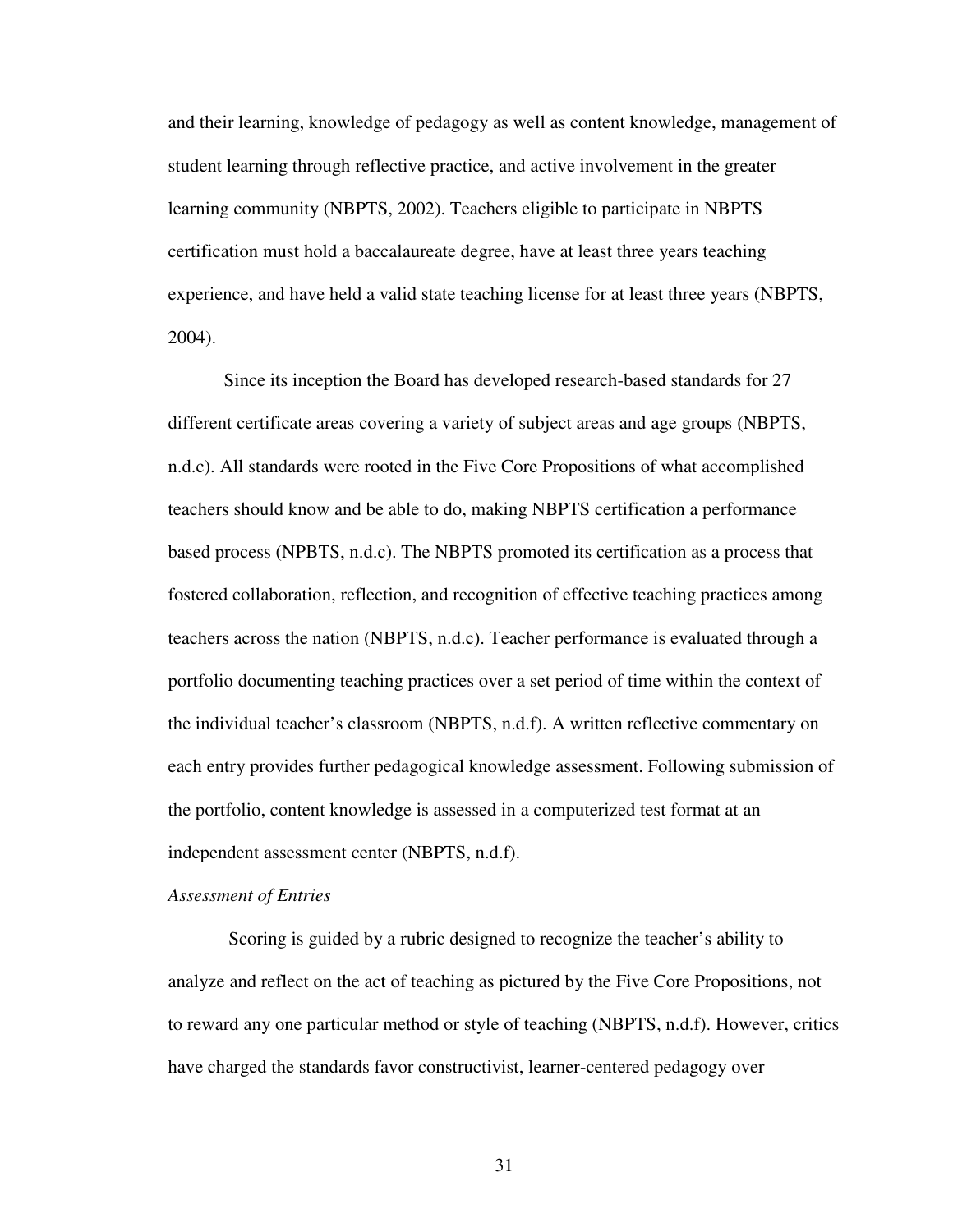traditional lecture methods (Ballou, 2003). Constructivist theory stated learning occurs when students interact with their environment to construct new knowledge (McCombs  $\&$ Whisler, 1997; Preskill & Torres, 1999). Yet, an extensive synthesis of research (Marzano, Pickering, & Pollock, 2001) determined instructional practices that increased student achievement included learner-centered pedagogy such as kinesthetic activities, cooperative learning, as well as note taking and summarizing. The NBPTS seeks to control for teaching method bias on the part of assessors through use of the scoring rubric and guidelines for determining who may participate in the assessment process (NBPTS, 2001b).

Guidelines determining who is eligible to participate in the process of assessing entries were established by the NBPTS in order to create and maintain integrity in the certification process (NBPTS, n.d.g). Research revealed a description of the average assessor as having 15-20 years teaching experience and likely to hold a master's degree (NBPTS, 2001b). Assessors receive instruction regarding bias in scoring and practice using the rubric by scoring sample entries at special Scoring Institutes (NBPTS, n.d.g). Also, assessors must be practicing teachers in the field at the age level in which they are scoring entries and meet the same eligibility requirements as candidates for certification (NBPTS, n.d.g). Assessors are not required to have participated in the NBPTS certification process and, in fact, a current candidate or a non-achieving candidate is not allowed to act as an assessor (NBPTS, n.d.g).

 There have been various criticisms of the NBPTS related to the assessment of entries (Ballou, 2003; Bohen, 2000; Davis et al., 1999). Portfolio entries are separated and distributed to different assessors for scoring. Ballou questioned whether or not a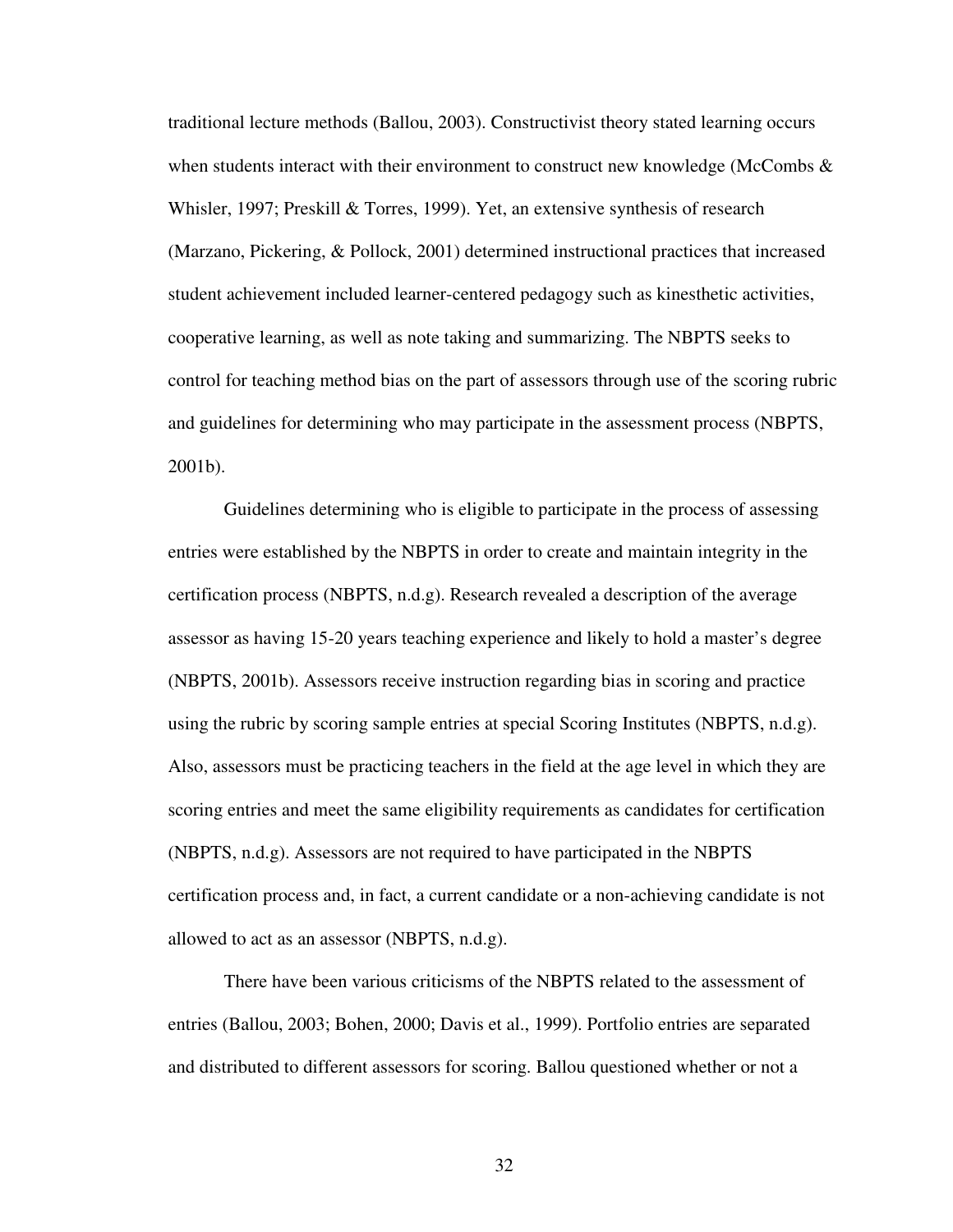complete picture of the teacher's practice can be assessed with entries divided instead of grading the portfolio as a whole. Furthermore, portfolio entries are weighted to 60% of the total score with the assessment center exercises compiling 40% of the total score (NBPTS, 2005). Ballou further questioned whether this weighting of entries provided an advantage to a candidate based on the written commentary accompanying the portfolio evidence even if the teacher's content knowledge was extremely weak. Many researchers (Ballou; Bohen; Wayne et al., 2004) dismissed the heavy emphasis placed on the written commentary as a weakness which merely reflected a candidate's ability in the area of written communication and not an adequate representation of teaching skills. Furthermore, Wayne et al. found the emphasis on written communication to be a source of high anxiety for candidates during the certification process with the potential to discourage otherwise high quality teachers with weak writing skills from pursuing or achieving National Board Certification. Ballou asserted another weakness of the process associated with the written commentary surrounded the potential for cheating. The increase in number of candidates, opportunities for collaboration and mentoring, involvement of higher education in facilitating NBC were factors Ballou questioned regarding the National Board's ability to control cheating.

 In addition, candidates have expressed dissatisfaction surrounding the lack of specific feedback in the score report (Bohen, 2000; Davis et al., 1999.). Assessment feedback is provided to candidates in the form of a numerical score report without specific reference to elements of the candidate's entry due to potential legal liability of the NBPTS if any comment was interpreted as disrespectful or unfounded (Ballou, 2003; Davis et al.). Ballou argued this lack of specific feedback diminishes the potential for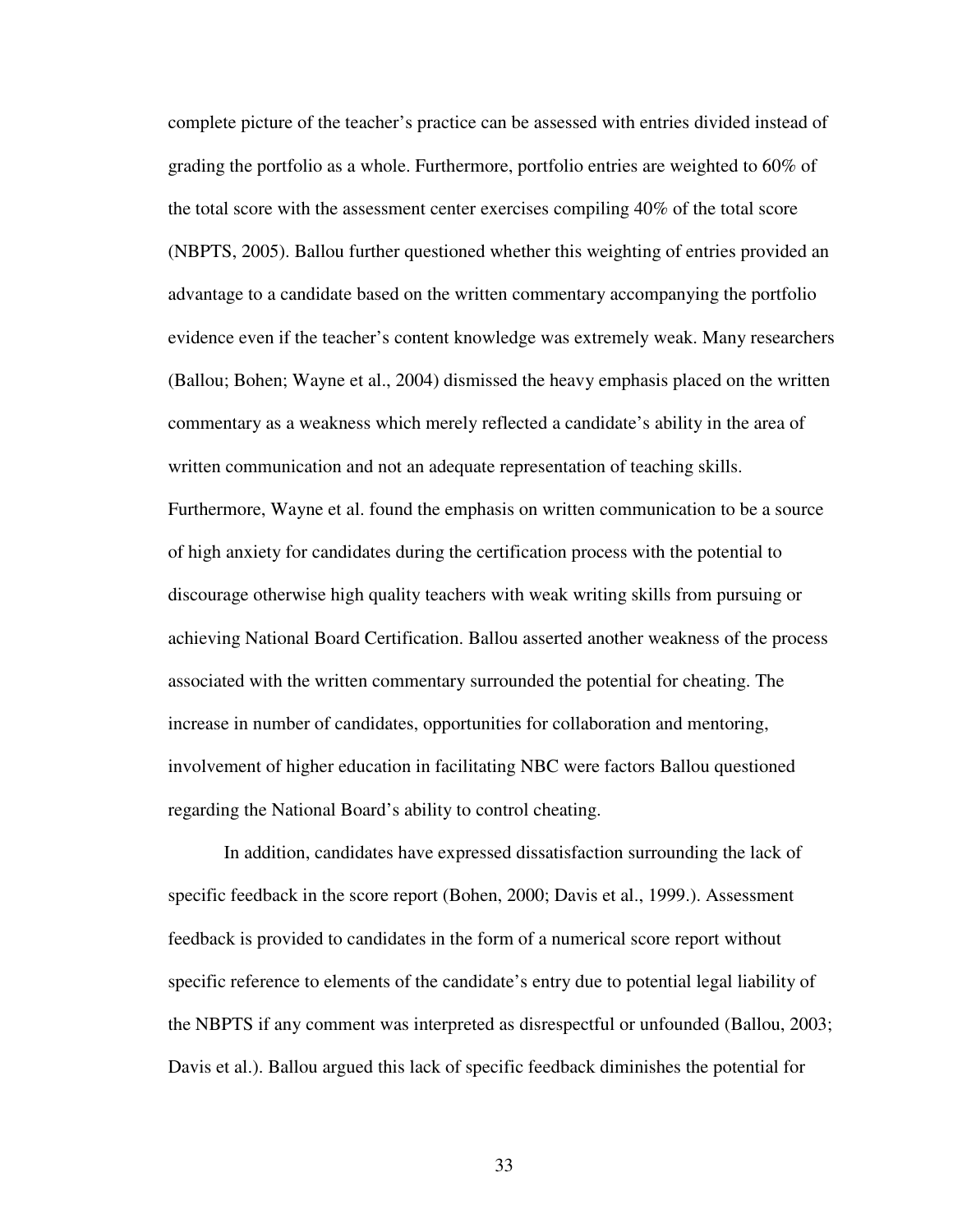professional development. Additionally, Bohen reported the length of time between completion of the process and notification of scores, approximately six months, was a weakness. Similarly, Davis et al., articulated that candidates expressed a "strong personal investment in this effort" (p. 116) for NBC and valued personal feedback. In the same way, Johnson (2001) and Rinne (2002) reported candidates' investment of between 100 to 300 hours of time completing the certification process increased their desire for more immediate, personal feedback. Meanwhile, candidates themselves became the subject of studies seeking to better understand the process of NBPTS certification.

## *Characteristics of NBC Candidates*

A review of studies investigating candidates achieving certified status identified distinct characteristics associated with candidates pursuing NBPTS certification and also specifically those candidates successfully achieving NBC status. Goldhaber et al. (2003) found white female teachers with high standardized test scores were the most likely to apply for NBPTS certification and to achieve certification. In contrast, male teachers were the least likely to apply and the least likely to achieve certification when they did apply (Goldhaber et al.). No significant research was found that investigated possible causes of this gender imbalance. Additionally, when compared by ethnicity, Goldhaber et al. and Wayne et al. (2004) determined African-American teachers were the most likely to apply for NBC but the least likely to achieve certification. These findings reflected an uneven distribution of minority representation in NBCTs when compared to the percent of minority teachers across the United States (Goldhaber et al.; Wayne et al.).

 Additional inequities were evident in data based on characteristics of school districts in which NBCTs teach (Goldhaber et al., 2004; Humphrey et al., 2005; Wayne et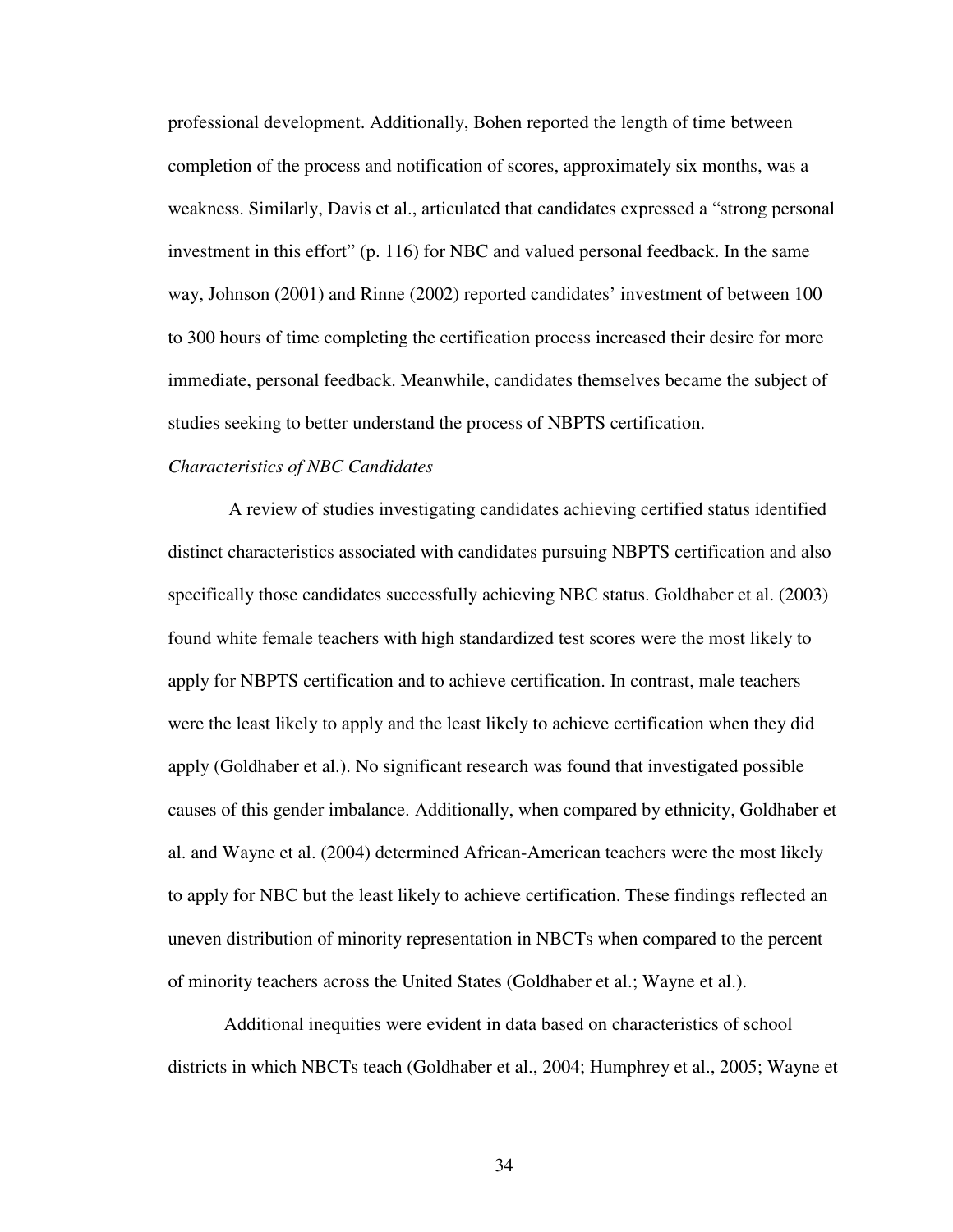al., 2004). These researchers found that NBC teachers were more likely to teach in districts considered affluent with higher pay and higher spending per pupil (Goldhaber et al.; Humphrey et al.; Wayne et al.). Additionally, Goldhaber et al. (2003) ascertained that NBCTs were more likely to teach in districts where student achievement on math and reading tests was higher, and a greater number of students performed at or above grade level. These same researchers discovered the majorities of NBCTs were employed in school districts with fewer minority students, fewer students with learning disabilities, and a smaller percentage of the student population eligible for free or reduced lunch (Goldhaber et al.; Humphrey et al.; Wayne et al.). Furthermore, Goldhaber et al. found this description of the student population in the districts employing NBCTs extended to the individual classrooms in which those teachers were teaching. Consistent with these findings, the unequal distribution of NBCTs was also evident when the data were disaggregated by Wayne et al. for minority NBCTs working in high-poverty schools. While the National Board promotes its certification based on accomplished teaching (NBPTS, n.d.a), data suggested the expertise of those accomplished teachers was not being utilized in areas with the greatest needs (Goldhaber et al.; Humphrey et al.; Wayne et al.). While no significant research was found to account for the unequal distribution and utilization of NBCTs, research examining the methods employed by candidates successfully achieving certification was noteworthy.

## *Methods Associated with Success*

In addition to investigation into the characteristics of candidates for NBPTS certification, discovered in this review of literature was research that focused on methods utilized by teachers during the certification process. In particular, Goldhaber et al. (2003)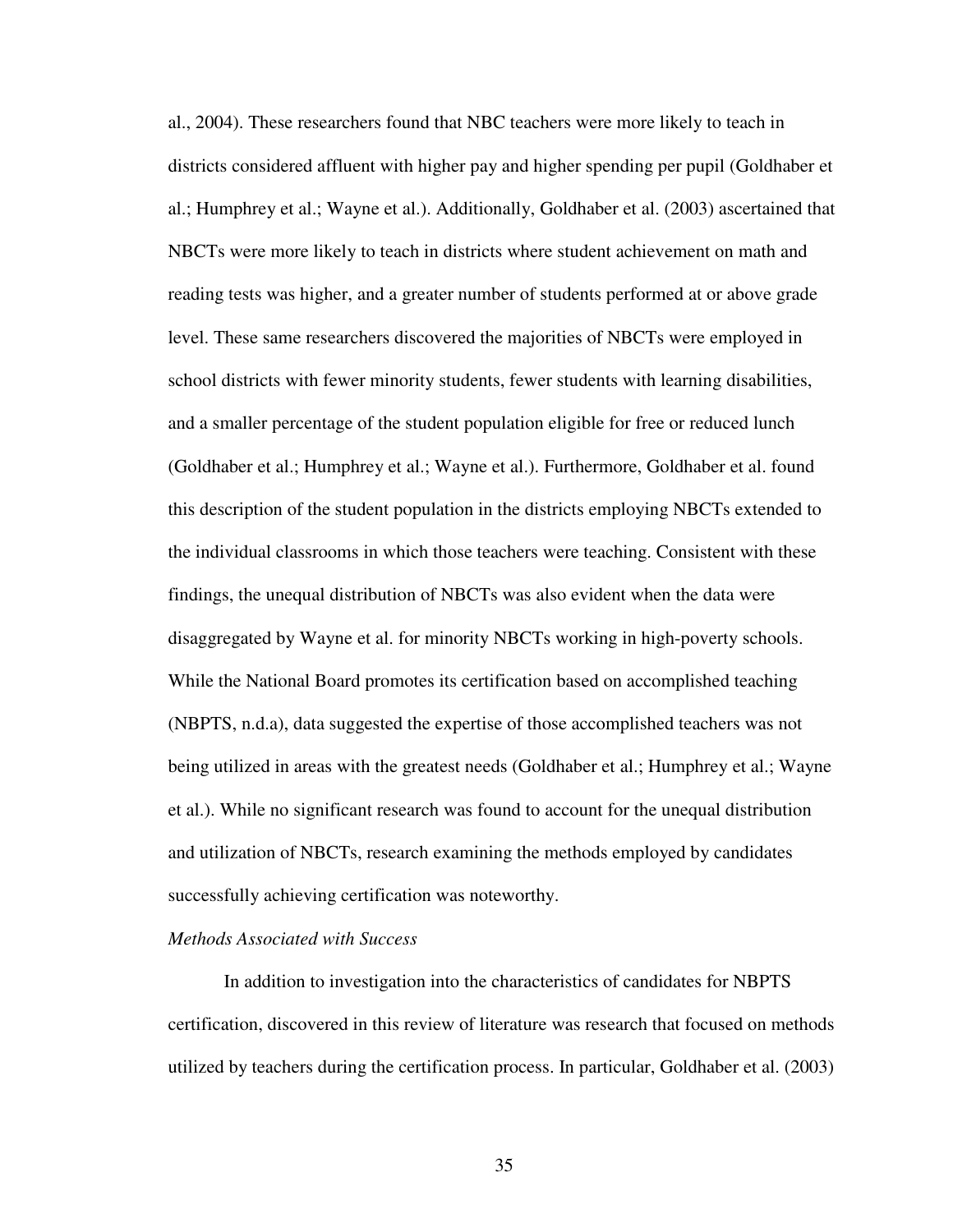noted interest in distinguishing methods associated with successful attainment of certification stemmed from the fact that approximately half the candidates that pursue NBC are unsuccessful. Collaboration and incentives repeatedly surfaced during this inquiry as factors associated with successful achievement of NBPTS certification.

 *Collaboration.* The impact of collaboration on learning and its importance for educators has been documented (Bruffee, 1999; McCombs & Whisler, 1997). Preskill and Torres (1999) further recognized that "learning is maximized through opportunities to share individual knowledge and experiences with others" (p. 23). Multiple studies have shown candidates successful in achieving NBC worked collaboratively throughout the certification process (Humphrey et al., 2005; Pyke & Lynch, 2005; Rinne, 2002; Wayne et al., 2004). Specifically, a study by Pyke and Lynch (2005) focused on NBC candidates in the fields of mathematics and science. Significantly, their study indicated higher mean scores on the NBPTS assessment for candidates preparing for certification in a group. Bruffee postulated that those individuals participating in collaborative groups "exceed, with a little help from their friends, what no one of them alone could have learned, accomplished, or endured" (p. 9). This recognition of the benefits of collaboration was reflected in the opinions of teachers who, when forced to complete the certification process alone stated "working with others provides a deeper experience when it is shared" (Rinne, p. 8) and strongly advised against individual preparation. The value of collaboration was underscored by the reported perception of teachers that collaborative activities improved their teaching (NBPTS, 2001a; National Center for Education Statistics [NCES], 1999).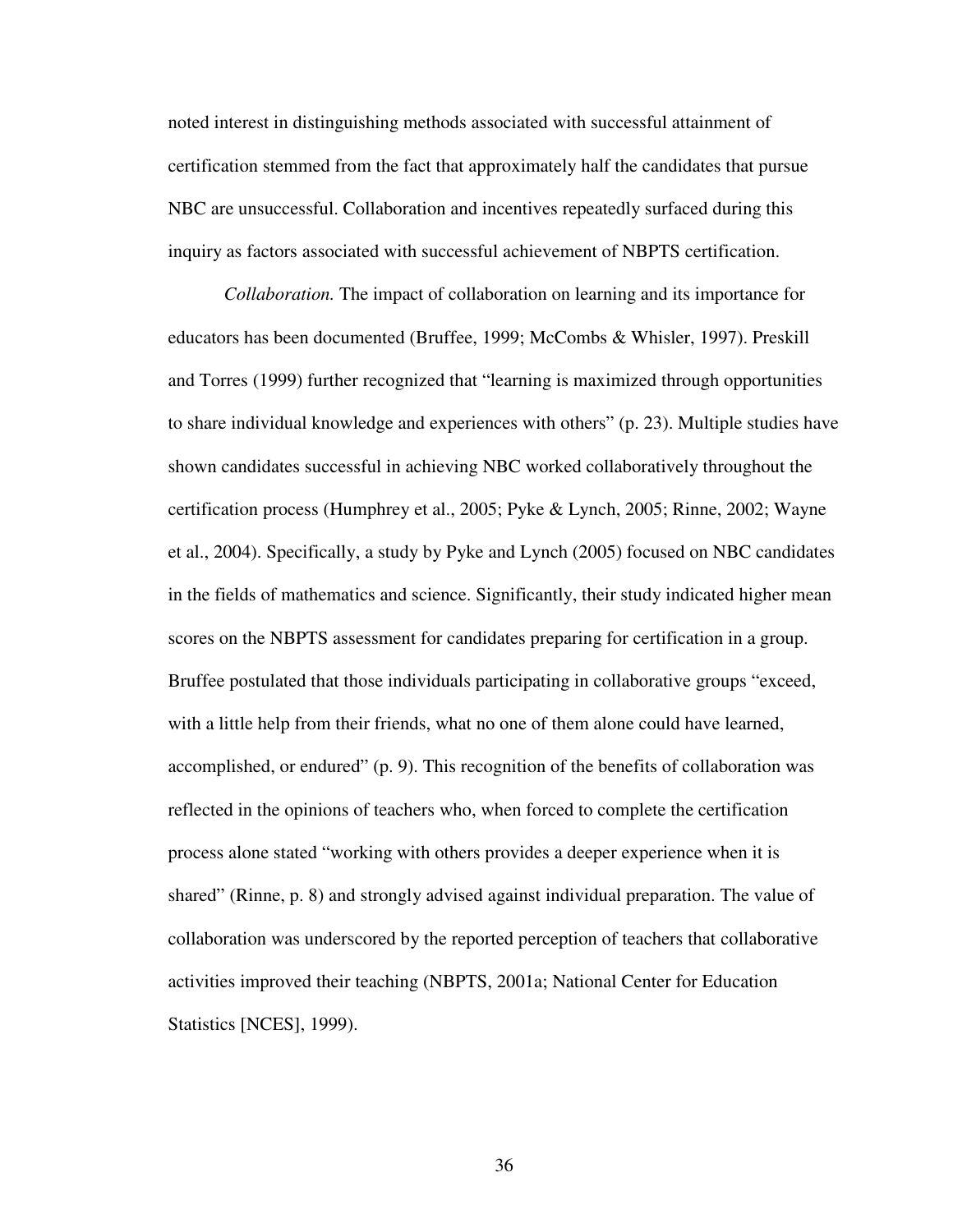*Incentives.* While collaboration emerged as an important factor associated with successful achievement of NBC, studies have also revealed the impact of incentives on teachers involved in the certification process (Goldhaber et al., 2003; Rinne, 2002; Wayne et al., 2004). Federal funding in the form of candidate subsidies is available to all teachers seeking NBC (NBPTS, n.d.d). Dispersal of funds and additional compensation for NBCTs has been left up to the states and local districts to decide and varies from a one time bonus, salary increase, fees partially or completely paid, release days, and license considerations (NBPTS). In Rinne's study of NBCTs in Indiana, all respondents reported assistance of partial or full payment of fees. Comments included with the survey data indicated an inability or unwillingness to pursue NBPTS certification without such financial support. Likewise, Goldhaber et al. found candidates in North Carolina were 50 percent more likely to teach in school districts offering some type of financial incentive for NBC. Equally important findings by Wayne et al. were reports of salary bonuses and fee waivers as pivotal factors in the decision to pursue candidacy in 50 percent of teachers surveyed. In an effort to explain the impact of incentives on teachers pursuing NBC, Goldhaber et al. postulated that incentives for advanced certification offered a venue for additional pay and recognition based on proven skills in a profession in which teachers are generally paid based on years of experience and educational level without consideration for expertise in teaching.

In an additional inquiry into the impact of incentives on NBC teachers, Humphrey et al. (2005) investigated a policy in California designed to promote national certification of teachers already teaching in low-performing schools. Teachers in schools ranked below the 50<sup>th</sup> percentile on the state achievement assessment received a bonus of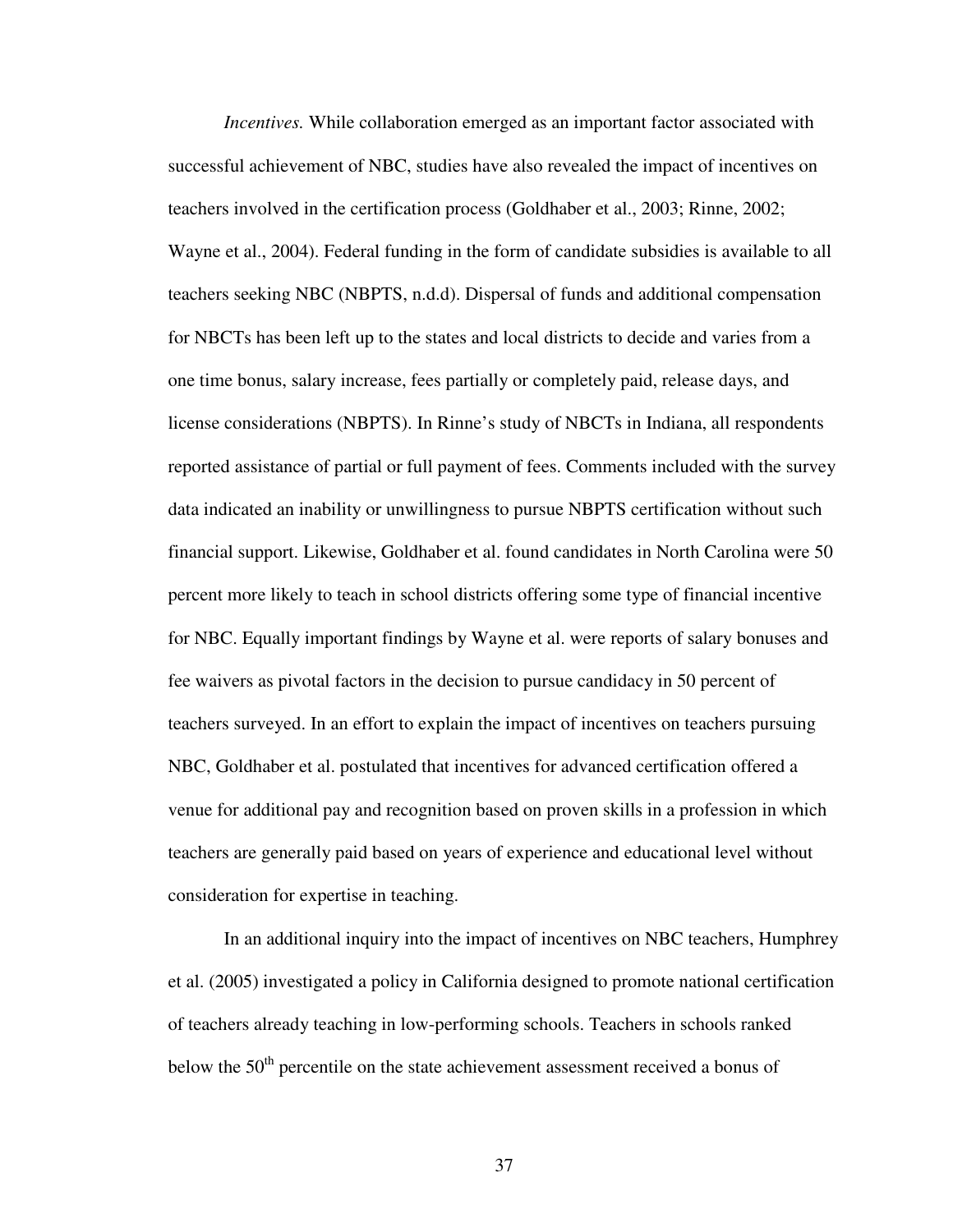\$20,000 while other teachers achieving NBC received a bonus of \$10,000. Ohio was the only other state found to provide a bonus, \$1500, specifically for NBCTs agreeing to teach in low-performing schools (Humphrey et al.). These researchers were unable to draw conclusions as to the impact of the targeted incentives based on the available data but suggested other factors, such as working conditions, administrative support, relationships with colleagues, and proximity to home may also be incentives to attract and retain high quality teachers in combination with support for NBPTS certification. *NBC as an Indicator of High Quality Teaching* 

 The implication of NBC as an indicator of high quality teaching was reviewed in the literature through reported perceptions of teachers and administrators regarding NBC and research regarding teacher quality. Emerging during this review of literature surrounding high quality teachers were constructs of teachers as reflective practitioners (Bohen, 2000; Craig, 2003; Richie, 2004; Smikle, 2004; Vandevoort et al., 2004) and as members of a learning community (Craig; Humphrey et al., 2005; NBPTS, 2002; Richie; Vandevoort et al.). These constructs in the literature, along with perceptions of administrators and teachers, were correlated to the NBPTS Five Core Propositions in an effort to evaluate the validity of the National Board's Five Core Propositions as appropriate professional standards for teachers (NBPTS, n.d.a).

 Research regarding teacher quality and effectiveness presented multiple definitions for study. The United States Department of Education defined teacher quality based on teacher preparation, certification, and teaching practices (NCES, 1999). Stronge (2002) also incorporated a teacher's background and preparation as major components of teacher effectiveness but additionally categorized traits of teacher quality as individual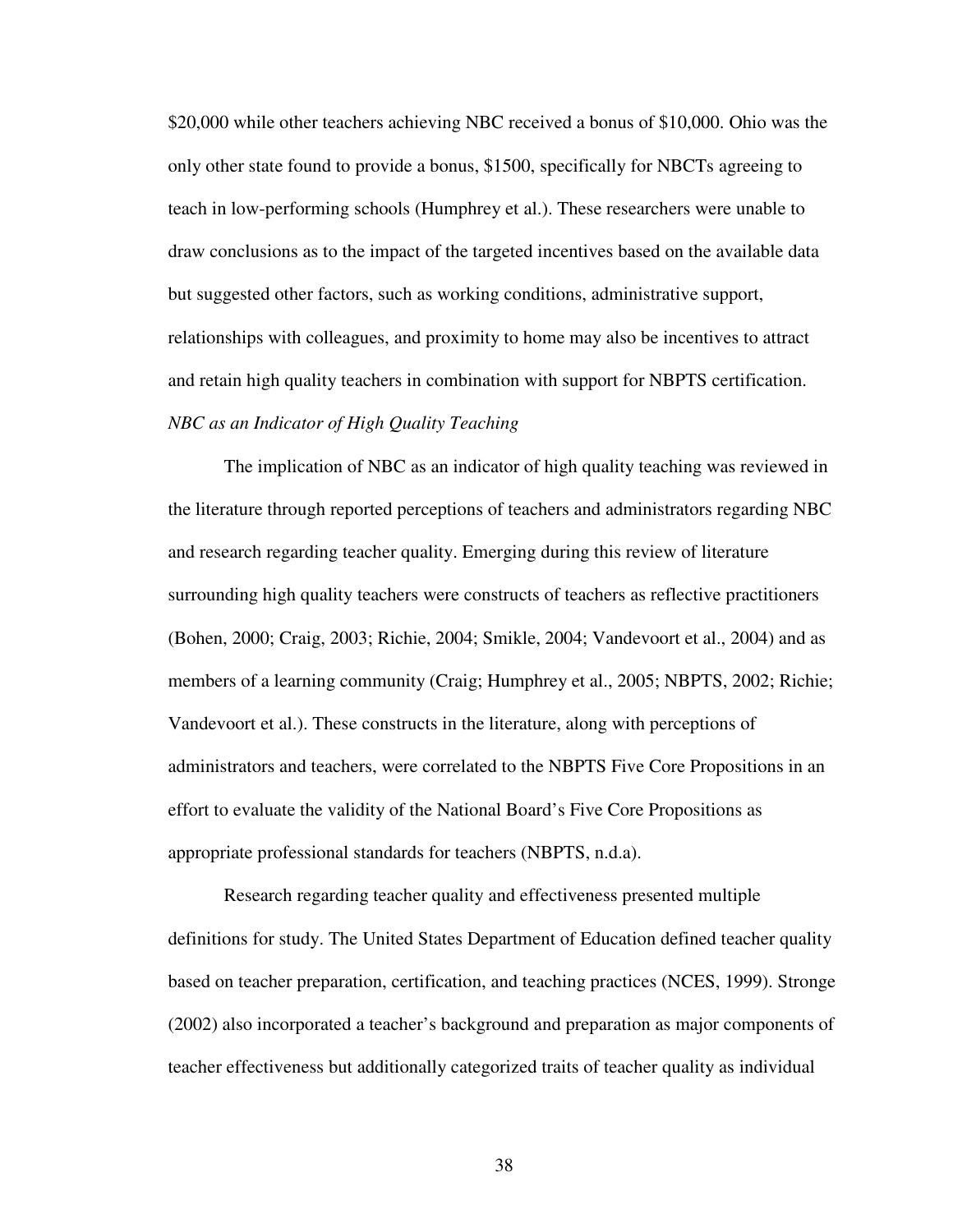characteristics and as professional skills. Notable research by Bond et al. (2000) confirmed the validity of the NBPTS certification system as a viable method for identification of high quality teachers based on generally recognized best practices of the teaching profession. Following an extensive synthesis of available research on assessment of teacher quality, Bond et al., classified 15 measurable dimensions of expertise in teaching which primarily described elements of teaching practices using two groups of teachers, NBPTS certified and attempted but non-certified. The results indicated statistically significant differences between the two groups of teachers in 11 of 13 comparisons measured; however, every comparison resulted in a higher mean score obtained by the certified group of teachers (Bond et al.). It was thus concluded "Certified teachers in this sample possess, to a considerably greater degree than non-certified teachers, those attributes of expert teaching that have emerged from the ever-expanding body of research on teaching and learning" (Bond et al., p. 140).

 Stronge (2002) asserted that ultimately, student learning and achievement represented evidence of effective teaching while Tucker and Stronge (2005) considered student achievement a professional responsibility. Multiple studies have been conducted to determine whether a relationship exists between National Board Certified teachers and their students' achievement (Bond et al., 2000; Cavalluzzo, 2004; Goldhaber & Anthony, 2004; Pyke & Lynch, 2005; Vandevoort et al, 2004). However, research on teacher effectiveness and student achievement tends to be difficult due to the number of variables affecting students' outcomes over time and the difficulty in control and measurement (Bond et al., 2000; Guthrie, 2005; Stronge, 2002). In spite of this difficulty, studies have provided evidence that students taught by National Board Certified teachers have an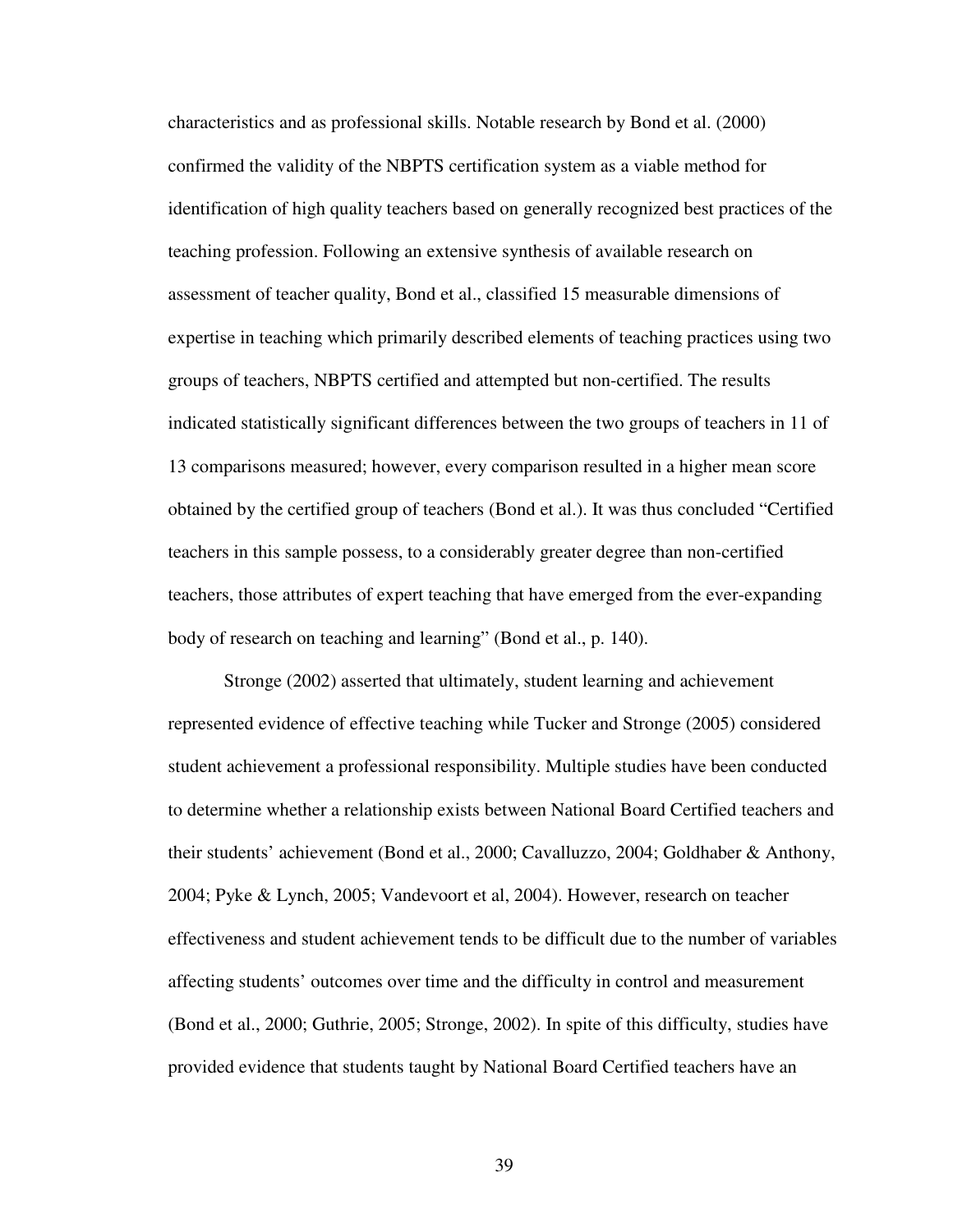advantage over students that are taught by non-NBC teachers and have exhibited greater gains on achievement tests (Bond et al.; Cavalluzzo, 2004; Goldhaber & Anthony, 2004; Pyke & Lynch, 2005; Vandevoort et al, 2004). Specifically, findings by Cavalluzzo indicated that students taught by NBCTs had made greater gains compared with students having teachers who failed or withdrew from the certification process. Also, Bond et al.'s results related to student outcomes, which extended beyond a single test score, indicated a significantly deeper level of understanding exhibited by students taught by NBCTs compared to non-certified teachers. Furthermore, researchers suggested that the NBPTS was, in fact, identifying teachers through its certification process "that are producing students who differ in profound and important ways" (Bond et al., p. 118). Bond et al., went on to describe students of NBC teachers as "students [who] appear to exhibit an understanding of the concepts targeted in instruction that is more integrated, more coherent, and at a higher level of abstraction than the understanding achieved by other students" (p. 118). Other data related to the distribution of NBC teachers and student achievement found disaggregated student achievement scores provided evidence of a positive impact for students having NBC teachers in the subgroups of students eligible for free/reduced lunch, minority population, and third and fourth grade levels (Goldhaber & Anthony). In summary, research pointed to NBC as an indicator of high quality teaching based on a positive correlation between having a NBC teacher and student achievement (Bond et al.; Cavalluzzo; Goldhaber & Anthony; Vandevoort et al.).

 Furthermore, the NBPTS purported its certification to be an indicator of high quality teaching based on the Five Core Propositions (NBPTS, 2002) which perceptions of administrators and teachers supported. Inquiries into the perceptions of principals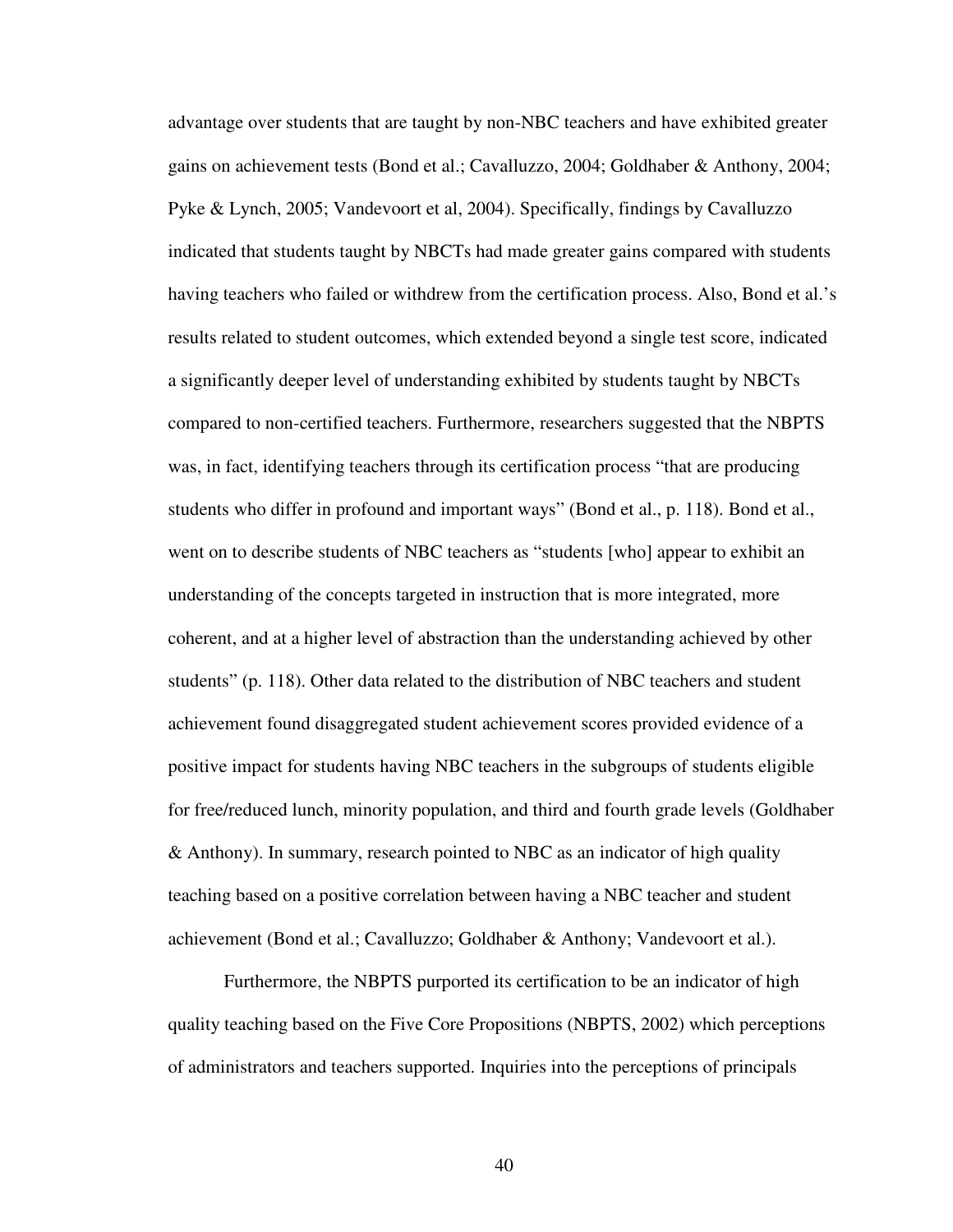supervising NBC teachers by Craig (2003) and Vandevoort et al. (2004) confirmed that the majority of principals described the NBCTs as more effective teachers compared to other teachers the principals supervised. Vandevoort et al. reported 85 percent of principals surveyed rated their NBCT as one of the best teachers they had ever supervised providing strong support for NBPTS certification as an indicator of high quality teaching. Equally strong support for the certification process was provided to Bohen (2000) by teachers describing NBPTS certification as powerful, transforming, credible, and rigorous. Additional inquiry into the perceptions of teachers by Bohen (2000) indicated teachers expected an increase in confidence regarding professional skill and knowledge as a result of participation in the process of NBPTS certification. In explanation, Bohen (2000) argued that the perception of NBCTs as knowledgeable about content in addition to pedagogy contributed to the overall perception of effectiveness.

Additional support consistent with the Core Propositions as an indicator of teacher effectiveness related to teachers' commitment to students and actions for managing and monitoring student learning (NPBTS, 2002). In Bohen's (2000) study teachers noted improved abilities in communication with peers, students, and parents had added to increased effectiveness in the classroom. In conjunction with improved communication, Bohen further reported teachers perceived an increase in reflection on teaching practices had also contributed to improved lesson planning. Furthermore, multiple researchers (Craig, 2003; Richie, 2004; Vandevoort et al., 2004) provided accounts of perceptions expressed by principals of NBCTs that classified the certified teacher as more collaborative, reflective, and self-confident in practice than non-NBCTs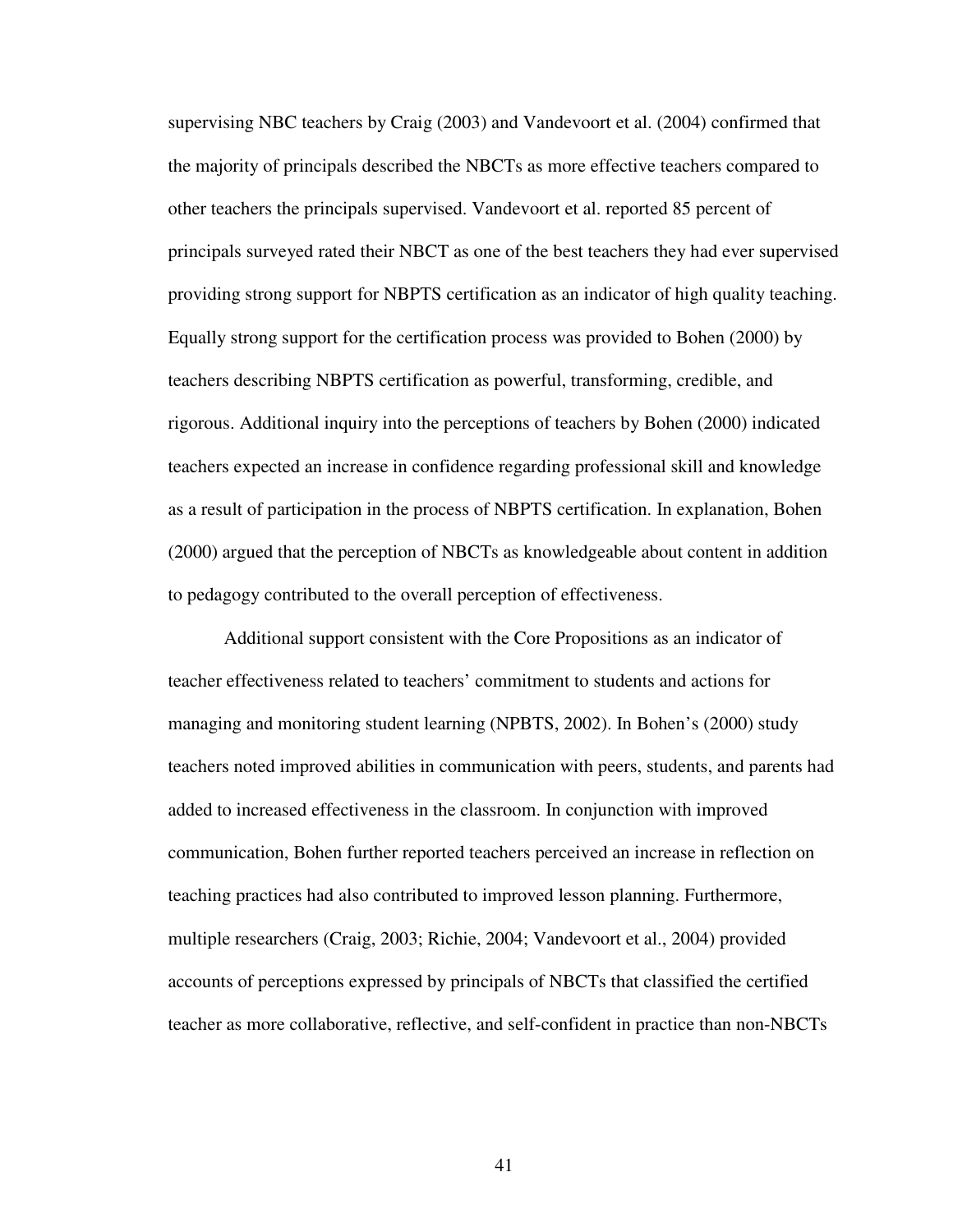they supervised. Likewise, teachers, too, perceived themselves as more collaborative, reflective, and self-confident post certification (Bohen, 2000; Smikle, 2004).

 Reflection in practice was depicted in the Core Propositions as a standard of teaching related to teachers' effectiveness in monitoring student learning, thinking systematically about practice, and learning from experience (NBPTS, 2002). Teachers, in this era of accountability, were challenged to "systematically examine their professional practices and their impact on student achievement, the results of such reflective analysis [would] finally transform educational accountability from a destructive and unedifying mess to a constructive and transformative force in education" (Reeves, 2004). The importance of reflection by teachers was buttressed by Schön's (1983) theory of reflection-in-action. Schön's theory recognized the process of thinking about actions in practice, while the actions are taking place. Research further identified reflective practice as a characteristic of high quality teaching that was "crucial to lifelong learning and a professional necessity" (Stronge, 2002, p. 21) for effective teachers. Reflective practice as an element of professionalism in teaching was defined by Stronge (2002) as "careful review of and thoughtfulness about one's own teaching process" (p. 20). For educators, reflection was noted by Reeves to be "an extraordinary amount of work and is a key to the transformation of accountability from a menial exercise in tallying test scores to an analysis of professional practices that offers insight and continuous improvement" (p. 53). Likewise, school improvement was noted by Fullan (2001) to be sustained through teacher participation in a broader learning community that enhanced teacher learning as well as student learning.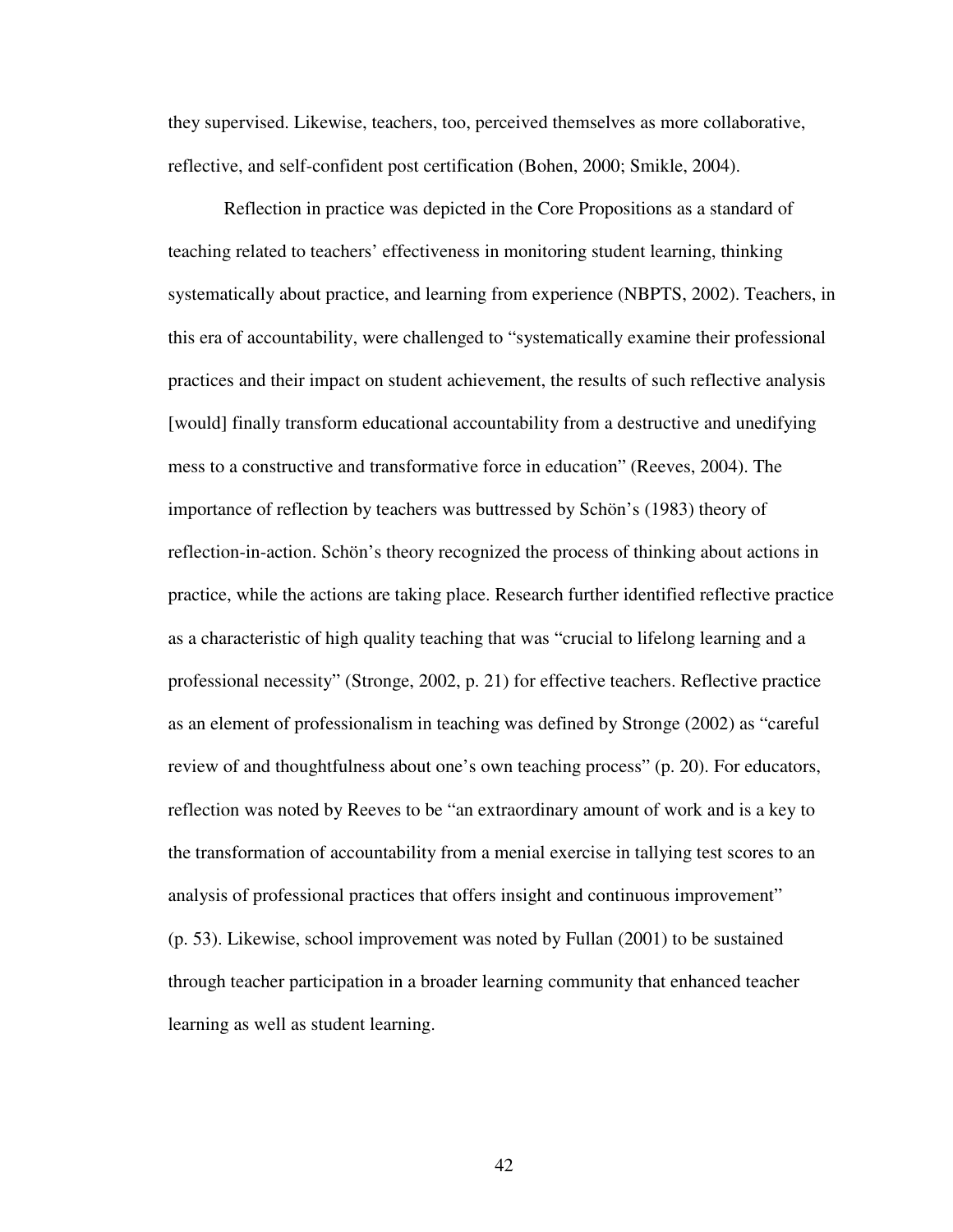While evidence strongly supported the reflective aspect of the Core Propositions, other data concerning perceptions of teachers as members of a learning community (NBPTS, 2002) were limited. Learning communities have been described as "informal, continuous, and naturally occurring in organizations" (Preskill & Torres, 1999, p. 14). Such relationships inside and outside the classroom have been shown to benefit both the teachers and the community stakeholders (Hargreaves & Fullan, 1998). Similarly, the environment of a learning community was described as consistent with "shared vision, inquiry, reflective practice, and collective responsibility" (Lambert, 2003, p. 36). Experts (Hargreaves & Fullan) proposed as an aspect of teacher professionalism in educational reform, "we must search for new and better ways to enable teachers to learn from their colleagues … so they can belong in a real sense to a wider profession, with all the wisdom and learning it has to offer" (p. 17). There was no significant research found that investigated the relationship of NBPTS certification and professional learning communities; however, NBPTS certification related to continued learning and teacher quality was found in the literature.

 Continued learning as an aspect of teacher quality has been identified as the "key to building educators' capacity for effective teaching, particularly in a profession where the demands are changing and expanding" (NCES, 1999, p. 21)—in other words, high quality teachers are lifelong learners (Stronge, 2002). While statistics indicated teachers were equipped with appropriate degrees and certification for quality teaching, the demands of the profession continued to challenge teachers throughout their careers to learn more effective methods to meet the evolving needs of students (NCES). Bohen (2000) and Smikle (2004) both reported teachers repeatedly described the process of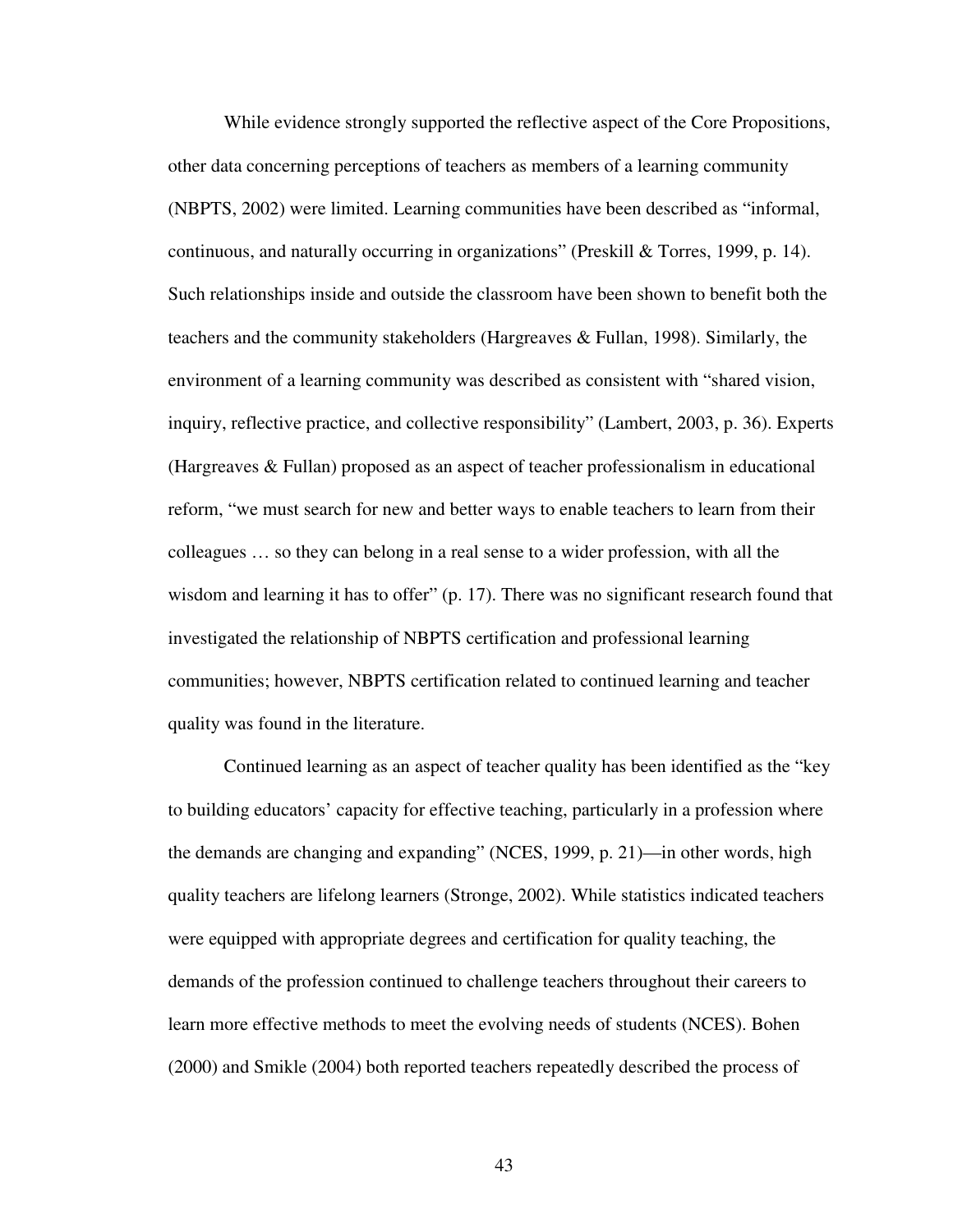NBC as the most valuable professional development activity in which they had participated, regardless of whether or not they had achieved certification. Moreover, research by Craig (2003) indicated that some principals perceived their NBCTs as having increased their level of involvement in professional development activities. In contrast however, Vandevoort et al. (2004) reported some principals perceived a decrease in the NBC teachers' level of involvement. Similarly, in Richie's (2004) study the principals did not perceive the process of NBC as a professional development activity at all. Research of Borko (2004), Guskey (2002), and Stronge (2002) indicated the key to effective professional development was the context in which the individual experience occurred. The process of NBC occurring in the context of the individual teacher's classroom may be responsible for the perception by participants of the certification process as high quality professional development. Lewis and Day (2004) noted continued learning within the teaching profession "can help to enhance the perceived professionalism of individuals and the status of the profession generally" (p. 144). In the same way, teachers reported to Vandevoort et al. (2004) that NBPTS certification was "a significant professional growth experience" (p. 25) which in addition served to monitor the teaching profession while also providing the profession with a national platform. *Impact of NBPTS Certification on Teachers Post-Certification* 

 The impact of NBPTS certification on teachers' careers was again documented by multiple studies (Bond et al., 2000; Kennelly, 2001; NBPTS, 2001b; Rinne, 2002). Overall findings by Kennelly and by Rinne included immediate recognition in the form of newspaper articles, public recognition from school boards, and state officials, including the governor. These researchers attributed opportunities for leadership roles,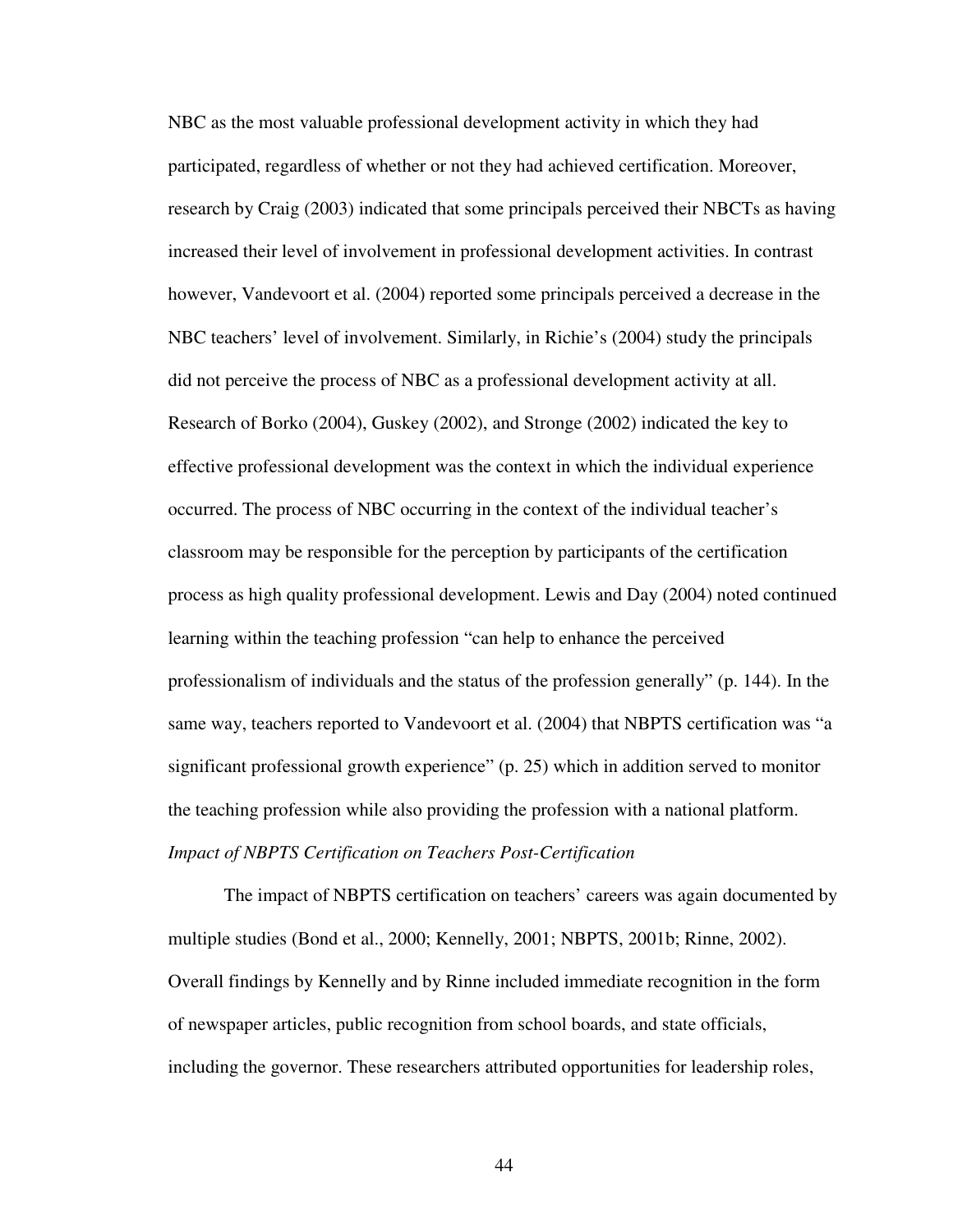such as public speaking, awards, and special projects, to achievement of NBC. Additional roles as leaders of workshops, professional development facilitators, serving on committees, and mentoring other teachers were reported to Bond et al. and to Kennelly as opportunities teachers perceived to have resulted from the increased credibility of having achieved NBC. Notably, Kennelly reported NBC teachers most valued their role as mentors, perceived themselves as bearing the greatest responsibility for encouraging colleagues to remain in the profession, and as responsible for assuring all teachers had access to professional development. This finding was contrary to the *Teaching at Risk* report (The Teaching Commission, 2004) which called for increased accountability for principals in the areas of teacher retention and professional development.

 In fulfillment of the vision for NBCTs as lead teachers expressed throughout the standards-based reform movement (Carnegie Forum on Education and the Economy Task Force on Teaching as a Profession, 1986; National Commission on Excellence in Education, 1983; National Commission on Teaching and America's Future, 1996) NBCTs were described in the literature by Danielson (2006) and also Johnson and TPNGT (2004) as master teachers with expertise that benefited the school as a whole. Leadership from a distributed, or shared, perspective views the leadership practice set within a particular context as the interactions between leaders and followers (Spillane, 2005). It was noted by Spillane (2005) that schools with a distributed leadership perspective valued relationships between many individuals. In the same vein, Lovely (2005) asserted that shared leadership was most effective in schools when teachers lead in accordance with their unique talent and interest. Teacher leaders "work with colleagues for the purpose of improving teaching and learning, whether in a formal or an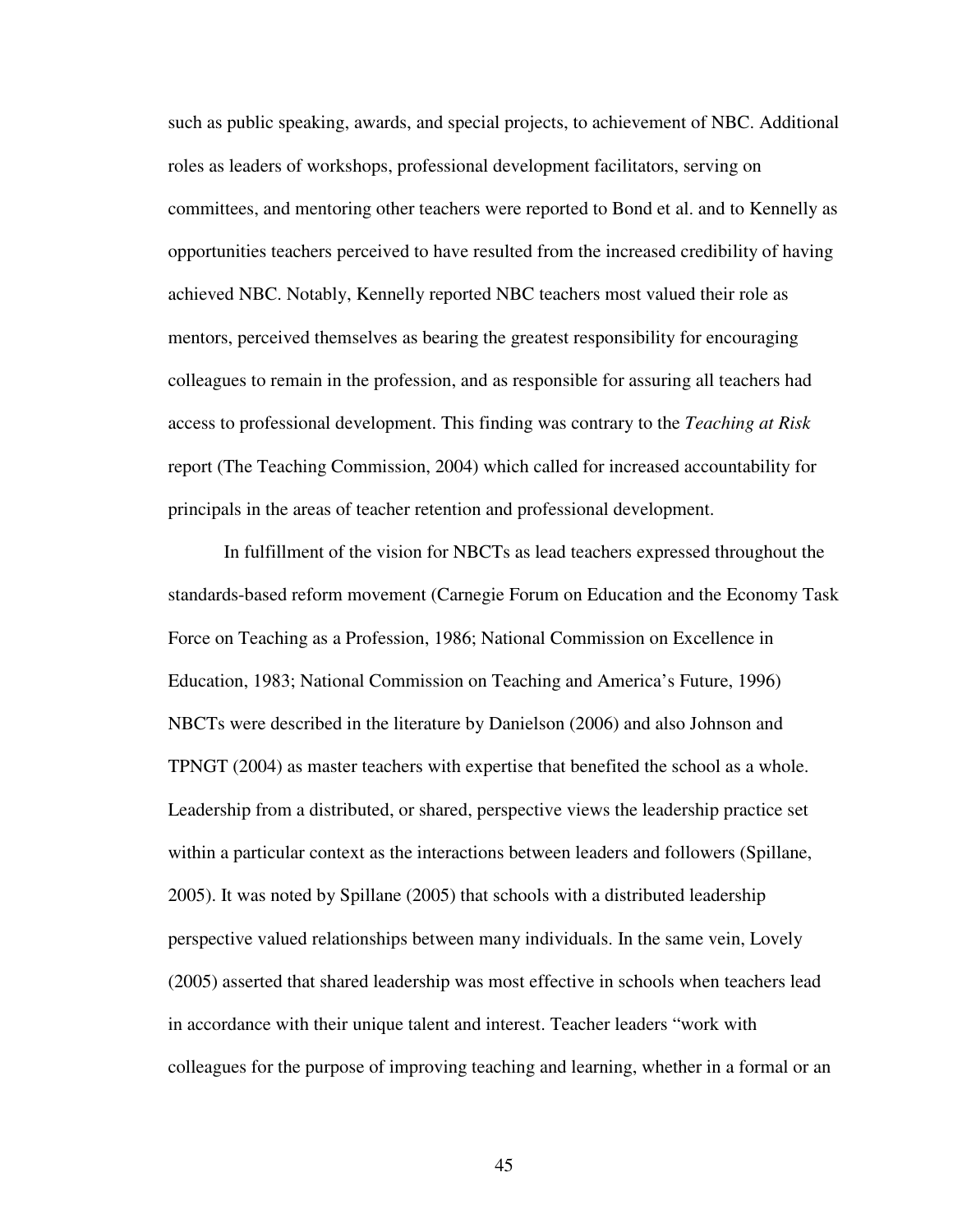informal capacity" (Patterson & Patterson, 2004, p. 74). In this leadership capacity, Bernauer (2002) and Lambert (2003) agreed that teachers as professionals learn from one another, thus leading to a high-performing organization.

Kennelly (2001) found NBC teachers were, in fact, already engaged in leadership activities related to curricula, programs, and materials for student achievement prior to certification and appeared to remain active in those areas post-certification to a greater degree than movement into formal administrative positions. This finding suggested a majority of NBCTs desired to remain active in the classroom where studies by Bond et al. (2000), Cavalluzzo (2004), Goldhaber and Anthony (2004), Pyke and Lynch (2005), and Vandevoort et al. (2004) indicated evidence of the effectiveness of NBC teachers' expertise. Teacher expertise embedded within and supported by a culture of professional inquiry was observed to contribute to professionalism in teaching and benefit the school district as a whole in studies by Barth (2001), Danielson (2006), and Lieberman and Miller (2004).

A corroborating example of the impact of NBPTS certification on the career paths of teachers in one school was found in a recent study of school districts in North Carolina (Berry, Johnson, & Montgomery, 2005). Teachers achieving NBPTS certification assumed leadership roles in a failing district when a new principal, also an NBPTS certified teacher, utilized strategies of collaboration and reflection to foster school improvement. Berry et al. found that as a result of principal leadership in support of the NBPTS Five Core Propositions, teacher leadership emerged even in teachers that were not NBC teachers, student achievement increased, and teachers in the district expressed increased job satisfaction and motivation. Also, it was noted by Berry et al. that the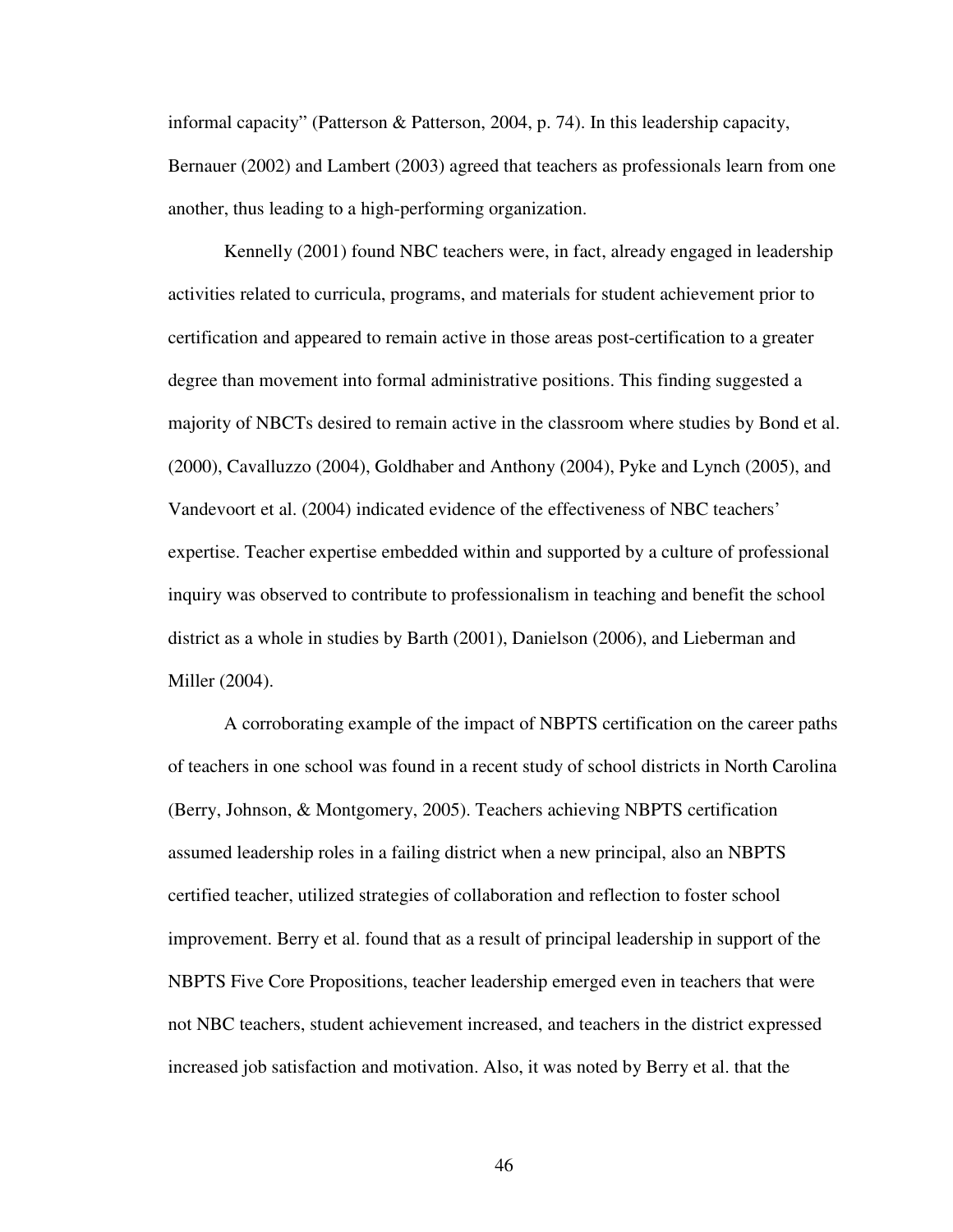credibility of teacher leadership was enhanced due to the principal's perception of NBPTS certification as a standard for quality teaching. Furthermore, Patterson and Patterson (2004) suggested the direct interaction between teachers and students provided a context within which teachers' capacity for influencing the effectiveness of a school exceeded that of an administrator. Additional support for this suggestion were findings by Richie (2004) that principals perceived the presence of NBC teachers on staff to be an asset to the school; however, in opposition, those same administrators did not regard NBC standards as guidelines for teacher evaluation or for placing teachers in leadership roles. Thus available research demonstrated evidence that NBPTS certification was an indicator of high quality teaching in the areas of increased student achievement, application of best teaching practices, and the perceptions of teachers and administrators regarding teacher effectiveness. Nonetheless there were discrepancies found surrounding NBC as a professional development activity and the impact of NBC on teacher leadership roles.

#### *Summary*

 Reviewed in Chapter Two was relevant literature related to the evolving career paths of teachers and the paradigm of professionalism. Also examined was the evolution of standards-based education reform focused on accountability with emphasis on the influence of subsequent policies on the teaching profession to provide an overarching conceptual framework for interpretation of existing data on NBPTS certification of teachers. The framework of teaching as a profession was appropriate for this review of literature as it provided a context within which teachers were considered to possess expert knowledge which the NBPTS claimed to recognize through its certification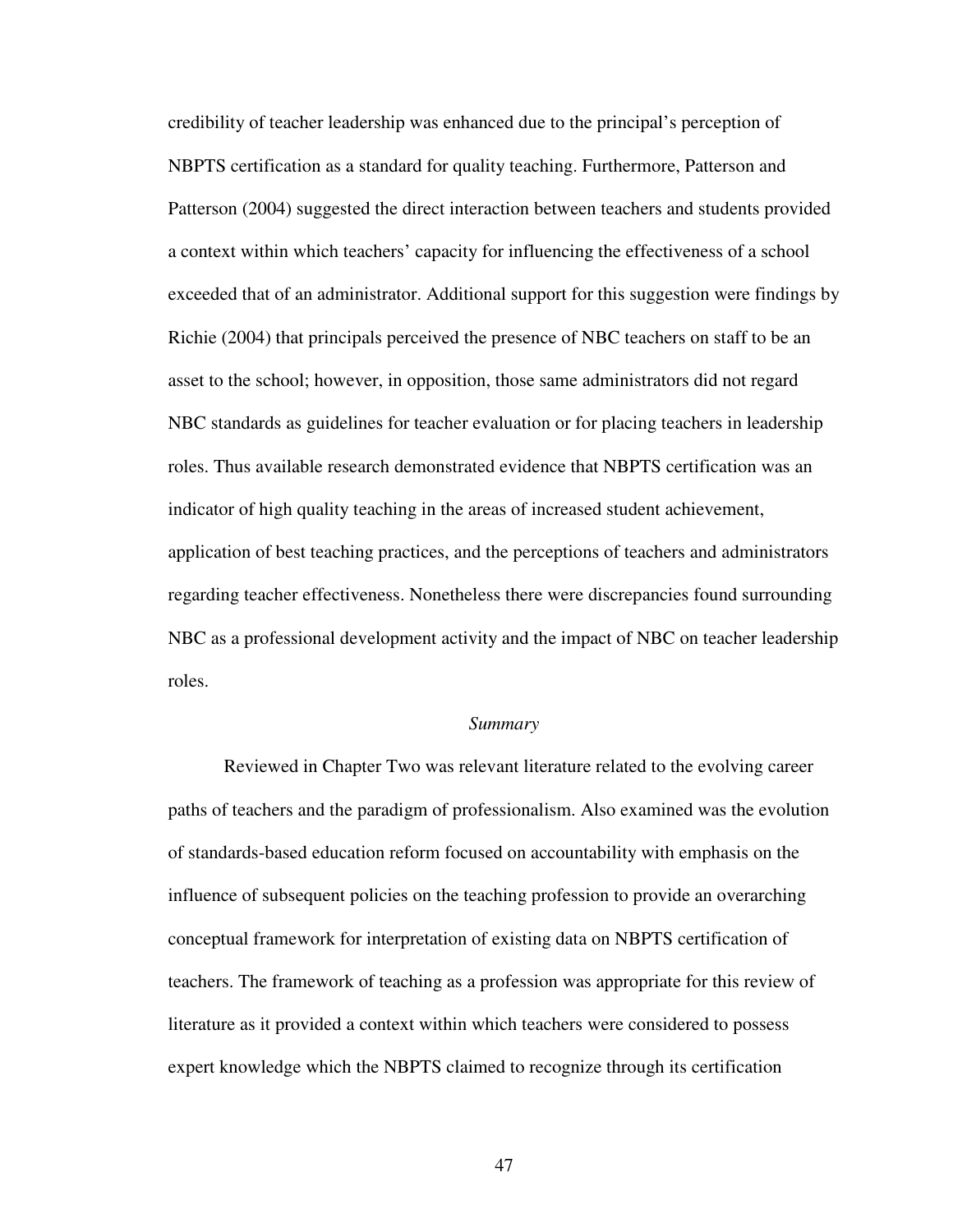process. The fact that the NBPTS was established as a result of standards-based reform made it necessary to examine the movement toward greater accountability in education for an increased understanding of research regarding the NBPTS.

 Also provided in this literature review was relevant information pertaining to the NBPTS certification of teachers including background information concerning the NBPTS followed by a synthesis of available research regarding assessment of certification entries, characteristics of NBC candidates, methods associated with successful achievement of certification, NBC as an indicator of high quality teaching, and the impact of NBC on teachers post-certification specifically focusing on the career pathways of NBC teachers. Embedded throughout Chapter Two was information pertinent to the career paths of teachers, specifically the emerging role of teachers as leaders. The literature examined in this chapter has served as both a foundation and a justification for the purpose of this study which is to add to the knowledge base an understanding of the long term impact of NBPTS certification on the profession of teaching through an examination of the career paths of NBC teachers.

Throughout the synthesis of the research gaps and inconsistencies were identified in many areas of research involving the NBPTS. Specifically, limited research was found regarding assessment biases (Ballou, 2003). Furthermore, available information related to the characteristics of NBC candidates revealed limited research investigating the root causes of inequities with regard to gender, ethnicity, and distribution of NBCTs across school districts, particularly those school districts with the greatest needs (Goldhaber et al., 2003; Humphrey et al., 2005; Wayne et al, 2004). In addition, the effectiveness of incentives targeted to attract NBCTs to schools with the greatest needs was narrowly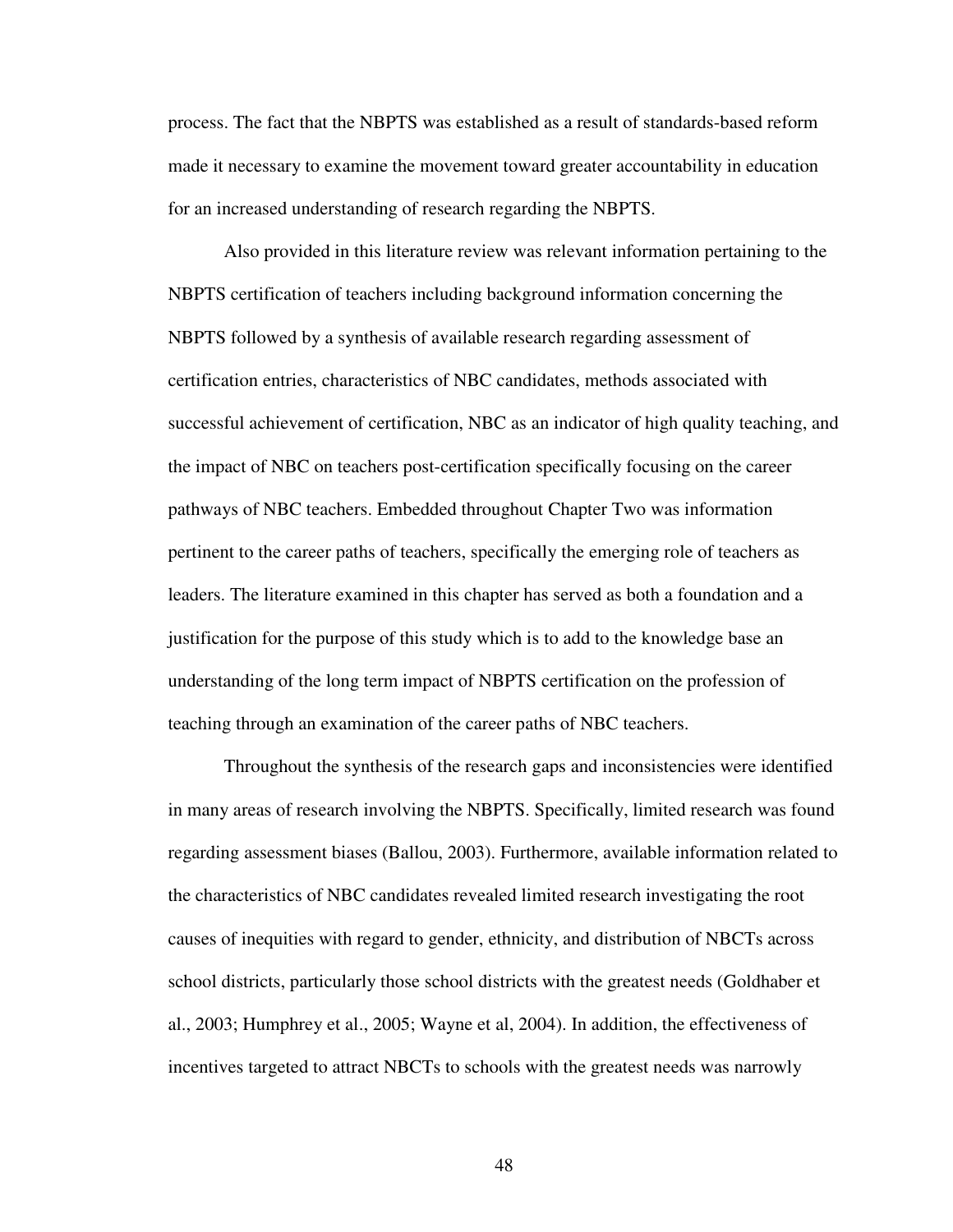studied for long term effect. Moreover, information reported by the perceptions of administrators and teachers regarding NBCTs as members of a learning community, NBC as a professional development activity, and utilization of NBCTs in leadership roles (Bohen; Craig, 2003; Richie, 2004; Rinne; Smikle, 2004; Vandevoort et al.; Wayne et al.) was mixed and inconclusive. While information was found concerning the short term impact of NBC on teachers' careers (Bond et al.; Kennelly, 2001; NBPTS, 2001b; Richie; Rinne), inquiry into the long term impact of NBPTS certification on career paths of teachers and thus on the profession of teaching was limited.

 This deficiency of information regarding the impact of NBPTS certification on the profession of teaching as represented by the long term impact on the career paths of teachers was the focus of this investigation of NBC teachers in one Midwest state. In Chapter Three a description of the research methodology including participants, instruments, procedures, and analyses was provided. Contained in Chapter Four are the analyses of the data collected. Discussed in Chapter Five are the findings and conclusions based on the data analysis. Implications for practice and recommendations for future study were also offered.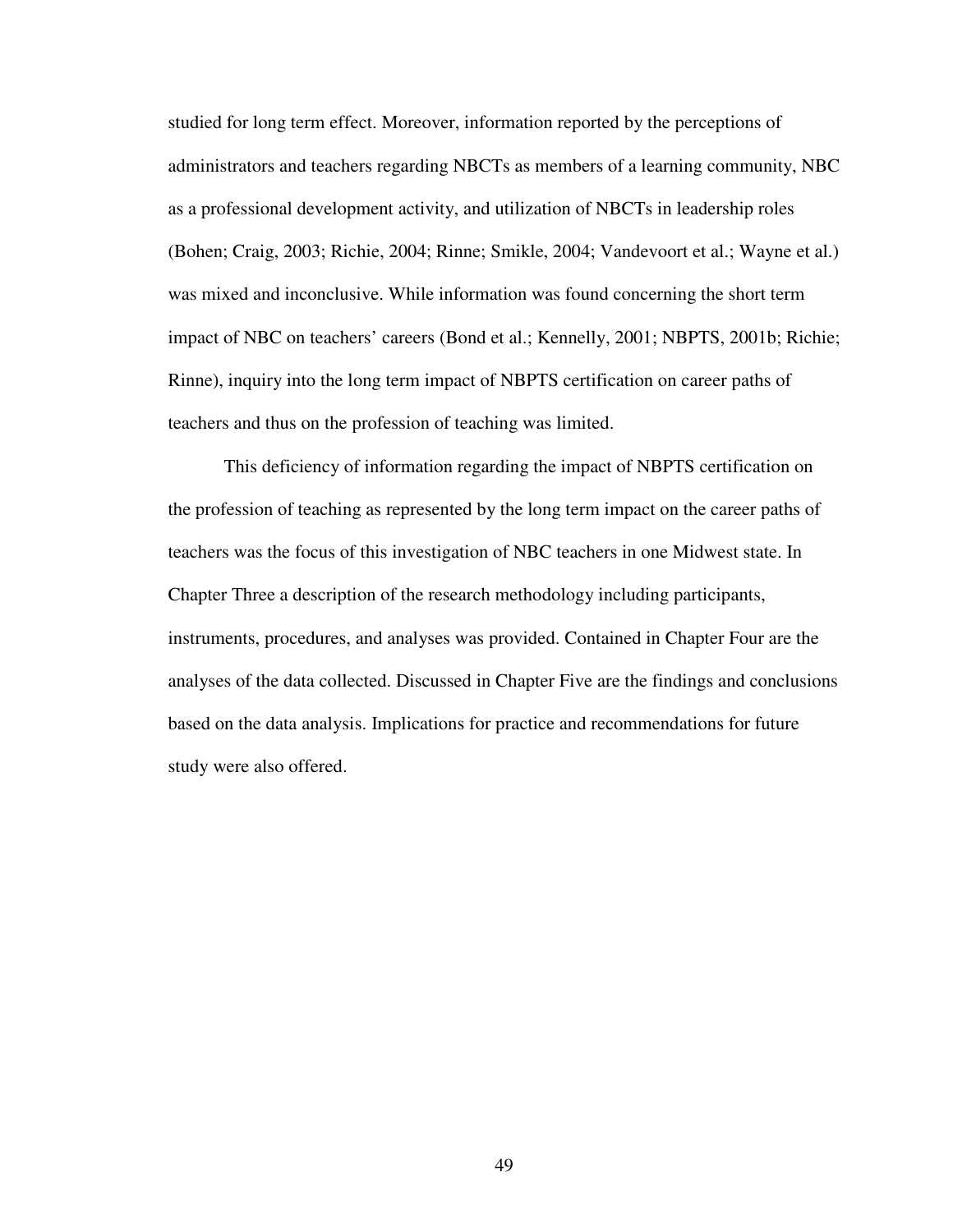## CHAPTER THREE

## Research Design and Methodology

## *Introduction*

 The National Board for Professional Teaching Standards (NBPTS) was established in 1987 to offer voluntary, advanced certification recognizing accomplished teaching (NBPTS, 2004). Currently, the NBPTS emphasizes the importance of high quality teaching for strengthening schools and increasing student achievement (NPBTS) as called for by the legislative action of No Child Left Behind (MDESE, 2002). Teacher quality was frequently cited by researchers as the most influential aspect of the United States education system with regard to student achievement (Carnegie Forum on Education and the Economy Task Force on Teaching as a Profession, 1986; Heller, 2004; Marzano, Pickering, & Pollock, 2001; National Commission on Excellence in Education, 1983; Stronge, 2002). Yet, efforts aimed at reforming an education system depicted time and time again as substandard (Carnegie Forum on Education and the Economy Task Force on Teaching as a Profession, 1986; National Commission on Excellence in Education, 1983; The White House, n.d.) have done little to address issues relevant to working conditions of teachers (NBPTS, 2004; National Commission on Teaching and America's Future, 1996).

Subsequently, the career paths of teachers reflect an attrition rate of between 40 and 50 percent of all teachers leaving the profession within the first five years of teaching (Ingersoll, 2003). In response, the NBPTS claimed to be a catalyst for change that "by creating a new and more attractive career path for all teachers, National Board Certification (NBC) should improve the schools' ability to retain able professionals"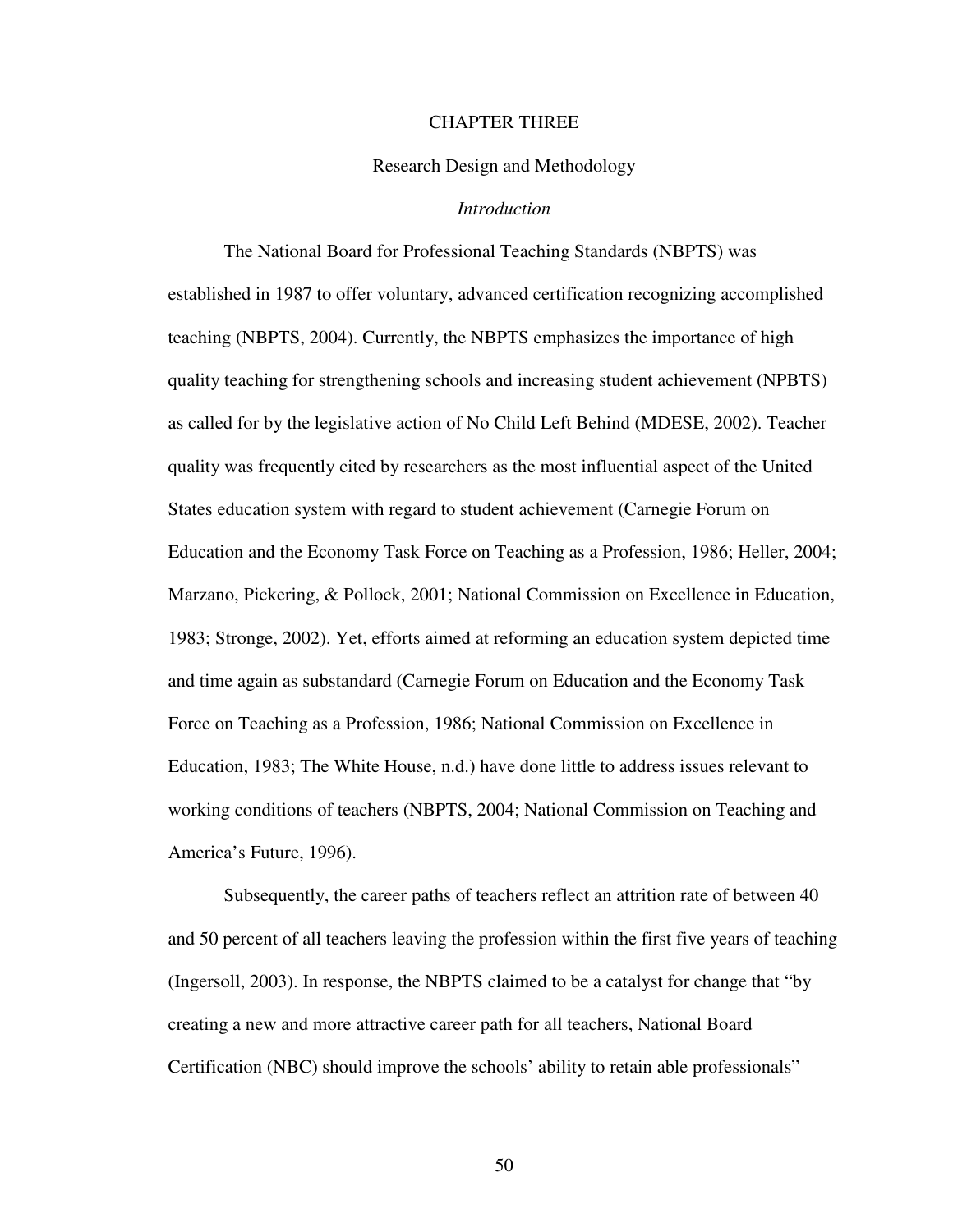(NBPTS, 2004, p. 8). Fullan and Hargreaves (1996) echoed the position that educational reform had failed because it did not take teachers into account when formulating policies and argued that:

It is time for teachers as impassioned moral change agents to fight for the positive preconditions that will shape the profession for the next era: an era in which the learning of teachers will become inextricably bound to the learning of those they teach. (p. xiii)

Available research documenting evidence of any long term impact on teachers' career paths as a result of NBPTS certification is limited. While the National Board admitted "the broad implications of the presence of National Board Certified Teachers in schools will take several years to emerge and cannot be predicted with precision" (NBPTS, 2004), the Board continued to characterize its certification as the signal of professionalism in teaching. Thus this study was intended to examine the influence of NBPTS certification on the profession of teaching through the long term impact of NBPTS certification on teachers' career paths.

 In Chapter Three the rationale was presented for the study's design and methodology. A qualitative, multi-case study was utilized to address the overarching question: How has attainment of NBPTS certification influenced the career paths of teachers and thus the profession of teaching? A review of the problems and purposes of this qualitative inquiry provided a framework for evolving research questions. Additionally, the population and sample were explained along with the rationale for the chosen study design and a description of procedures for data analysis. Strategies to ensure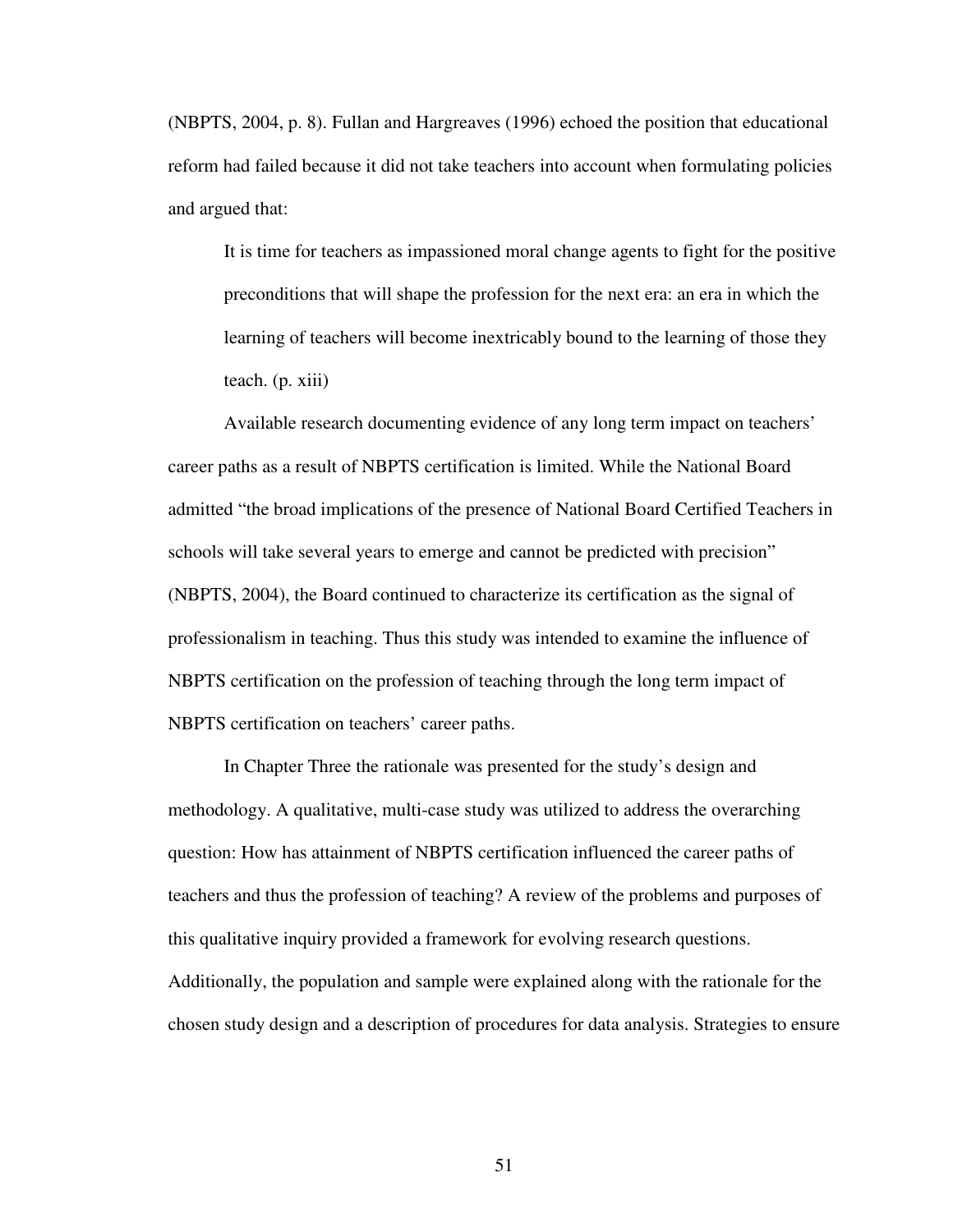credibility and consistency and recognition of the researcher's biases and assumptions were discussed.

# *Problem and Purpose Overview*

 This study was undertaken to examine the influence of National Board for Professional Teaching Standards (NBPTS) certification on the profession of teaching. Furthermore, this study was intended to explore the long term impact of NBPTS certification on the career paths of teachers, especially in regard to their leadership roles. Through inquiry, the impact of NBPTS certification on the career paths of teachers and thus on the teaching profession was identified and viewed through the lens of teaching as a profession fueled by the standards-based educational reform movement. Additionally, the process of inquiry provided a framework to address the overarching inquisitiveness guiding this investigation: How has attainment of NBPTS certification influenced the career paths of teachers?

### *Research Questions*

 The overarching question directing this multi-case, qualitative study evolved as this investigation progressed. Guided by a synthesis of research on teaching as a profession, career paths of teachers, an examination of the policies of the standards-based reform movement which influenced teaching, and the available research on the NBPTS, five research questions emerged as a framework for this study:

1. How have the roles and responsibilities of NBC teachers changed over time?

2. What is the perception of NBC teachers regarding how NBC status affected the evolution of these roles and responsibilities?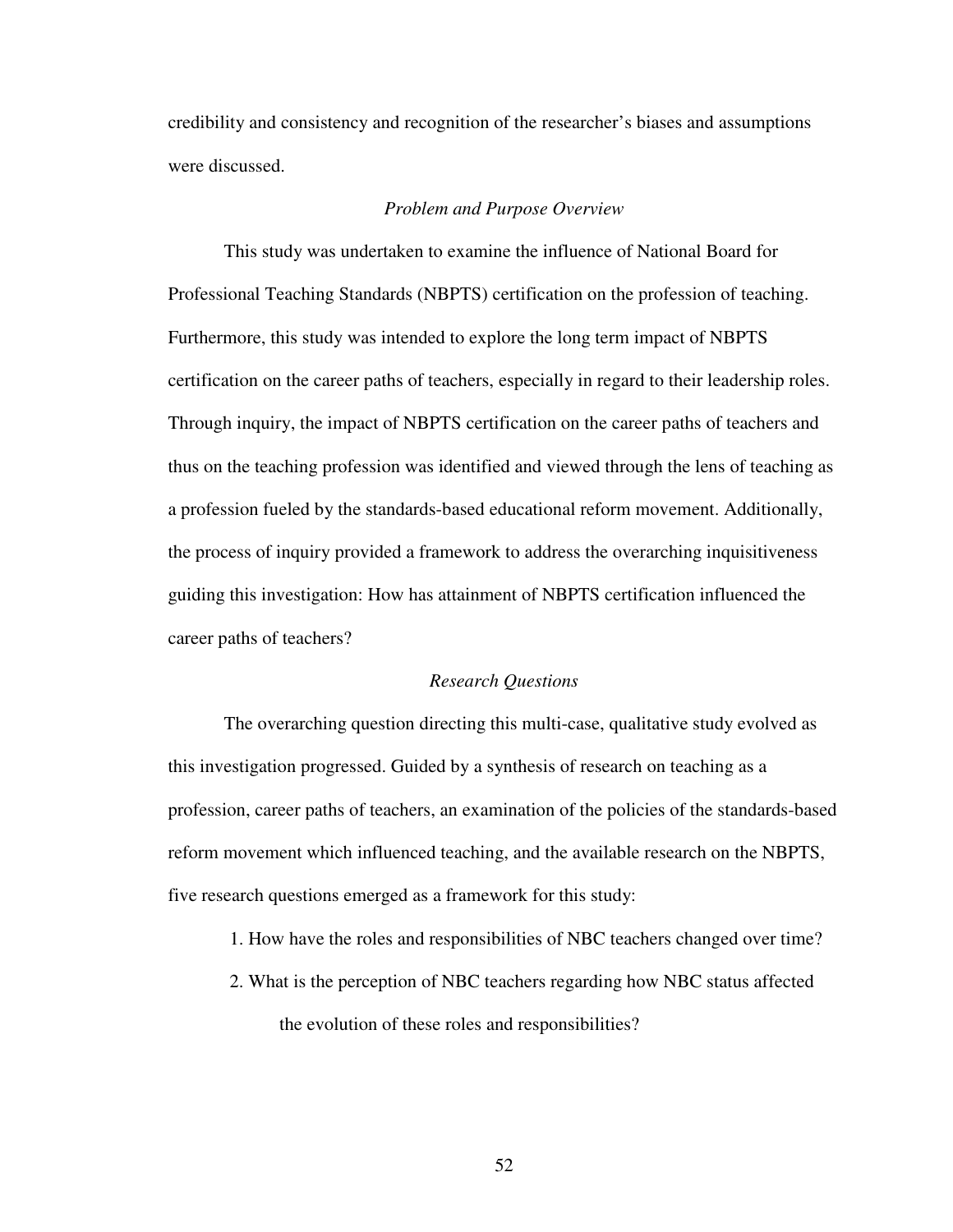- 3. What is the perception of other stakeholders regarding how NBC status affected the evolution of teachers' roles and responsibilities over time?
- 4. What specific processes does the NBC teacher implement as a result of the certification process that leads to enhanced teaching and learning?
- 5. How does the NBC teacher establish enhanced teaching and learning capacity among other educators?

# *Population and Sample*

In qualitative research a statistical generalization is not the goal; therefore, nonprobability sampling is commonly utilized for selecting the population to study (Merriam, 1998). Moreover, Creswell (2003) commented "The idea behind qualitative research is to purposefully select participants or sites…that will best help the researcher understand the problem and the research question" (p. 185). Merriam further stated "Purposeful sampling is based on the assumption that the investigator wants to discover, understand, and gain insight and therefore, must select a sample from which the most can be learned" (p. 61). Therefore, purposeful sampling was used for this examination of the influence on NBPTS certification on the career paths of teachers.

 The population for the study will consist of four National Board Certified Teachers (NBCTs) in a Midwest state who have held NBPTS certification for at least five years. This criterion delineated a pool of potential participants from which to draw of approximately 35 teachers (NBPTS, n.d.e). Thus, as defined by Merriam (1998), case study research was appropriate due to the limited number of people involved. Furthermore, focusing on teachers having held NBPTS certification for this extended length of time will make possible a deeper, more comprehensive examination of any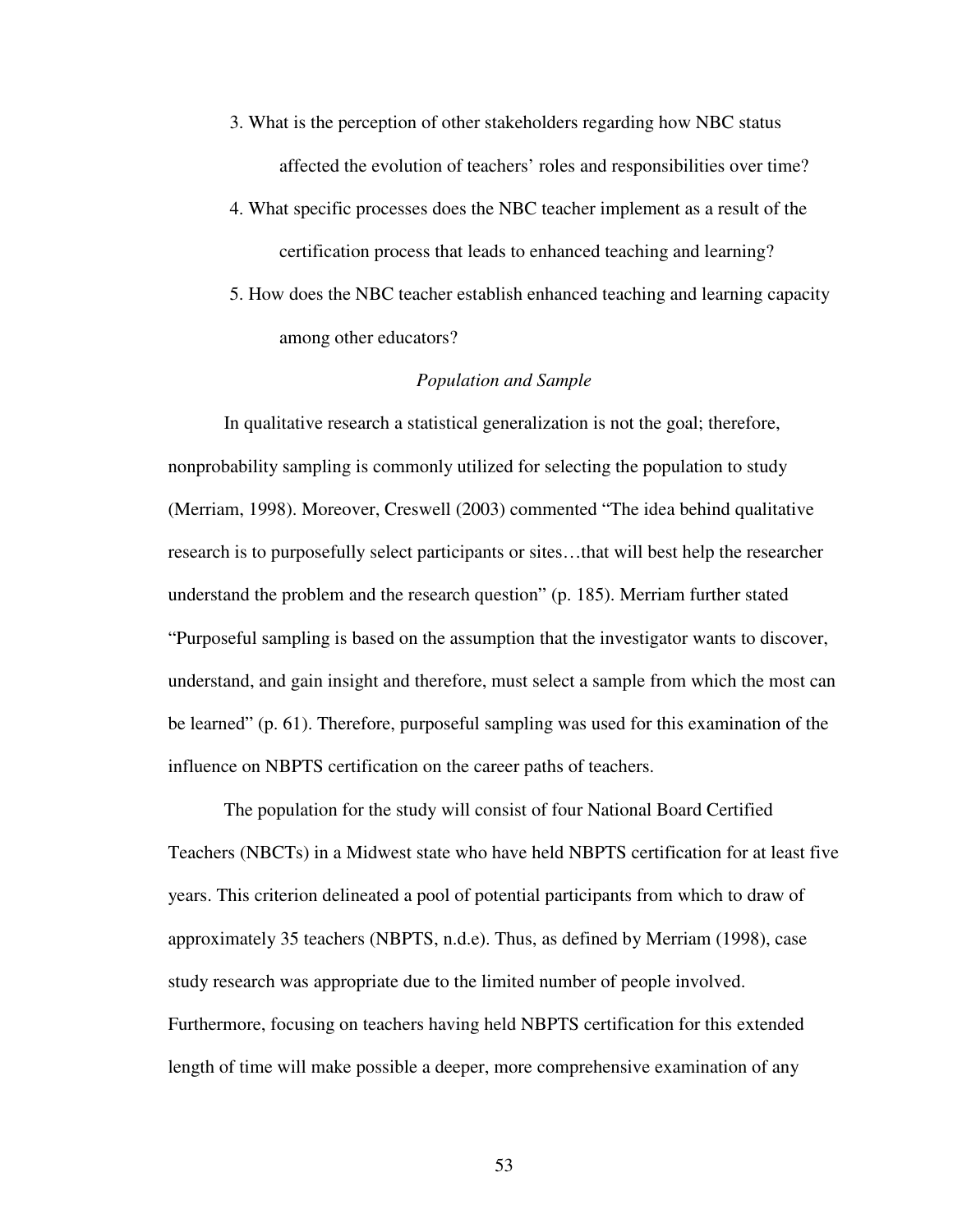evidence of the long term impact of NBPTS certification of teachers. Further extension of the evidence will be accomplished through interviews with the building administrator and two colleagues of the NBCT to establish the perceptions of other stakeholders regarding how NBC status has affected the roles, responsibilities, and teaching practices of the NBCT.

The homogeneity of the sample will be improved by group stratification using well-defined criteria. Specifically, participants achieving NBPTS certification between the years 1994 and 2000 will be purposefully selected from an online directory of statewide NBCTs. Furthermore, an attempt will be made to select participants that represent differentiated teacher career stages at the time certification was achieved as well as a variety of certification areas. Additionally, an attempt will be made to represent both male and female genders as well as a cross section of ethnicity as much as is possible from the representative sample willing to participate. Participants will be further identified to represent a cross section of districts based on student enrollment and percentage of students eligible for free and reduced lunch as an indicator of poverty level. The unique experiences of the NBC teachers will be elucidated by what Creswell (2003) characterized as the interactive, humanistic quality of the case study.

# *Case Study Protocol*

 Regardless of the preferred methodology, every researcher is bound by ethical considerations at all times. According the *The Belmont Report* (The National Commission for the Protection of Human Subjects of Biomedical and Behavioral Research [NCPHSBBR], 1979) the atrocities of World War II led to the establishment of rules to serve as a code of ethics whenever human subjects were involved in research.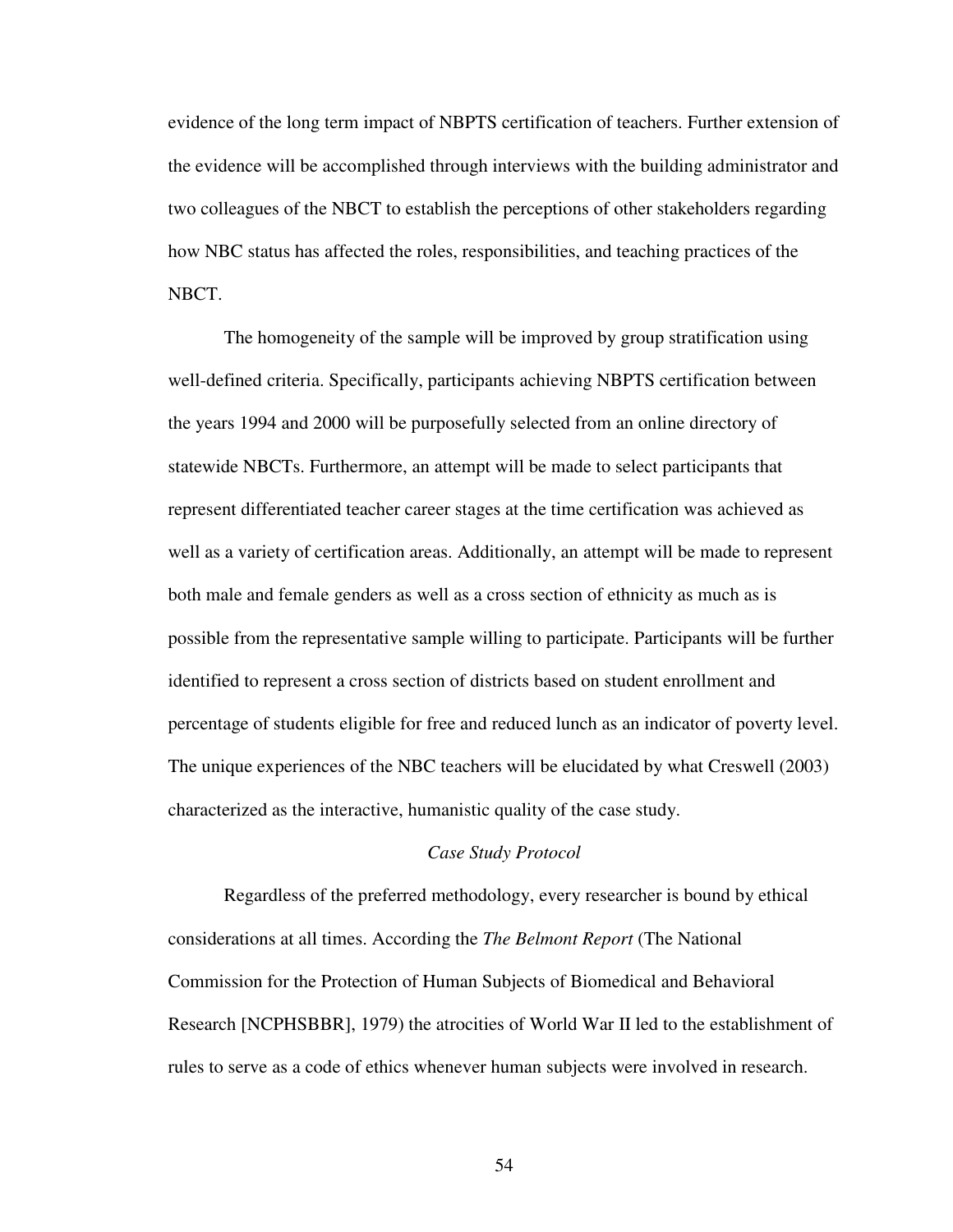Therefore, procedures will be followed to protect the rights of the participants at all time during the course of this study. Approval of the study will be secured through the Institutional Review Board of the University (see Appendix B). Participants will be contacted by telephone, letter, or email to establish a date and time to conduct face-toface, field interviews. A letter of introduction informing the participants as to the purpose of the study (see Appendix C), proposed field interview questions (see Appendix D), and a letter of informed consent (see Appendix E) will be mailed to each participant prior to the interview. Each participant will be asked to read and sign the letter of informed consent to participate in the study before any data collection will begin.

 Approximately two hours of time will be allotted to conduct open-ended, semistructured interviews with the participant, the building administrator, and colleagues of the NBCT at the participant's school district building. An additional two hours will be allotted for examination of documentary evidence and further field observation of the NBCT. At all times, participants will be assured of anonymity through the use of pseudonyms to encourage open, honest dialogue during the interview process. Compilation of field notes during the interview process using an Observation Form (see Appendix F) will serve to support the interview sessions which will be audio taped, with permission of participants. The audiotape of interviews will be transcribed verbatim, a copy of which will then sent to participants for member-checking, or review, for accuracy and to provide opportunity for clarification. Following member-checking, any changes, corrections, or additions will be made to transcripts at the request of participants. If the opportunity for a focus group interview arises within the population of participants, all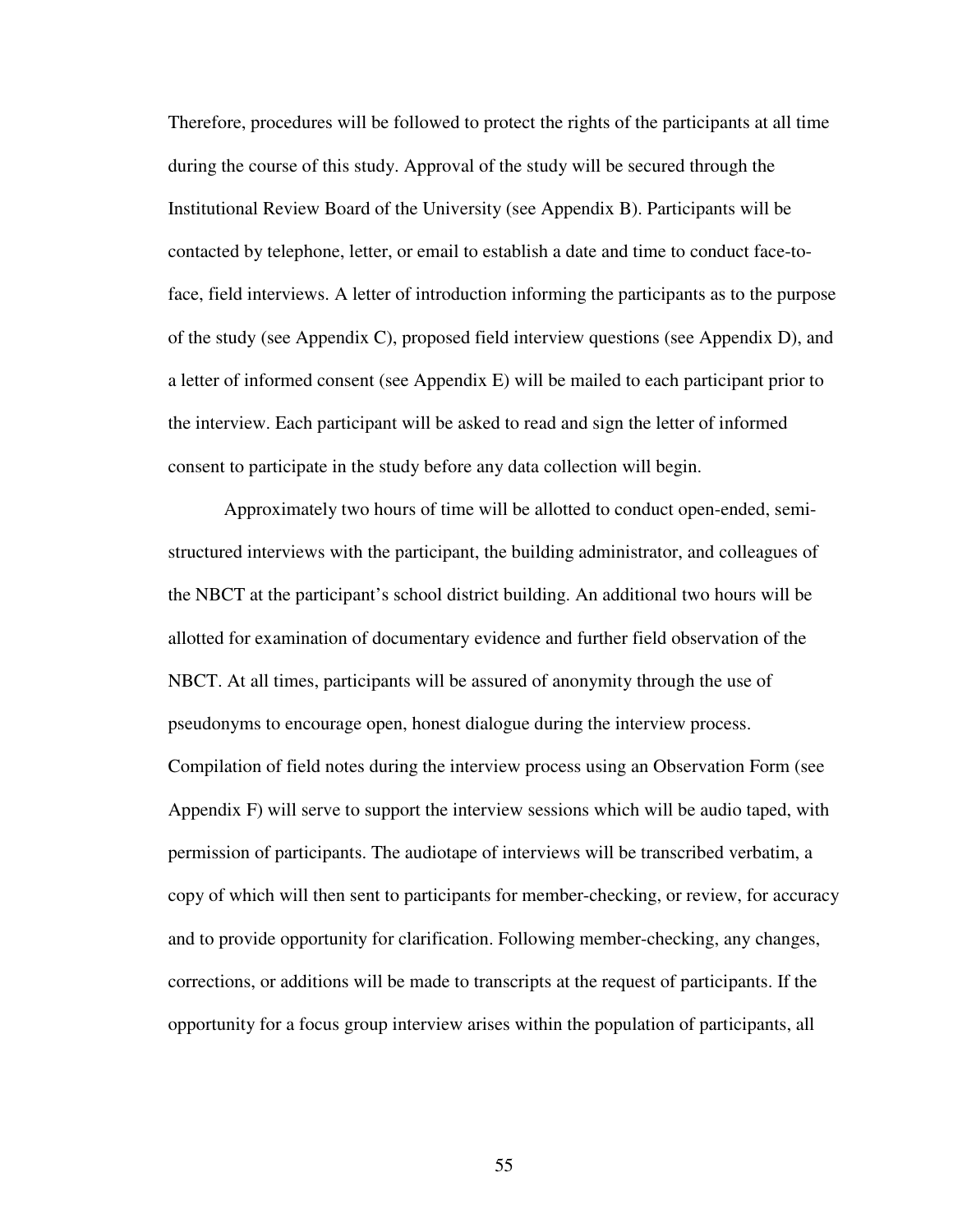procedural safeguards established for one-on-one interviews will be observed for focus group interviews.

Additional triangulation of data will be achieved through examination of documentary evidence including, but not limited to the participant's professional development plan, district school improvement plan, personal calendar, plan book, committee minutes, and school newsletters. All data collected, including audiotapes, field notes, and transcripts will be kept secure in a locked cabinet directly supervised by the researcher. All documents will be destroyed three years following the completion of this study.

### *Rationale for Qualitative Research*

Fraenkel and Wallen (2003) postulated that inquiry can be a formal or informal way of obtaining knowledge and information. Along those same lines, research in education has been conducted by either quantitative or qualitative methodology (Creswell, 2003; Fraenkel & Wallen, 2003; Merriam, 1998). A comparison of the two methods revealed quantitative research utilizes the scientific method of research focused on testing component parts of an experience in order to identify the one correct solution to a problem (Fraenkel & Wallen; Merriam). As the name implies, quantitative research represents results numerically emphasizing statistical significance resulting from an experiment, survey, or otherwise contrived setting (Fraenkel & Wallen; Merriam). In contrast, qualitative inquiry seeks to explain the meaning of an experience as a whole through the lens of the researcher (Fraenkel & Wallen; Merriam). Specifically, "the decision to focus on qualitative case studies stems from the fact that this design is chosen precisely because researchers are interested in insight, discovery, and interpretation rather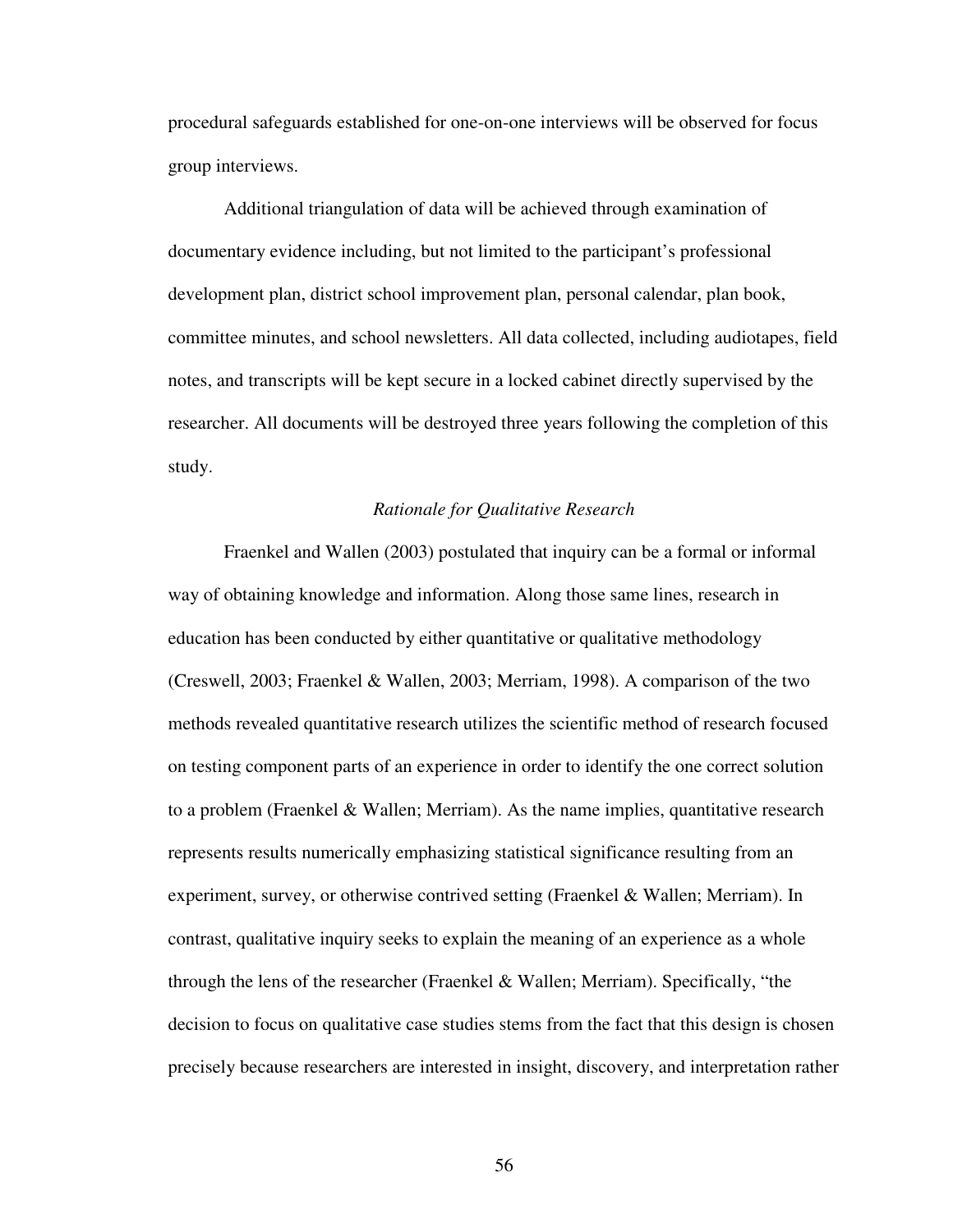than hypothesis testing" (Merriam, p. 28-29). Furthermore, qualitative data provides thick, rich descriptions which emerge during observations, field work, and interviews with participants and thus tends to be specific to that particular situation (Merriam). Moreover, Merriam (1998) judged that "research focused on discovery, insight, and understanding from the perspectives of those being studied offers the greatest promise of making significant contributions to the knowledge base and practice of education" (p. 1).

As research into teaching and learning has become more prevalent, data collection in education increasingly focused on qualitative descriptions and interpretations of human subjects (Merriam, 1998; Owens, 2004). Additionally, Reeves (2004) suggested qualitative descriptions of school districts were necessary in order to provide a balanced picture of student achievement and district performance. Owens (2004) further stated qualitative research in education revealed "lively, rich narrative descriptions of life in present-day schools that illuminated the confusions, inconsistencies, ambiguities, and general messiness so characteristic of schools' organizational life" (p. 158). Likewise, Merriam (1998) distinguished the descriptive nature of qualitative research as pivotal in providing the advantage of hindsight while still holding relevance in the present. Therefore, qualitative research was appropriate for this inquiry which seeks to add to the knowledge base regarding the long term influence of NBPTS certification on the career paths of teachers and thus on the teaching profession. Characteristics of qualitative research that were vital to this study included the holistic nature of qualitative inquiry, the natural setting in which the investigation occurred, and the smaller population of study versus the larger number of participants necessary for statistical significance in quantitative research (Merriam). Additionally, the common, descriptive language of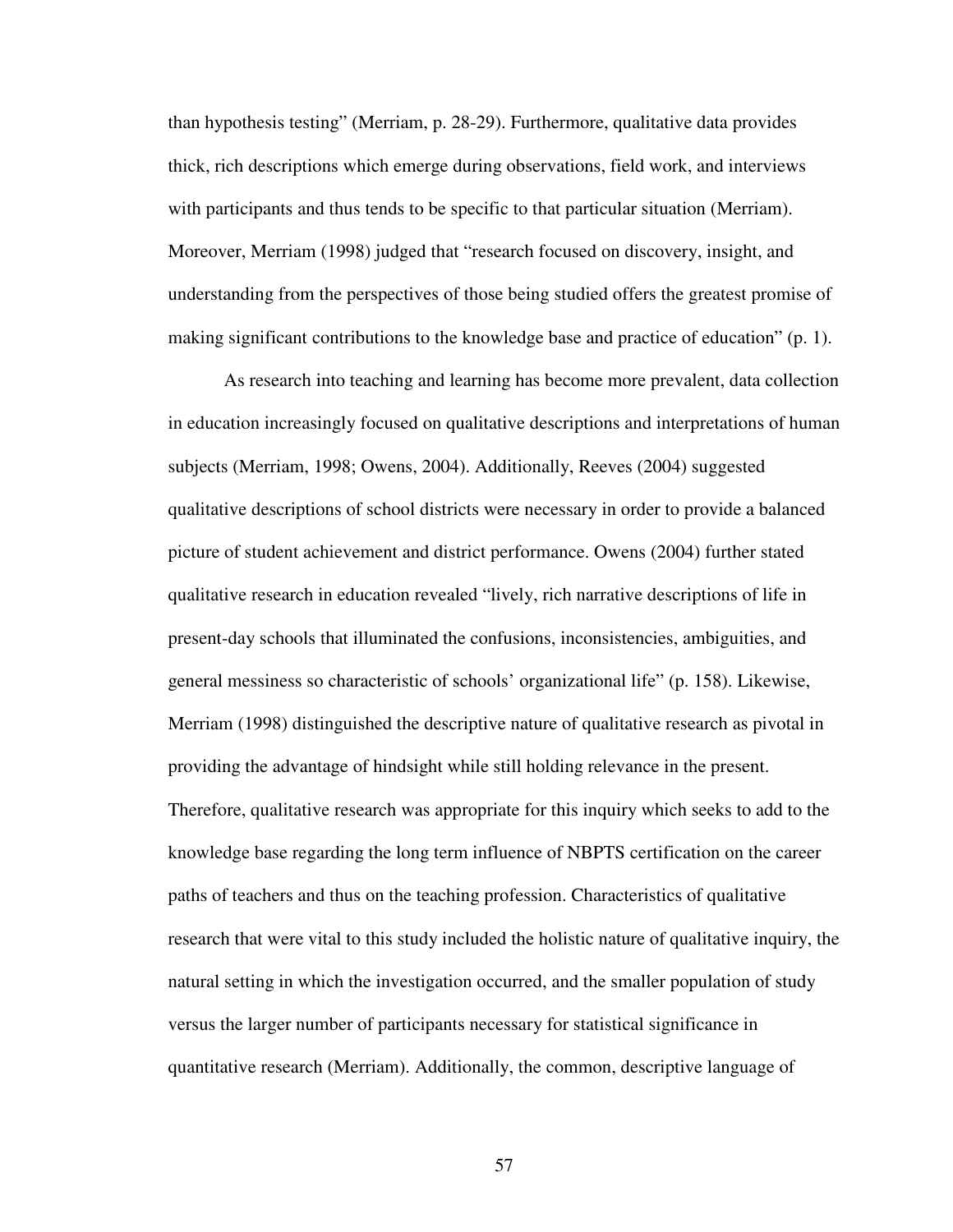qualitative research may aid all stakeholders, including policymakers and the general public, gain insight into the influence of NBPTS certification on the teaching profession.

# *Study Design*

 Merriam (1998) postulated that the case study design was an appropriate choice for the researcher "interested in insight, discovery and interpretation" (pp. 28-29) as the knowledge gained through a case study was more concrete and contextual. Therefore, the researcher determined that a qualitative, multi-case study offered the best opportunity for participants to share perceptions and personal reflections regarding the influence of NBPTS certification on their career paths. Thus through this inquiry, greater meaning and insight into the long term impact of NBC on the teaching profession could be constructed. In support, it was noted by Merriam (1998) that the case study method of qualitative research was frequently used in educational research and "has illuminated educational practice for nearly thirty years" (p. 26).

Merriam (1998) further stipulated the case as a bounded entity was the most defining characteristic of case study design. In other words, whether a person, place, or thing, the case must be limited by the number involved, the timeframe being studied, or by an obvious representative quality, i.e. specific individual, institution, or phenomenon. The phenomenon of the influence of NBPTS certification on the career paths of teachers was bounded by the context of the teaching profession, thus making the investigation well suited for the case study design. The population of this inquiry was bounded by the quality of having achieved NBPTS certification and further bounded by the length of time NBPTS certification had been held by the participants.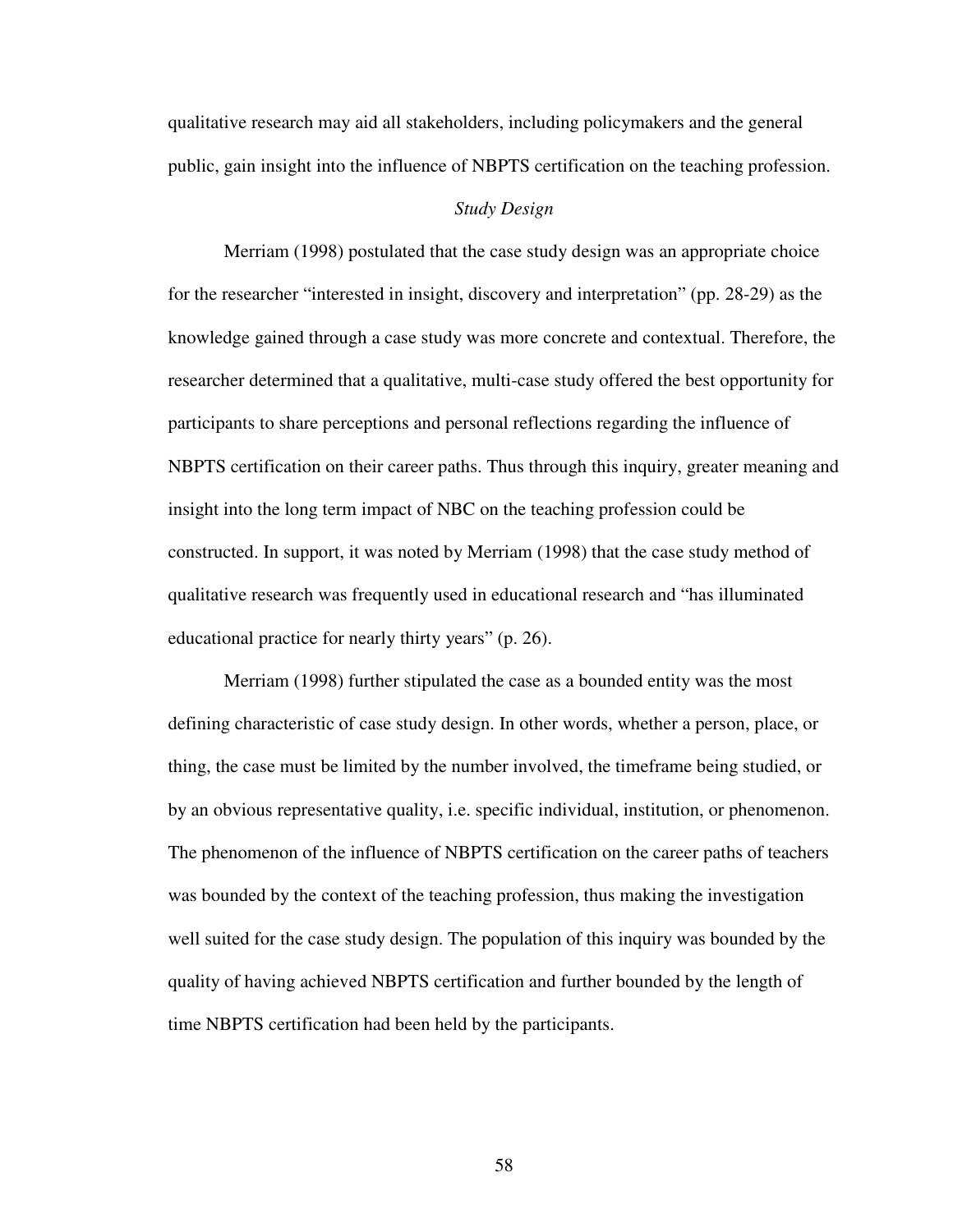Data collection will be achieved through naturalistic observations (Fraenkel  $\&$ Wallen, 2003) and interviews by the researcher at the participants' workplace setting. As suggested by Creswell (2003) the natural setting in which qualitative research occurred was a strength of qualitative inquiry yielding greater detail about the participants. Additionally, by including more than one participant, a multi-case design was utilized in order to provide a cross-case analysis and thus increase potential generalization of the data (Merriam, 1998). Buttressing this assumption, Fraenkel and Wallen (2003) suggested the results of a multi-case study were "more compelling, and they are more likely to lend themselves to valid generalization" (p. 440). Through a multi-case study the constant comparison of multiple types of data both within each case and subsequently between all cases studied allows categories or themes to emerge which develop into a more holistic accounting of the phenomenon being studied (Merriam).

Triangulation is the collection of multiple types of data and comparing the sources of information to establish validity of the data (Fraenkel & Wallen, 2003; Merriam, 1998). Triangulation of data in this qualitative study will be accomplished through on site interviews of not only the NBPTS certified teachers, but also of the teachers' administrator and colleagues to buttress reliability of reported perceptions. Additional triangulation will be accomplished through naturalistic observations, field notes, member checking, examination of documents, peer debriefing, and critiques by an established educational researcher. Triangulation serves to strengthen the accuracy of findings in qualitative inquiry and thus increases the internal validity of the study (Creswell, 2003). Internal validity in qualitative research was defined by Merriam (1998) as how well the research findings match with reality. Merriam further noted, of equal importance was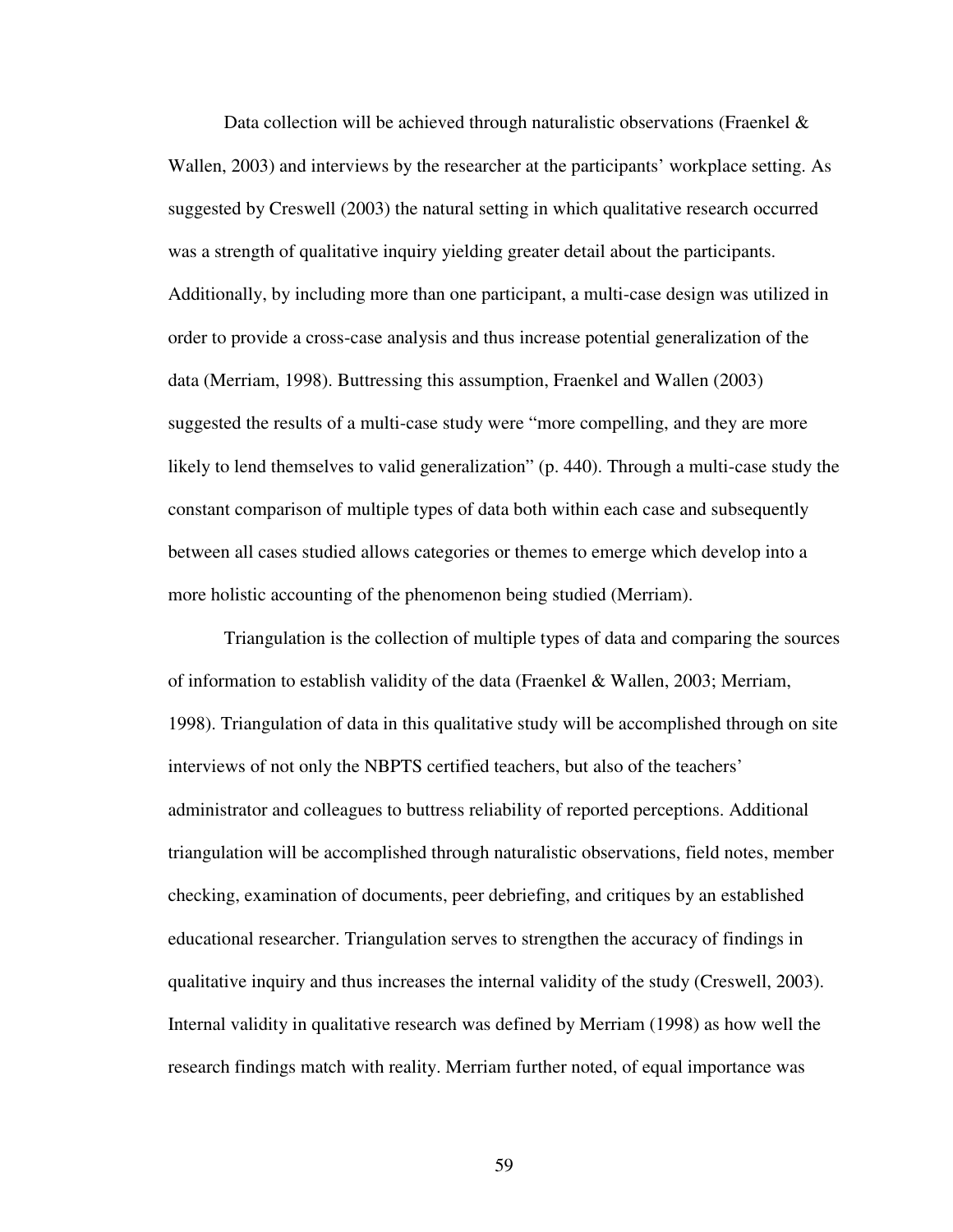reliability, or the extent to which replication of findings in a study are possible. Internal validity and reliability will be maintained throughout this study by means of a concise audit trail describing details of data collection, emergence of categories during analysis, and decisions made by the researcher during the inquiry (Merriam, 1998).

### *Data Analysis*

 Merriam (1998) asserted that data analysis in qualitative research occurred simultaneously with data collection. The constant comparative method of analysis supports the interactive, recursive nature of qualitative data collection and analysis. Utilizing the constant comparative method during the data collection process the researcher makes notes regarding tentative themes, improvements for questions, emerging categories, and constantly compares data within the same data set or from previous data continually searching for conceptual links (Merriam). While this type of informal analysis takes place concurrent with data collection, more formal analysis occurs through systematic coding of data as the study progresses and multiple cases are examined. Coding enables the researcher to retrieve specific portions of data through the designation of numbers, letters, words, or colors representing each particular construct emergent from the data comparisons (Merriam). During this inquiry, themes and categories will be identified through the conceptual framework of teaching as a profession fueled by standards-based reform both within-case and cross-case to explore the influence of NBPTS certification on the career paths of teachers.

## *Credibility and Consistency*

 The overarching intent of qualitative, case study research is descriptive in nature with the goal of providing an account of the phenomenon being studied or to leave an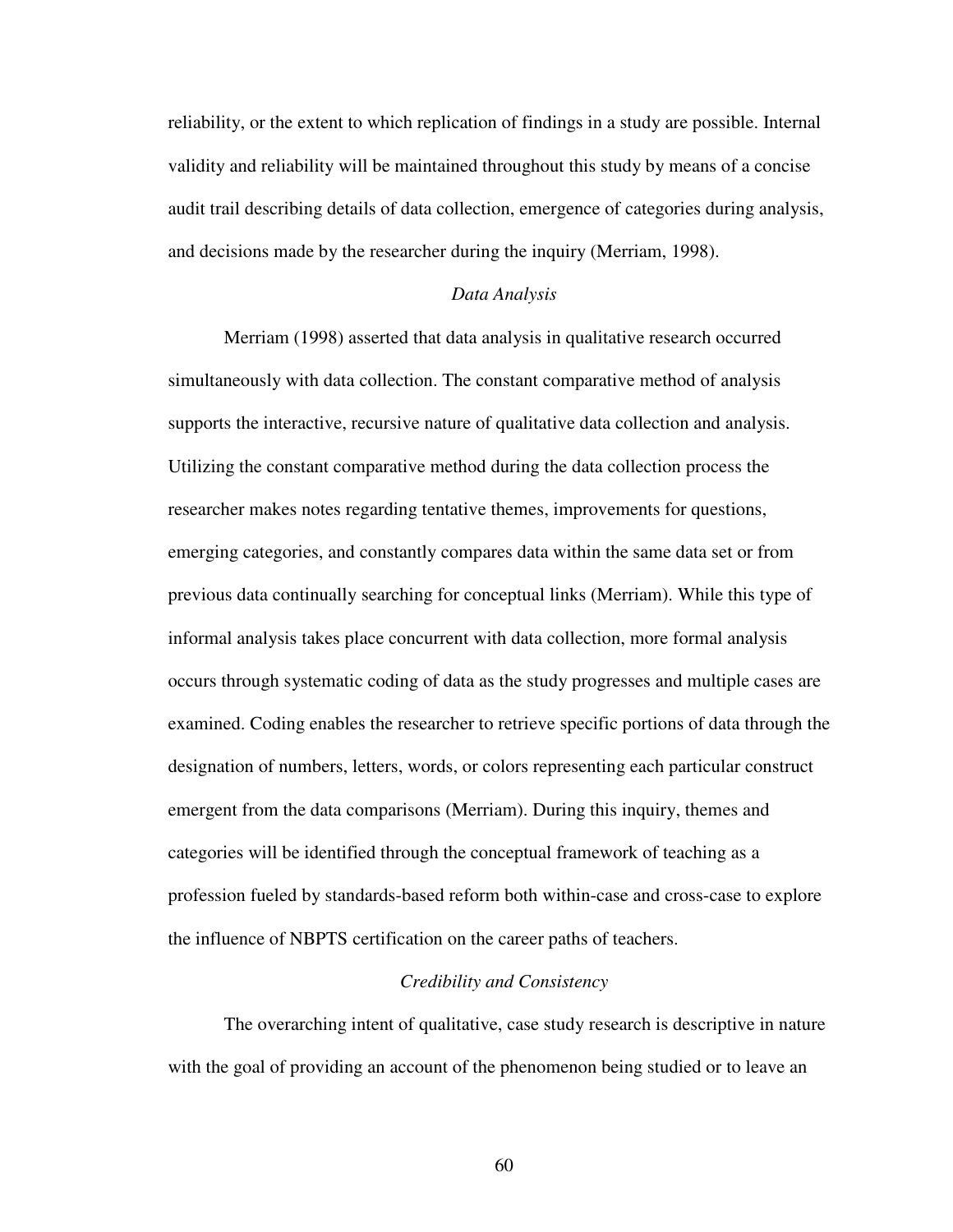accounting of a specific experience (Merriam, 1998). Furthermore, a multi-case study method is well suited for complex, multi-faceted issues or phenomenon as it "offers insights and illuminates meanings that expand its readers' experiences" (Merriam, p. 41). As a result of this expanded knowledge base, Merriam (1998) proposed qualitative inquiry had the potential to provide a foundation for future research in education. Regarding the nature of educational research, Merriam continued to assert "the applied nature of educational inquiry thus makes it imperative that researchers and others have confidence in the conduct of the investigation and in the results of any particular study" (p. 199). Therefore, qualitative research must demonstrate acceptable credibility and consistency through internal validity, reliability, and external validity, or generalization.

Generalization, or external validity, denotes the extent to which research findings and conclusions can be applied to other situations (Fraenkel & Wallen, 2003; Merriam, 1998). With regard to external validity in qualitative inquiry, Fraenkel and Wallen claimed "a limitation of qualitative research is that there is seldom methodological justification for generalizing the finding of a particular study" (p. 441). However, they went on to assert that generalizing of qualitative studies is possible and likely to occur by practitioners in a context similar to the research situation. Additionally, Fraenkel and Wallen ascertained that in contrast to quantitative research, in qualitative research "it is the practitioner, rather than the researcher, who judges the applicability of the researcher's findings and conclusions, who determines whether the researcher's findings fit his or her situation" (p. 441).

Internal validity and reliability refer to the appropriateness and accuracy with which the research findings are presented and the potential for those results to be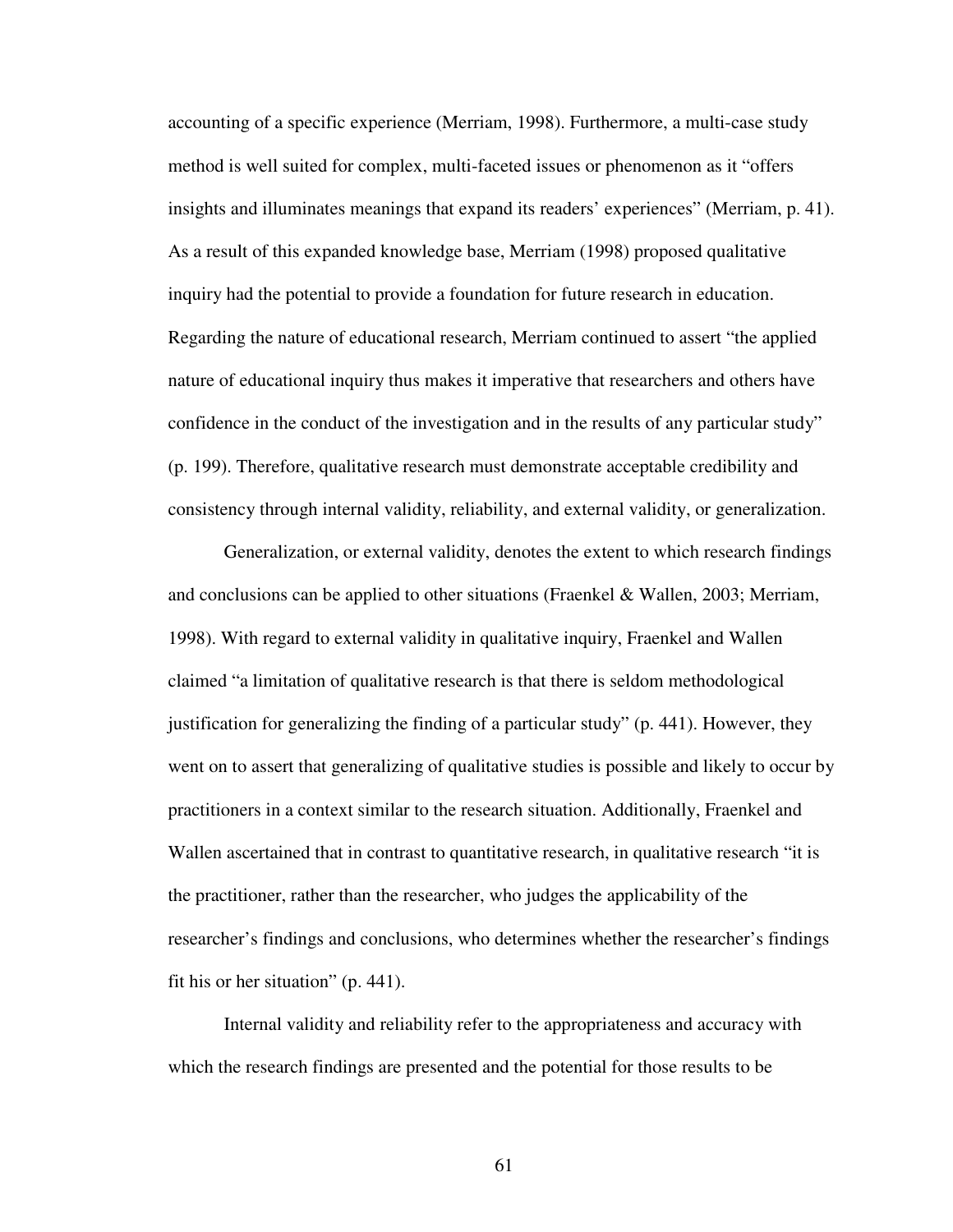replicated (Fraenkel & Wallen, 2003; Merriam, 1998). Merriam contended the unique nature of qualitative research called for non-traditional reliability in that "the question…is not whether findings will be found again but *whether the results are consistent with the data collected* [author's emphasis]" (p. 206). Further evidence of credibility was expressed by Creswell's (2003) assertion that validity was a strength of qualitative inquiry. Internal qualitative procedures built into a study serve to enhance internal validity (Creswell; Merriam, 1998). Strategies utilized during this qualitative study that foster validity and accuracy of findings will include triangulation of data, member-checking, peer debriefing, and use of thick, rich descriptions. Furthermore, these strategies will support reliability along with a concise audit trail detailing how data were collected, how categories emerged during analysis, and how decisions were made by the researcher during the inquiry (Merriam). Additionally, a personal log documenting dates of all phone contacts, letters mailed, emails sent and received, and scheduled interviews will be maintained by the researcher. Also, criteria for selection of participants were established along with procedures for data collection and analysis. All field notes, transcriptions, and other documentation will be secured in a locked cabinet directly supervised by the researcher. Peer debriefing will provide an outsider perspective on the study as will oversight and review of all data by an experienced researcher to substantiate credibility and consistency.

### *Researcher's Biases and Assumptions*

The researcher in qualitative inquiry is considered the primary instrument for data collection and analysis and therefore, "must be aware of any personal biases and how they may influence the investigation" (Merriam, 1998, p. 21). With this assumption in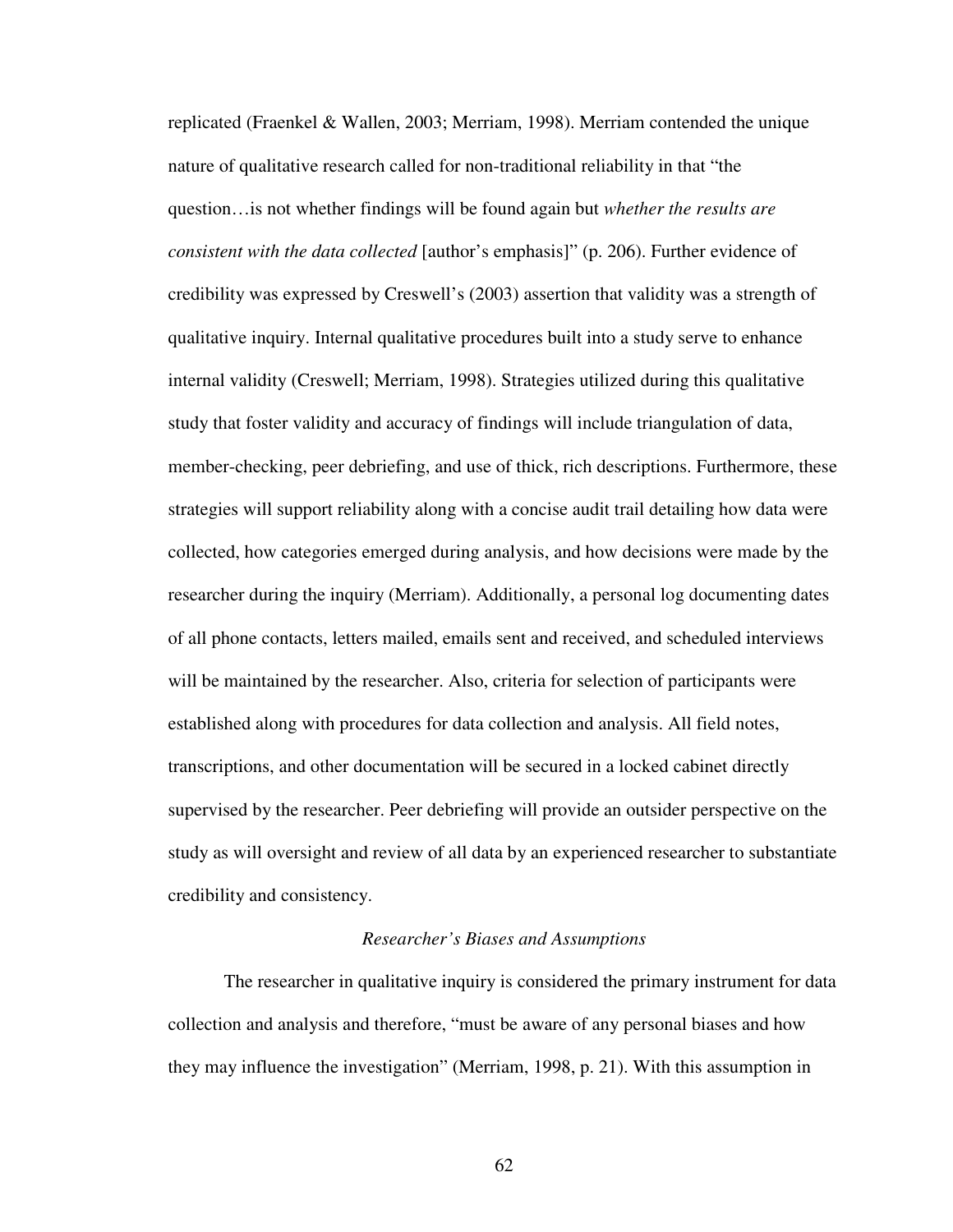mind, this researcher recognized a potential for bias in this study of the influence of NBPTS certification on teachers' career paths due to the researcher's own personal experiences as a NBPTS certified teacher. Furthermore, the researcher has a strong personal commitment and respect for teaching as a profession and believes teachers are leaders and should hold themselves accountable for the future of the profession. In order to control for personal biases and foster validity of the study, the researcher participated in an Internal Review Board (IRB) training course offered by the University and applied for approval of the current investigation from the IRB. Additional safeguards designed to lessen the influence of personal biases on this study were provided by triangulation of data, identified protocols for the study, and data management procedures.

#### *Summary*

The rationale was presented for the study's design and methodology in Chapter Three. A review of the problems and purposes of this qualitative inquiry was provided along with the research questions that emerged. Additionally, the population and sample were explained along with the rationale for the chosen study design and a description of procedures for data analysis. Strategies to ensure credibility and consistency and recognition of the researcher's biases and assumptions were discussed.

 Included in Chapter Four are a detailed reporting of data collected and analyses of the data. Findings and conclusions based on the data analyses will be discussed in Chapter Five along with implications for practice and recommendations for future study.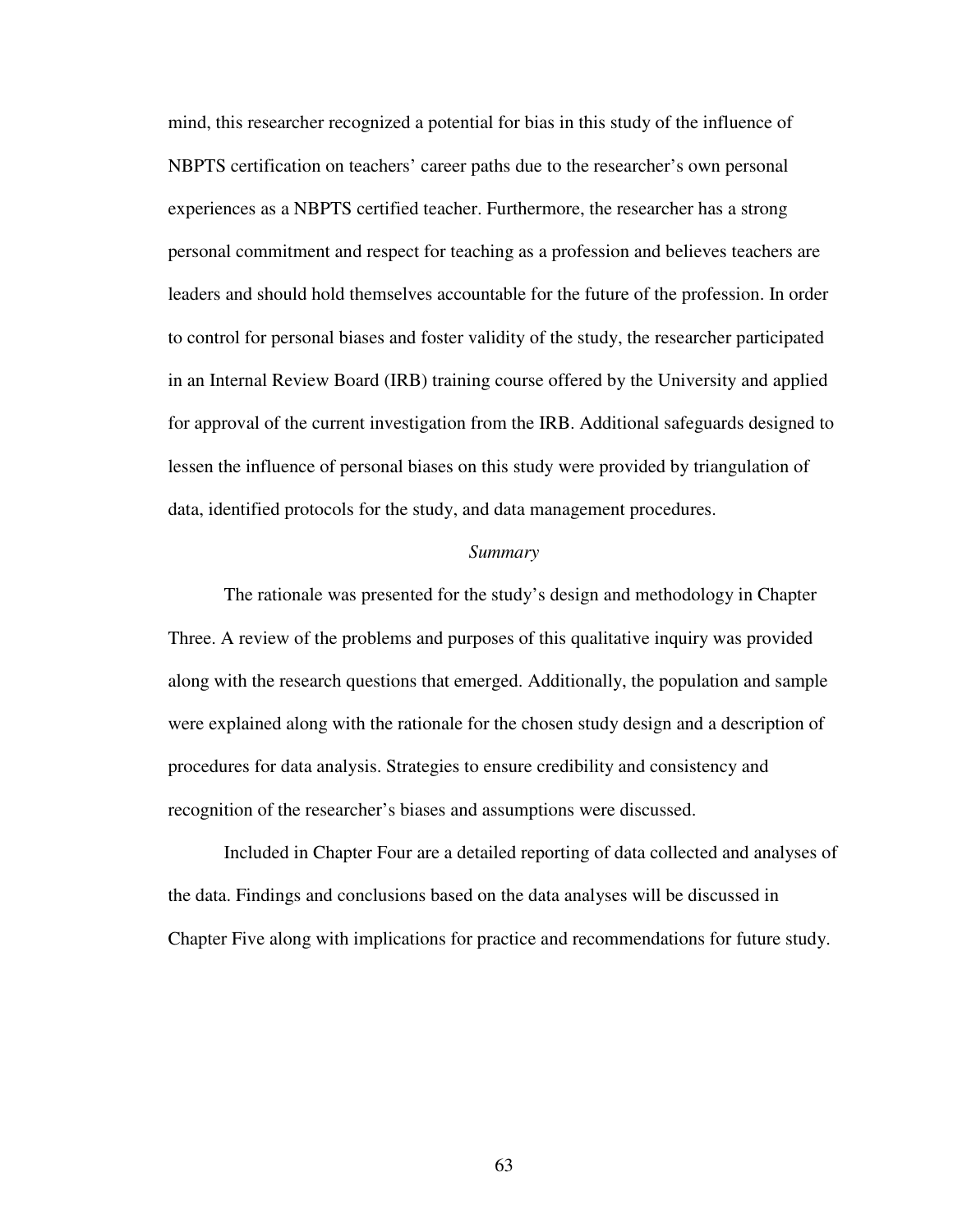#### CHAPTER FOUR

### Presentation and Analysis of Data

### *Introduction*

The purpose of this investigation was to add to the knowledge base an understanding of the long term impact of National Board for Professional Teaching Standards (NBPTS) certification on the profession of teaching. The long term impact of NBPTS certification on the evolving career paths of teachers served as an indicator of the impact of NBPTS certification on the profession of teaching. This multiple case study examined the career paths of four National Board Certified Teachers (NBCTs) in one Midwest state in order to investigate the extent to which National Board status did or did not impact the roles and responsibilities of NBCTs over a period of time. Participants were chosen based on the factor of having held National Board Certification (NBC) for a period of time no less than five years. On-site interviews with the NBCTs, their administrators, and colleagues provided information and insight into the career paths of these educators, as well as the participants' perceptions of the extent to which NBC status influenced said career paths. Documents collected from the campus visits and additional independent sources, served to buttress the reliability of reported perceptions and increased the internal validity of this qualitative study.

During this inquiry, themes and categories were identified through the conceptual framework of teaching as a profession fueled by standards-based reform both within-case and cross-case to explore the influence of NBPTS certification on the career paths of teachers. All data were scrutinized and assigned codes for roles and responsibilities, career path, and relationships. Secondarily, coded data were studied for roles and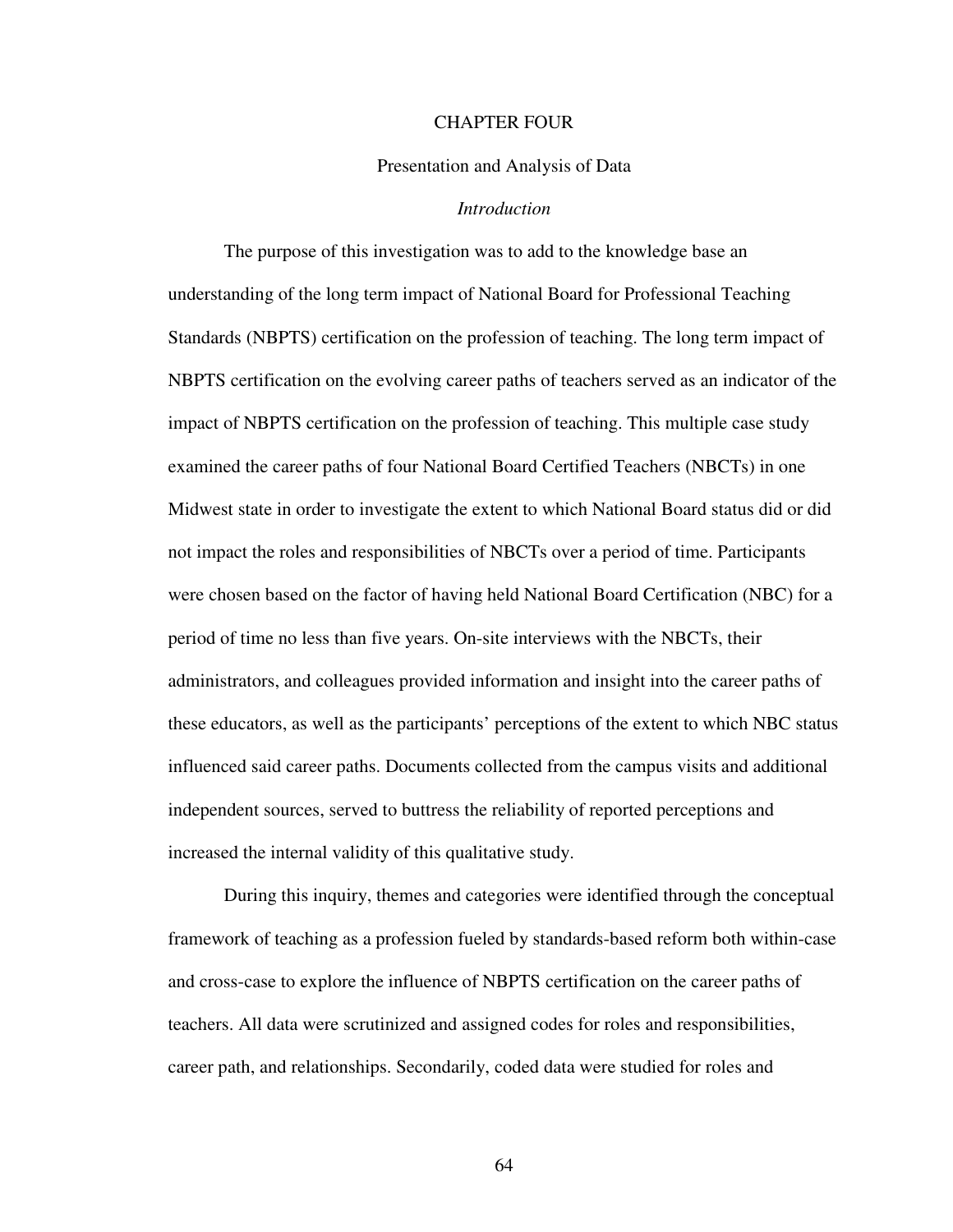responsibilities in district versus out of district; career path prior to NBC and post NBC; and relationships with administrators and with colleagues. Subsequently, the following themes related to the career paths of NBPTS certified teachers emerged: reflective practitioner, teacher leadership, expert status, and professionalism. These four themes related to the evolving career paths of teachers as indicators of the impact of NBPTS certification on the profession of teaching are depicted in Figure 2.



*Figure 2.* Indicators of the impact of National Board Certification.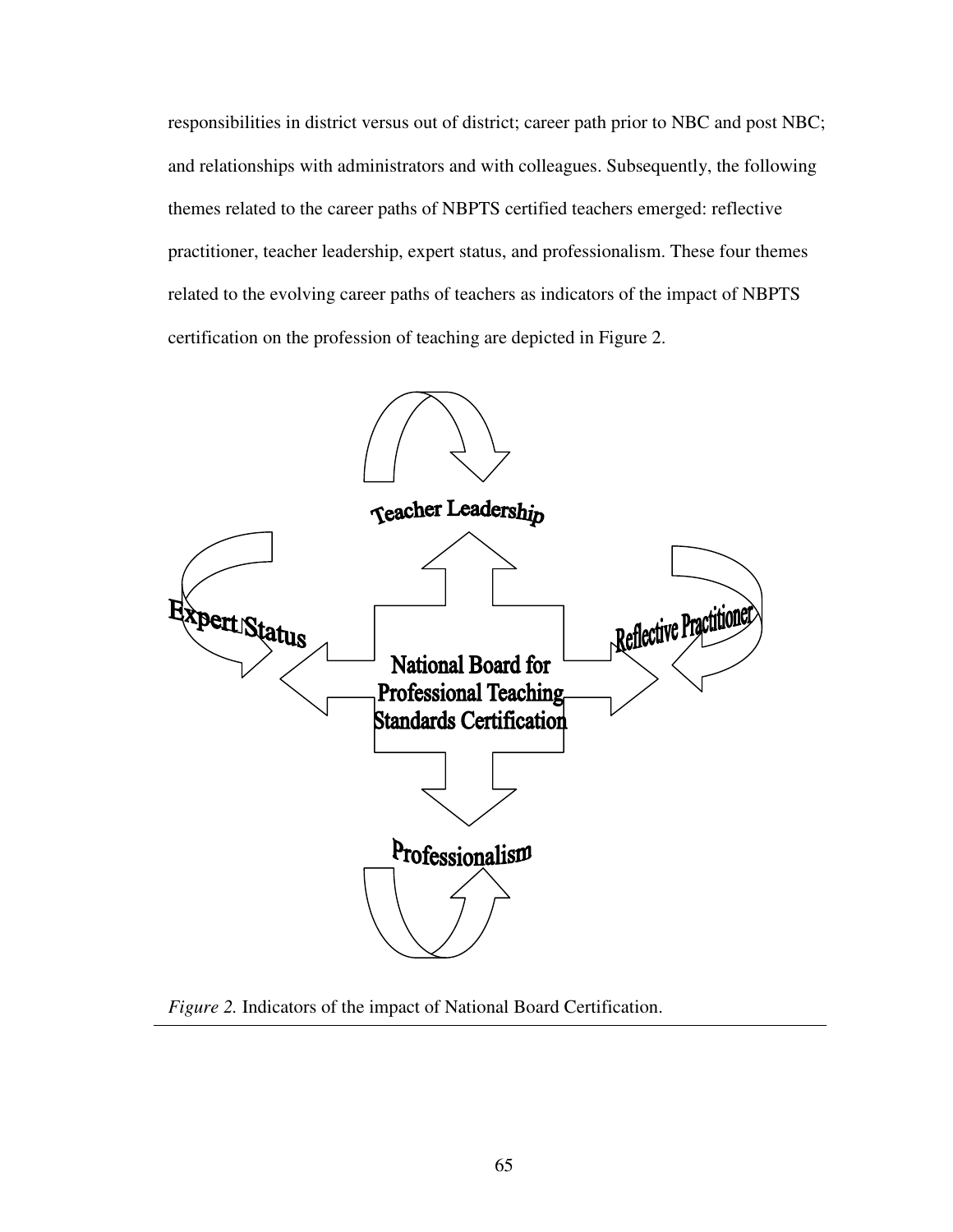### *Organization of the Chapter*

 Presented in Chapter Four is a review of the study protocol including, description of the sample population, data collection methods and the process utilized for data analyses. Also included in Chapter Four are descriptive data representing each of the four cases accompanied by a within-case summary of each in order to represent the participants' experiences as accurately as possible (Merriam, 1998). Cross-case comparison of data between all cases for greater probing of the issues as well as increased understanding of the cases (Merriam, 1998) concludes the chapter. Cross-case comparison was accomplished utilizing various graphic organizers depicting the themes that emerged from data analysis. Graphic organizers are a nonlinguistic representation of knowledge proven to stimulate brain activity and increase retention of new knowledge (Marzano, Norford, Paynter, Pickering, & Gaddy, 2001).

### *Study Protocol*

The *No Child Left Behind Act* (NCLB) signed into law by President George W. Bush in January 2002, required school districts to employ only highly qualified teachers. In support of the teaching profession, the NBPTS purported its certification to be an indicator of high quality teaching based on the Five Core Propositions (NBPTS, 2002). The Core Propositions were established to represent professionalism in teaching—what accomplished teachers should know and be able to do (NBPTS). Specifically, the Five Core Propositions encompassed teachers' commitment to students and their learning, knowledge of pedagogy as well as content knowledge, management of student learning through reflective practice, and active involvement in the greater learning community (NBPTS). Since its inception in 1987, The NBPTS has worked closely with state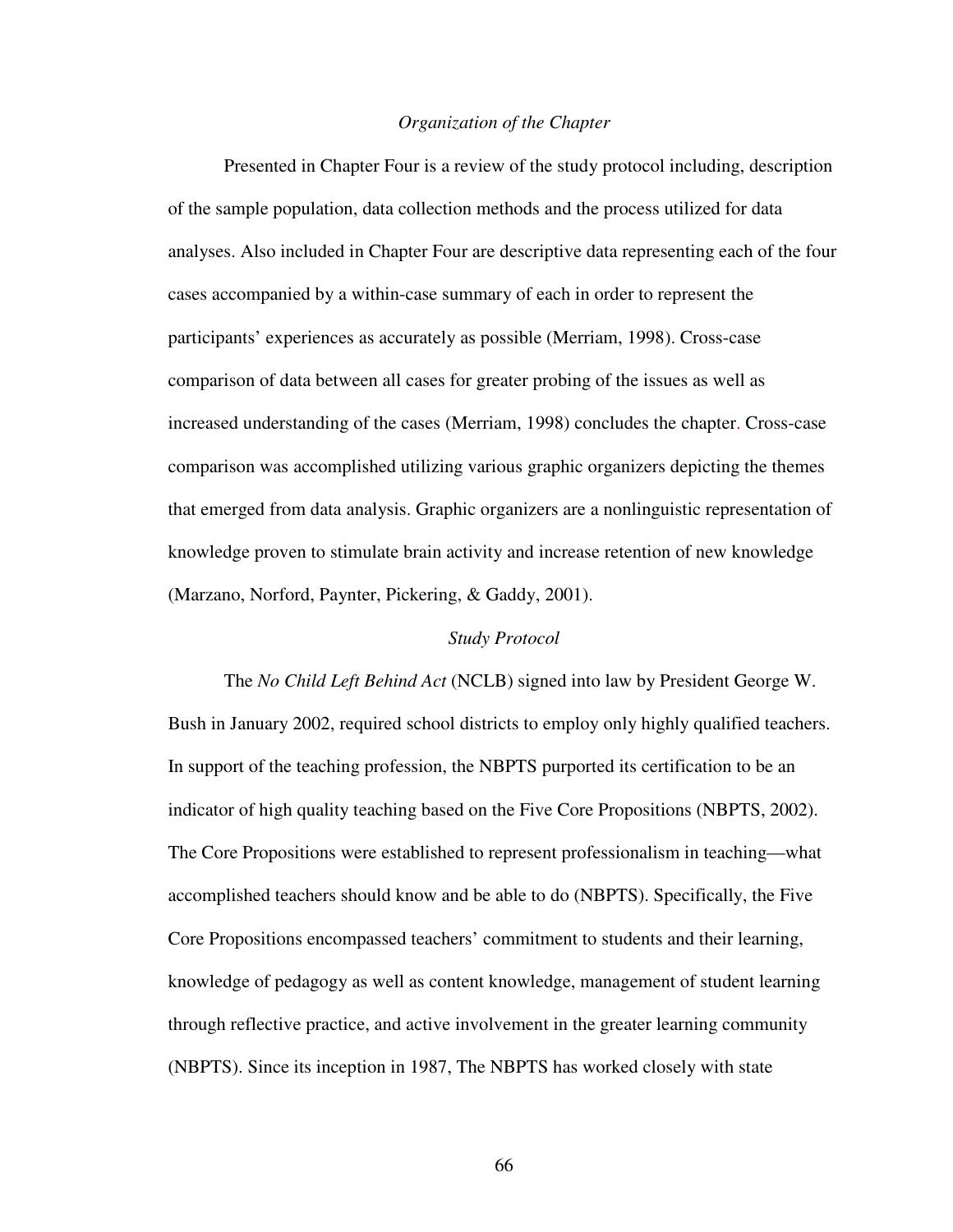educational policymakers to incorporate provisions based on the Five Core Propositions of NBC into standards nationwide (NBPTS, n.d.b). As the 10 year life of the first certificates began to expire in 2004, educators throughout the nation and the profession of teaching in general faced the dilemma of deciding the worth of NBPTS certification at a time when the emphasis on highly qualified teachers was magnified by political policies such as NCLB, thus making it essential for educators to seek a greater understanding of the implications of the long term impact on teachers, their career paths, and on the teaching profession.

### *Sample*

A purposeful sampling was used for this examination of the influence on NBPTS certification on the career paths of teachers. The population for the study consisted of four NBCTs in one Midwest state who had held NBPTS certification for at least five years, consequently making possible a deeper, more comprehensive examination of any evidence of the long term impact of NBPTS certification of teachers. The homogeneity of the sample was improved by group stratification using well-defined criteria. Specifically, participants achieving NBPTS certification between the years 1994 and 2000 were purposefully selected from an online directory of statewide NBCTs.

Furthermore, participants were selected to represent teachers' career stages differentiated as novice teachers with three to five years experience, middle stage teachers with five to ten years experience, and veteran teachers with greater than ten years experience at the time certification was achieved. An attempt was made to represent both male and female genders, as well as a cross section of ethnicity as much as is possible from the representative sample willing to participate. As a result, the single male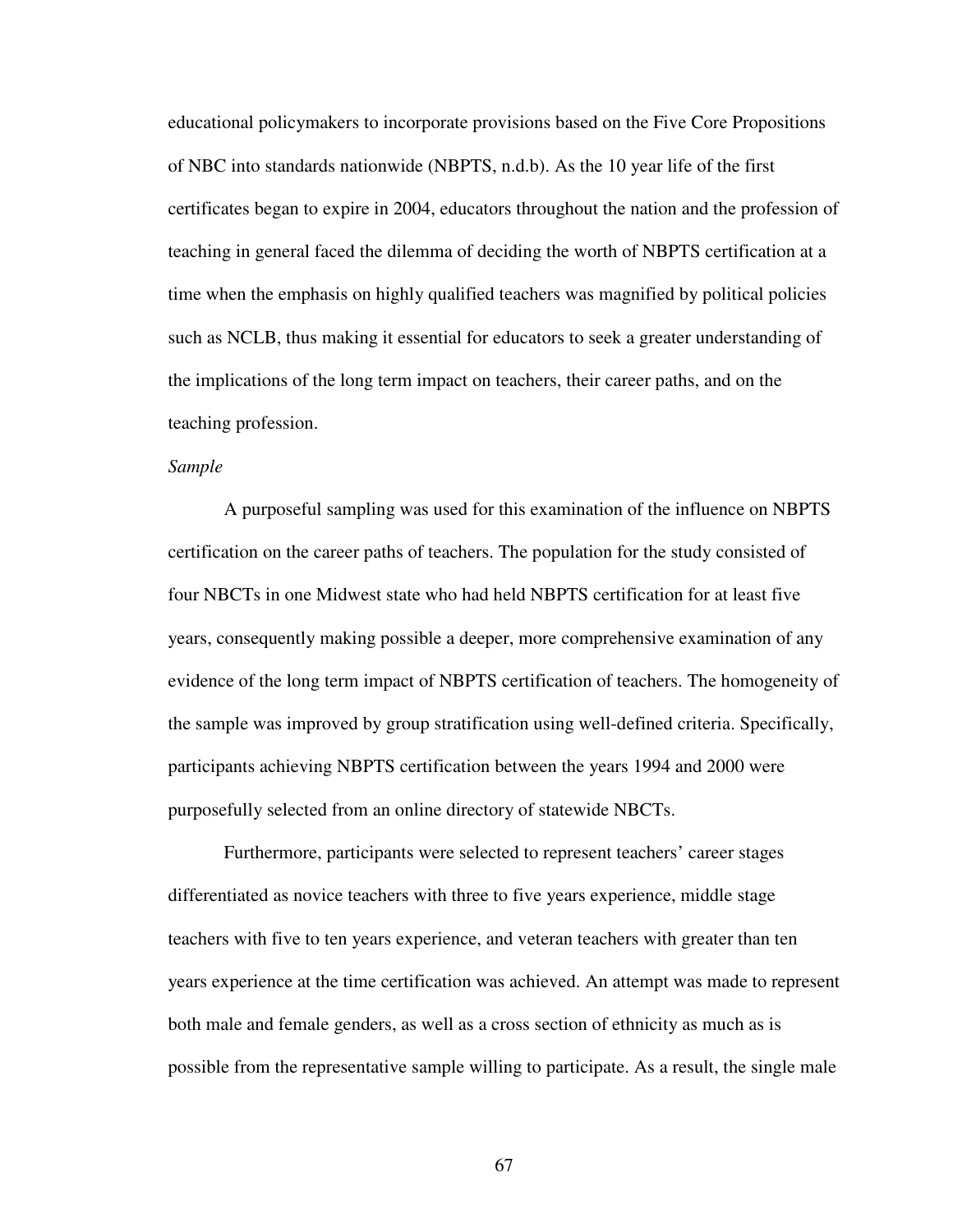NBCT found in the potential population of NBCTs was included as a participant in the study. Due to an extremely limited cross section of ethnicity in the pool of potential candidates, all participants were ethnically Caucasian.

 Participants were further identified to represent a cross section of districts based on geographical location within the state, student enrollment, and percentage of students eligible for free and reduced lunch as an indicator of poverty level. From within the number of available participants, one NBCT was chosen from the Western region of the state, one from the Eastern region, one from the Central region, and one from the Southern region of the state. Two participants were employed in large, suburban school districts with small populations of students eligible for free and reduced lunch. The remaining two participants were employed in more rural school districts with a higher percentage of students eligible for free and reduced lunch.

### *Data Collection Methods*

Prior to on site interviews with the NBCTs, their administrators, and their colleagues, the superintendent of each school district was contacted to explain the purpose and extent of the study. Permission to gather data within the school district was secured via an informed consent form signed by the superintendent. Following the granting of permission to conduct research in the district, contact was made with the NBCT to determine his or her willingness to participate in this study. Upon confirmation of interest in participating, the administrator of the NBCT and two colleagues of the NBCT were contacted regarding participation in the study. Informed consent forms were signed by all participants prior to conducting interviews. Following the interview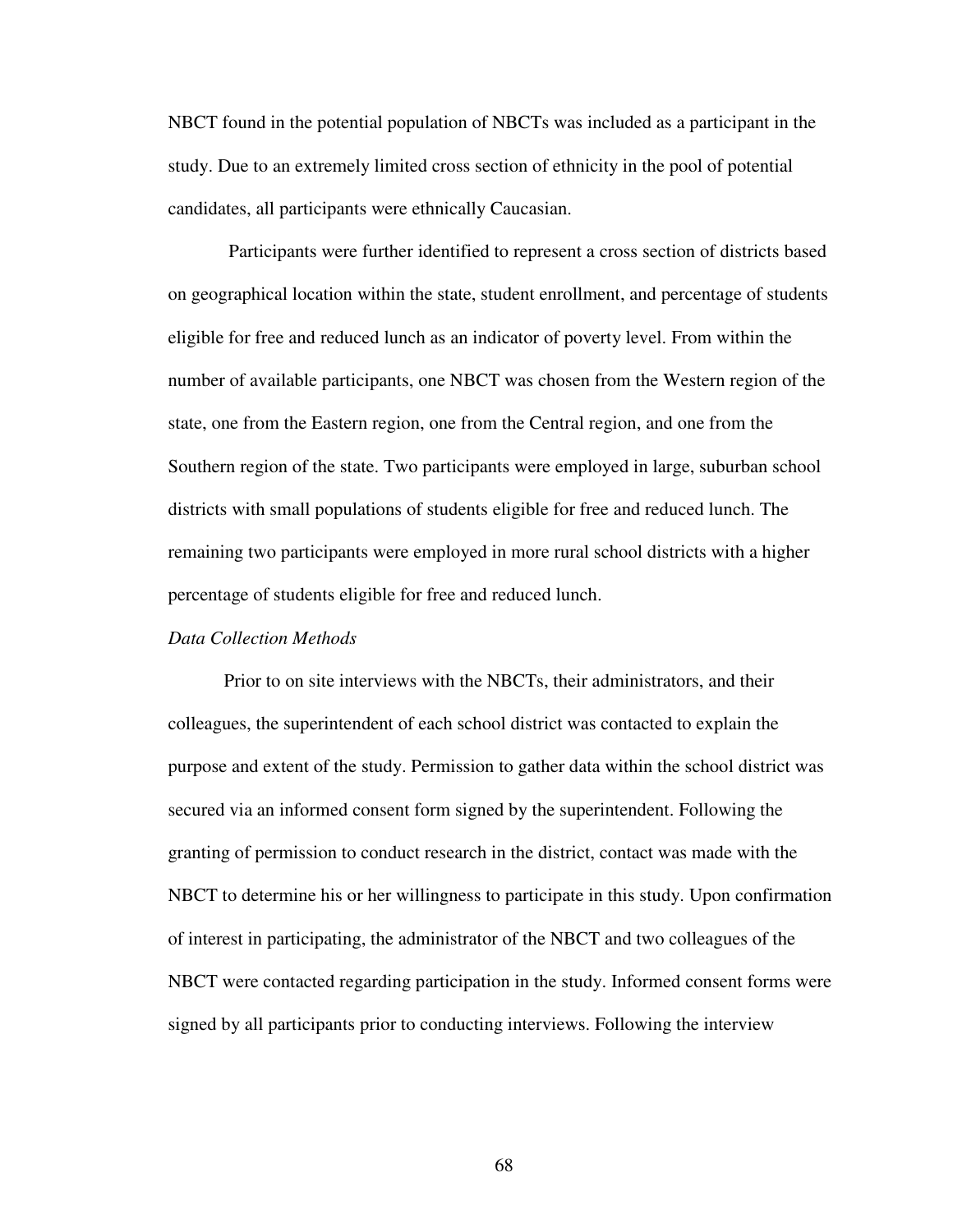sessions, participants received a verbatim transcript of their interview providing the opportunity for any clarification or modification of their recorded responses.

Triangulation of data in this qualitative study was accomplished through on site interviews of not only the NBPTS certified teachers, but also of each teacher's administrator and two of their colleagues to buttress reliability of reported perceptions. Additionally, triangulation was accomplished through naturalistic observations of the NBCT's workplace, field notes, member checking, examination of documents, peer debriefing, and critiques by an established educational researcher.

# *Process of Data Analyses*

In this multi-case, qualitative study, the researcher utilized the constant comparative method during the data collection process, making notes regarding tentative themes, improvements for questions, emerging categories, and constantly compared data within the same data set or from previous data continually searching for conceptual links (Merriam, 1998). While this type of informal analysis took place concurrent with data collection, more formal analysis occurred through the systematic coding of data, as explained in Appendix G.

#### *Within-case Summaries*

 Participants and data sources in this study were identified throughout this chapter based on a coding system as follows: administrator (A), colleague (C), document (D), interview (I), National Board Certified Teacher 1 (T1), National Board Certified Teacher 2 (T2), National Board Certified Teacher 3 (T3), National Board Certified Teacher 4 (T4). See Appendix G for further explanation of use of line and pages numbers.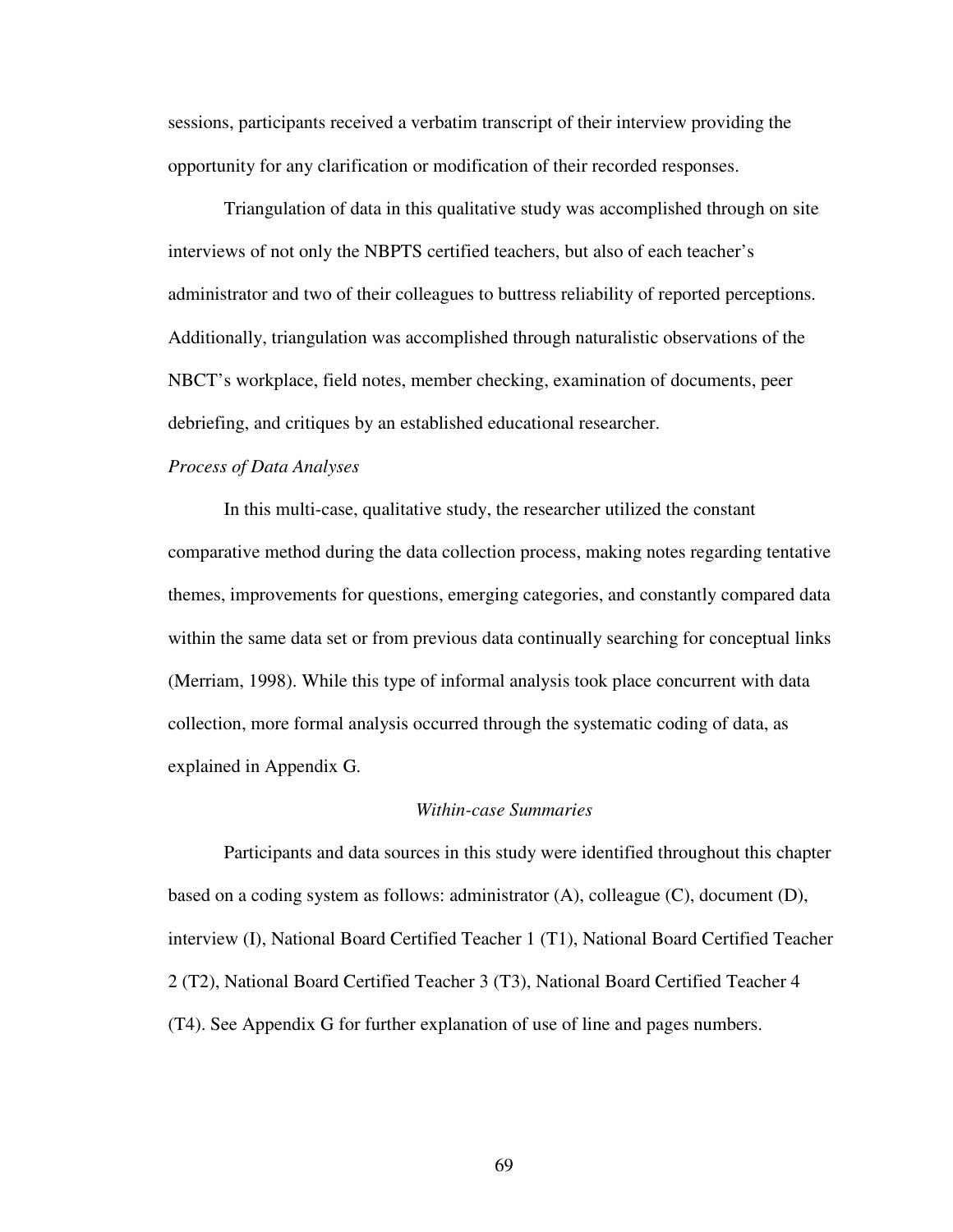#### *National Board Certified Teacher 1*

National Board Certified Teacher 1, named Callie for purposes of this study, became certified in 1995 as a generalist/middle childhood educator; therefore, she was in her tenth year of being an NBCT at the time of this study. Overall, her career as an educator had spanned seventeen years, making her a veteran teacher. She was emphatic about the impact of NBPTS certification on her perspective of teaching as a profession.

I was the first National Board teacher in…[the state] and so I think it impacted my career greatly because I had a lot of attention, a lot of people wanting to know how the process worked and I was the only one with experience in it, so that tended to put a lot of attention on what I was doing. So the attention itself, I think, made me more confident, made me understand the broad nature of our field. (IT1-1-28)

Prior to achieving NBC, Callie worked six years in a large, public school district as a middle school teacher. She then moved to the state's capital city to teach fifth grade in a school district of similar size. There she pursued NBPTS certification as a middle career teacher even though it was her first year in the district.

 Callie found out about NBPTS certification serendipitously by reading an ad in the *Teaching K-8* magazine. Upon receiving information regarding this new process for determining what good teachers knew and were able to do, Callie stated "the more I read the more excited I was about putting my teaching skills on the line to see where I would stack up against people across the United States" (IT1-2-53). The principal in her building was also new to the district that year, and Callie's involvement in the NBC process created a bond between the two of them. Callie felt she had the complete support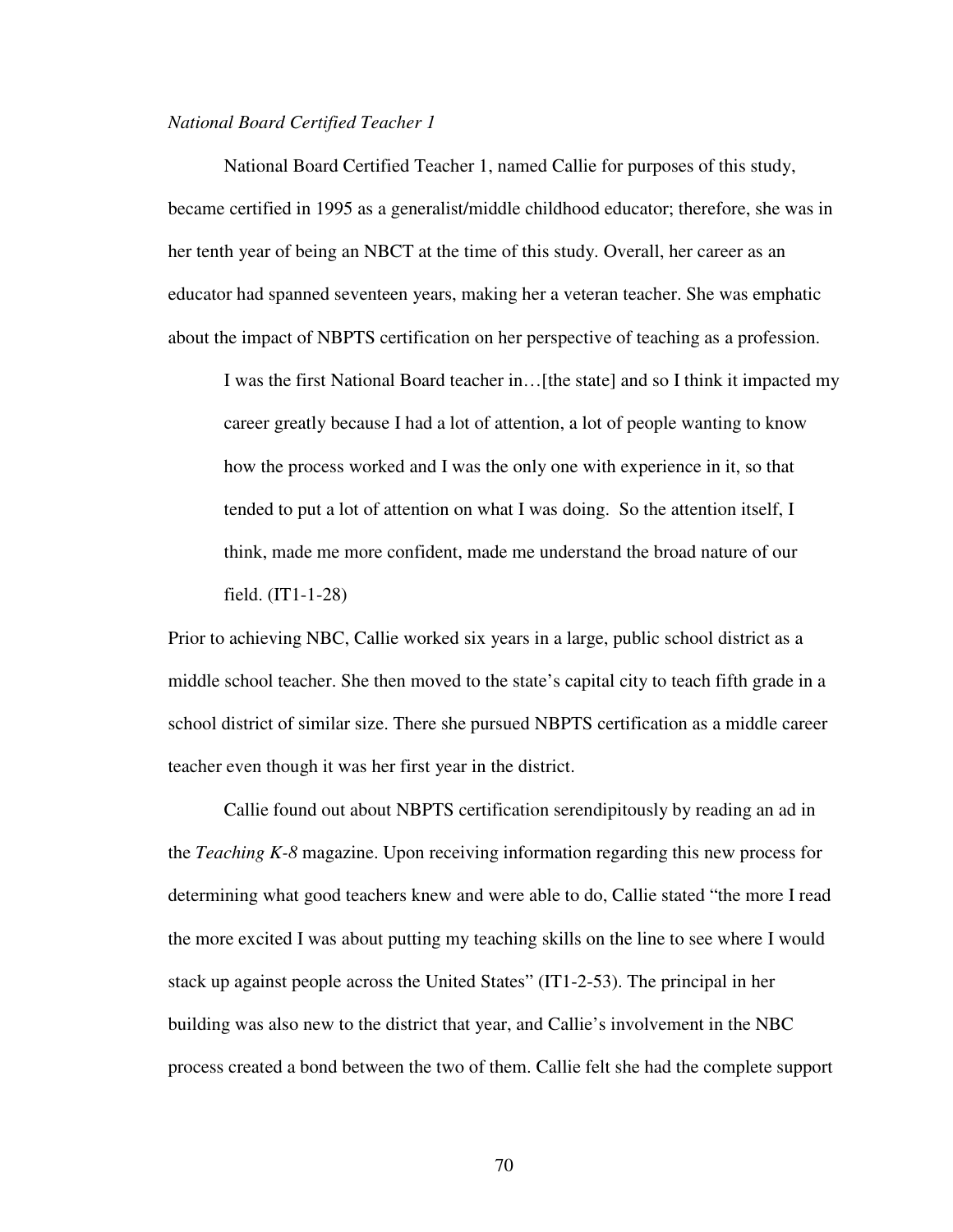of her administrator, even though "neither one of us knew what we were getting into"  $(IT1-4-29)$ .

 During the interim, after submitting her portfolio to the NBPTS, Callie became a STARR teacher through the state department of education and worked with other teachers going through the process of National Boards. After receiving NBPTS certification, Callie served on numerous statewide committees, presented at a number of statewide conferences, and published articles in statewide education journals. The central focus of her involvement in education outside her district was teacher certification statewide, as well as NBPTS certification.

 It was at this juncture in her career that Callie decided to pursue a Master's Degree in Elementary Administration. After having accomplished so much as a classroom teacher, Callie was ambivalent about an area of concentration for her continued studies. She put it this way:

I had already been through National Board Certification, and I knew that at that point in time that there wasn't a Master's program, and I'm sorry to be this way, but there was not a Master's program in my state that could do for me, improve my teaching, anything like National Board Certification could do. (IT1-18-29).

A few years after completing her master's program, Callie became restless, feeling as though she had more to offer, and wondering what she could offer to a school in an administrative role. As a result, in 2002, Callie became the elementary principal for a small, rural district near her home in the capital city. In addition to serving as principal for grades PK-4, she also supervises the Parents as Teachers program. Her current district has a free/reduced lunch population of approximately one third of the total school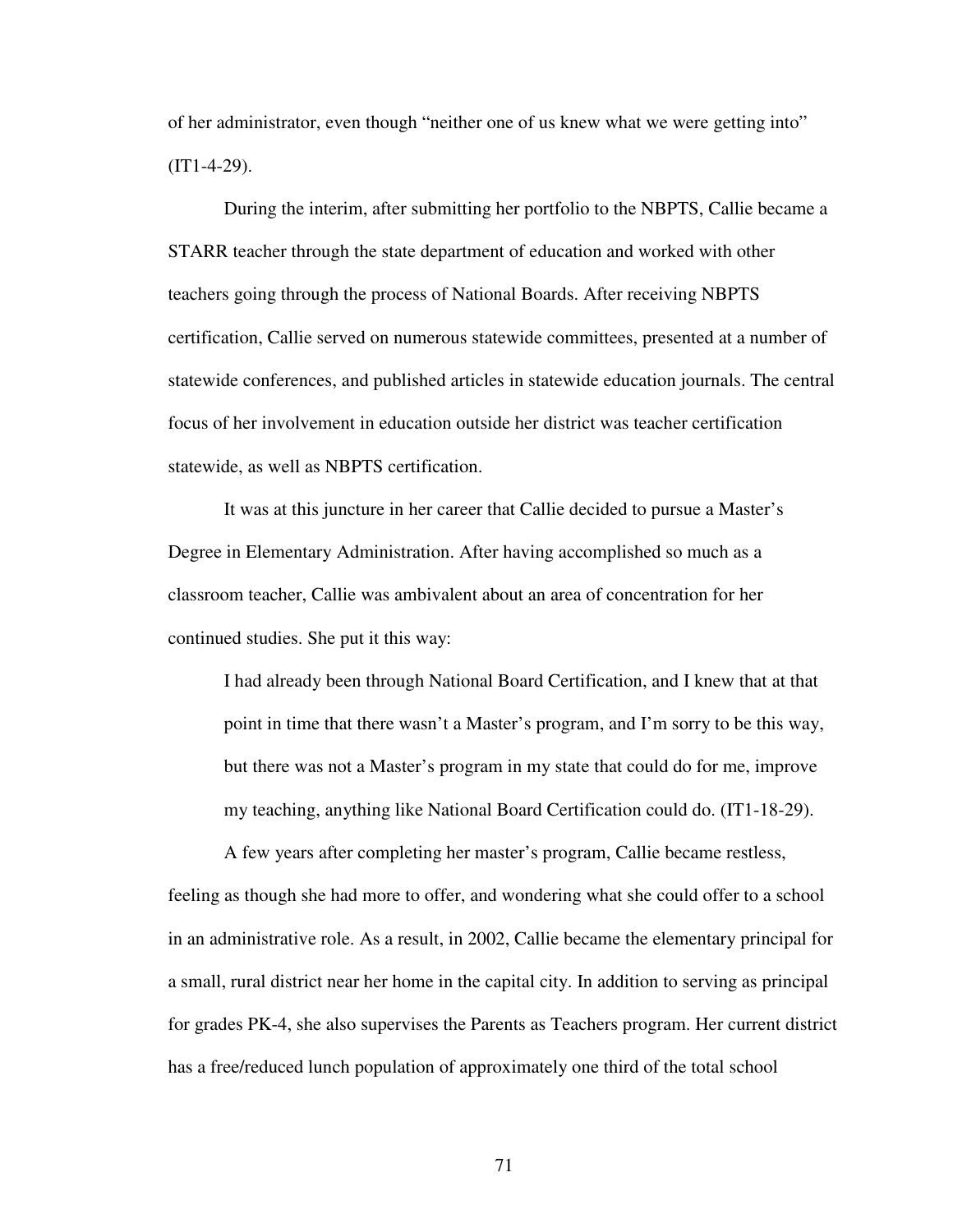enrollment of about 900 students PK-12. The district is located in a rural area of the state. While it is well known throughout her district that Callie is a NBPTS certified teacher, at this time, there are no other NBCTs in her district.

# *National Board Certified Teacher 2*

National Board Certified Teacher 2, named Sue for purposes of this study, became certified in 1998 as a generalist/early childhood educator, therefore, she was in her eighth year of being an NBCT at the time of this study. Overall, her career as an educator had spanned 34 years, making her a veteran teacher. Sue, who experienced NBPTS certification as an experienced, veteran teacher, characterized the process of NBC as "an incredibly great experience" (IT2-11-32).

Sue began teaching in the early 1970s as a special education teacher, receiving a Master's Degree in Learning Disabilities. After nine years in special education, she began teaching upper elementary grades as a regular education teacher. Fifteen years later, well into her teaching career, she made another move to a lower elementary classroom. It was during this time as a first grade teacher that Sue received a degree as an Education Specialist in Elementary Administration, as well as achieving NBC. Sue taught first grade for eight years before becoming involved in a statewide Reading Initiative Program. She worked with the Reading Initiative Program for four years before returning to her home district as a reading consultant, a role which she continues at present. Sue routinely leads workshops and mentors teachers in her district. Additionally, she has presented at numerous state and regional conferences. Sue has worked in the same suburban PK-12 district her entire career. The district is located outside a large, metropolitan area and has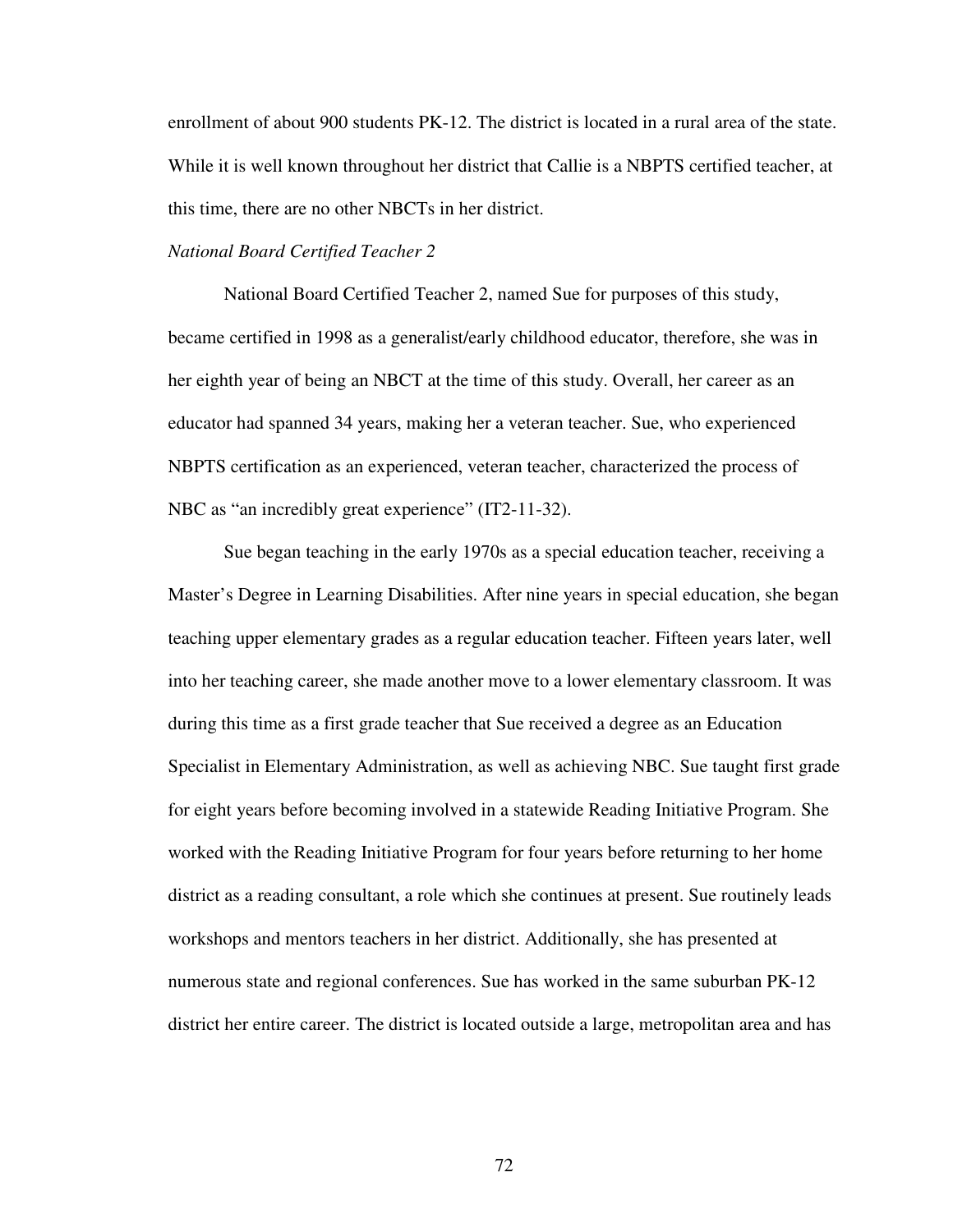a free/reduced lunch population of approximately 14% of the total student enrollment of about 13,000.

For Sue, the impact of NBPTS certification was extremely personal. Her excitement showed as she recalled the experience of preparing her submission materials for certification, "You have to ask that about your curriculum, 'so why am I doing this? So what is the bigger picture?' and I think that that gave me a real passion for asking that about everything that we taught" (IT2-23-9). Furthermore, the process of preparing the portfolio for NBC changed the way Sue felt about teaching at a critical point in her career, "and it changed everything about the way that I taught  $1<sup>st</sup>$  grade, from that point on the next two years and then it was directly related when I started doing the early literacy training" (IT2-22-27). Sue summed up her feelings about NBC as "probably the best thing is how it has impacted my desirability to influence teaching and learning"  $(TT2-32-9)$ .

 Sue was first approached by her administrator with information regarding NBPTS certification. She was in her fourth year as a first grade teacher, and had worked closely with her administrator in the past, characterizing her as a "visionary principal" (IT2-5-28) who

Felt that ... [the school district] had excellent teachers and that we needed to participate in it and… it was the years of grant money for it, so she sent out a note to six or seven people and of that group, there were four people initially interested and there were three people who sent away and got their boxes. And of that three, two of us passed that first year. (IT2-10-24)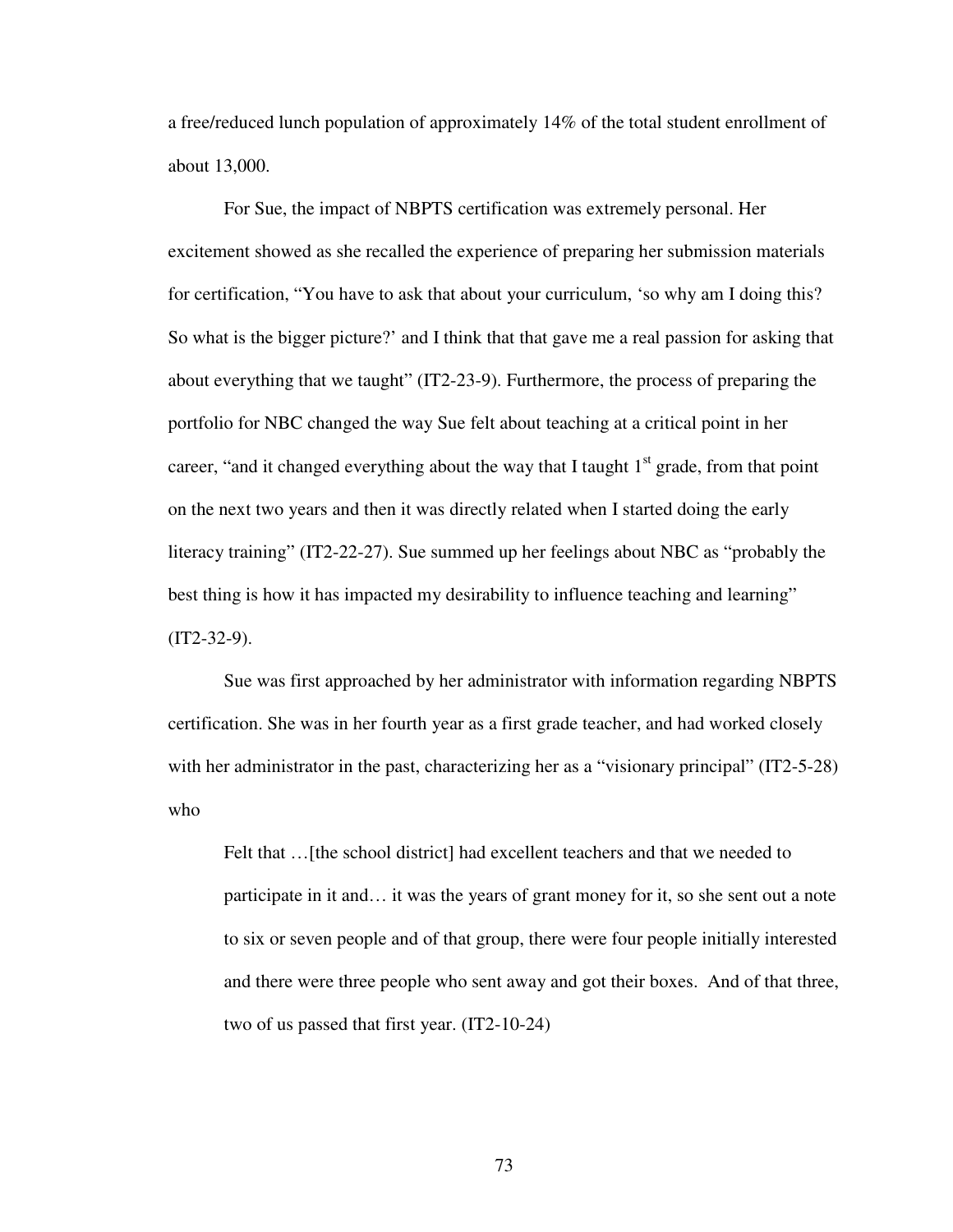At the time, there was only one other teacher in the state who had achieved NBPTS certification, so not much was known about the process and Sue stated "honestly, I didn't have any idea what I was getting into when I started" (IT2-10-38). However, due to a bond of trust between Sue and her administrator, she decided, "I'm a mid career teacher, probably a little past mid, but I'd like to think of myself as a life-long learner, and, you know, someone that I trust has said this is something you should try. Yeah …I don't say no" (IT2-11-2).

Subsequent to Sue's achievement of NBPTS certification, numerous teachers in her district have pursued and achieved NBC. The value placed upon NBPTS certification by Sue's district is evident by yearly recognition of district NBCTs at the beginning of the school year teacher's meeting and financial compensation paid to NBCTs throughout the 10 year life of the certification.

### *National Board Certified Teacher 3*

National Board Certified Teacher 3, named Janie for purposes of this study, became certified in 2000 as an exceptional needs specialist educator, therefore, she was in her sixth year of being an NBCT at the time of this study. Overall, her career as an educator had spanned twelve years, making her a veteran teacher. She indicated NBPTS certification has had a tremendous impact on her focus as an educator:

It filters everything else you receive and have to do and are tasked with and everything you set out to do. You do it with that framework of that question, 'How is this going to impact student learning?' And so I get very impatient with things that I feel are not directly impacting student learning. (IT3-9-34)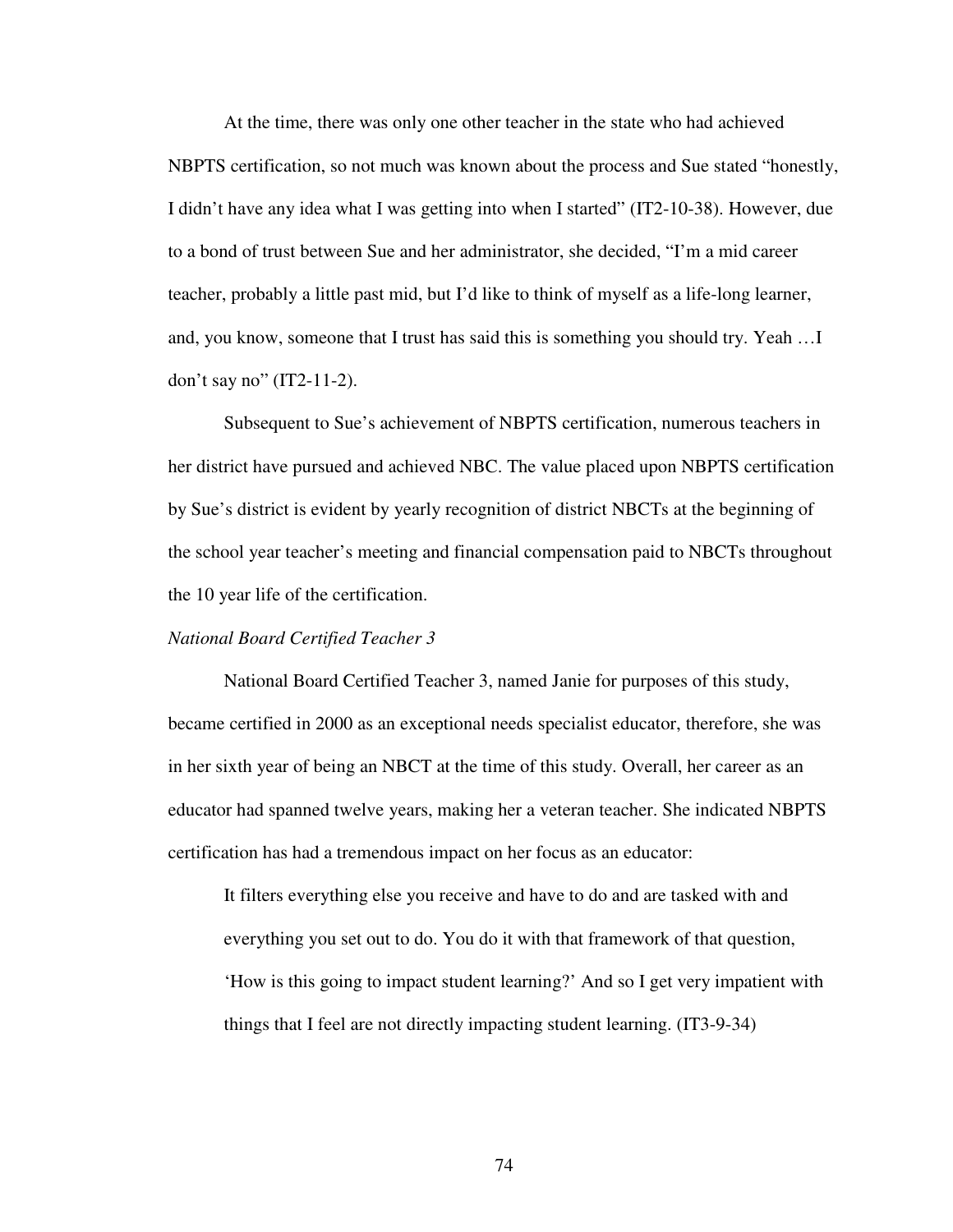Janie began her career as a special education teacher in a small, rural district. It was in this capacity, after six years of teaching that she worked on her master's degree in special education while at the same time she pursued NBPTS certification as a mid-career teacher. She explained it this way:

I fell into National Boards by accident, I kind of feel. I had gotten a letter from the local university…inviting people to attend an informational meeting about National Boards. I went. I listened to it. I thought that is interesting but I don't have \$2000.00 for an application fee and, you know, just to say you get it in... [the state] is no big deal. So I kind of put it off and then about a year later I thought I might want to work in other states or other districts and I thought, ya know, having that would be really handy so I pursued it. (IT3-5-27)

Soon after achievement of certification, following a brief stint teaching outside the state, Janie returned to the district in which she had received NBPTS certification. Through the years, she became dissatisfied with the amount of paperwork she was required to do as a special education teacher. By this time, Janie was the head of the special services division in the district in which she had achieved NBPTS certification, and she felt many duties related to special education took away from her focus on student learning:

Having been through National Boards, the total focus is on improving student learning and I had that focus sharpened to such a degree that when I was done, and I was a special ed teacher, I suddenly had my eyes open to how much of my time during the day was not going to...you know, it was meeting legal requirements, which is important, but it wasn't going to improving student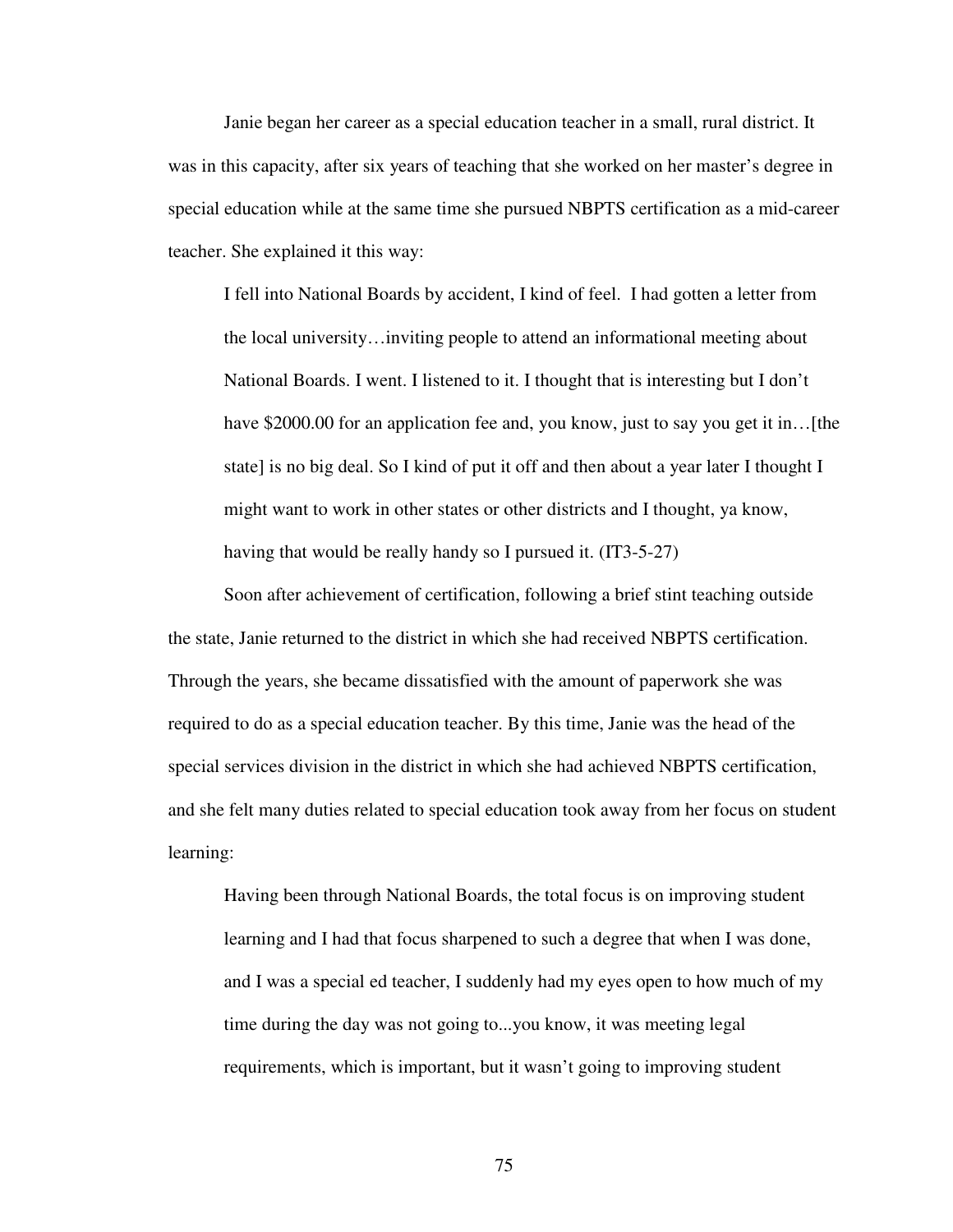learning and I felt very disenchanted with the special education role that I was playing and felt like I could spend more time improving student learning in the general classroom setting and that has proven to be the case. (IT3-4-10)

 As a result of her strong feelings, Janie made the move to a regular education classroom, teaching fourth grade in the same district. Since that time, she has been a division co-leader for her grade level, served on numerous committees, including the district vertical team, has conducted district workshops, and mentored new teachers. Also, Janie represented her district as part of a statewide group of teachers developing the annual student achievement assessment instrument. This responsibility not only took Janie to the state capital, but also outside of the state working with other educators and developers of the state assessment program.

 As previously noted, Janie works in a small, rural PK-12 school district. The free/reduced lunch population of her district is approximately 40% of the total student population of about 2,000. There are no other NBCTs in Janie's district, and her status as an NBCT is not a well-known fact throughout the district. Immediately after achieving NBC, she did try to persuade other teachers to pursue NBPTS certification, however, she found there to be a low level of awareness as to exactly what NBPTS certification was:

Most people that I know in this business, especially elementary, are young, married, young kids starting a family. They need to invest their time in something that will give them a financial reward in the end and pursuing a degree does that. Pursuing graduate hours does that. Pursuing National Boards, not so much. Especially not in...[this area]. Nobody, nobody had heard about it. You know, I had to educate my principal, the superintendent, everybody. The only people that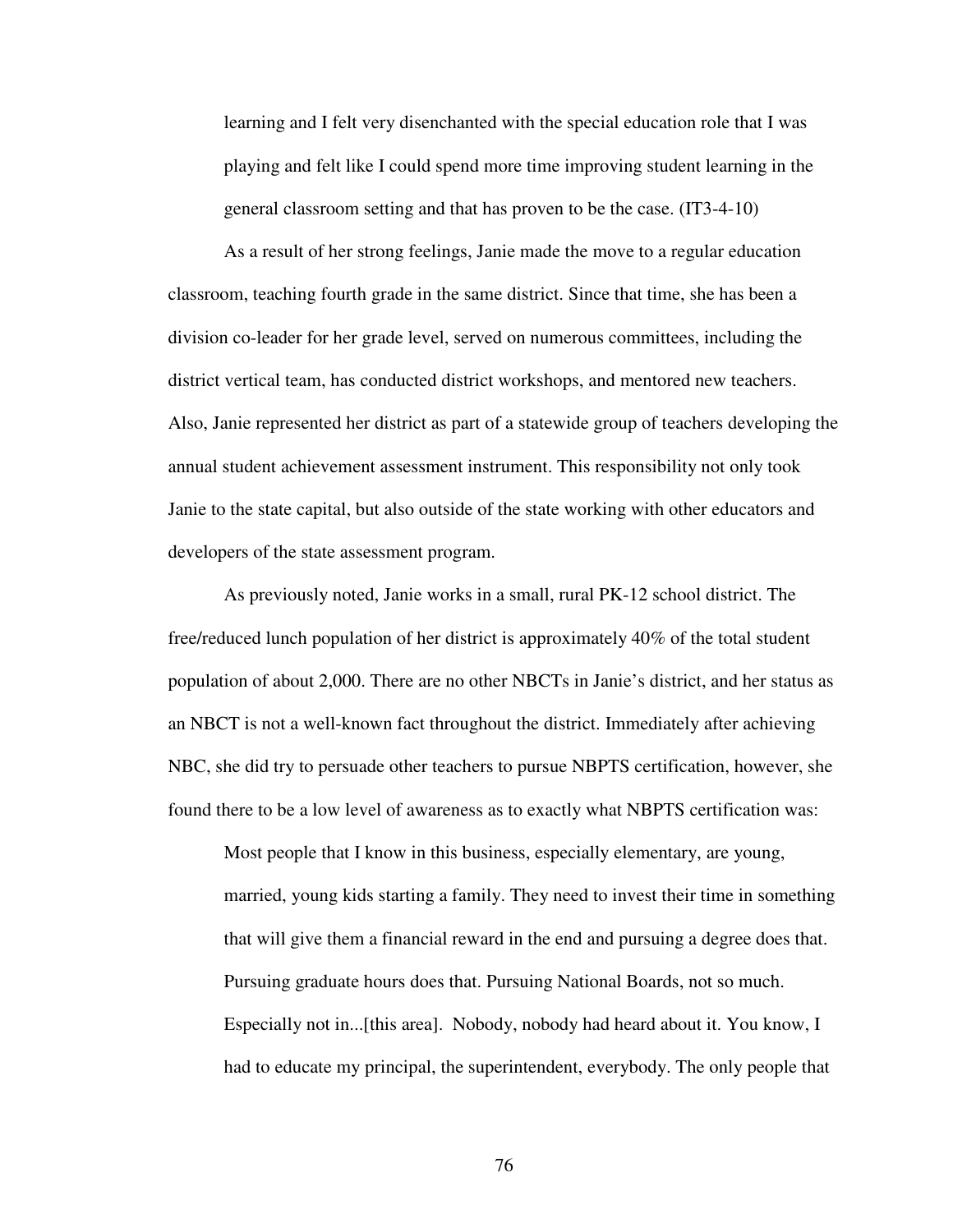had heard about it and were excited were my former professors at the university that I had kept in touch with. They knew what it was and they knew what a big deal it was, but nobody else. (IT3-6-16)

One way in which Janie found a significant connection with her NBC peers was through an online Teacher Leaders Network. This window to the world brought Janie in contact with NBCTs from other parts of the state as well as across the United States. She found this experience to be "eye-opening to me because I work in a rural part of…[the state], a small town and most of these people worked in very large urban districts in states that being a National Board Certified teacher was a big deal, and not just money, but status" (IT3-15-17). As a result, she began to feel her state did not do enough to support and promote NBPTS certification, a fact she attributed to a lack of financial support on the part the state legislature and the governor. Additionally, she felt the state teacher organizations were not doing enough to encourage teachers to pursue NBC and stated she no longer belongs to either state organization because "I don't see that they support teachers improving themselves to that degree" (IT3-15-39).

# *National Board Certified Teacher 4*

 National Board Certified Teacher 4, named Bill for purposes of this study, became NBPTS certified in 2000 as an English language arts/early adolescence educator, therefore, he was in his sixth year of being an NBCT at the time of this study. Overall, his career as an educator had spanned twelve years. Notably, Bill was the first male in his state to achieve NBPTS certification. He expressed a strong belief in the positive impact of NBPTS certification on the profession of teaching as he stated emphatically "National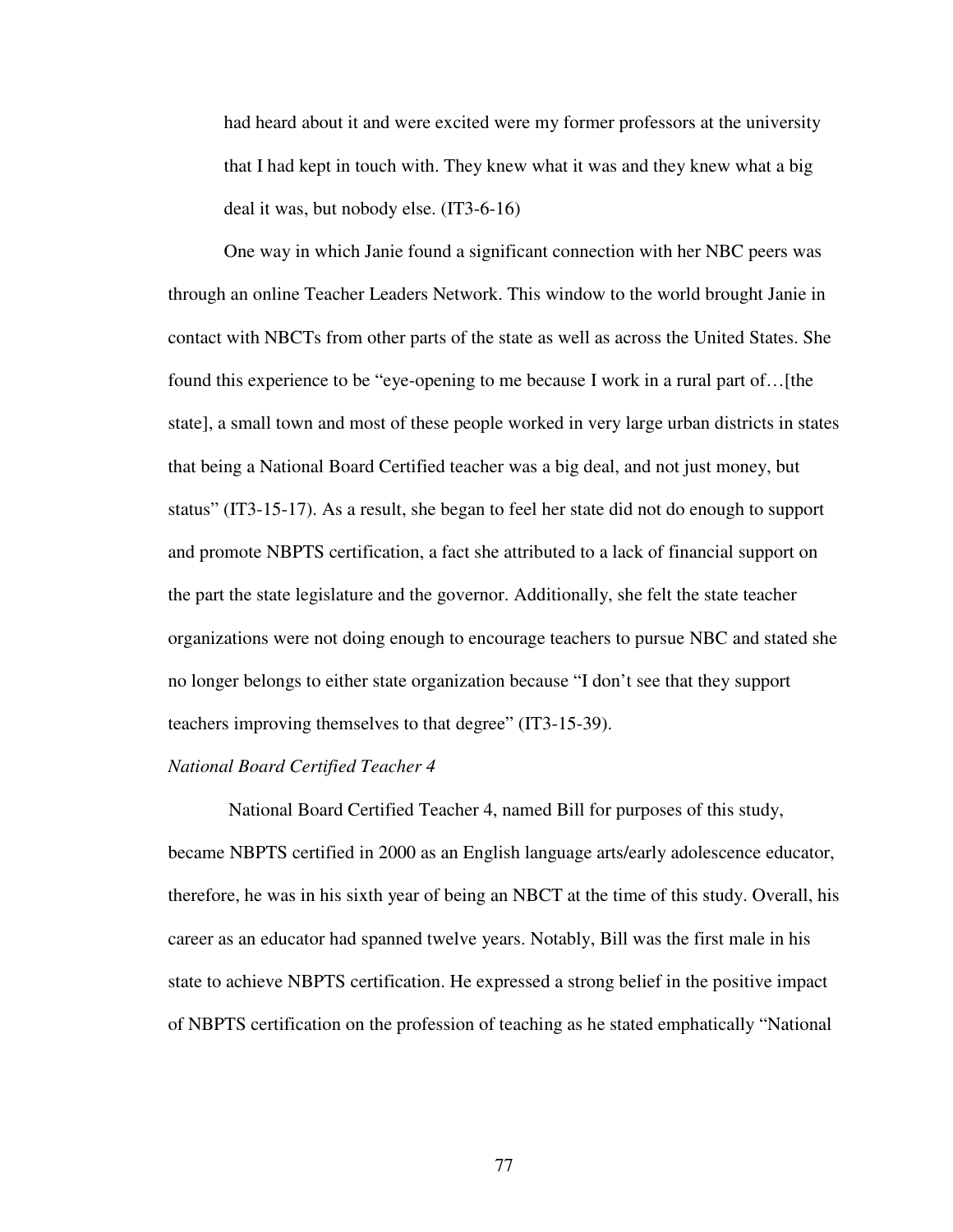Boards is the single most effective professional growth opportunity out there for teachers. There's nothing else that touches it" (IT4-16-11).

Bill discovered NBPTS certification serendipitously by running across the website while searching for professional development opportunities. Upon notifying district personnel of his desire to pursue NBC, Bill was put in contact with the state regional professional development body and began the process. At that time, there were eight NBCTs in his local area. Still, Bill expressed surprise at the rigor of the process and its impact on his teaching:

I just was overwhelmed with how unprepared I felt to do it but more importantly I just felt so…it was a heightened awareness at such an intense level that I kept looking at my students and everyday I just felt like I was changing in ways I couldn't even, couldn't even measure yet but I knew it was happening. (IT4-16- 43)

At the time Bill achieved NBPTS certification, he was a middle career teacher having worked six years teaching middle school language arts. Bill, too, pursed NBPTS certification while at the same time working on his master's degree in secondary education administration. In 2003, Bill had the opportunity to move to his current position, that of teaching high school theatre, speech and debate, and serving as director of the theatre department in a nearby district. The free/reduced lunch population of his current PK-12 district is less than 10% of the student enrollment of about 18,000. Bill teaches in a suburban area outside a large, metropolitan area of the state.

In his capacity as a middle school teacher, he helped build an extra curricular theatre program for the students in his district. In addition to his current duties as a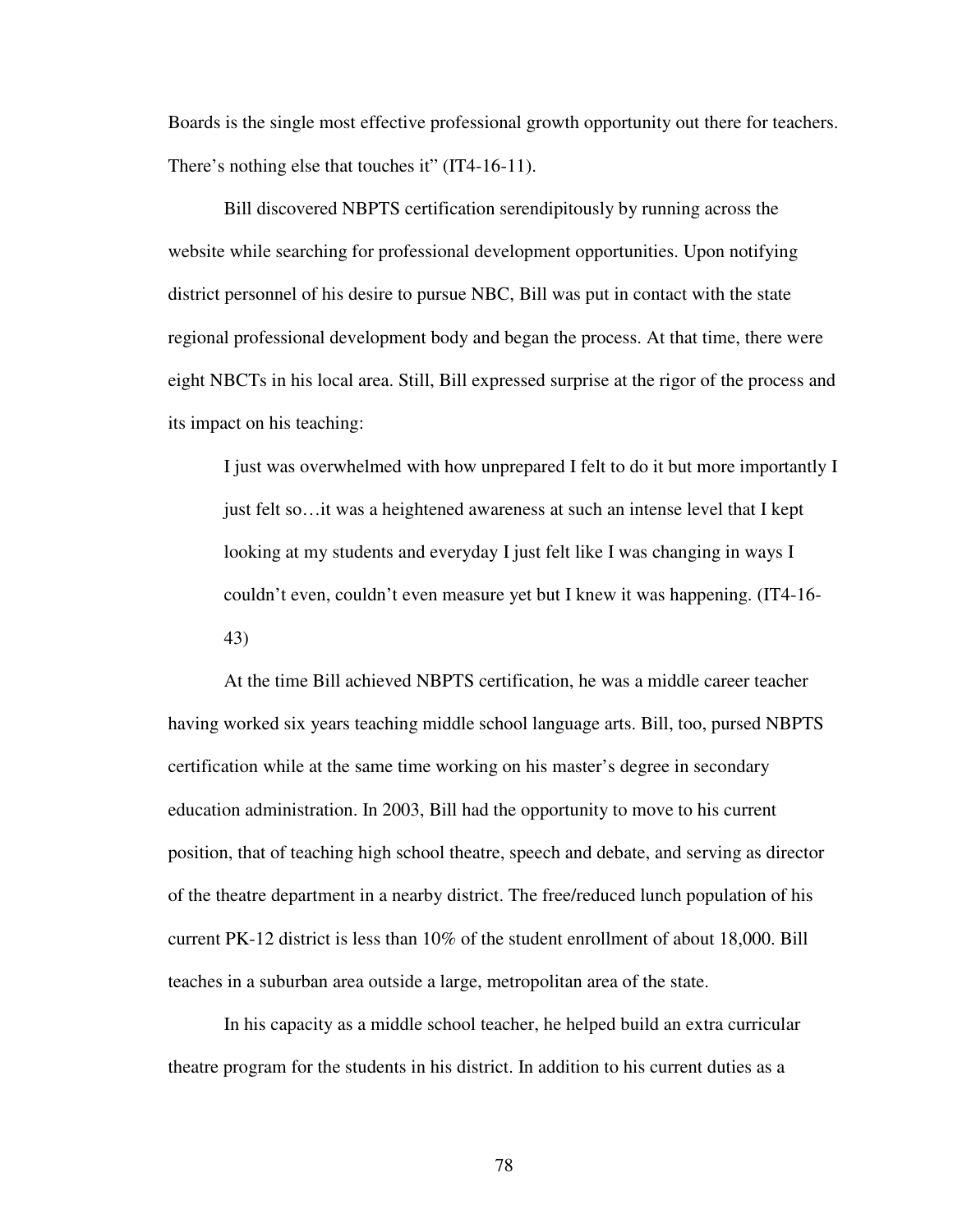teacher and theatre director, Bill has worked on numerous committees, mentored NBC candidates, and also worked with the state legislature toward statewide funding for NBCTs (D1). Additionally, within his district, Bill works in an organization with other teachers to recognize citizenship and student excellence throughout the high school (IC1- 1-10). While still teaching middle school language arts, just one year after receiving NBPTS certification and his master's degree, Bill was awarded the prestigious Milken Family Foundation National Educator Award (D2).

The district in which Bill currently teaches has the greatest number of NBCTs of any district in the state. Those NBCTs are well known throughout the district and receive regular recognition and financial compensation for the life of the certification. Bill enthusiastically reported that the district "does a great job with promoting National Board Certified teachers" (IT4-7-15). Likewise, Bill also promotes NBPTS certification whenever possible:

For example, in my e-mail, my signature, it says…[my name], NBCT, and I don't do that out of selfish pride. I do that to say, I'm National Board Certified, which means I've gone through a professional growth process that I personally value and believe in and I'm here to share that experience with anyone who asks. (IT4-7-22)

 While there were many similarities in the experiences and career opportunities of these four NBCTs, each participant traveled a unique career path. However, there is little doubt as to the certainty of the impact of NBPTS certification on each individual. Illustrated in Figure 3 are the NBCTs participating in this study.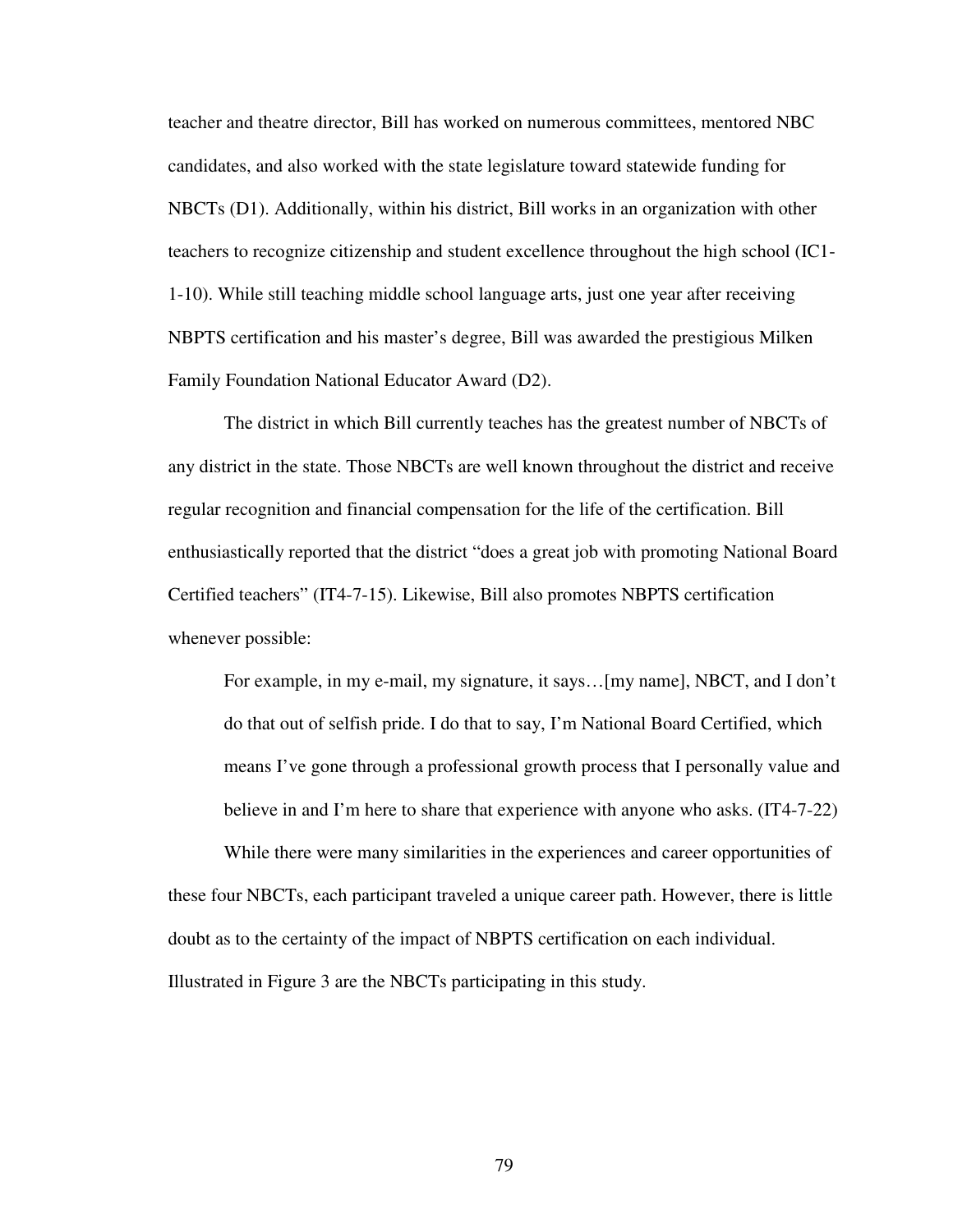| <b>NBCT</b> and Area<br>of Certification                     | Year<br><b>Certified</b> | <b>Number</b><br>of Years<br><b>Teaching</b><br>at Time of<br><b>NBC</b> | Master's<br><b>Degree</b>                                                  | <b>Total</b><br><b>Number</b><br>of Years<br><b>Teaching</b> | <b>Present</b><br><b>Position</b>                                 |
|--------------------------------------------------------------|--------------------------|--------------------------------------------------------------------------|----------------------------------------------------------------------------|--------------------------------------------------------------|-------------------------------------------------------------------|
| Callie<br>Generalist/Middle<br>Childhood                     | 1995                     | 6                                                                        | Elementary<br>Administration                                               | 17                                                           | Elementary<br>Principal                                           |
| Sue<br>Generalist/Early<br>Childhood                         | 1998                     | 25                                                                       | Learning<br>Disabilities;<br>Ed Specialist<br>Elementary<br>Administration | 34                                                           | Reading<br>Consultant                                             |
| Janie<br>Exceptional<br>Needs Specialist                     | 2000                     | 6                                                                        | Special<br>Education                                                       | 12                                                           | Fourth<br>Grade<br>Teacher<br>and<br><b>Division</b><br>Co-Leader |
| <b>Bill</b><br>English Language<br>Arts/Early<br>Adolescence | 2000                     | 6                                                                        | Secondary<br>Administration                                                | 12                                                           | High<br>School<br>Theatre<br>Teacher<br>and<br>Department<br>Head |
| <i>Figure 3.</i> Participating NBCTs.                        |                          |                                                                          |                                                                            |                                                              |                                                                   |

# *Cross-case Comparison*

A deeper understanding of the extent to which NBPTS certification did or did not impact the career paths of veteran teachers was sought through cross-case comparison of data between all cases. Additionally, the broader impact of NBC on the teaching profession was probed in order to reveal the teachers' perceptions of NBPTS as a catalyst for lasting reform within the profession. Subsequent to analysis, the themes of reflective practitioner, expert status, teacher leadership, and professionalism emerged across all cases. Cross-case comparison was accomplished utilizing various graphic organizers depicting the themes that emerged from data analyses and data sources.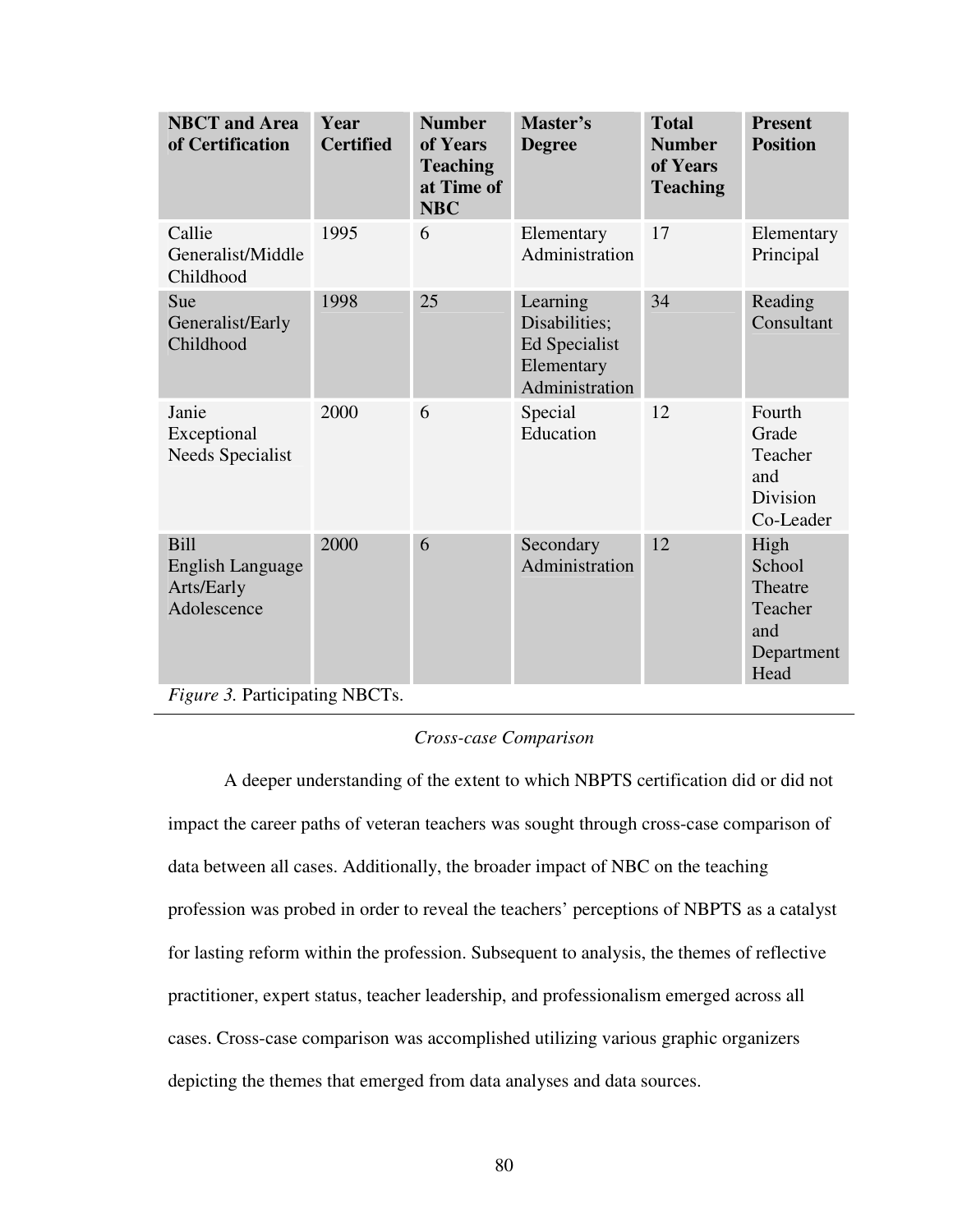## *Reflective Practitioner*

Participating NBPTS certified teachers unanimously related the impact of NBC on the quality of their teaching. Specifically mentioned by all teachers was an increase in reflective practice during the act of teaching and beyond. During reflective practice, teachers think about what they are doing and evaluate the effectiveness of their actions making changes based on experience (Reeves, 2004; Schön, 1983). Additionally, reflective practice as an element of professionalism in teaching was defined as "careful review of and thoughtfulness about one's own teaching process" (Stronge, 2002, p. 20). Each participant in the study expressed a strong conviction regarding reflective practice that was molded by the process of NBPTS certification. A cross-case comparison of the theme of reflective practitioner with accompanying data sources is depicted in Figure 4. Sub themes of reflection in teaching and reflection extended supported the theme of reflective practitioner.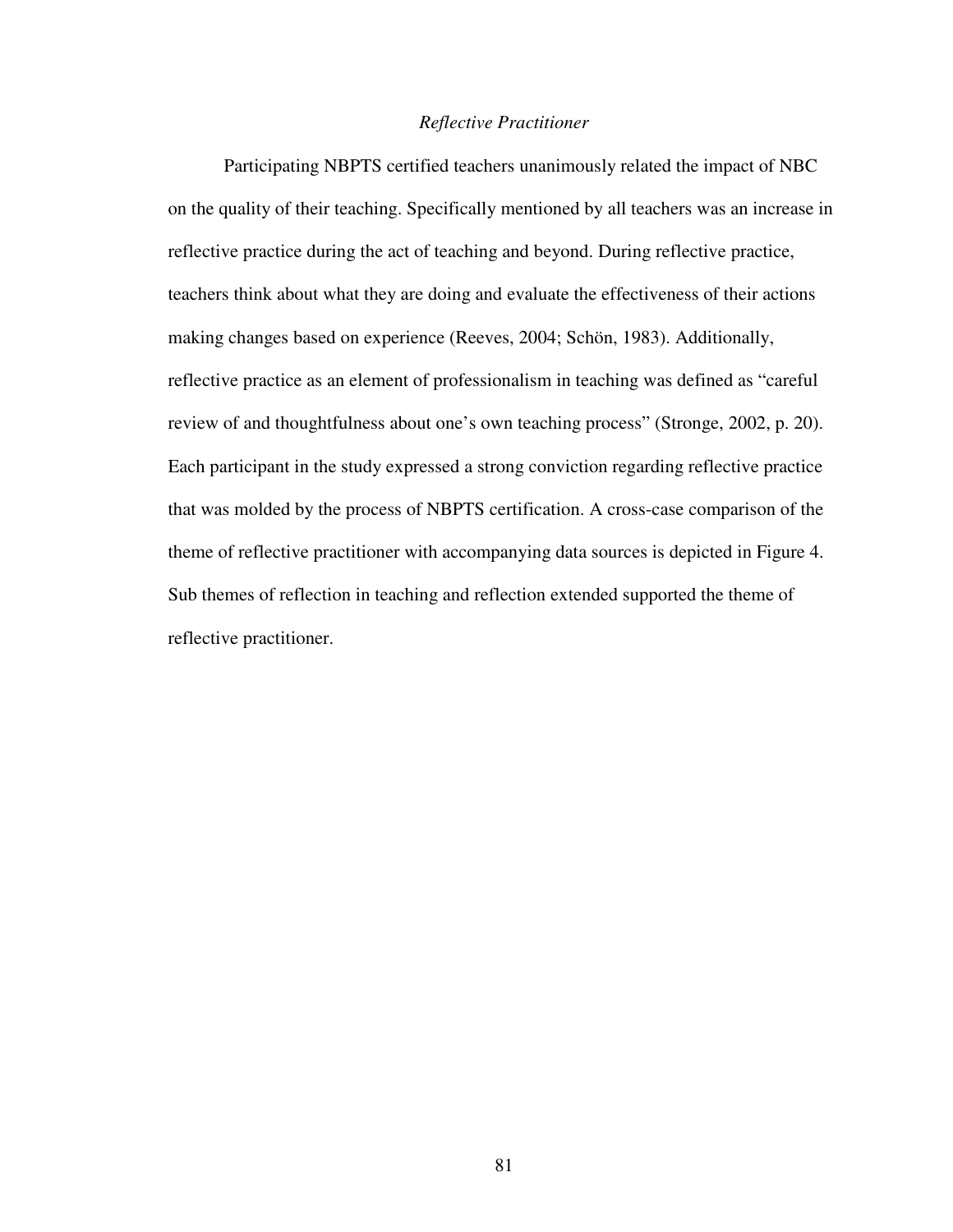

*Figure 4.* Theme reflective practitioner with data sources.

### *Reflection in Teaching*

 $\overline{a}$ 

The strong impact of the NBC process on the teaching practices of the participants was clearly communicated by an example Callie related from her teaching experience:

It was very powerful because I didn't realize how much it had become a part of me until someone asked me—I think it was even a student—asked me why I was frowning and I said I don't know what it was. You know, I tried to analyze what I was thinking about and I had, I was really processing a lesson I don't think that had gone as well as I anticipated, and I was really trying to figure out the pieces and I guess I was, you know, concentrating and had my face all screwed up, and I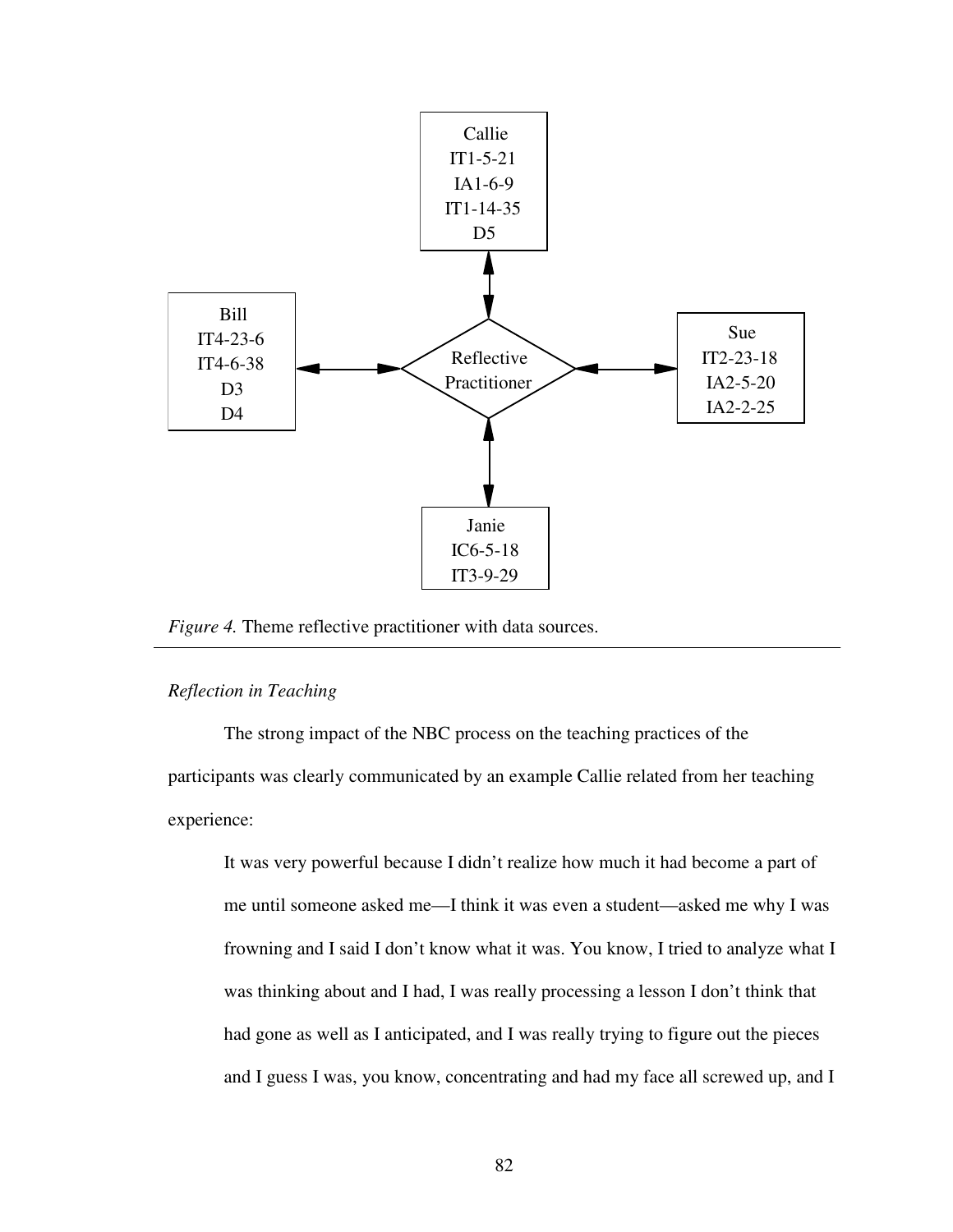realized that it had become an integral part of what I did as a teacher. You know, that I was constantly looking at my work and not making the assumption that I was doing the right thing—it was up to the kids to figure out what I doing. It was up to me to figure what they were doing. And what they were getting or not getting and that was, that's what made the huge difference. (IT1-5-21)

Similarly, Sue expressed a strong conviction that the process of NBPTS certification permanently changed her as a teacher through the process of reflection, relating this example:

I think that it really influenced every single thing that I did. Every single thing, yeah, because I never lost that. I even continued that when I was doing teacher training and now back working with teachers and working with students. Just yesterday I was doing some name activities with my little, sweet  $1<sup>st</sup>$  graders who, and kindergarteners, who don't know letters and names and I'm thinking 'okay now I have twenty minutes; what is the most important thing I could be doing?' (IT2-23-18).

Furthermore, the perception of NBCTs as reflective practitioners was not limited to the NBCTs' themselves. Others, too, viewed the NBCTs as reflective practitioners always looking for ways to improve themselves and their practice, such as this observation voiced by one of Janie's colleagues:

[She] will always look for ways to better herself in what she is doing and I think she does still use some of these colleagues that she met through this process, so I think that's probably another thing that really was beneficial for her that she made lots of contacts with people outside of … [the school district] that she can still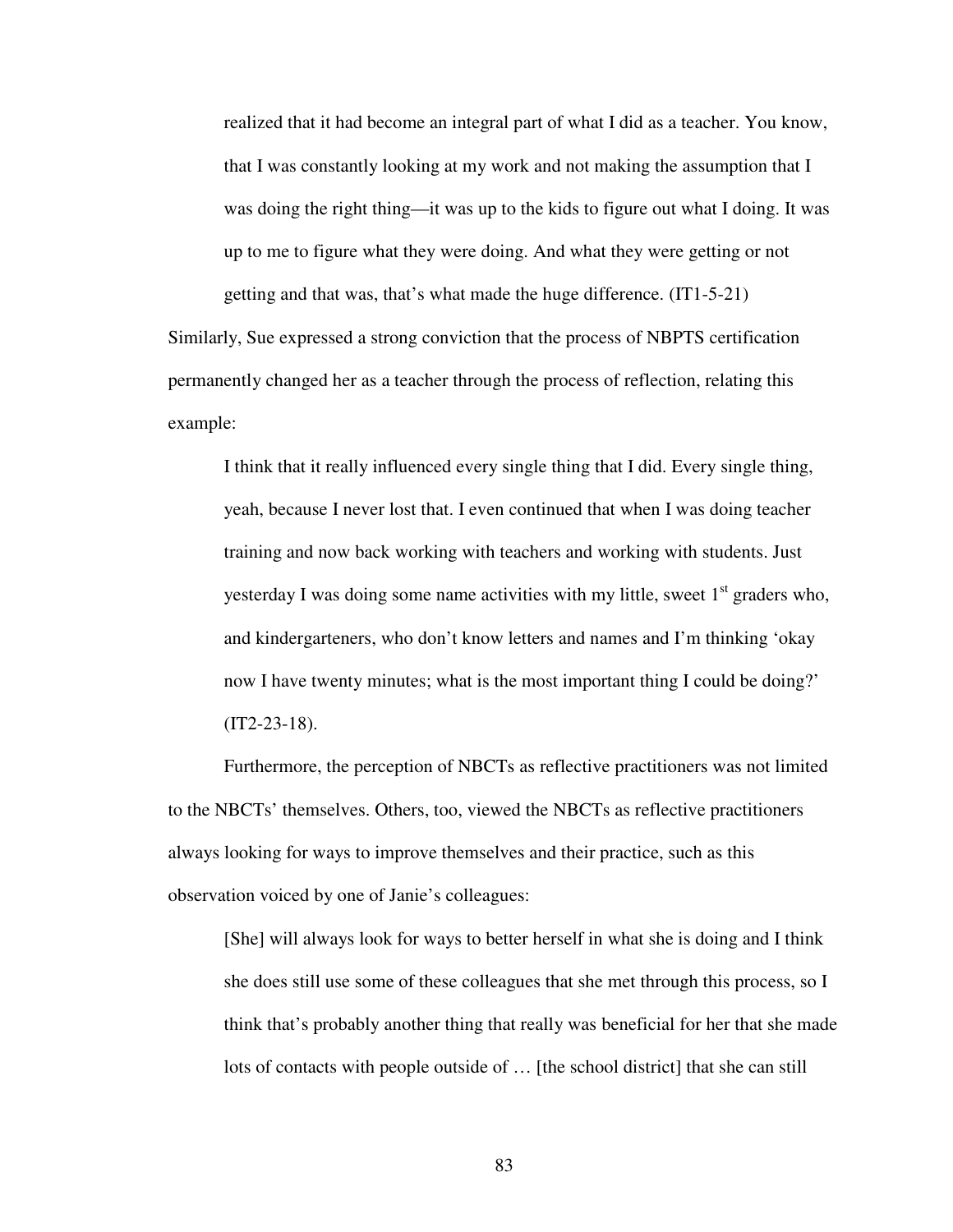rely on and contact and find out what they are doing. You know, she is always,

she's always trying to find the latest, the newest, the best thing. (IC6-5-18) Janie confirmed this observation, crediting the certification process, "National Boards doesn't care about anything except how you answer the question, 'How does this improve student learning?' And you get so focused on that one question, like a laser beam" (IT3- 9-29).

Furthermore, the superintendent of Callie's school district described her as "always thinking about things that we need to do differently or we need to do better" (IA1-6-9). Plus, Sue's administrator viewed her as "the type of individual who is always looking to better themselves" (IA2-5-20). Sue's reflective practice was further endorsed by her administrator's evaluation that Sue was:

The type of individual that is always progressive, trying to find out whatever there is available to help better her as an educator and especially now in the role that she is in, is taking that knowledge and that wisdom…and implementing that into other teachers. (IA2-2-25)

#### *Reflection Extended*

In the same way, Bill was definitive about the difference NBPTS certification made in his evolution as a teacher. He credited the reflective element of the NBC process as a continuous influence on his teaching practice in "that self-reflective practice is just, it's nonstop. I sleep, I dream, you know, the idea of am I doing what should be done to be the most effective teacher I can" (IT4-23-6). However, his reflective actions extended beyond his daily practices in the classroom to include time involved in other district activities: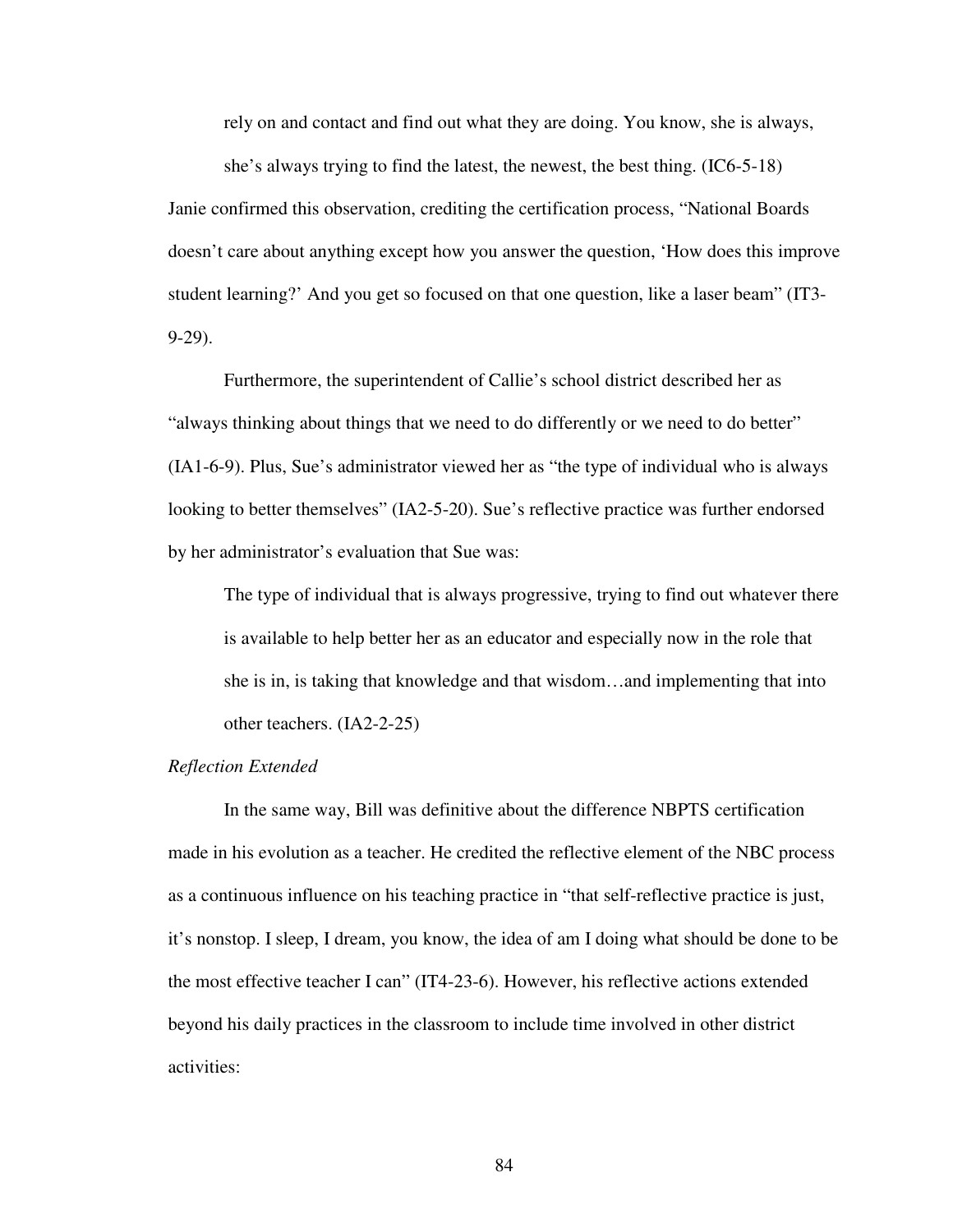I collaborate and share with peers. You know, this is what I'm doing. But it is a priority that National Boards said to me through that process of reflection and analysis, 'what is the most important thing for me?' and for me it is the students that I'm assigned.  $(IT4-6-38)$ 

Moreover, his robust commitment to his students lead Bill to incorporate reflective practices into his assessments of students, also requiring students to be selfreflective, as seen in the course syllabus for his theatre class and the peer analysis form for speech and debate  $(D3; D4)$ . In the course syllabus  $(D3)$ , reflection by students on their projects and performances is an integral part of the course assessment. In addition, peer analysis in speech and debate (D4) requires the students to reflect on the strengths of other students as well as how they would have conducted the debate differently than their peers. Thus the element of self-reflection emphasized in the process of NBPTS certification impacted teachers and students many years following the achievement of certification.

 In addition to Bill's extension of reflective practices to his students, an example of the impact of the reflective nature of the NBPTS certification process was noted in Callie's extension of her reflection philosophy to the teachers she supervises as an administrator. In working to facilitate writing practices in the elementary school, Callie designed an innovative journal writing program based on the reflection process she experienced while going through the NBC:

I asked them to use reflective journals as a way to share with me what they're feeling and what they're thinking about what's going on. Using that same idea from National Boards that the journaling and the reflective process is what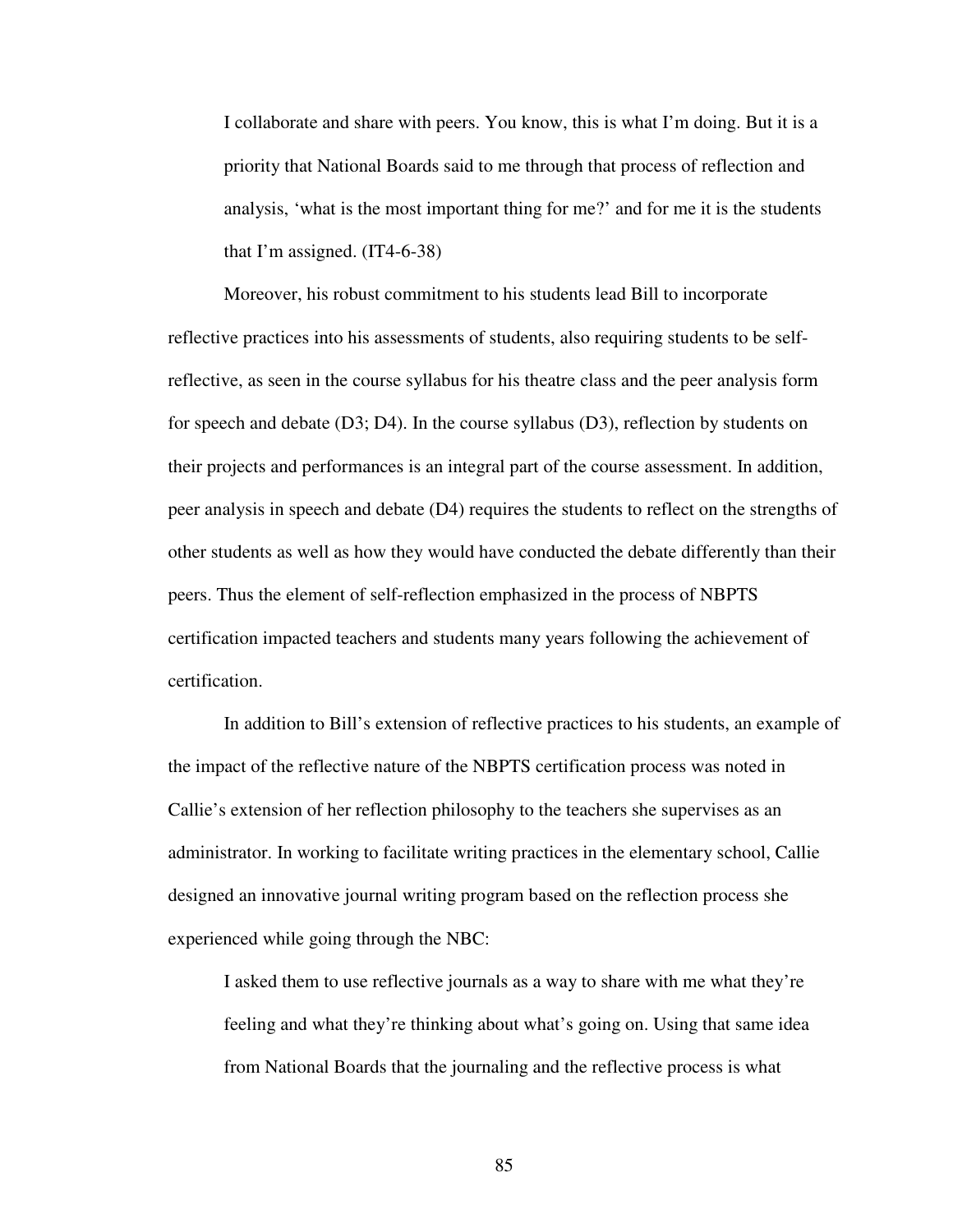changed my attitude as a teacher…that I needed to grow and learn every moment.  $(TT1-14-35)$ 

In this way, Callie not only encouraged reflective practice in her district's teachers, but also in herself as she responded weekly to the submissions of her teachers (D5).

 Specifically, Callie asked the teachers she supervises to reflect each week on a writing lesson by maintaining Reflective Writing Journals (D5). Callie's guidelines for reflective journals provided a framework for teachers to reflect not only on the outcomes of a writing lesson, but also on improving the lesson. She encouraged the teachers to deepen their understanding of writing through anticipation of students' needs for future lessons. Additionally, as a component of the reflective process, Callie required teachers to collaborate by sharing reflective journals with one another and responding to each other's writings. Thus, though the regular response to the reflections of her colleagues, and by encouraging their responses to each other, Callie collaborated with her staff in unique and powerful ways that directly impacted actions in the classroom.

# *Expert Status*

Colleagues and administrators alike reportedly perceived the NBCTs in this study to be experts in education. This perception was due in part to the NBCTs' willingness to share expertise and ideas with colleagues, as well as an increased level of respect throughout the district. A cross-case comparison of the theme of expert status with accompanying data sources is depicted in Figure 5. The sub themes of collaboration and districtwide resource supported the theme of expert status.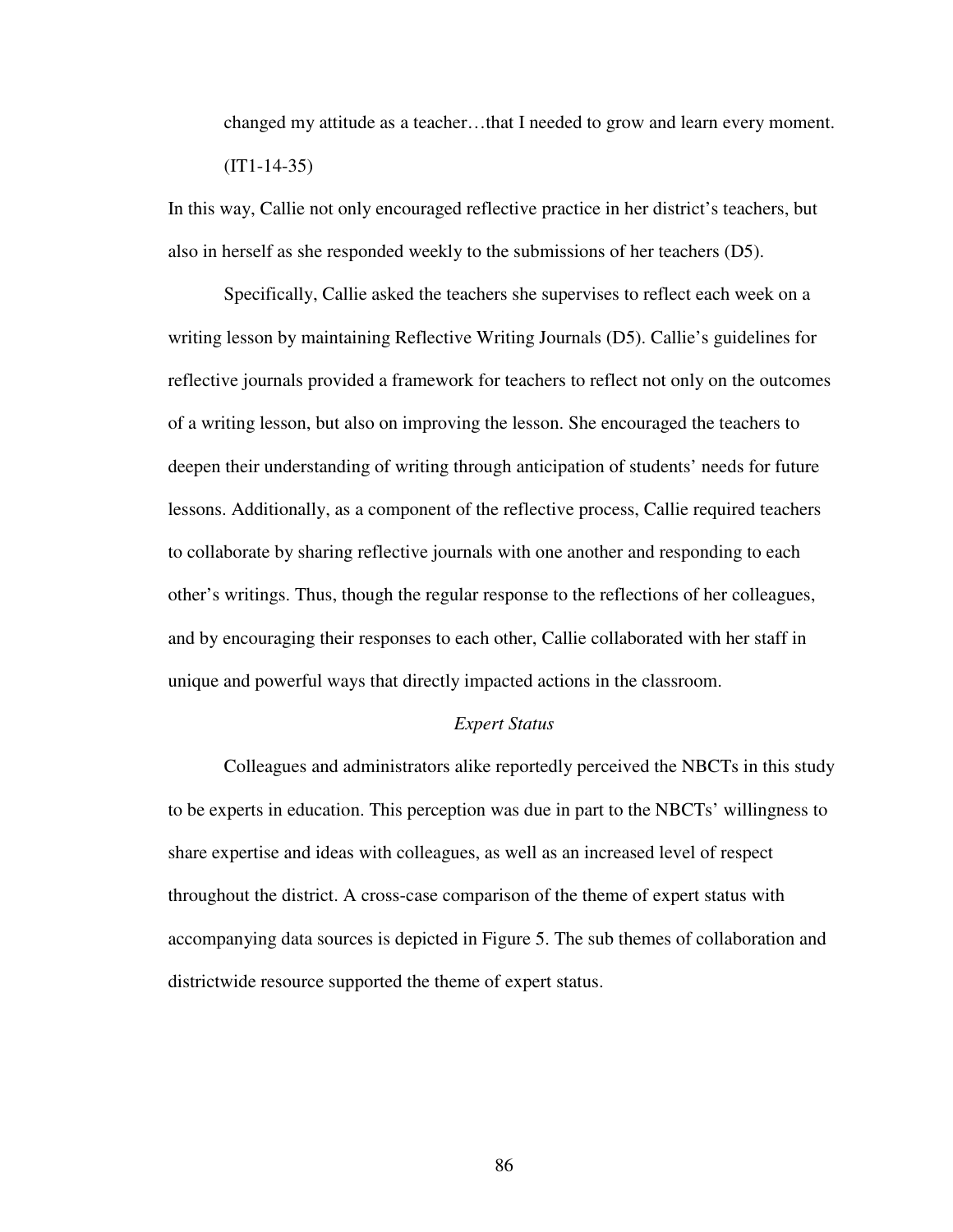

# *Figure 5.* Theme expert status with data sources.

# *Collaboration*

Opportunities for collaboration often came to these teachers due to their expert status. Colleagues expressed the notion that NBCTs were viewed as experts and more knowledgeable about the big picture of education than other teachers. One of Janie's colleagues indicated:

With her ability to facilitate different programs or being certified in all these different areas that she brings a lot to the table. She understands, as a whole, how things work. Often times we tend to look towards her for her guidance or her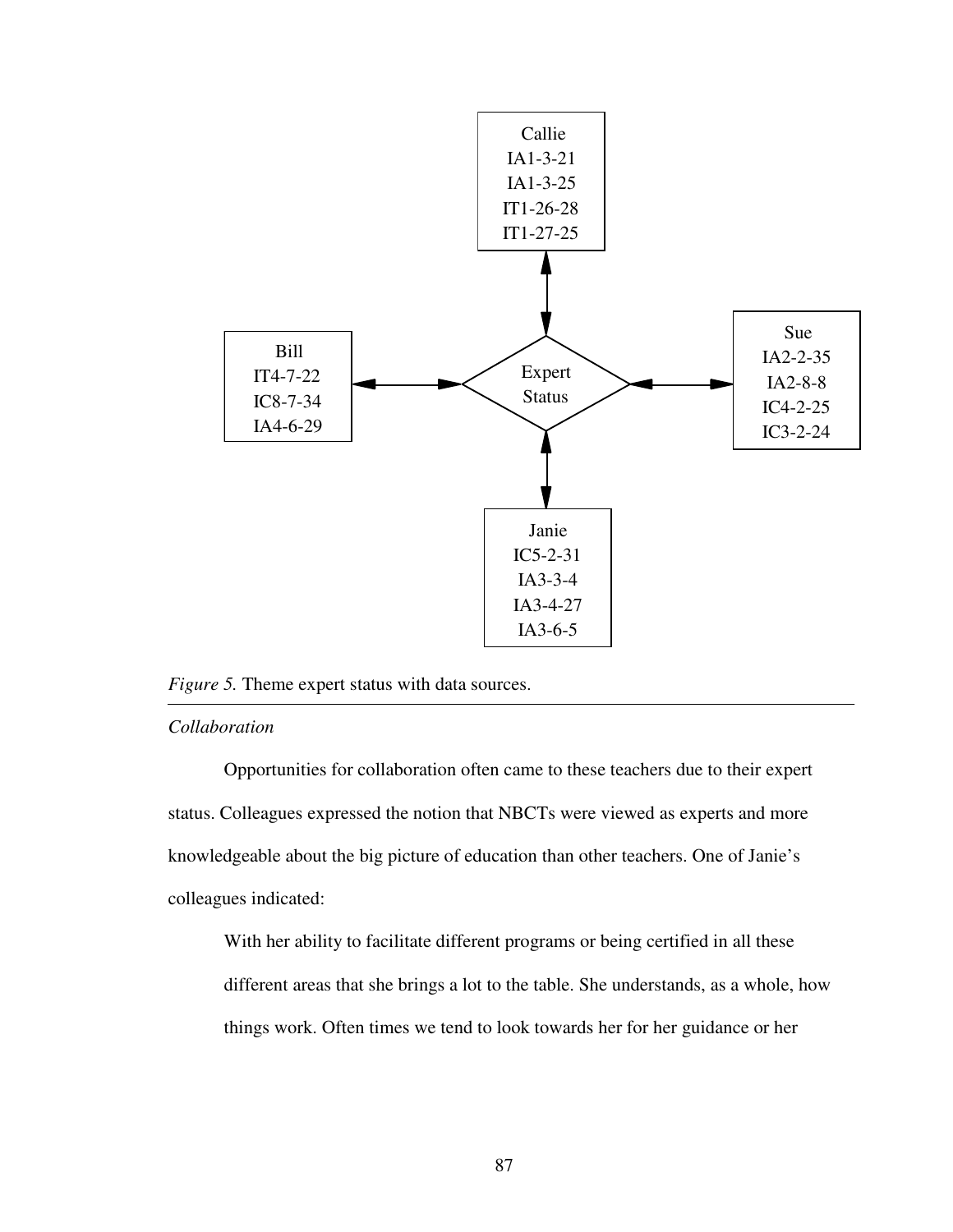expertise, but then, too, she is aware of all of the different implementations of being successful. (IC5-2-31)

In the same way, Sue's colleagues valued her expertise and willingness to share ideas in a positive way, "With her having seven years being National Board Certified, it is a huge kind of like a weight off of our back, because she has such great ideas and such great things to share with us" (IC4-2-25). Additionally, Sue's colleagues expressed confidence in her knowledge of current issues in education, "She is very intellectual and she knows her stuff and she is very knowledgeable about everything out there" (IC3-2- 24).

Likewise, Bill's administrator expressed the conviction that "activities…in a National Board classroom are different. They look different, they sound different." (IT4- 7-22). Specifically, she went on to describe the higher order thinking skills she observed Bill's students applying as she witnessed:

In his debate class, it's more the kids bringing up the topics and him helping them, leading them in discussion to find their own answers rather than what answer he thinks it should be or what answer maybe the school thinks it should be. You know, he's really trying to help them find ways to help find the answers, and to think for themselves, and he does it a lot in his classes. (IA4-6-29)

Additionally, in working with peers, the expert status of NBCTs was recognized as they mentored other teachers, both NBC candidates and other teachers in their districts, presented at workshops, and worked closely with administrators. Indeed, administrators valued their NBCTs for their collaboration with staff and expressed confidence in the expertise of these teachers. After working many years with Janie, her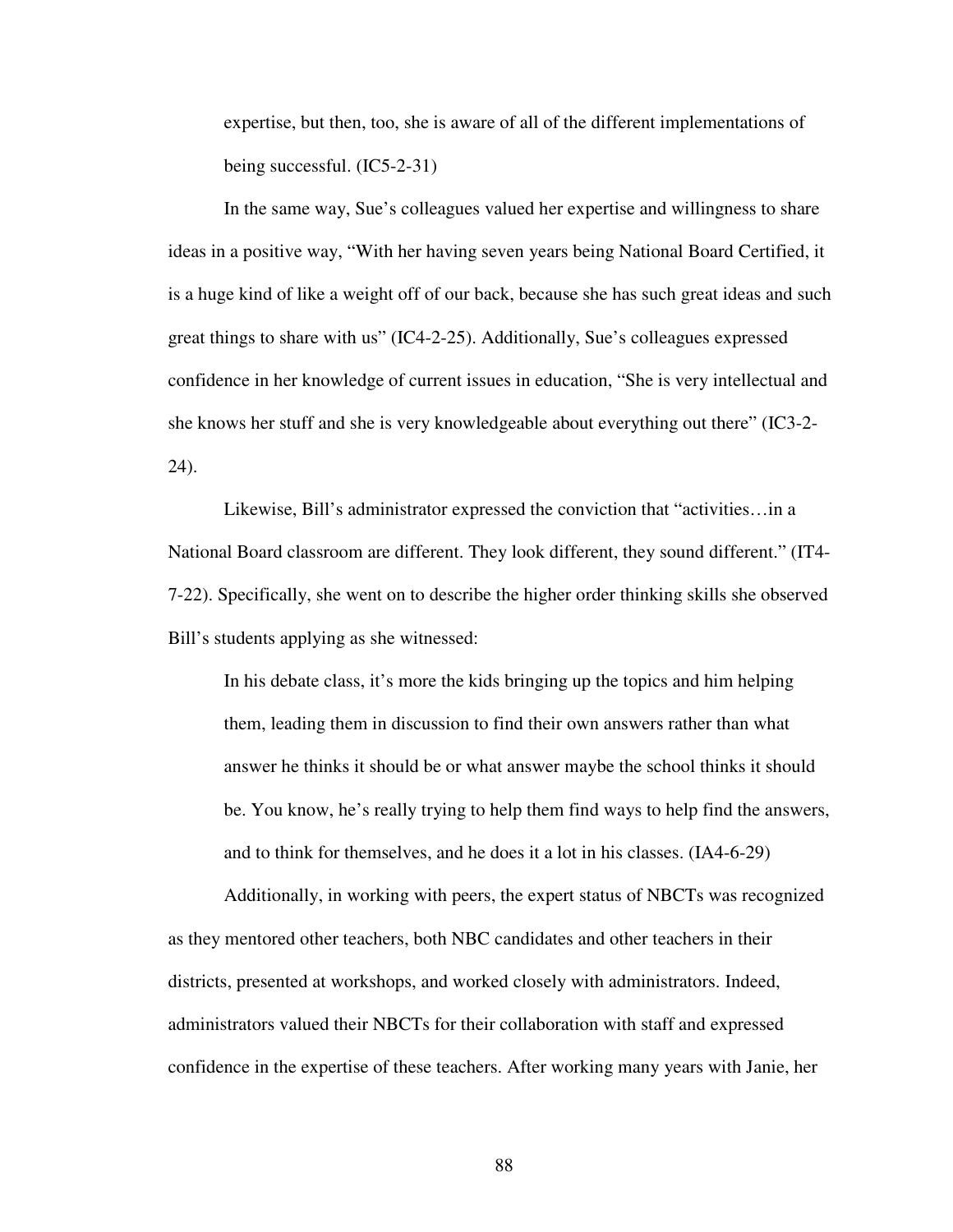administrator described her as "always a leader, always a go-to-girl" (IA3-3-4). Additionally, she viewed Janie as an expert who also served as a resource for administration, "she is very much in the know and has her finger on the pulse of what is happening in education, so, you know, sometimes she is a resource for me" (IA3-4-27). Likewise, Sue's administrator depended upon her as a role model for the many young, inexperienced teachers in the building and recognized "because of the experience that she has and the knowledge she has and with my younger staff they appreciate that very much. They appreciate what she has and what she can give to them" (IA2-2-35). He further elaborated on the impact of her expert status on his relationship with Sue:

She is in the place where she still has a great love for the kids and works really hard with the kids, but she has the respect with the rest of the staff members that … she has a lot of influence on them, too. Which, as an administrator, you love having a support person like that. (IA2-8-8)

### *Districtwide Resource*

Moreover, administrators regarded the expert status of NBCTs as a districtwide resource important for the community, especially parents. With regards to Janie's history as a special education teacher, her administrator postulated:

After she finished her National Board Certification, if I had been the principal then and I had known that and, you know, she had that certification, I think it would have been important to some parents with special needs children. Those having an IEP that would fall under her services. I think that that would have been, given those parents who are sometimes challenging to work with because they often want the moon and the stars, I think telling them that we are going to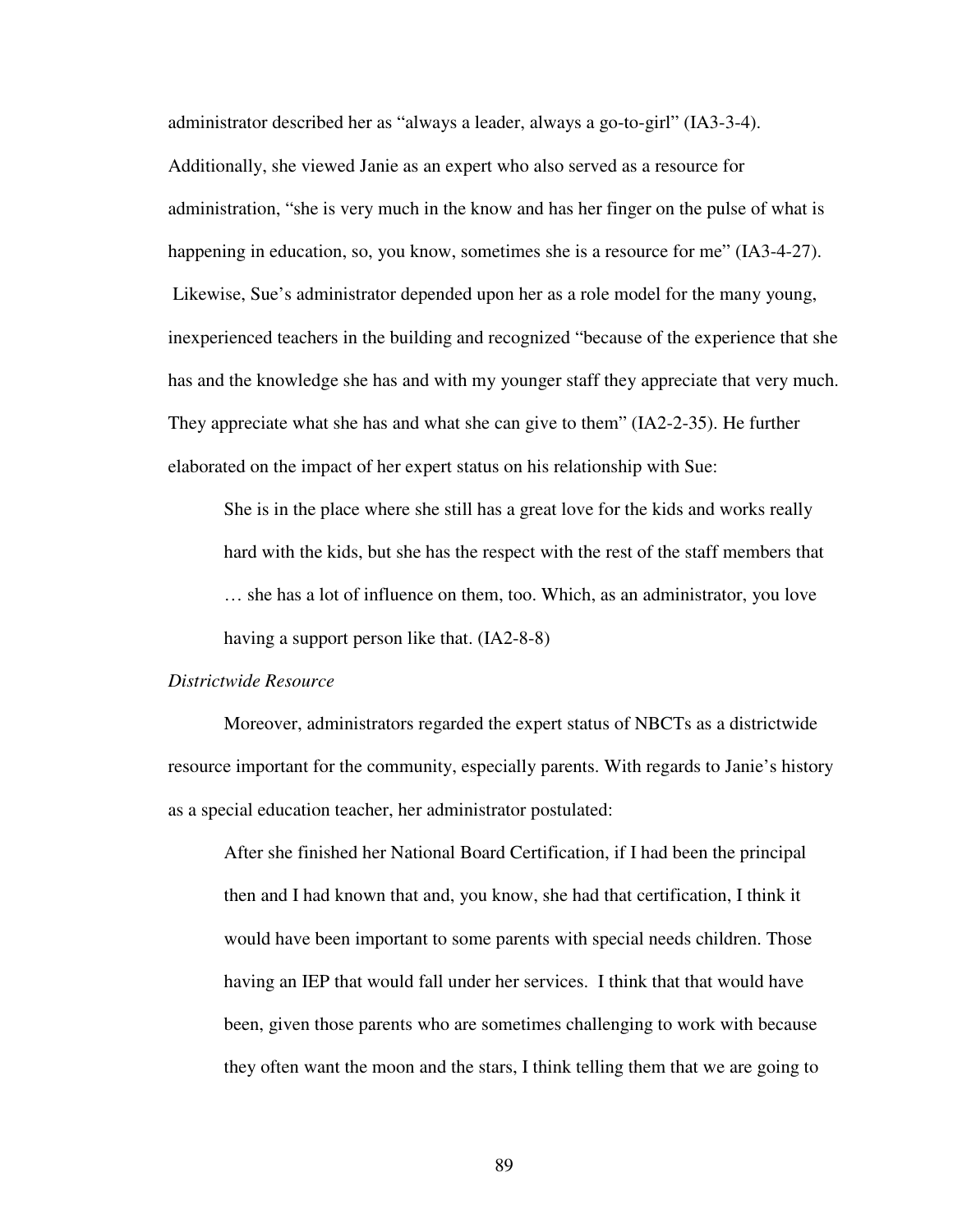have ... [Janie] serving him or her in the LD area, did you know that she is Nationally Board Certified? I think that that would have been a real confidence booster for our parents who are sometimes difficult to please. And I probably would have used that. (IA3-6-5)

Similarly, one colleague of Bill's expressed certainty in the high regard district patrons held for the NBCTs in the district:

I know that the community also is very proud of the fact that we have a number of National Board Certified teachers and I think that that gives them great confidence in our teaching staff and the education that their students are receiving…. I believe that would be in any district…that the community would feel that way. (IC8-7-34)

 Furthermore, even though Callie held the position of elementary administrator, her superintendent viewed her status as a NBCT as "a very positive thing" (IA1-3-21) and referred to her as very knowledgeable about current educational issues several times during the interview. In sum, he stated, "I think people give her just a little additional, probably, respect because of her being a National Board Certified teacher. They assume that she may know just a little bit more than the normal teacher/principal because of that certification" (IA1-3-25).

Callie related an experience that vividly illustrated the impact of NBC on expert status. After receiving NBPTS certification, she perceived a shift in the way in which the district leadership viewed her:

I felt like my superintendent in…[capital city] looked at me with renewed respect.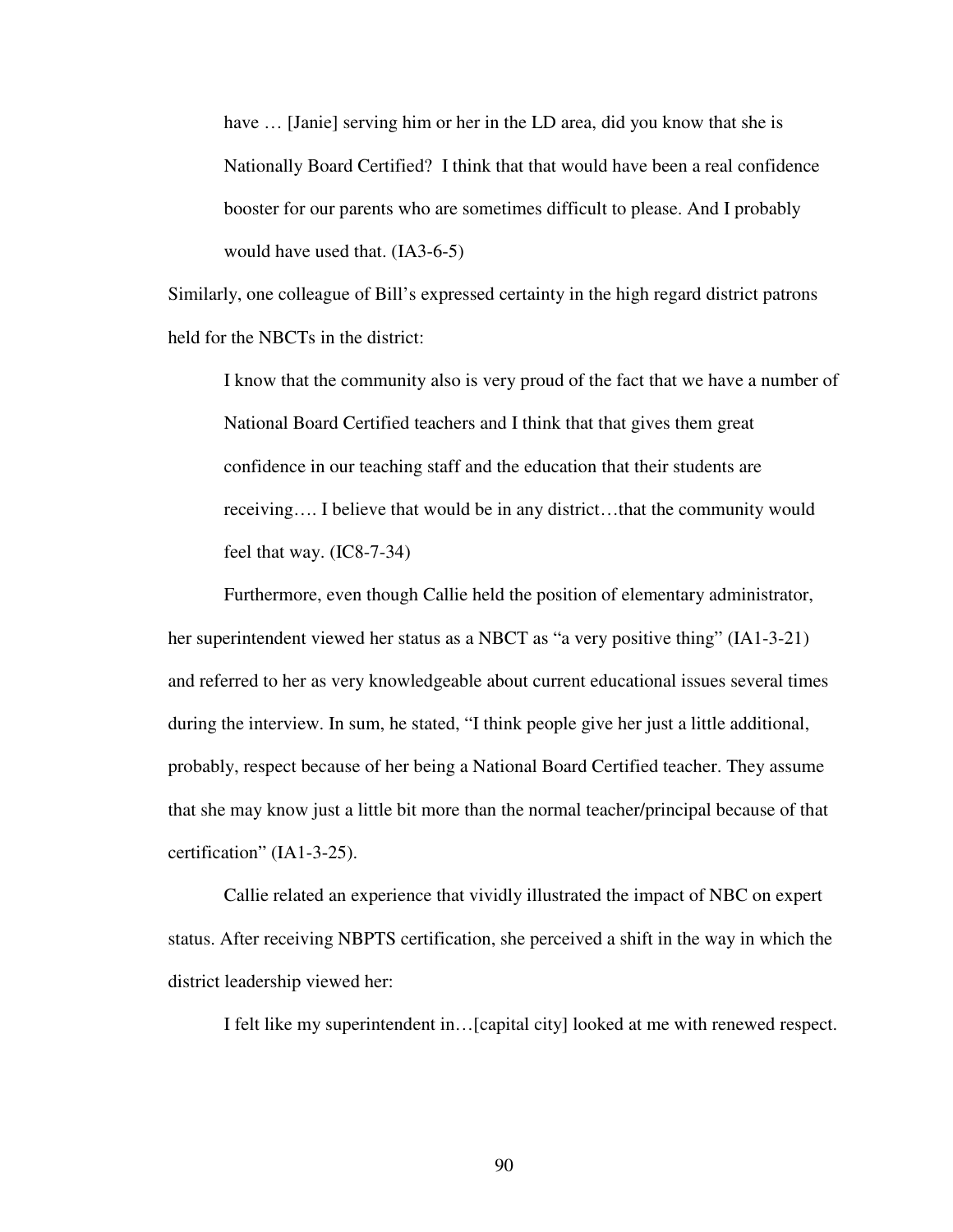He asked me to serve on various committees at the superintendency level …it was really empowering to me because I was new to the district, and I was just another teacher that they hired. But before, I was just another employee and now all of a sudden I was an employee with some kind of credential. I think having National Board Certification superseded them getting to know me. It was like it stepped me up to a place where—and you know teachers for a long time and you know what they're doing in their classroom, the superintendent trusts what you're doing and your principal trusts what you're doing so you kind of get that reputation of being someone in the district that you can rely on. It sort of superseded all that because I was only in the district a year when I was asked to be on salary and welfare, you know, which was unheard of, especially in a big district. (IT1-26-28)

It was Callie's perception that this accelerated expert status in her district was a direct result of her status as an NBCT. She was ardent in her interpretation that "what happens is National Board gives you, for the administration, gives them a level of confidence in you and your ability that they don't necessarily know right away" (IT1-27-25).

#### *Teacher Leadership*

The leadership role of teachers in schools has been recognized as valuable to school improvement (Barth, 2001; Lambert, 2003). Teacher leaders have been characterized by their roles and responsibilities as well as by their intrinsic motivation for working towards a culture of professionalism in education (Lambert, 2003; Lieberman & Miller, 2004; Reeves, 2004). Along this same line, all participating NBCTs indicated that having NBPTS certification had influenced their job position, roles, and responsibilities at some point in their career. A cross-case comparison of the theme of teacher leadership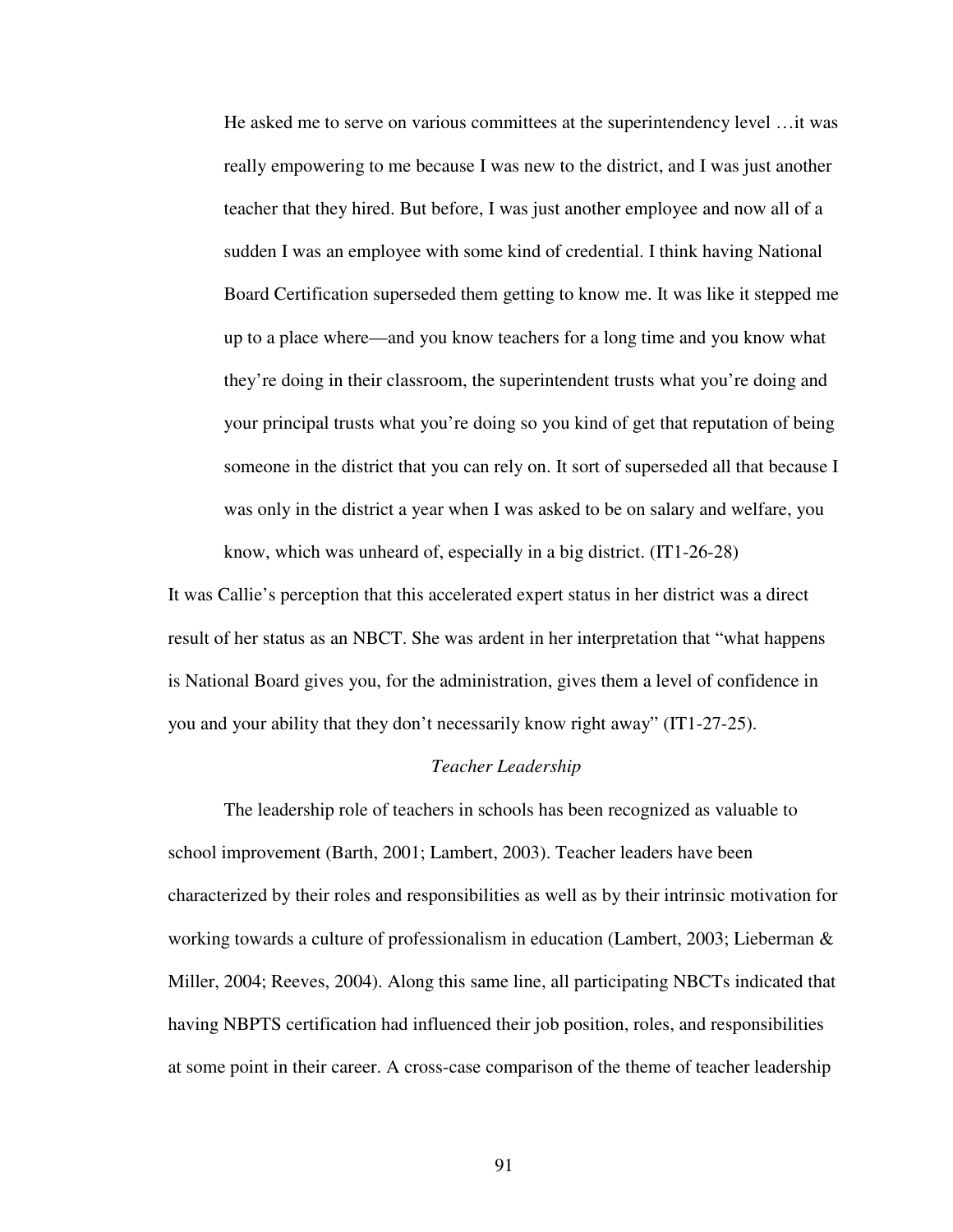with accompanying data sources is depicted in Figure 6. The sub themes of roles and responsibilities, increased confidence, and motivation to lead supported the theme of teacher leadership.



*Figure 6.* Theme teacher leadership with data sources.

# *Roles and Responsibilities*

The influence of NBPTS certification on participants' roles and responsibilities consisted of being hired for a position because they were an NBCT, as well as having had opportunities for other leadership roles due to having NBC status. For example, Bill's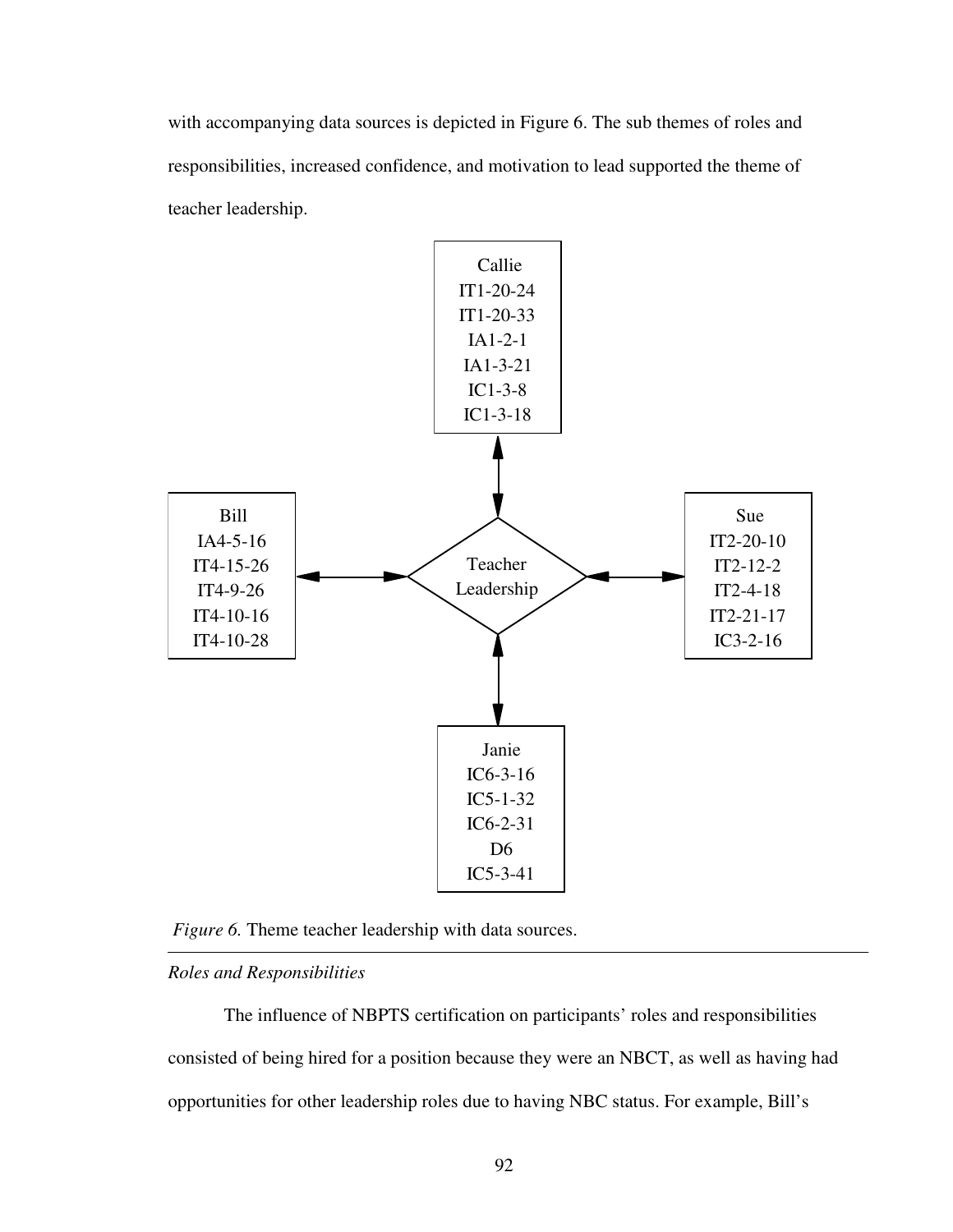administrator acknowledged the fact that her knowledge of Bill as a presenter on the topic of NBPTS certification prior to his application to the district had motivated the district to hire him:

So a year and a half or two years later when we had a drama teacher opening and we found out that he had applied for it…we have to interview him because he was so dynamic a speaker and he seemed like he really was on the ball and it ended up in his interview, of course, that he was [NBPTS certified]. So that's why…We knew of him and we had seen him at a couple conferences so we were real happy to get him.  $(IAA-5-16)$ 

Likewise, Bill recalled the excitement he felt when making the move with the opportunity to head the theatre department in a district that strongly valued NBPTS certification:

I came over, I saw the facility, I met the principal, I saw the environment and I said, 'Wow. I feel like I could really make an impact here. I feel like this is a need that I could help address.' So I interviewed, I received the position they were very excited to offer, and I've been embraced, and it's just been a really, a really beautiful thing. I'm very excited. (IT4-15-26)

As department head, Bill recognized the leadership opportunity this role provided to him, "I'm the theatre department and it's nice when I speak to the district or I speak to principals, I'm speaking on behalf of my department" (IT4-10-28). Furthermore, Bill's role as a teacher leader in his district motivated him to petition the school board to make changes in the departmental structure of the district's high schools. Organizationally, the theatre department fell under the umbrella of communication arts, which Bill felt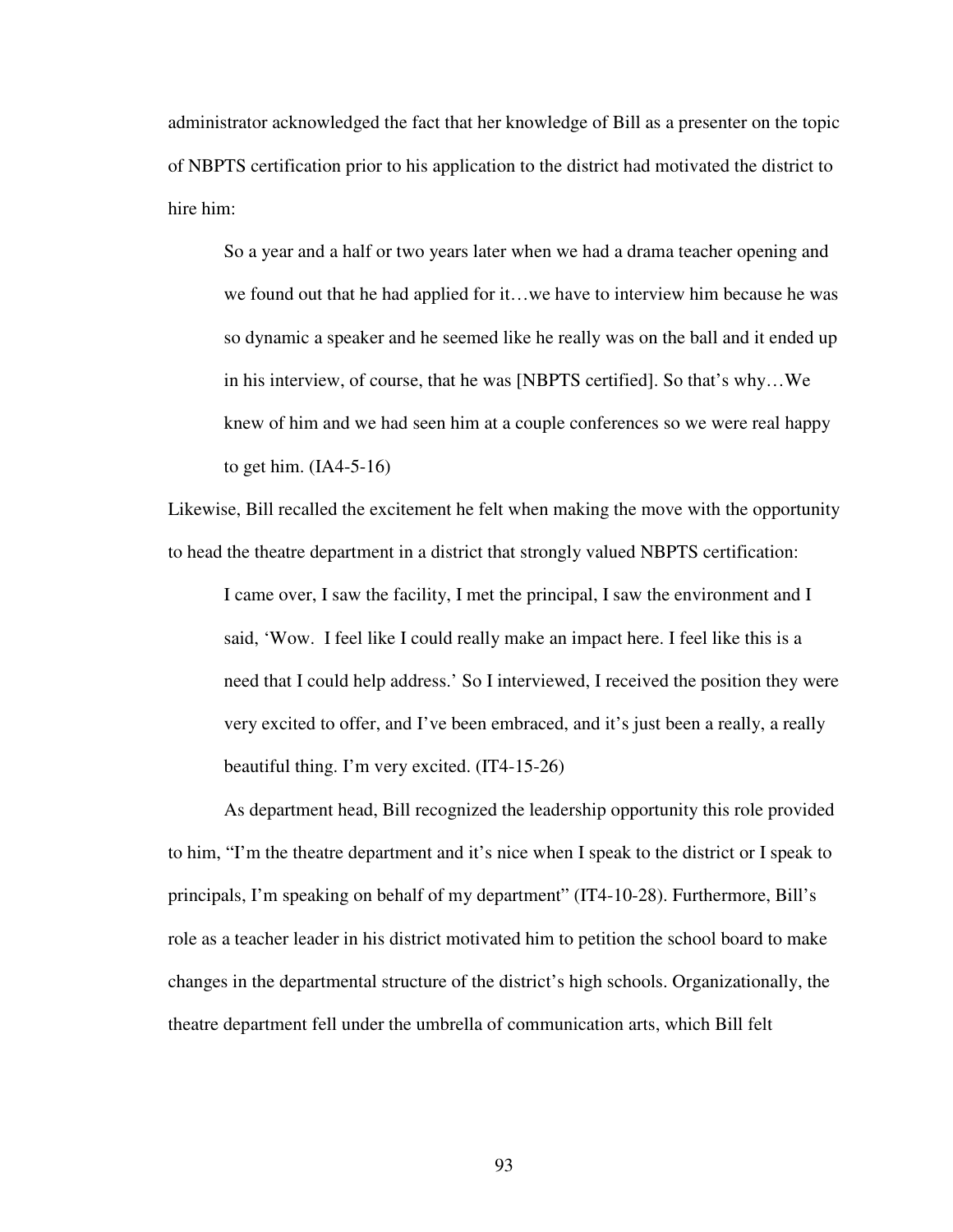hampered his ability to effectively meet the needs of his students; therefore, he took action for change:

I was the one who, and for the district, went to the district school board and said you have the theatre department in the wrong department. We are not communication skills. While I value communication arts and I believe it's important, for me to be effective as a theatre teacher I need to be in the right department. State alignment says theatre is a fine arts program. We are aligned with fine arts at the state level. So it was hard to promote fine art issues and run them through an English department that was dealing with…testing, dealing with writing issues, etc. (IT4-9-26)

While Bill's efforts resulted in a district-wide restructuring, successfully achieving his goal for positive change did not terminate Bill's leadership initiative. He continued to build toward best teaching practices as an advocate for expansion of the district's Professional Learning Communities to include the fine arts as he revealed "last year the board said, 'Gosh you're right. We should do this.' So we have now just moved over to fine arts. So now this year my goal is, let's get a fine arts PLC up and running"  $(TT4-10-6)$ .

Likewise, Sue perceived possession of the credential of NBCT was the key to being hired for her position in the state Reading Initiative Program:

It was really not just that…[the district] got to pick somebody and it was an automatic in. I had to do, to show my credentials and then go for an interview with the director… I really think that the National Board Certification was a key during the interview process. The... [state department] people were very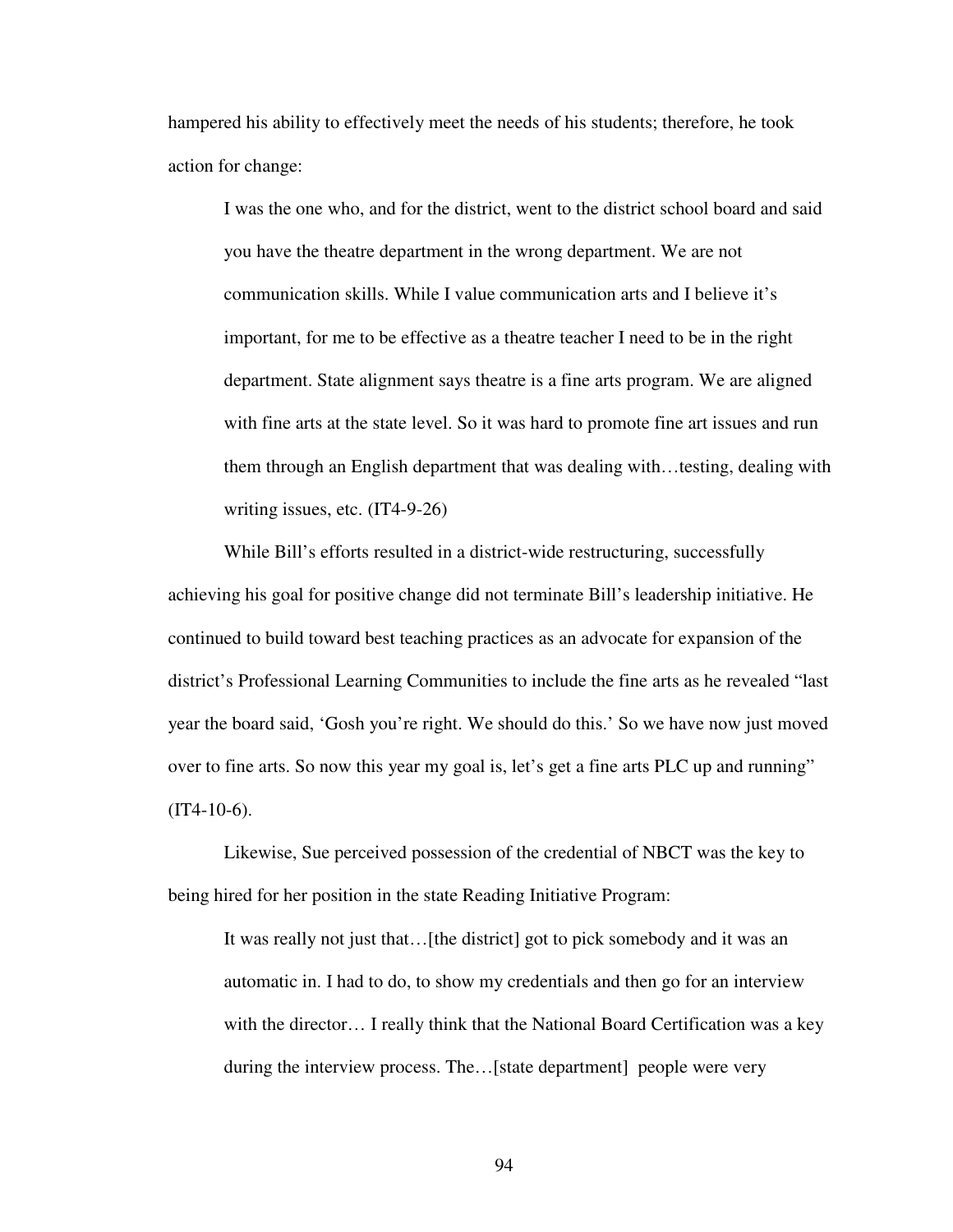impressed that I had that. My certification was early literacy, we were starting our training in early literacy and so then I was offered that position probably two years after I had completed by National Boards. (IT2-12-2)

Furthermore, certification continued to impact her ability to work with her peers in a leadership capacity, "I don't know that without it that I would have taken the challenge of the fulltime staff development role which was pivotal" (IT2-20-10).

 Similarly, Callie's administrator supported the fact that NBPTS certification directly influenced the school district's decision to hire her as an administrator:

Of course when we interviewed her that was one of the topics of conversation because that was very unique to us. [The board] Was curious what that was all about and we talked about that quite a bit. So, yeah, we've been aware of that since way before she was employed here (IA1-2-1)…I know we were very impressed with that fact, not being familiar with it ourselves and not knowing a lot about the process. (IA1-3-21)

The influence wielded by Callie's possession of NBPTS certification was further substantiated by her colleague's impression that "I can remember when she interviewed; the current superintendent said that she was a National Board Certified teacher" (IC1-3-8) and "I remember the superintendent saying, 'You know, she has a lot of knowledge as far as academics, or to be your academic leader for the teachers'" (IC1-3-18).

# *Increased Confidence*

Additionally, Callie credited having attained NBC for the confidence she felt in deciding to make the move from classroom teacher to elementary principal: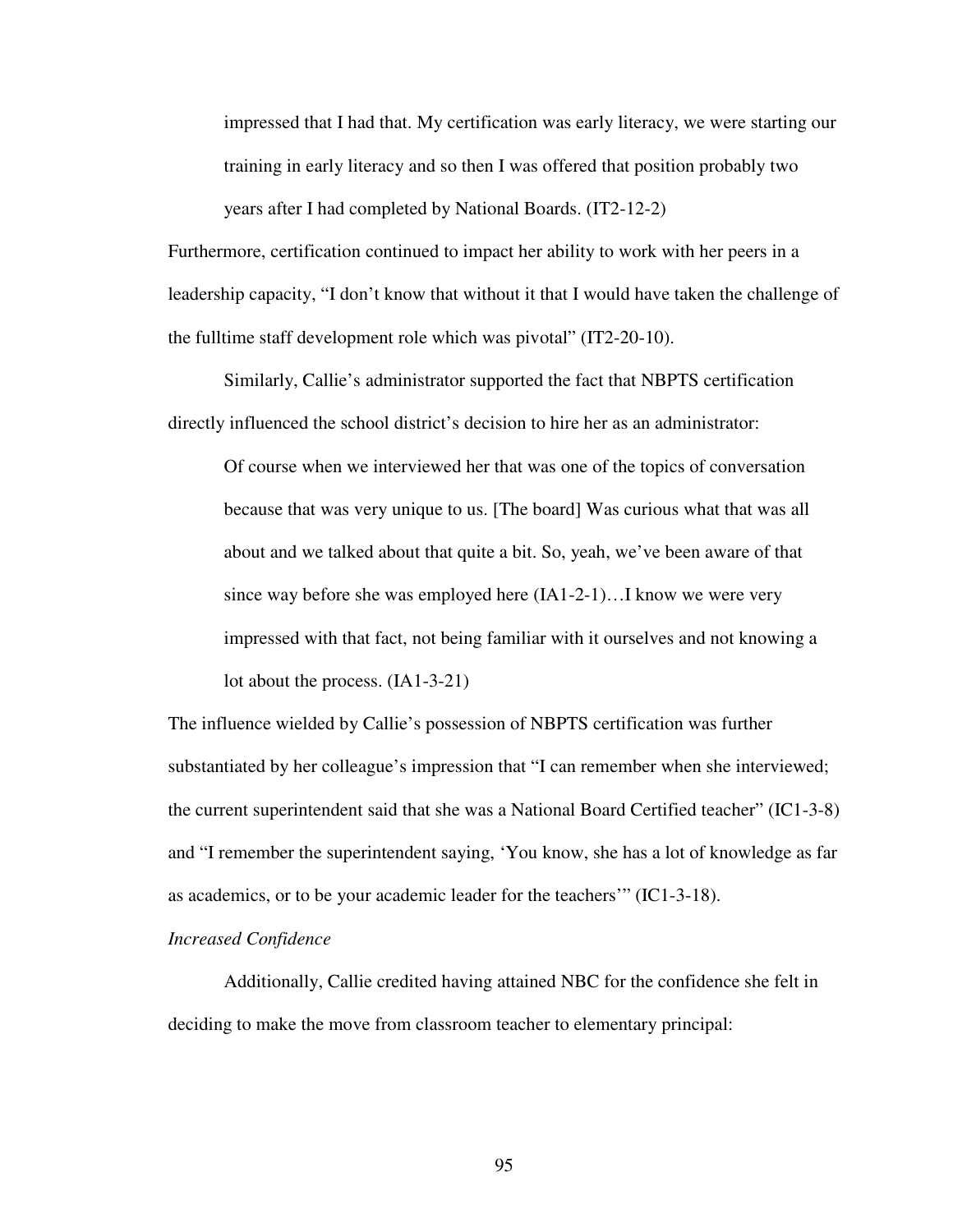I think that with going through National Board, that that was quite a challenge. You know, that was huge for a teacher to take on, and so I wasn't scared by just a school. I've done National Board Certification, what can it possibly be, you know? (IT1-20-24)

What's more, Callie insisted being a NBCT continued to impact her ability to be an effective administrator:

And so taking on the administration didn't scare me because I had already done the biggest…National Board Certification…and I think it just prepared me to be able to do that piece of the job that requires you to say you've got to improve your instruction and it doesn't scare me to tell anybody that. (IT1-20-33)

In contrast, even though Sue had received her Specialist in Elementary Administration, she felt no desire to seek out an administrative position. Sue attributed her satisfaction with her position as a teacher to the visionary leadership she had been fortunate to work under and, in fact, reasoned, "my desire to go and run a school myself was diminished because they were so great and I had so many opportunities within the school to be a leader because of their leadership" (IT2-4-18). However, Sue left no doubt as to the impact of NBPTS certification on her confidence to pursue opportunities to demonstrate her strengths within the context of her career as a teacher:

I'm super [at] and I love being a cheerleader to encourage people to learn and to do better practices. And I have been able to find that in super interesting ways and a lot of that I think is because of the National Board. That is when I took some little extra career diversions that were fun. (IT2-21-17)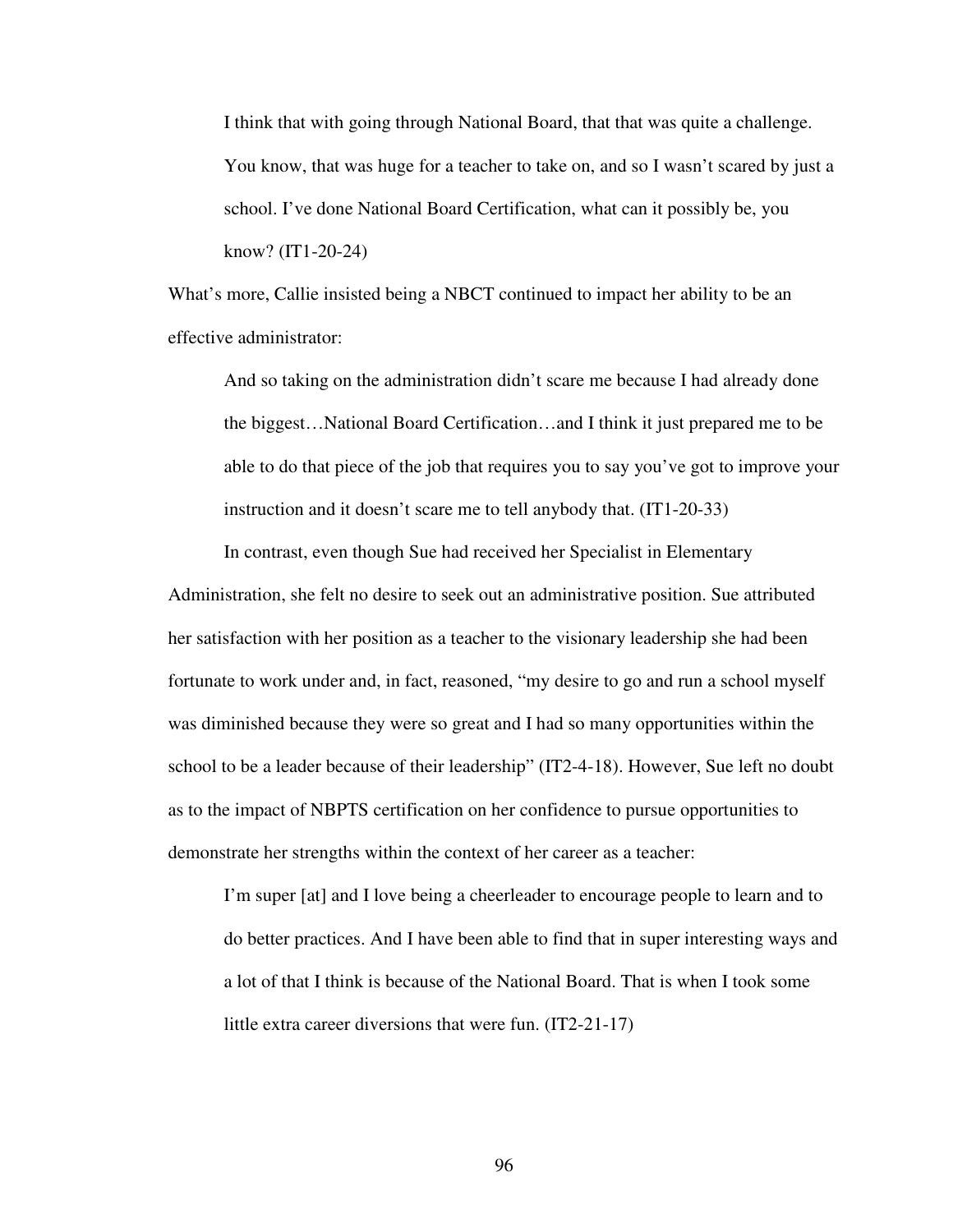Furthermore, there was the sense among Sue's colleagues that her status as a NBCT had a positive impact on her job and her relationship with the building principal, "I think it helps her do her job.... I know that our principal uses her a lot as a valuable resource"  $(IC3-2-16).$ 

### *Motivation to Lead*

As indicated, the long term impact of holding the credential NBCT was instrumental in not only opening doors for teachers, but in motivating teachers to pursue leadership roles. One colleague saw the influence of NBC on Janie as "[it] made her much more confident to do that and get through that and become a part of that group, and so that probably has a lot to do with how she accepted more leadership roles and things like that" (IC6-3-16). Additionally, another colleague of Janie's described her leadership force "as a teacher district wide, I think she gives above and beyond more than most teachers. Not that every teacher doesn't work hard but she really puts forth an extra effort. She often takes the lead role. She facilitates and organizes different things" (IC5- 1-32). That sentiment was corroborated by Janie's colleague who, interestingly enough also referred to Janie as "always going above and beyond and, you know, a lot of people seek her out" (IC6-2-31).

A typical example of Janie's leadership throughout her district was demonstrated by the presentation of a cooperative learning structure to her colleagues (D6). Within this presentation, Janie not only fully explained the steps and rationale for utilization of the strategy, but also provided management ideas, variations on the strategy, and explicit adaptations for each core subject and grade level. As one colleague plainly stated, "She always makes it available to everyone and she even goes as far as making copies and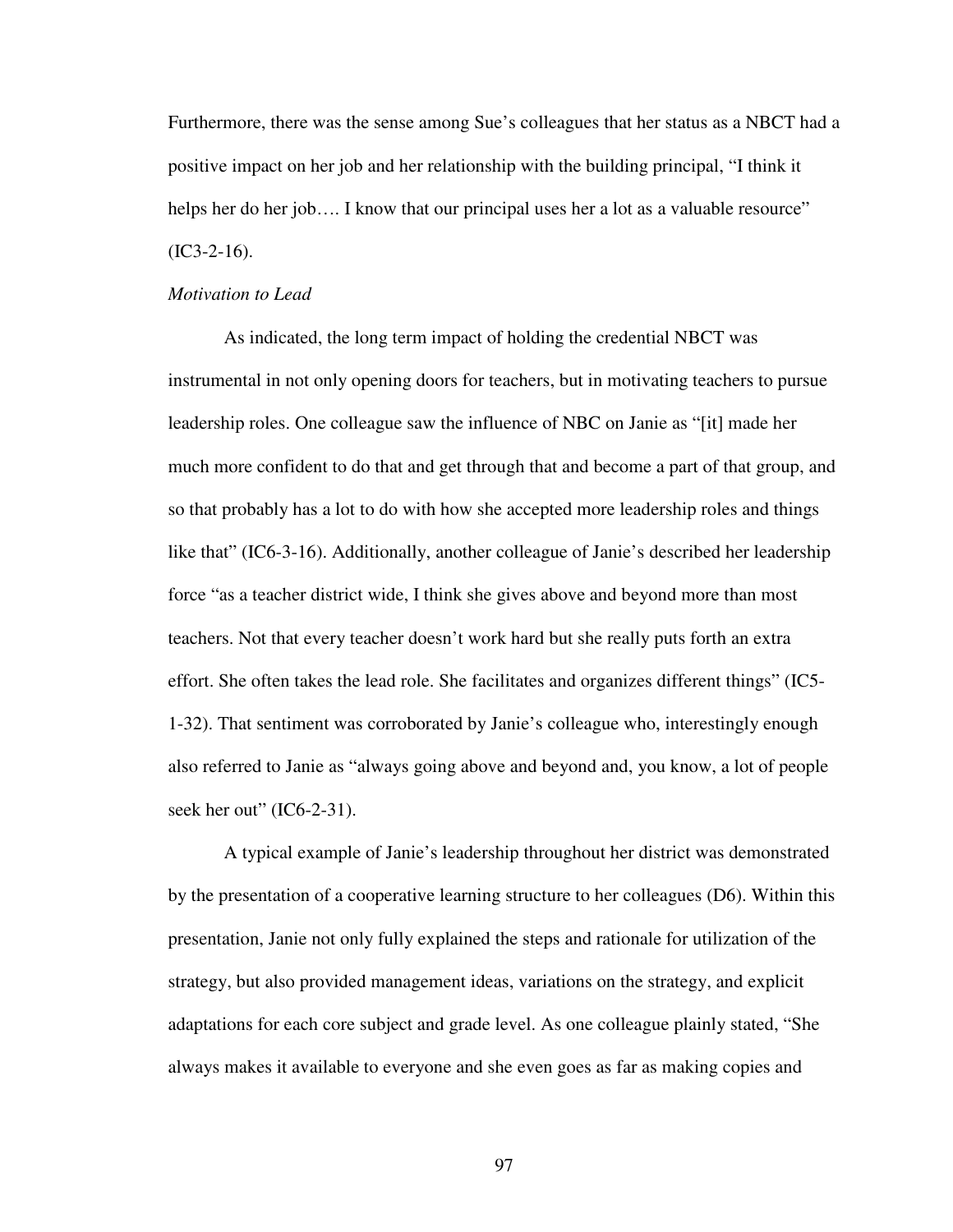organizing it in outline form and then helps with the training of the newer teachers and working with the older teachers as well, but really gets the information out there" (IC5-3- 41).

# *Professionalism*

Professionals in education are understood to possess knowledge and expertise in their field as well as in their involvement with students (Argyris & Schön, 1974; Fullan & Hargreaves, 1996). As previously noted, the NBCTs participating in this inquiry were considered experts in their fields by colleagues as well as administrators, thus establishing their position as professionals in education. A cross-case comparison of the theme of professionalism with accompanying data sources is depicted in Figure 7. Sub themes of commitment to the profession, vision of the profession, and future plans supported the theme of professionalism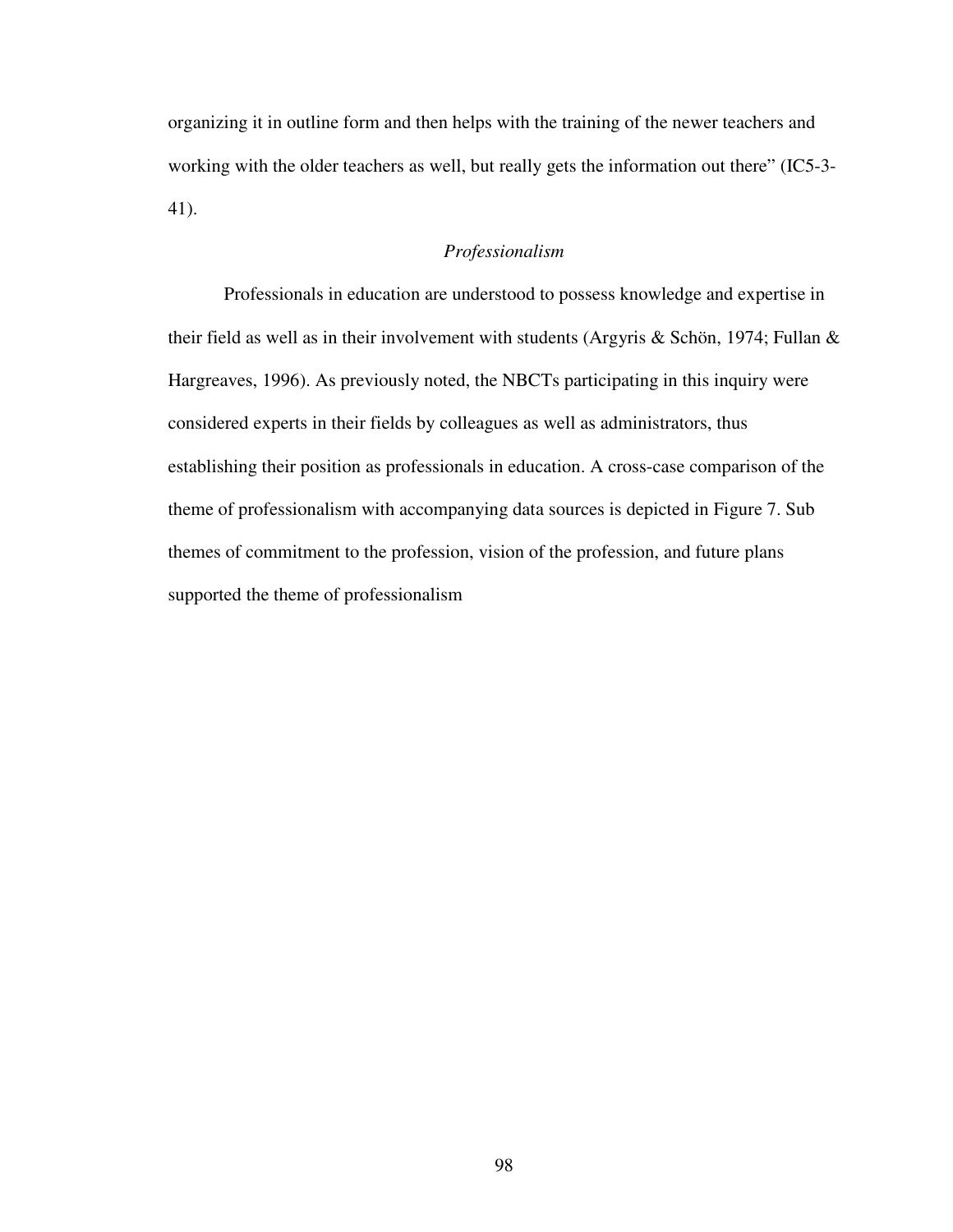

*Figure 7.* Theme professionalism with data sources.

## *Commitment to the Profession*

Participating NBCTs were characterized as professionals due to their intense level of commitment to the profession. For example, Sue's administrator perceived the achievement of NBPTS certification "just shows a little more commitment" (IA2-9-28), and furthermore "it just shows an extra drive that that person has" (IA2-10-1). Similarly,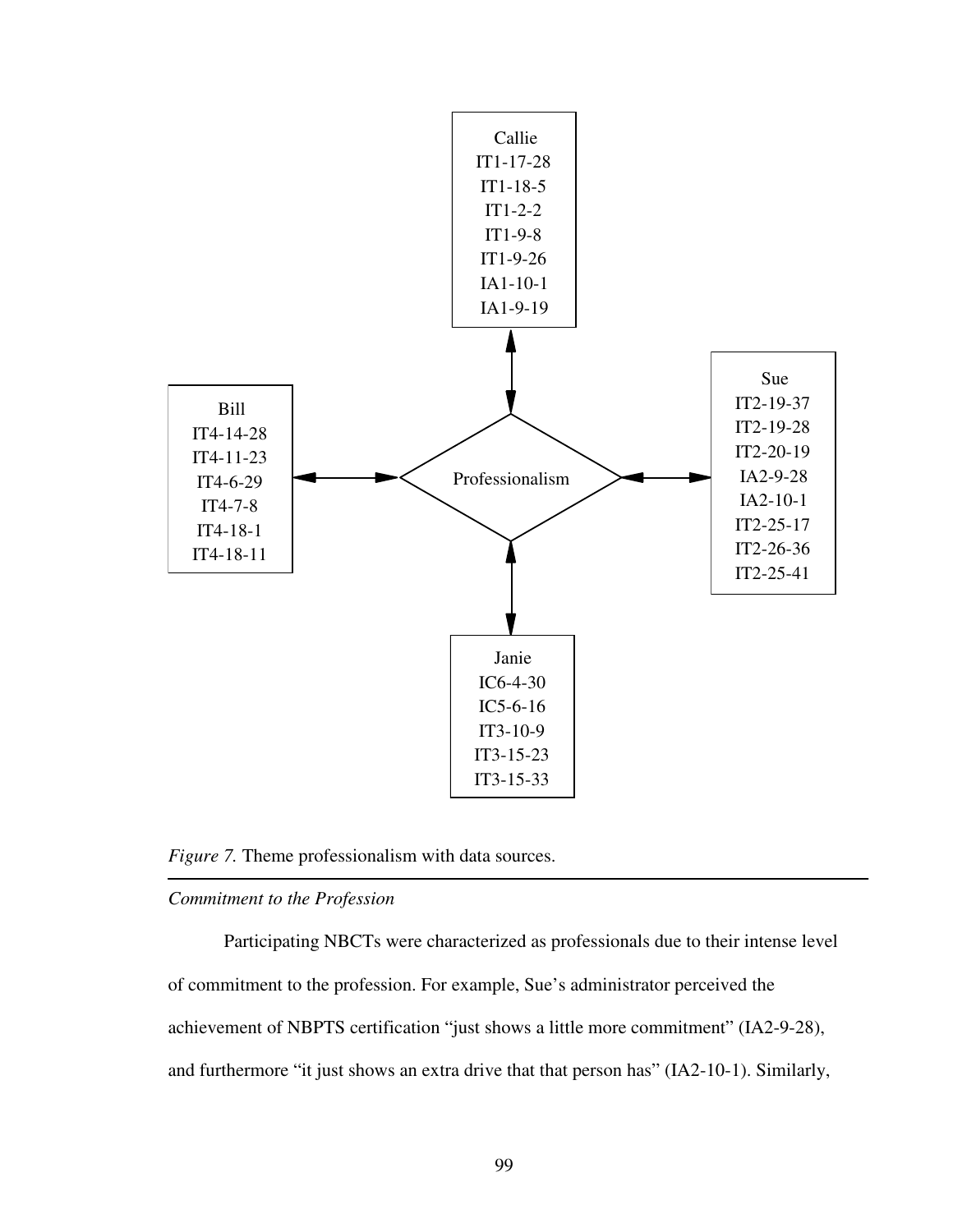one of Janie's colleagues described her as "extremely on a professional level at all times. And it really is her life. This is her life" (IC6-4-30). Another of Janie's colleagues was equally adamant in describing her professionalism as "unlike any other teacher I have ever met, I can say that….her work ethic is unmatched by anyone I've ever met…But then, too, she is on that level of professionalism, but then too she is on the every day level that we enjoy as well"  $(IC5-6-16)$ .

One aspect of a heightened level of commitment to the profession included high expectations for the profession, and thus, for all educators in the field. Callie expounded on her high expectations for teaching:

I have very high expectations for teaching and I have a difficult time with the folks in the field who are there to earn their paycheck and not there to inspire their craft…but it really frustrates me, frustrates me when I work with people who I don't think have any desire to improve and, I just feel like they're in the wrong field because this is a place where we have to improve day by day, moment by moment. (IT1-9-8)

She further extrapolated on the basis for her high expectations:

National Board maybe has to take some blame for that. I don't remember being quite so tough on my colleagues prior to National Board Certification and as you might guess, as an administrator I have a lot of expectations for my teaching staff and, I think that they struggle, sometimes, with my expectations for them. (IT1-9- 26)

Callie's administrator valued her high expectations for professionalism calling her "a visionary" (IA1-10-1) and further explained, "she has very high standards and is not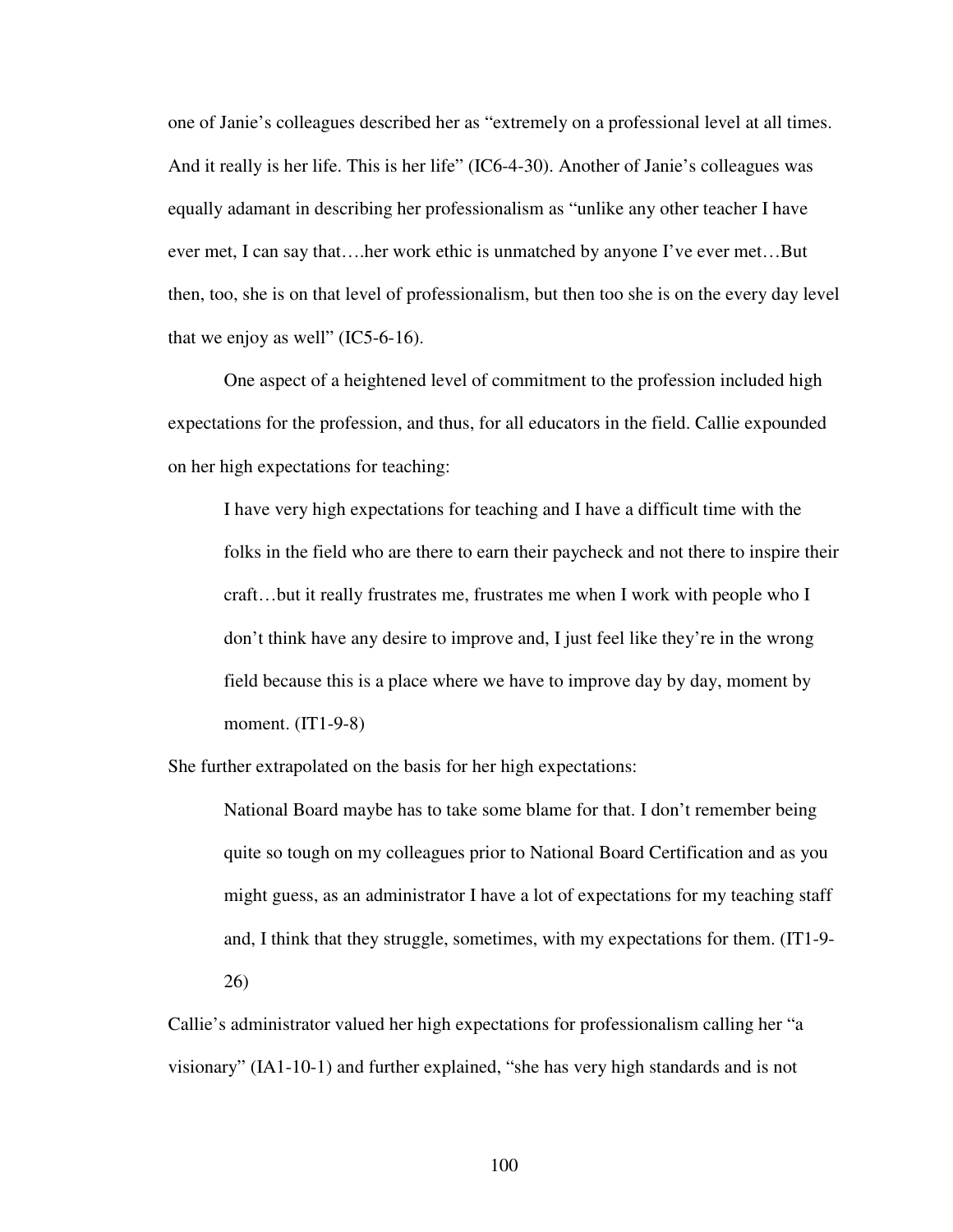afraid to express those standards or desires or wishes to her teachers and I think sometimes she gets probably a little flack because she's very, very determined to impress upon her teachers her expectations" (IA1-9-19).

Another aspect of a heightened level of commitment to the profession was defined by commitment of time. Bill described his own commitment to teaching in terms of time, "I no longer look at my year as an isolated unit" (IT4-14-28). Specifically, he described, "I look at my job as starting at seven a.m. but it does not end until six, seven, eight, nine, ten o'clock at night and so there's often times a bleed over" (IT4-11-23). While willing to commit above and beyond his contracted time, Bill acknowledged the fact that having NBPTS certification had allowed him to become more selective in the allotment of his time. Bill explained it this way:

What National Boards did was have me recognize that I am fortunate to make an impact on 120 individuals a semester. And that's 240 students. That's a lot of students to make an impact on. So I want to address those because those are the ones that the district has asked me to serve first. (IT4-6-29) …but I don't feel a pressure to join a district committee for the sake of personal gain or professional clout or. There's no, there's no desire to do that. While I would serve on any district committee without hesitation, I don't want it to be, 'I feel this impressive need to do that.' Because I can be more selective now and say, 'this is what's best for my kids.'  $(IT4-7-8)$ 

Likewise, after becoming NBPTS certified, Janie became more particular in her focus as a result of her NBC experiences: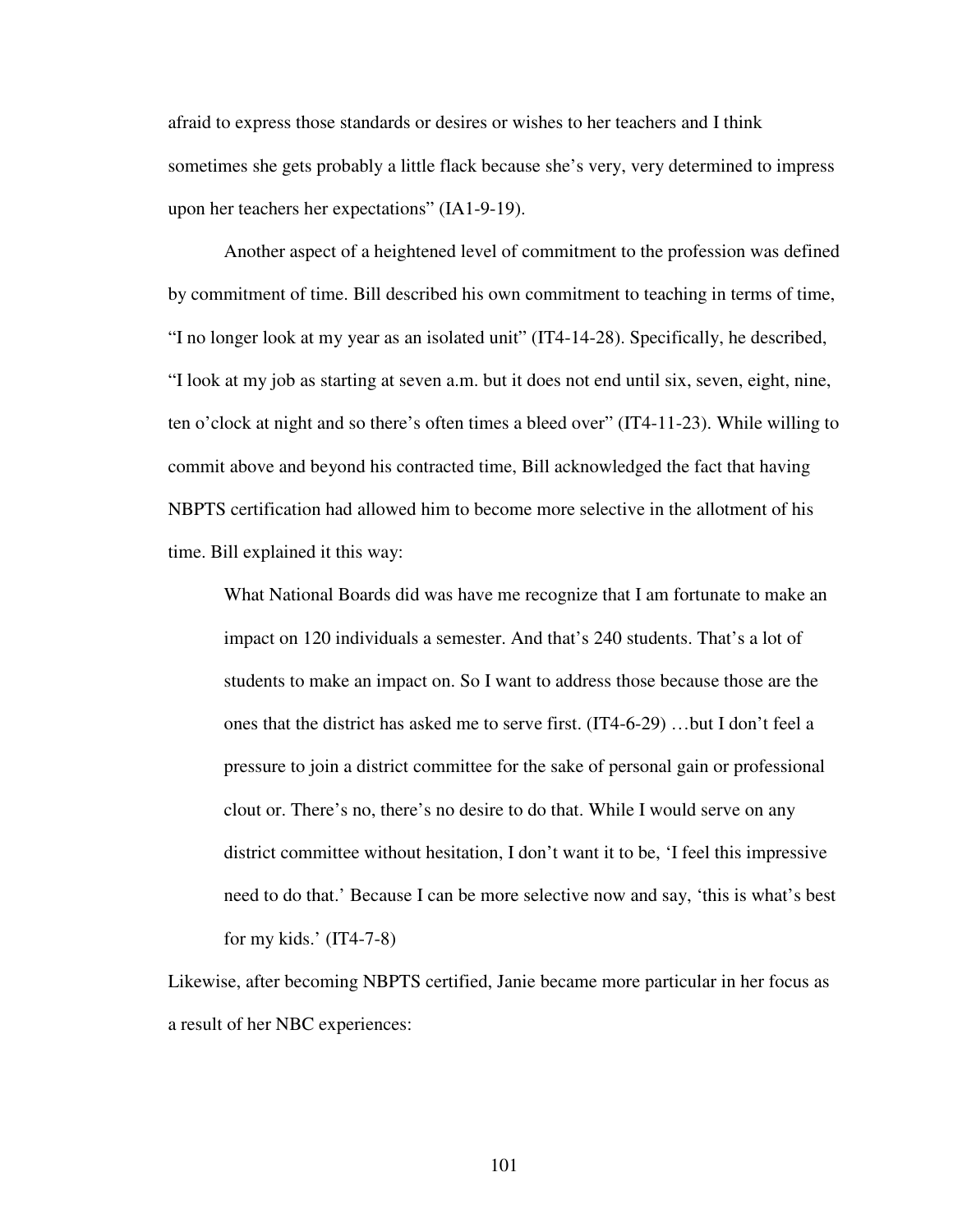Before I take on a new task or a new job or responsibility I ask myself, 'Well, if I do this, how's this going to improve student learning?' And if I don't have a satisfactory answer, I say no and, I don't feel any guilt about that or remorse. If I feel like it will improve student learning, then I jump at the chance. (IT3-10-9)

*Vision of the Profession* 

Personally, the NBCTs regarded their place within the profession of teaching as irrevocably altered by their experiences as NBCTs and that their understanding of the profession had become broader as a result of being NBCTs. For instance, Sue became friends with a high school teacher in her district that was participating in the process of NBPTS certification at the same time as she was. Looking back, Sue related the radical shift in her vision of her place as a first grade teacher compared with her friend, a high school teacher, within the greater profession of teachers:

Even though we were doing dramatically different things with curriculum, that there were more ways that we were alike than we were different, and…the gem we would take away from it was that we never, ever would be able to look at our students or what we did with them with old vision. It was…like we had had cataracts and they'd been peeled off because you had to ask that question always, 'So what? So this is fun but so what? So what it is doing for their learning?' (IT2- 19-37)

Callie articulated a similar experience in comparing her vision of her role as a teacher before and after NBPTS certification asserting, "It certainly broadened my thinking about what it is that we do"  $(IT1-2-2)$ . She described her vision of the profession before certification in a narrow way: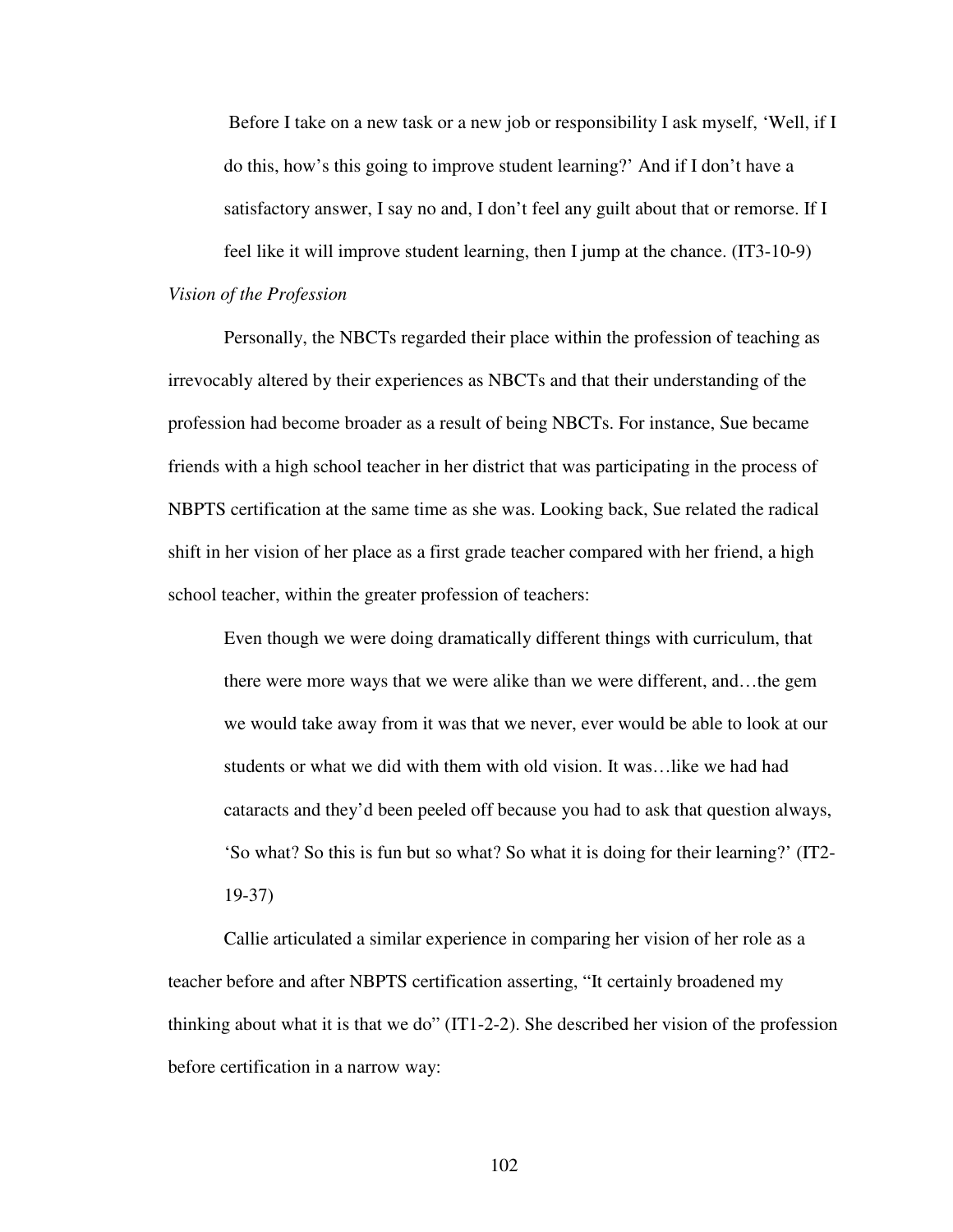When I became a teacher, I was so ready to be in a classroom and teach those little guys, you know, how to read and write, but I never thought of it…I didn't think of it in the more global sense about being a productive citizen yet. That hadn't really sunk into me that I was taking children and moving them into the world. (IT1-17-28)

Callie went on to explain how her point of view widened:

My teaching broadened into working with teachers across the state, across the nation, working with governors, and we met the president at one point and he explained to us how impactful he saw National Board being to the United States. We were, you're empowered to go back and look at what's going on in your classroom and it's at that point and time I realized I wasn't just preparing fourth graders for fifth grade, I was preparing, I was a step in the process for them to go out into the real world and that's what probably was the most empowering and probably the most impactful thing that National Board did for me was open my eyes to what my goal was as a teacher and that I was preparing them for the bigger scope of life. (IT1-18-5)

### *Future Plans*

Heavily influenced by their views of the teaching profession were the future plans of the participating NBCTs, especially in regards to their anticipation of the impending renewal process of their NBPTS certification. Two of the NBCTs were definite about their intentions to maintain their status as NBCTs, while two participants did not intend to pursue renewal. In the case of Sue, when asked about the worth of her certification as her expiration year approached, Sue zealously stated, "I absolutely value that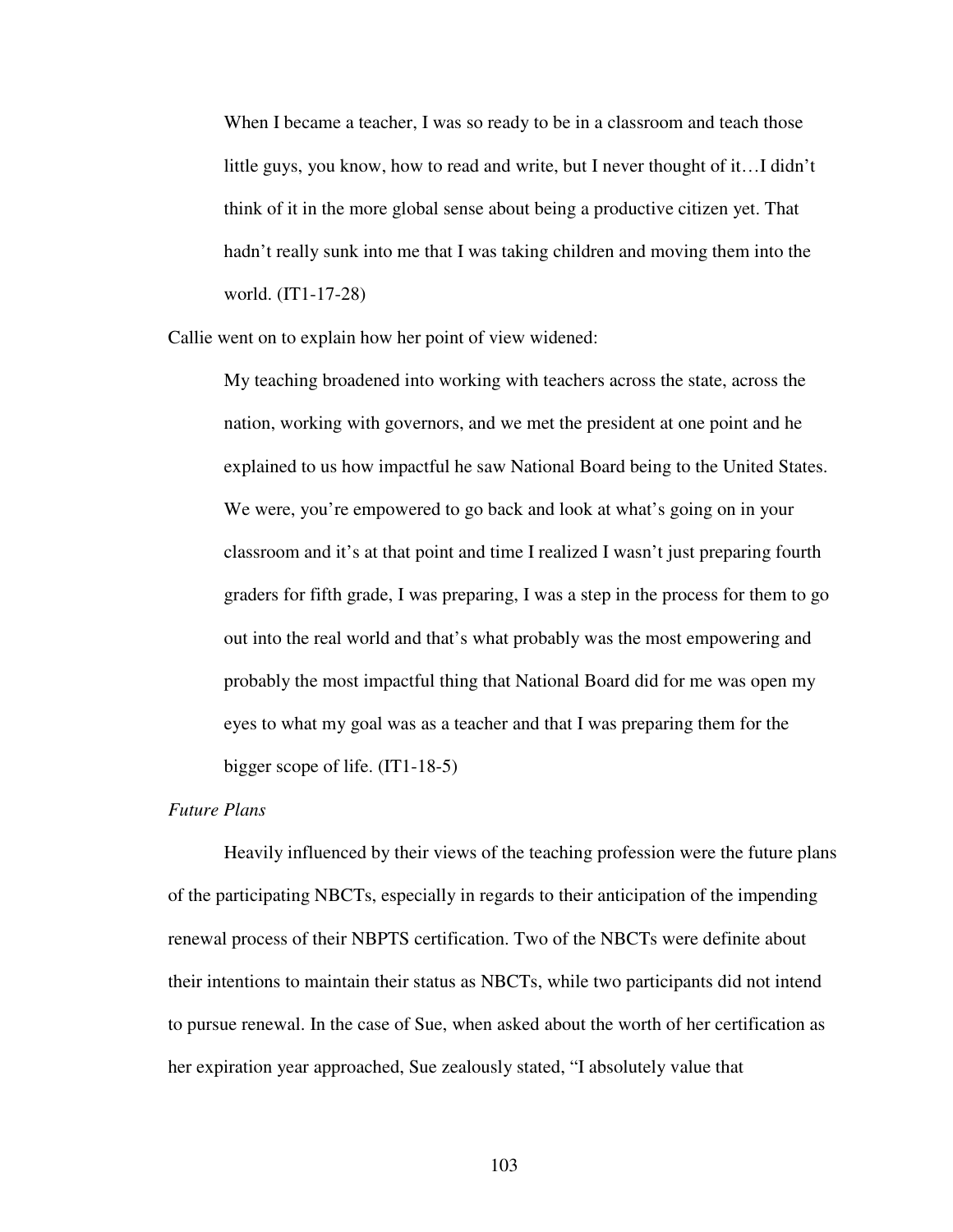certification" (IT2-19-28) and even though she could retire at anytime, "at this point [I] am all about wanting to renew" (IT2-20-19).

Likewise, Bill was unwavering in his intention to seek renewal of his NBPTS certification even though he now teaches high school performing arts, making it difficult for him to renew his certification in early adolescent English language arts. In spite of this, Bill set a new professional goal of working toward the establishment of NBPTS certification for performing arts:

The thing that bothers me the most is I am National Board Certified right now but obviously it's a ten year term and they are not offering National Board Certification in my subject area, so I've decided I'm going to do what I can to get my subject area approved. (IT4-18-1)

Knowing that the process for establishing NBPTS certification in performing arts would be lengthy, Bill already had a plan for his own renewal process:

I'm not afraid to not call myself NBCT because to me the impact it made is lifelong….I probably will apply in a totally different area….For me, going through that practice for a year of reflection is going to strengthen my teaching…. So I'm not done yet. It's a lifelong thing. (IT4-18-11)

 Callie also had experienced a change in her professional circumstances by becoming an administrator; therefore, she opted not to pursue renewal at this juncture in her career. On the other hand, Janie was unsure as to the value of pursuing renewal of her certification for vastly different reasons. Her involvement in the Teacher Leaders Network had influenced her perspective: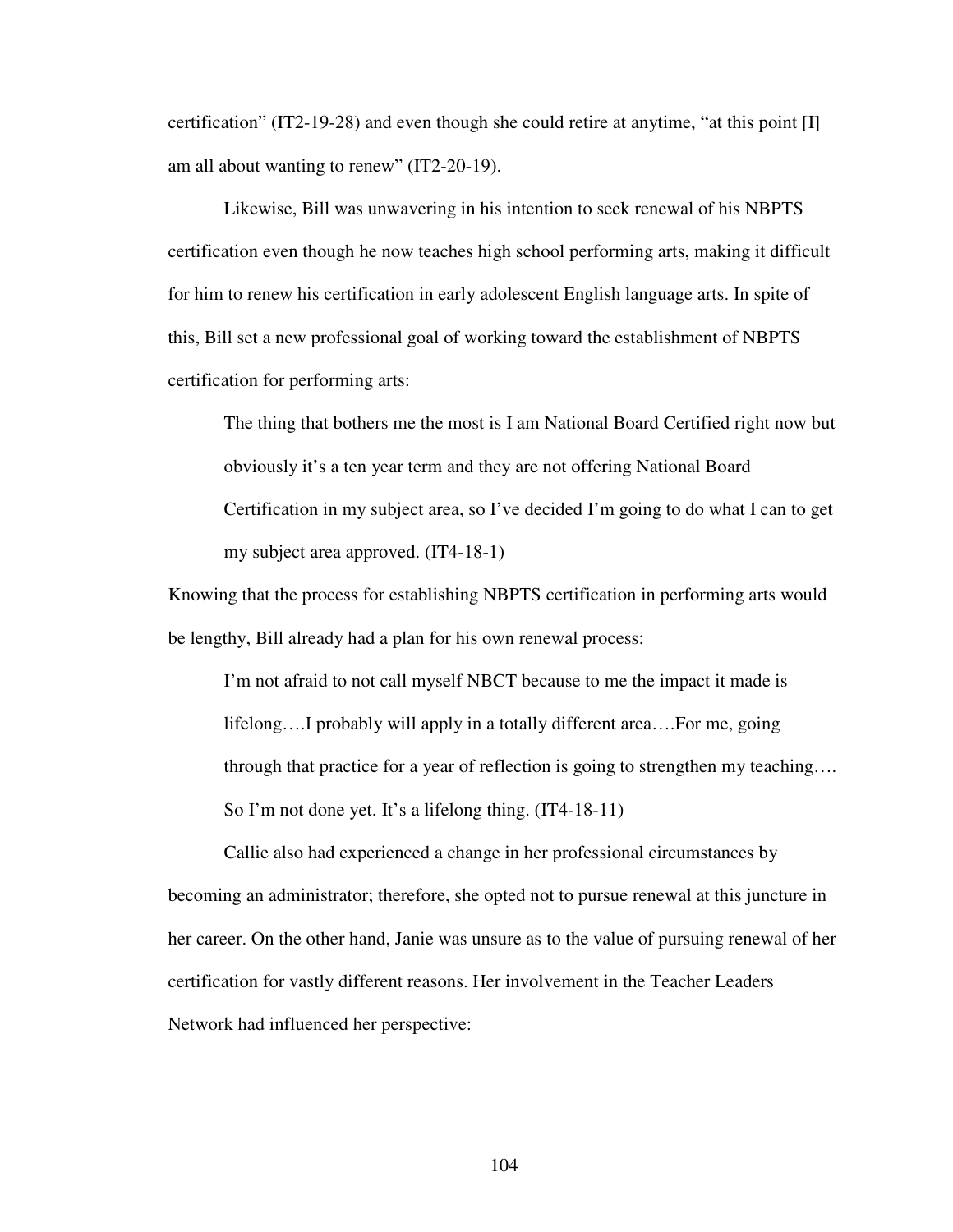They talked about unintentionally, intimidating non-National Board teachers with their aggressive go get 'em attitude and I just, you know, that was very eyeopening to me. I did not realize. I knew there were states that supported the whole process way more than…[my state] did but I did not realize that it is taking on its own kind of culture, especially in larger districts and I don't think I would want to be a part of that.  $(IT3-15-23)$ 

Additionally, Janie's disappointment over the lack of statewide support for NBCTs was evident in her suggestion that her state "needs to do more. They give a lot of talk and I don't see much action" (IT3-15-33). Janie's uneasiness about the perception of an aggressive culture, her disappointment over the lack of statewide support, and her intense focus on student learning in her local district have worked to discouraged her from pursuing renewal.

 Nevertheless, Sue was optimistic on the subject of state recognition of NBPTS certification. She related her experience regarding a recent change in the state certification requirements for veteran teachers due to the federal *No Child Left Behind Act*. The state was required to classify and document the highly qualified teachers practicing in the state. In completing the state documentation, Sue, who was automatically classified as a highly qualified teacher due to her status as a NBCT, expressed satisfaction by stating, "I was happy to see that National Board Certification had enough recognition at the state level that it would be an instant ticket to being a highly qualified teacher as defined by the... [state] standards for *No Child Left Behind*"  $(IT2-26-36).$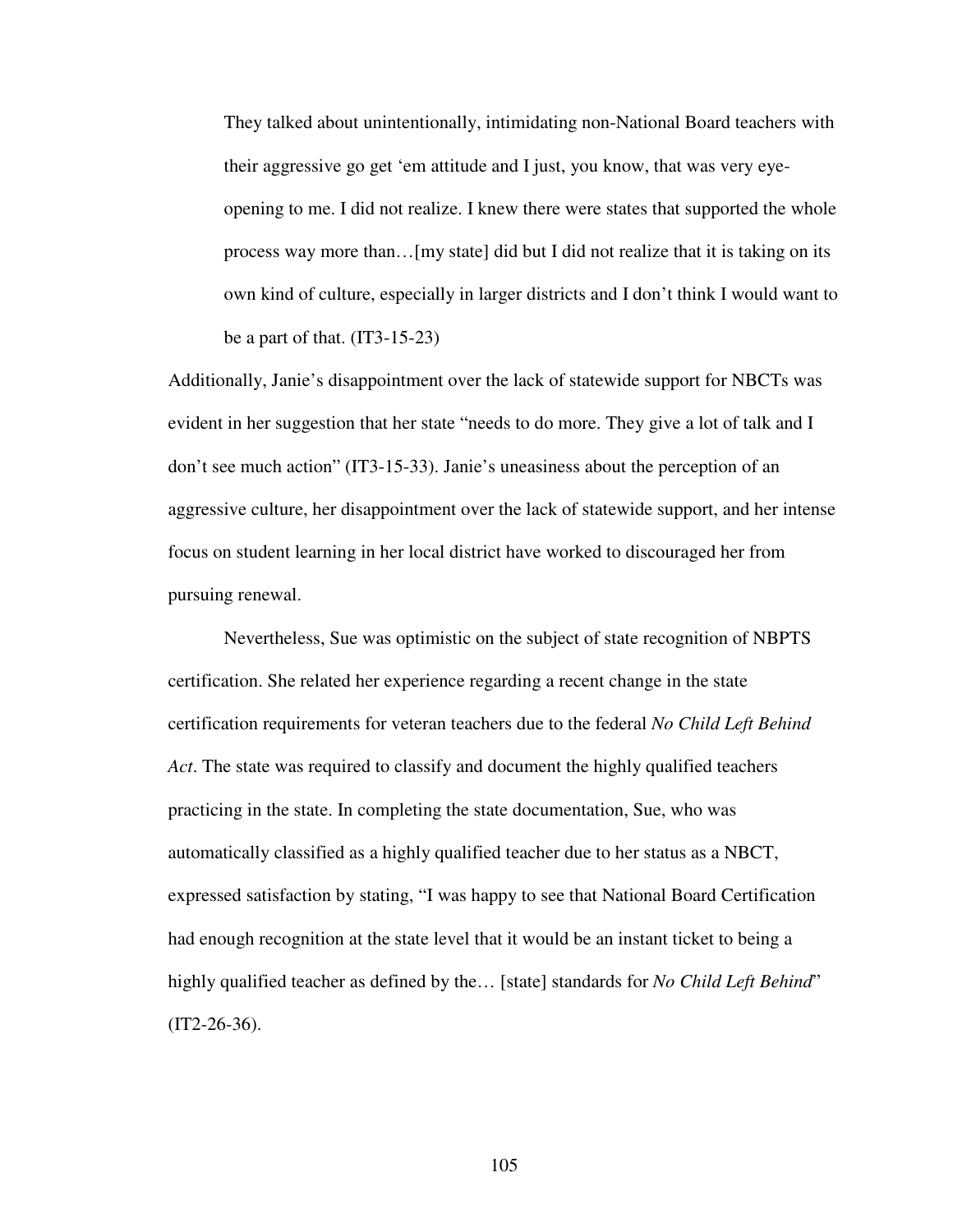Sue summed up her point of view regarding the function of NBPTS certification in strengthening the profession of teaching on a personal note:

Anytime you meet somebody that has gone through the process, there is a common language in terms of the tenants of accomplished teaching that absolutely gives you common ground to talk about and I've never met anybody that has been through the process, that it wouldn't be easy to have like a five or six hours conversation with. (IT2-25-17)

As a more public impact on the profession, Sue regarded the power of NBPTS certification to be even broader, "what the Board Certification does is that it gives a label to a body of good work that a teacher has done and it's a label that's recognizable and that people honor" (IT2-25-41).

### *Conclusion*

 The themes of reflective practitioner, expert status, teacher leadership, and professionalism emerged through a cross-case comparison of data between all cases in this qualitative inquiry into the impact of NBPTS certification on the career paths of teachers. Graphic organizers depicted the data sources for each case by theme as data were analyzed and served to document triangulation of data for a deeper understanding of the extent to which NBPTS certification impacted the career paths of veteran teachers.

 A review of the study protocol including the sample population, data collection methods, and process utilized for data analyses began Chapter Four. Also included in Chapter Four were descriptive data representative of each of the four cases followed by a within-case summary of each. Concluding the chapter was a cross-case comparison of data between all cases. Graphic organizers depicted the four themes that emerged from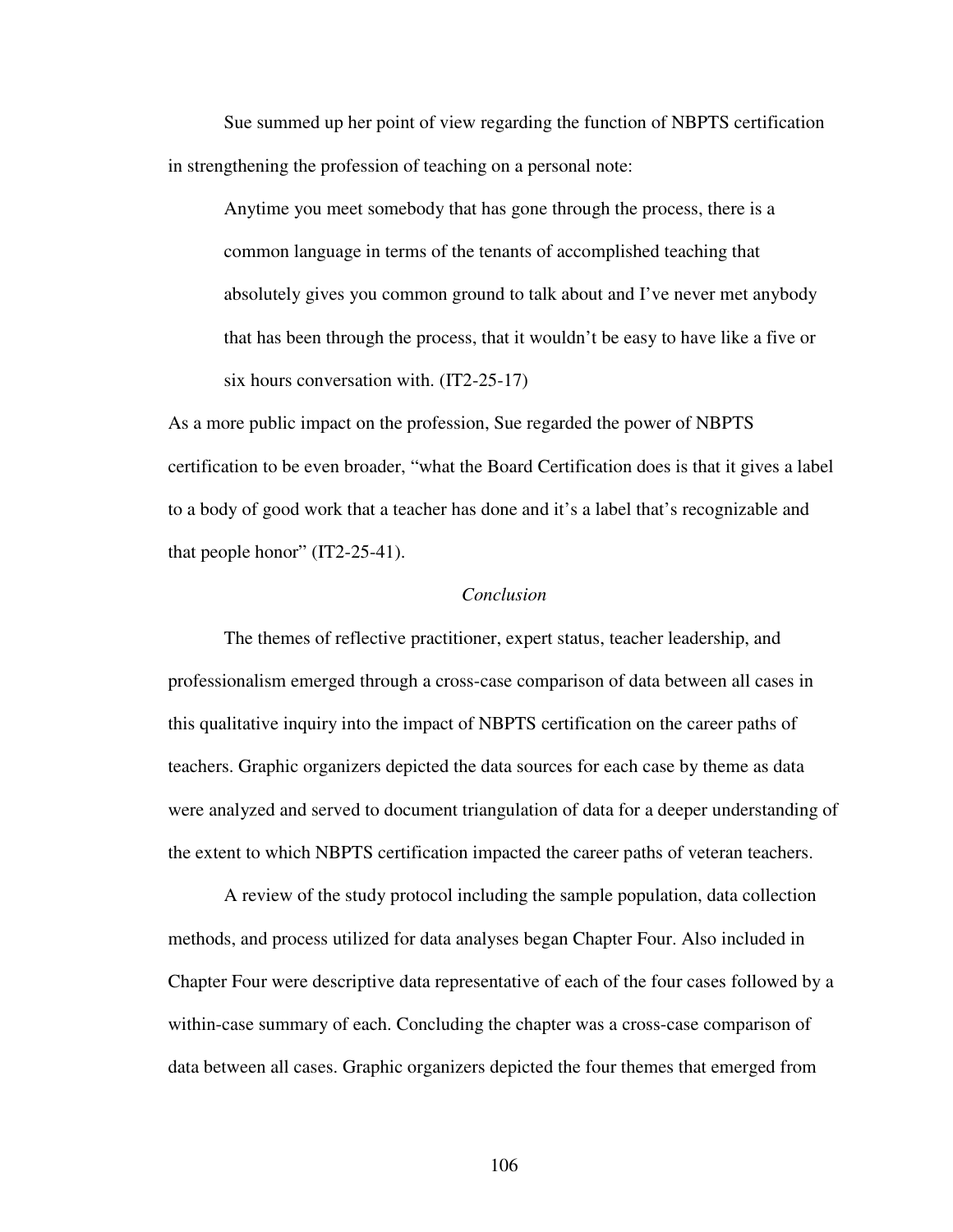data analyses and data sources that supported each theme. Findings and conclusions based on the data analyses are discussed in Chapter Five along with implications for practice and recommendations for future study.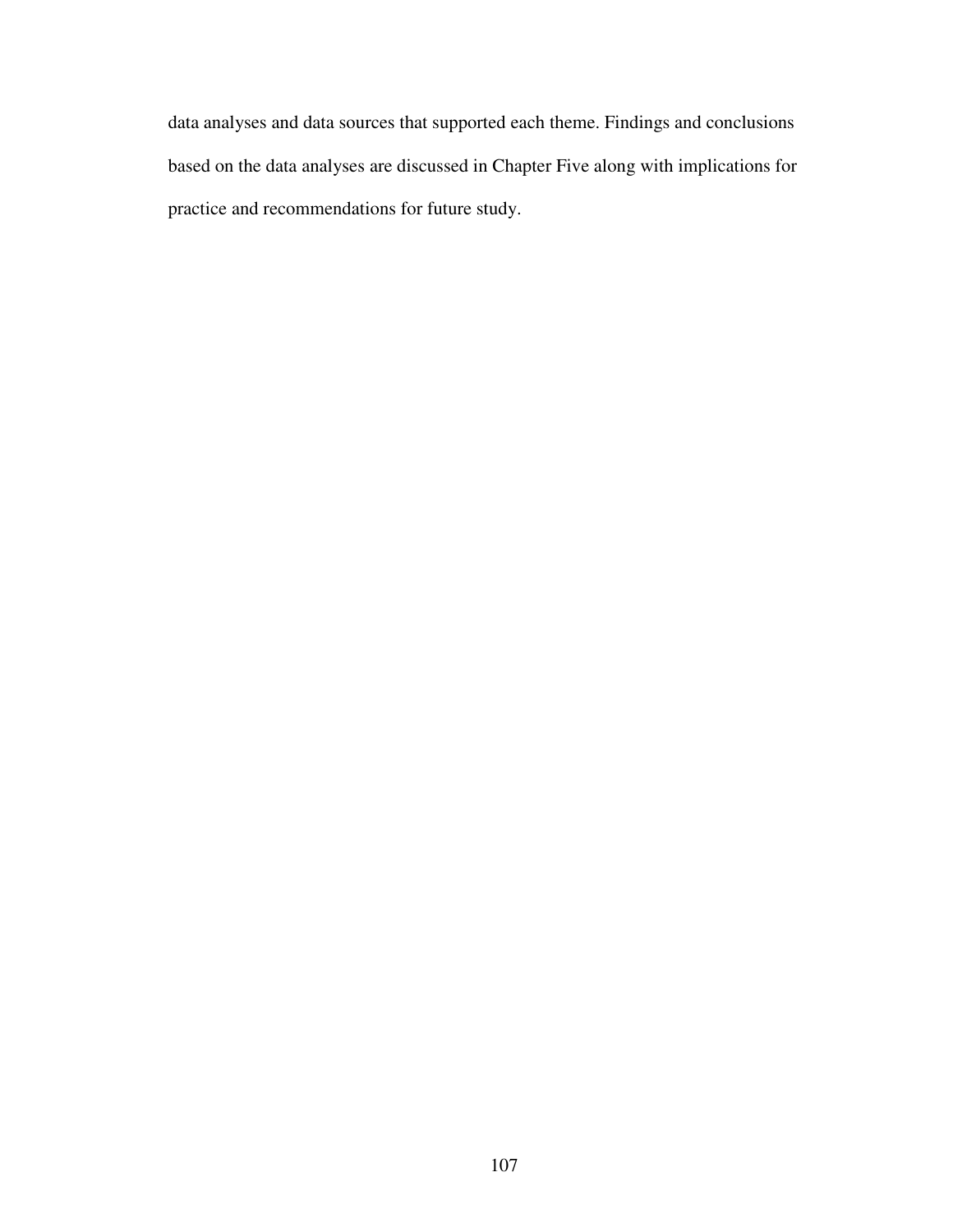### CHAPTER FIVE

### Summary, Conclusions, and Recommendations

### *Introduction*

This multiple case study examined the career paths of four National Board Certified Teachers (NBCTs) in one Midwest state in order to add to the knowledge base an understanding of the long term impact of National Board for Professional Teaching Standards (NBPTS) certification on the profession of teaching. The long term impact of NBPTS certification on the evolving career paths of teachers served as an indicator of the impact of NBPTS certification on the profession of teaching. A summary of the findings of the inquiry and conclusions based on the data analyses are discussed in Chapter Five along with implications for practice and recommendations for future study.

Characteristics of qualitative research that were vital to this study included the holistic nature of qualitative inquiry, the natural setting in which the investigation occurred, and the smaller population of study available versus the larger number of participants necessary for statistical significance in quantitative research (Merriam, 1998). This researcher determined that a qualitative, multi-case study offered the best opportunity for participants to share perceptions and personal reflections regarding the influence of NBPTS certification on their career paths. Thus through this inquiry, greater meaning and insight into the long term impact of NBC on the teaching profession could be constructed.

#### *Summary of Findings*

The process of qualitative inquiry provided a framework to address the overarching inquisitiveness guiding this investigation: How has attainment of NBPTS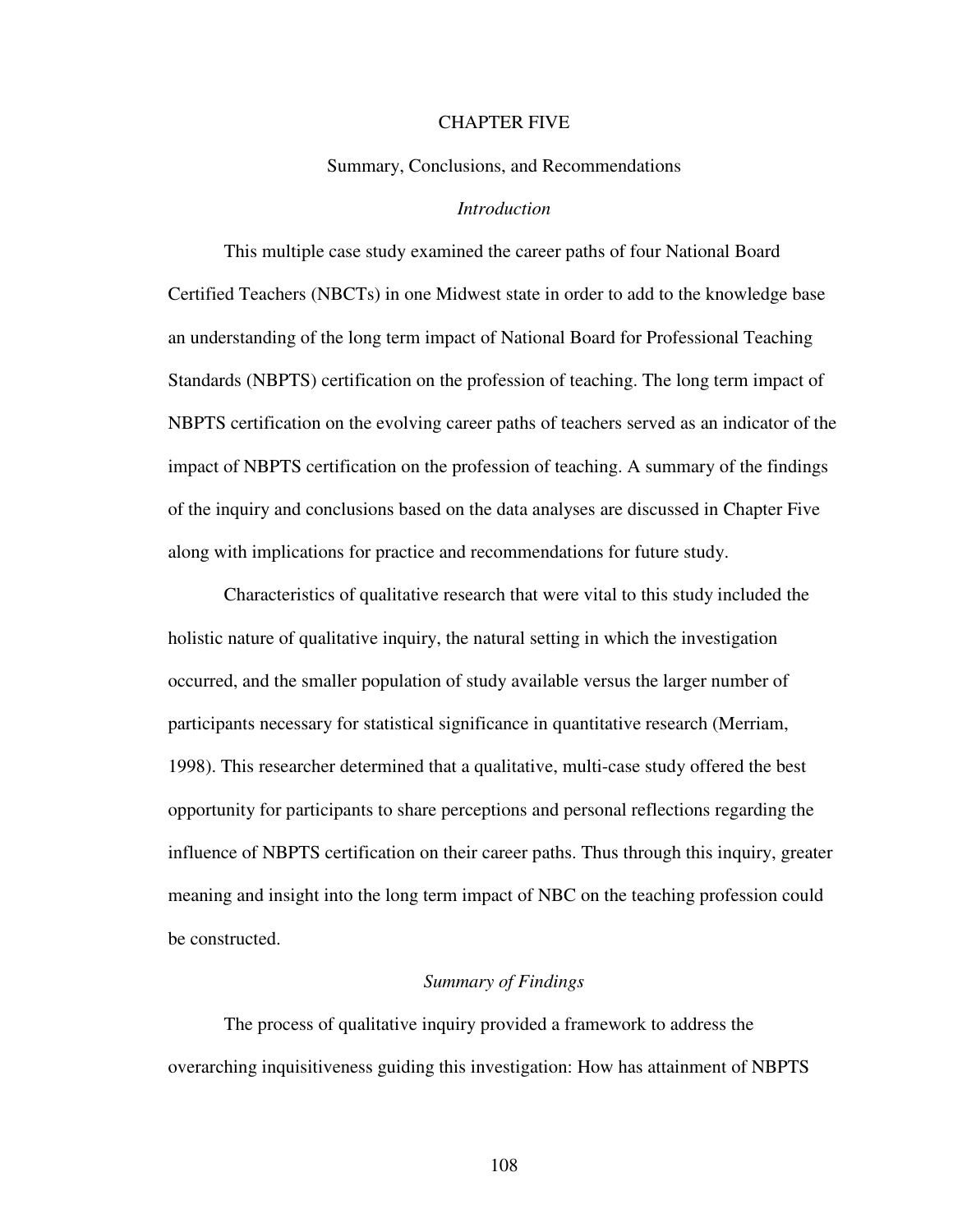certification influenced the career paths of teachers? The following four themes related to the career paths of NBPTS certified teachers emerged as data were scrutinized: reflective practitioner, teacher leadership, expert status, and professionalism. Thus, within the context of these four themes, answers were sought to the following questions:

- 1. How have the roles and responsibilities of NBC teachers changed over time?
- 2. What is the perception of NBC teachers regarding how NBC status affected the evolution of these roles and responsibilities?
- 3. What is the perception of other stakeholders regarding how NBC status affected the evolution of teachers' roles and responsibilities over time?
- 4. What specific processes does the NBC teacher implement as a result of the certification process that leads to enhanced teaching and learning?
- 5. How does the NBC teacher establish enhanced teaching and learning capacity among other educators?

In Chapter Five, the researcher summarized data presented in Chapter Four that addressed each research question. Furthermore, interpretations of data were guided by the literature review synthesis of research on teaching as a profession, career paths of teachers, the policies of standards-based reform, and the NBPTS.

1. How have the roles and responsibilities of NBC teachers changed over time?

All NBCTs participating in this study began their careers in education as classroom teachers. Sue obtained NBPTS certification as a veteran teacher of 25 years, thus would be considered one of the generation of teachers who entered the profession prior to *A Nation at Risk.* The other three participating NBCTs obtained certification after only six years of teaching thus characterizing them as members of the new generation of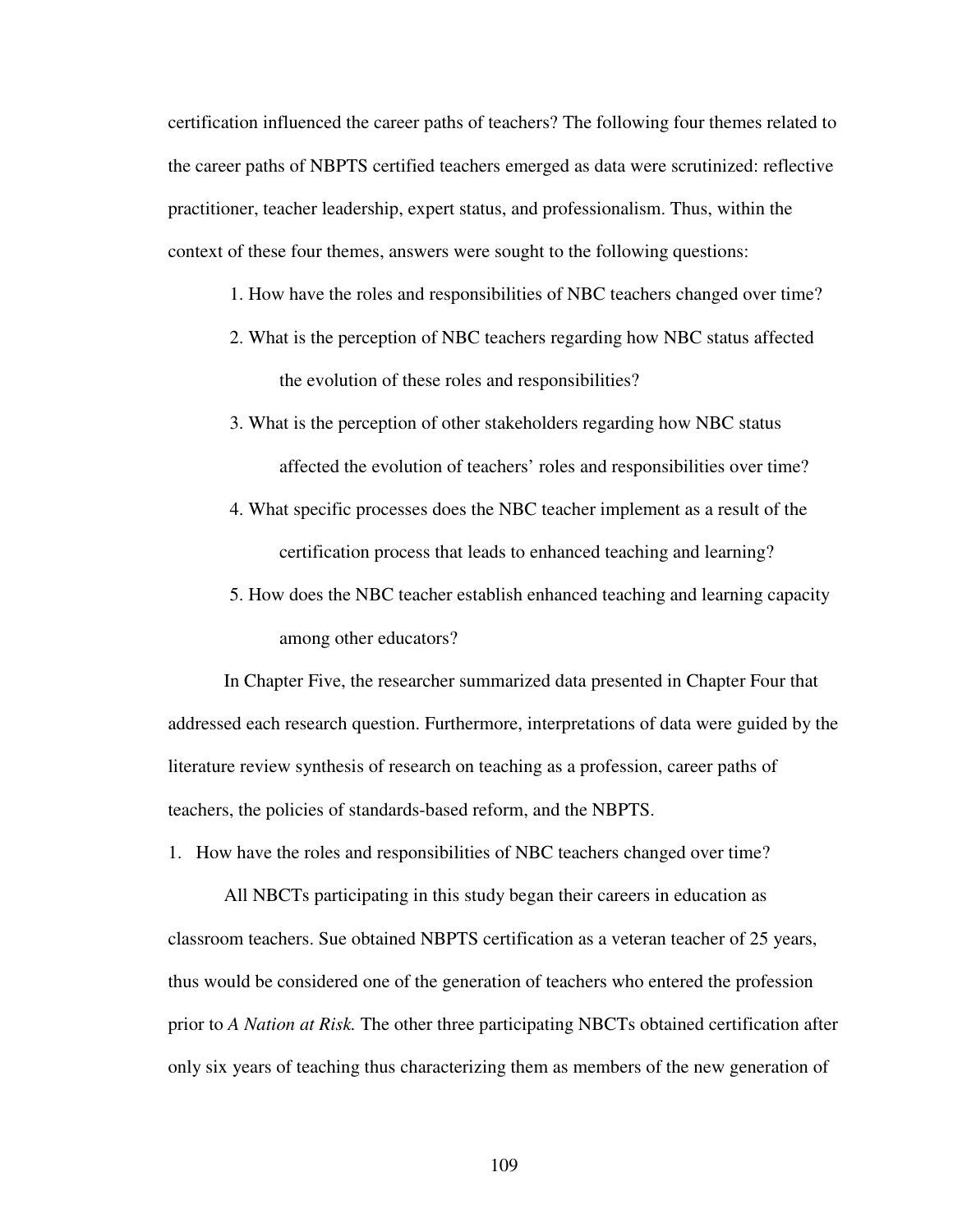teachers influenced by the accountability reform movement initiated by *A Nation at Risk* (National Commission on Excellence in Education, 1983). Research (Johnson & Kardos, 2005) revealed teachers' expectations for their career paths have undergone a shift due to the influence of standards-based reform.

The generation of teachers who entered the profession prior to *A Nation at Risk*  consisted of teachers currently eligible for retirement while another generation of teachers came to the profession in the mist of the reform movement initiated by *A Nation at Risk.* The probability of multiple careers during their work life separated the new generation of teachers from the retiring generation (Johnson & Kardos, 2005) who characteristically entered teaching immediately post college expecting a single, long term career. Typically, many in the new generation of teachers brought with them expectations of higher pay, a well-resourced work environment, and the opportunity for advancement on the job. As a matter of course, the new generation of teachers prefers working with colleagues in teams, desires varied roles and responsibilities, and expects to gain professional influence over time. This new generation's vision of the profession closely aligned with the vision for reform framed in *A Nation Prepared* (Carnegie Forum on Education and the Economy Task Force on Teaching as a Profession, 1986) which initially suggested the creation of the NBPTS.

However, regardless of which generation the participating NBCTs in this inquiry reflected, over time each NBCT interviewed willingly took on additional roles and responsibilities, some of which were formal district roles, while others were informal responsibilities. For example, after highly influential committee work within her district, Callie became an elementary principal, offering her multiple opportunities to impact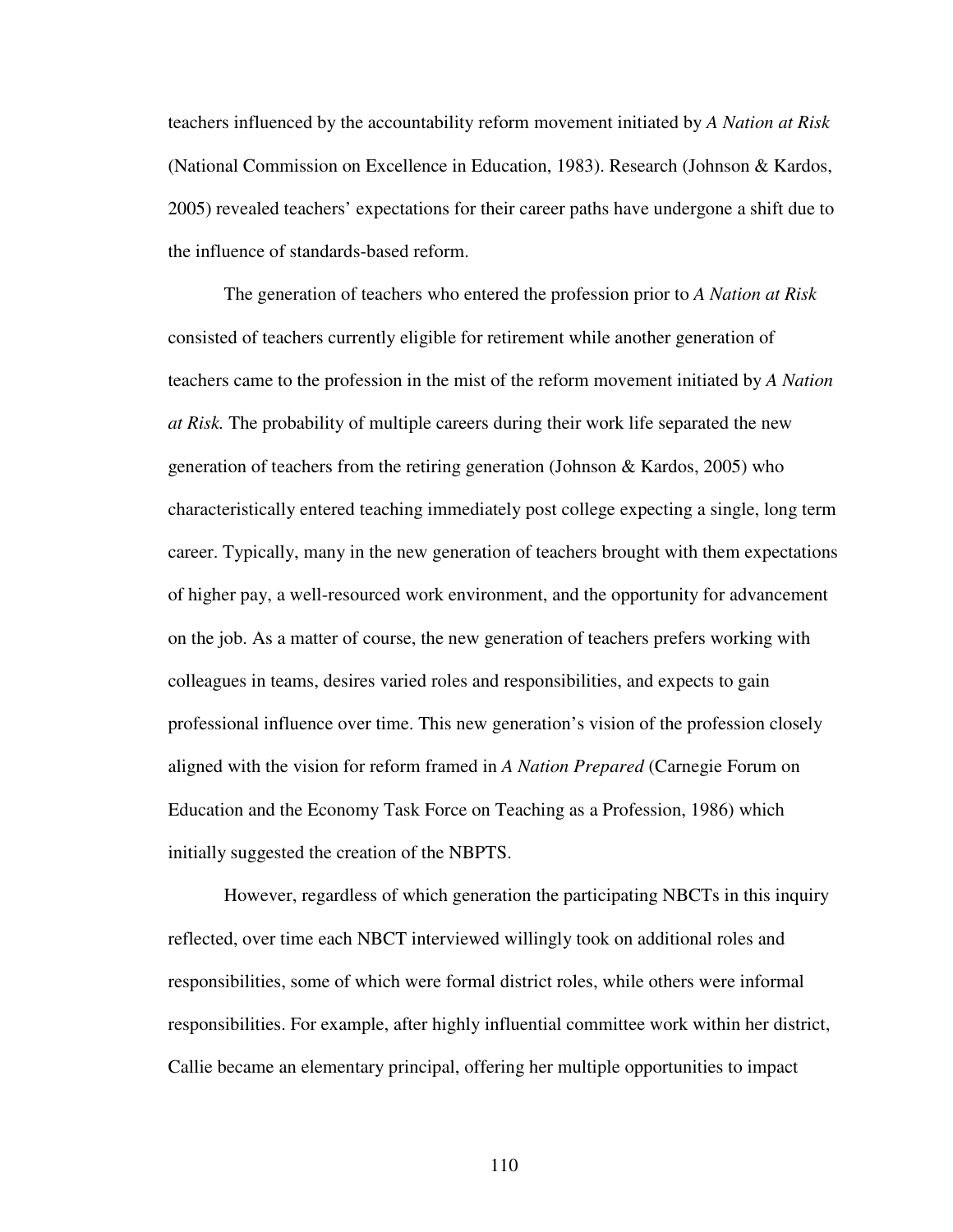numerous students and teachers. Similarly, Sue worked as a statewide reading consultant, a role that provided an opportunity to mentor and instruct teachers across the state. After four years traveling the state, Sue continued her role as a reading consultant within her home district, mentoring and instructing teachers. Similarly, Janie leads her division and is well known in her district for sharing ideas, mentoring, and leading district in-service training in addition to her teaching duties. Likewise, in addition to his teaching duties, Bill heads the theatre department, serves on a student recognition committee, works long hours beyond the regular school day, and seeks a forum for national recognition for his field of fine arts. Whatever the distinction of the role, these teachers sought out greater influence over students, teachers, and thus over the profession of teaching, above and beyond their classroom duties after achieving NBPTS certification.

2. What is the perception of NBC teachers regarding how NBC status affected the evolution of these roles and responsibilities?

Notably, participating teachers attributed the achievement of NBPTS certification for their increased level of confidence and motivation to pursue additional roles and responsibilities. Moreover, Bill, Callie, and Sue each related a personal experience in which having NBPTS certification open doors for employment opportunities. For Sue, possession of NBC was instrumental in being chosen for the Reading Initiative position as "National Board Certification was a key during the interview process. The…[state department] people were very impressed that I had that" (IT2-12-13). But even without changing employment positions, NBCTs reported an increase in the respect they received from administrators and colleagues as a result of being NBPTS certified.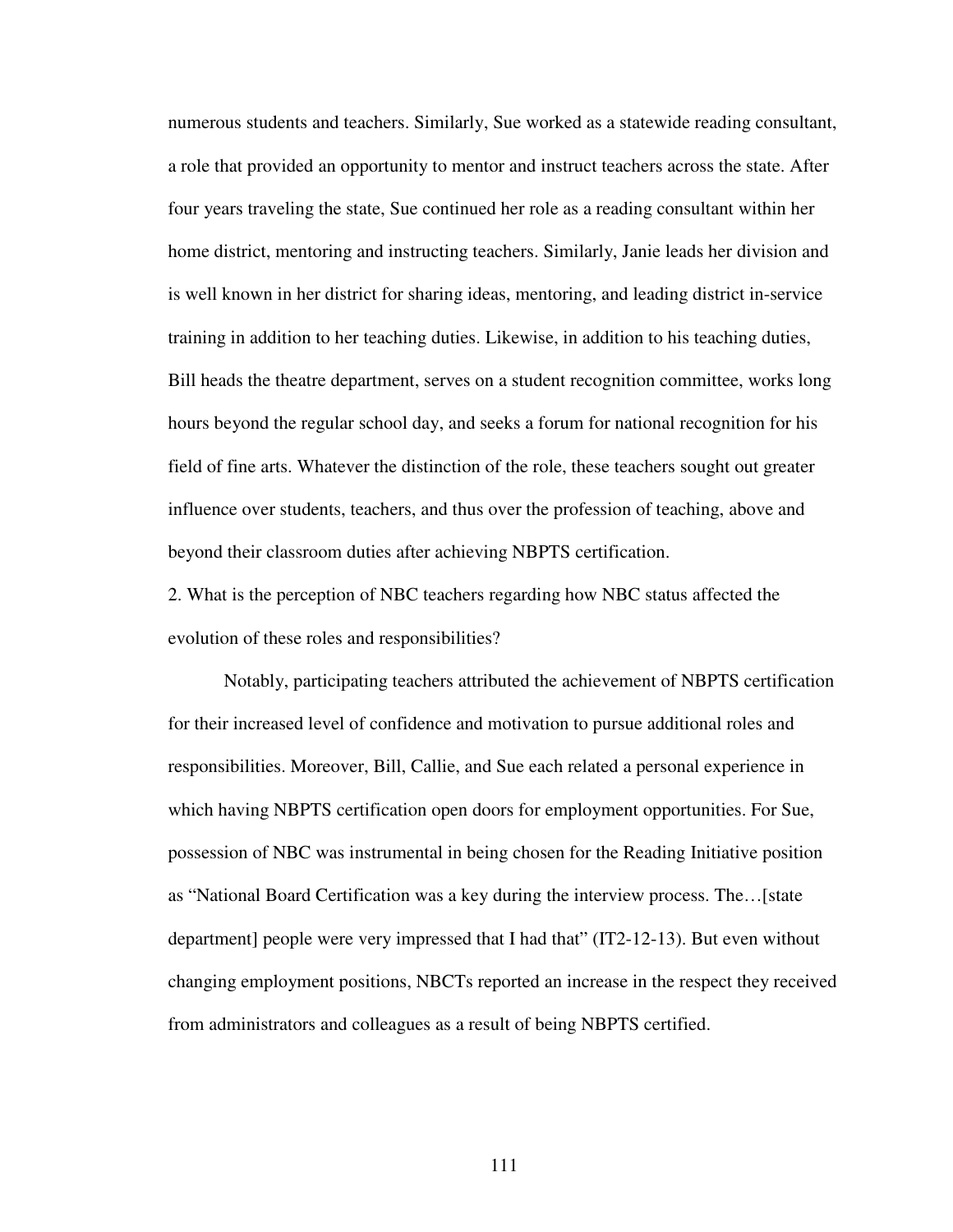Perhaps most telling was the perception of the participants of an increased level of confidence in their own abilities to fulfill extended roles and responsibilities as a result of achieving NBC. Due to this keen level of confidence, Bill and Janie became more selective in the responsibilities they accepted, requiring every activity to directly impact student learning in a positive way. Each attributed this heightened awareness to the certification process, therefore signifying that NBPTS certification enhanced their ability to answer the call of *A Nation Prepared* for Lead Teachers to "take mutual responsibility for the curriculum and instruction on the basis of thinking together and individually about the substance of their work—children's learning—and how to make themselves better at it" (Carnegie Forum on Education and the Economy Task Force on Teaching as a Profession, 1986, p. 58).

3. What is the perception of other stakeholders regarding how NBC status affected the evolution of teachers' roles and responsibilities over time?

Just as NBCTs expressed increased confidence in their abilities to take on extended roles and responsibilities, so did their colleagues indicate an increased level of confidence in the NBCTs as expert educators. NBCTs were sought out by colleagues due to their expertise and willingness to share as evidenced by numerous examples of collaboration between the NBCTs and their colleagues. Likewise, every administrator perceived the NBCT as an expert resource not only for them, but for all district stakeholders. In each instance, colleagues and administrators viewed the NBCT as an authority in education possessing a depth of knowledge regarding issues in education that surpassed the ordinary professional and thus served as a districtwide resource. Therefore the vision framed by *A Nation Prepared* came to fruition in these NBPTS certified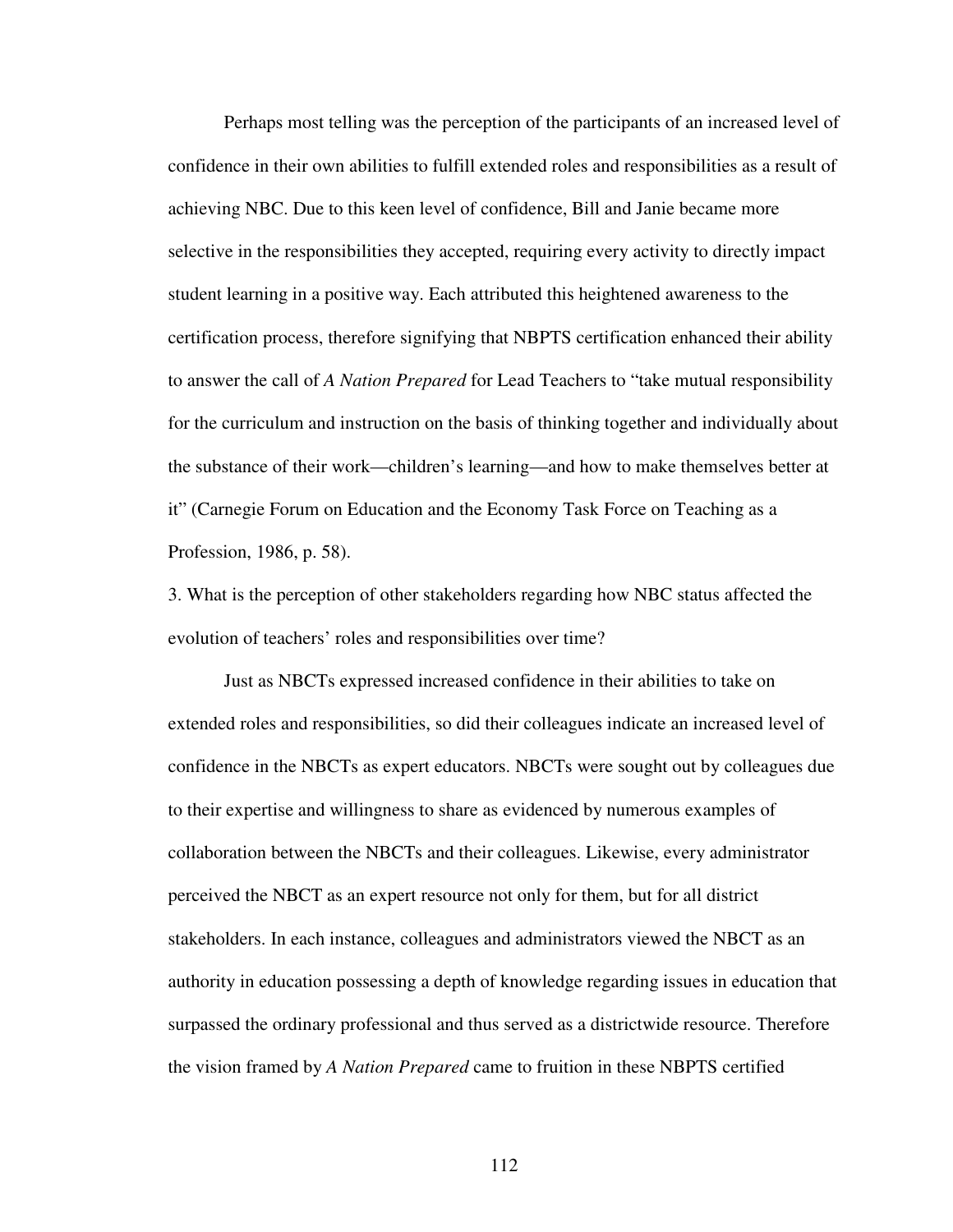teachers as Lead Teachers who "derive their authority primarily from the respect of their professional colleagues" (Carnegie Forum on Education and the Economy Task Force on Teaching as a Profession, 1986, p. 58).

Colleagues and administrators unanimously perceived the NBCTs as reflective, professional, progressive, expert, confident, and knowledgeable. For instance, it was noted by colleagues and administrators of Bill, Sue, and Janie that collaboration with these NBCTs was highly valued due to the level of expertise each willingly shared with others. Furthermore, Callie's administrator and colleagues extrapolated high expectations for her capacity as an administrator due to her status as a NBCT. While these perceptions were based on personal experience with a particular NBCT, the expectation was expressed that any NBCT would be an asset and resource for the district, thus establishing a foundation of high standards and expectations for the participating NBCTs due to their certification status.

4. What specific processes does the NBC teacher implement as a result of the certification process that leads to enhanced teaching and learning?

Universally, the participating NBCTs associated an increase in reflective practice due to the process of NBPTS certification that directly impacted their teaching as well as extending beyond the classroom. All four NBCTs related a deliberate, continuous evaluation of their teaching practices and professional interactions with colleagues that grew out of the certification process. For example, Bill extended his reflective philosophy to his formal assessment of students, and further incorporated reflective actions into the students' course objectives. Additionally, Callie continued to foster reflective practice as an administrator by initiating reflective journals with her staff. Moreover, reflection-in-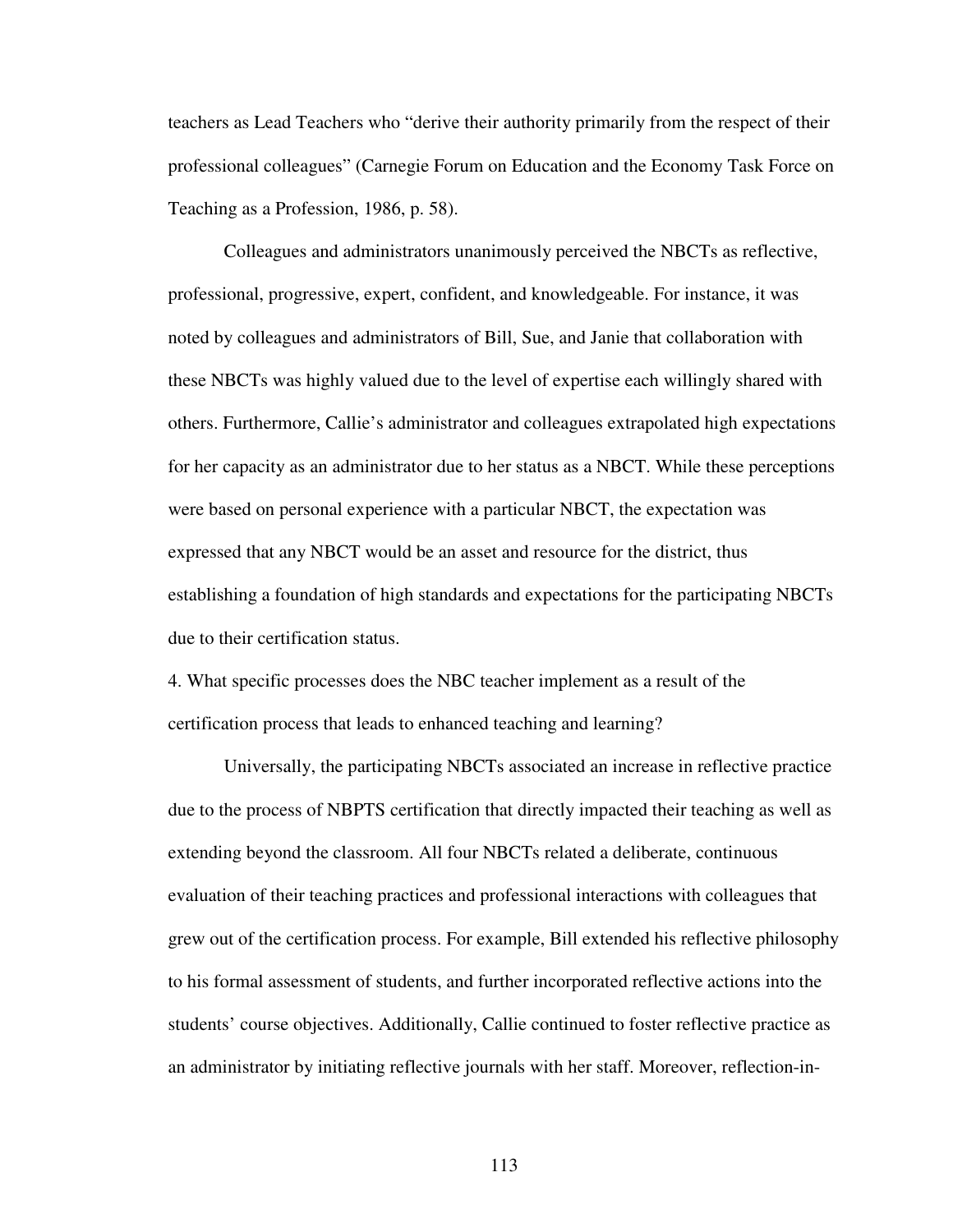action (Schön, 1983) dominated the teaching practices of Sue and Janie as they focused every moment on how to improve student learning.

Reflection in practice was depicted in the Core Propositions as a standard of teaching related to teachers' effectiveness in monitoring student learning, thinking systematically about practice, and learning from experience (NBPTS, 2002). Research further identified reflective practice as a characteristic of high quality teaching that was "crucial to lifelong learning and a professional necessity" (Stronge, 2002, p. 21) for effective teachers. Each participating NBCT made time for reflection on their actions a priority and conveyed their convictions to others through mentoring, modeling, and presentations. Thus, they professionalized teaching in fulfillment of one central element necessary to improve teaching stipulated in *A Nation Prepared* "fundamental to our conception of a workable professional environment that fosters learning is more time for all professional teachers to reflect, plan, and discuss teaching innovations and problems with their colleagues" (Carnegie Forum on Education and the Economy Task Force on Teaching as a Profession, 1986, p. 60).

5. How does the NBC teacher establish enhanced teaching and learning capacity among other educators?

Throughout the interviews, colleagues and administrators described the NBCTs as leaders while the NBCTs themselves related increased participation in roles that imparted them greater influence over the profession of teaching. Qualities of leadership ascribed to each NBCT were evidenced by mentoring, collaboration, leading presentations, sharing ideas, and communicating high expectations for self and for colleagues. Each NBCT was noted to have demonstrated an increased level of commitment to the profession and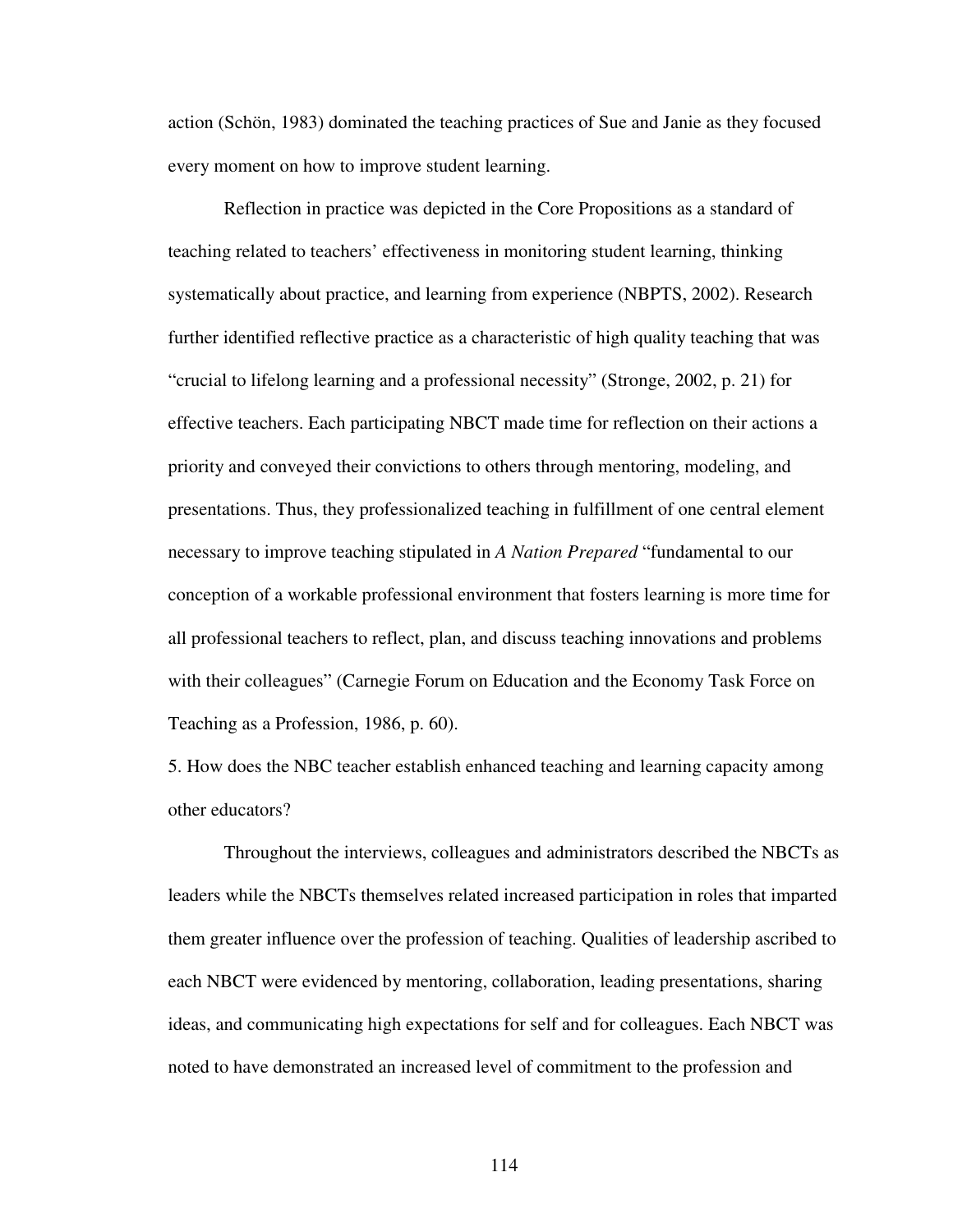shared ideas with other teachers, administrators, school boards, and policymakers on a regular basis. The participating NBCTs associated the increased confidence and motivation to pursue leadership activities with having achieved NBPTS certification. Additionally, the concept of a broader vision of the profession molded the process of NBPTS certification was communicated in each interview with a NBCT during this inquiry.

In support, researchers (Danielson, 2006; Johnson & TPNGT, 2004) described NBCTs as master teachers with expertise that benefited the school as a whole. Moreover, teacher leaders "work with colleagues for the purpose of improving teaching and learning, whether in a formal or an informal capacity" (Patterson & Patterson, 2004, p. 74). In this leadership capacity, Bernauer (2002) and Lambert (2003) agreed that teachers as professionals learn from one another, thus leading to a high-performing organization. Teacher expertise embedded within and supported by a culture of professional inquiry was observed to contribute to professionalism in teaching and benefit the school district as a whole in studies by Barth (2001), Danielson (2006), and Lieberman and Miller (2004). Further extrapolated to the broader context of the profession of teaching, Sue's insight regarding the common ground existing among NBPTS certified teachers personified the far reaching impact of NBPTS certification experienced by these teachers. By seizing opportunities for greater influence, these NBCTs realized the vision of *A Nation Prepared* that "what is central is that, by vesting responsibility for instruction in Lead Teachers, schools will capitalize on the knowledge and skills of its most capable staff and create a career path worth pursuing" (Carnegie Forum on Education and the Economy Task Force on Teaching as a Profession, 1986, p. 60).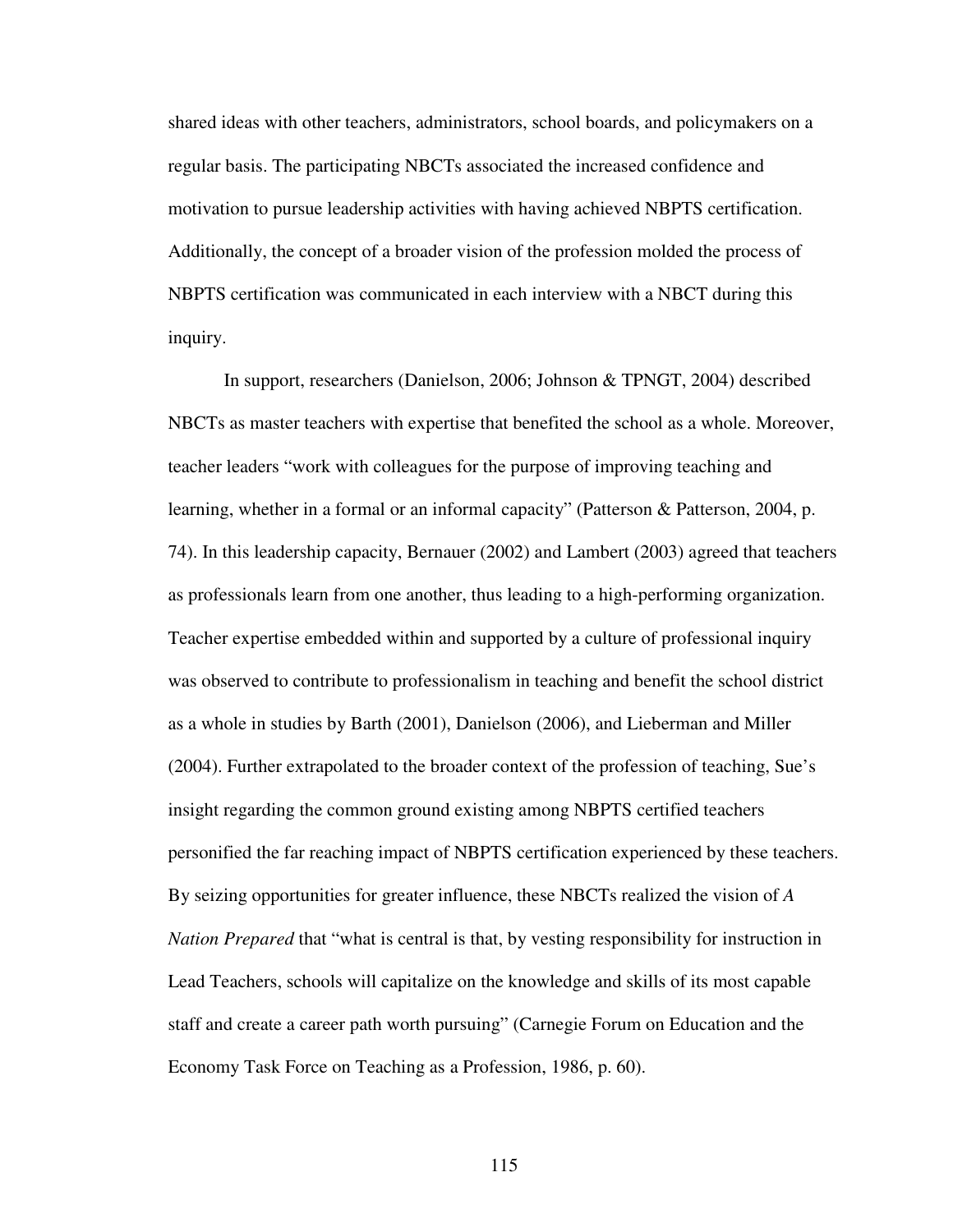The paramount nature of the impact of NBPTS certification on Callie, Sue, Janie, and Bill was plainly demonstrated in their future career plans. All four had previously contemplated renewal as the 10 year life of their certification comes to an end. Plans for renewal figured prominently in Sue's future even as Bill desired renewal to such an extent that he determined to pursue certification in another field in order to maintain his status as an NBCT. Although Callie valued her certification, she felt the direction of her career as an administrator negated involvement in the renewal process. Yet, despite the fact that Janie valued her achievement of NBPTS certification, she was unsure about the worth of renewal due to lack of equitable statewide support she experienced in her area. Janie's experience points to a weakness in state policy directed at professional focus warned against in *A Nation Prepared* that "in anticipation of Board-certified teachers being available for hire, state authorities should begin drafting plans to offer districts incentives to engage such teachers in appropriate roles and at higher rates of pay than teachers without Board certification" (Carnegie Forum on Education and the Economy Task Force on Teaching as a Profession, 1986, p. 69).

### *Conclusions*

 How would meaning be ascribed to the findings of this qualitative inquiry? Distinctively, qualitative inquiry seeks to explain the meaning of an experience as a whole through the lens of the researcher (Fraenkel & Wallen, 2003; Merriam, 1998) and tends to be specific to that particular situation (Creswell, 2003; Merriam). What matters "is not whether findings will be found again but *whether the results are consistent with the data collected* [author's emphasis]" (Merriam, p. 206). With that in mind, the following conclusions based on the study findings of the long term impact of NBPTS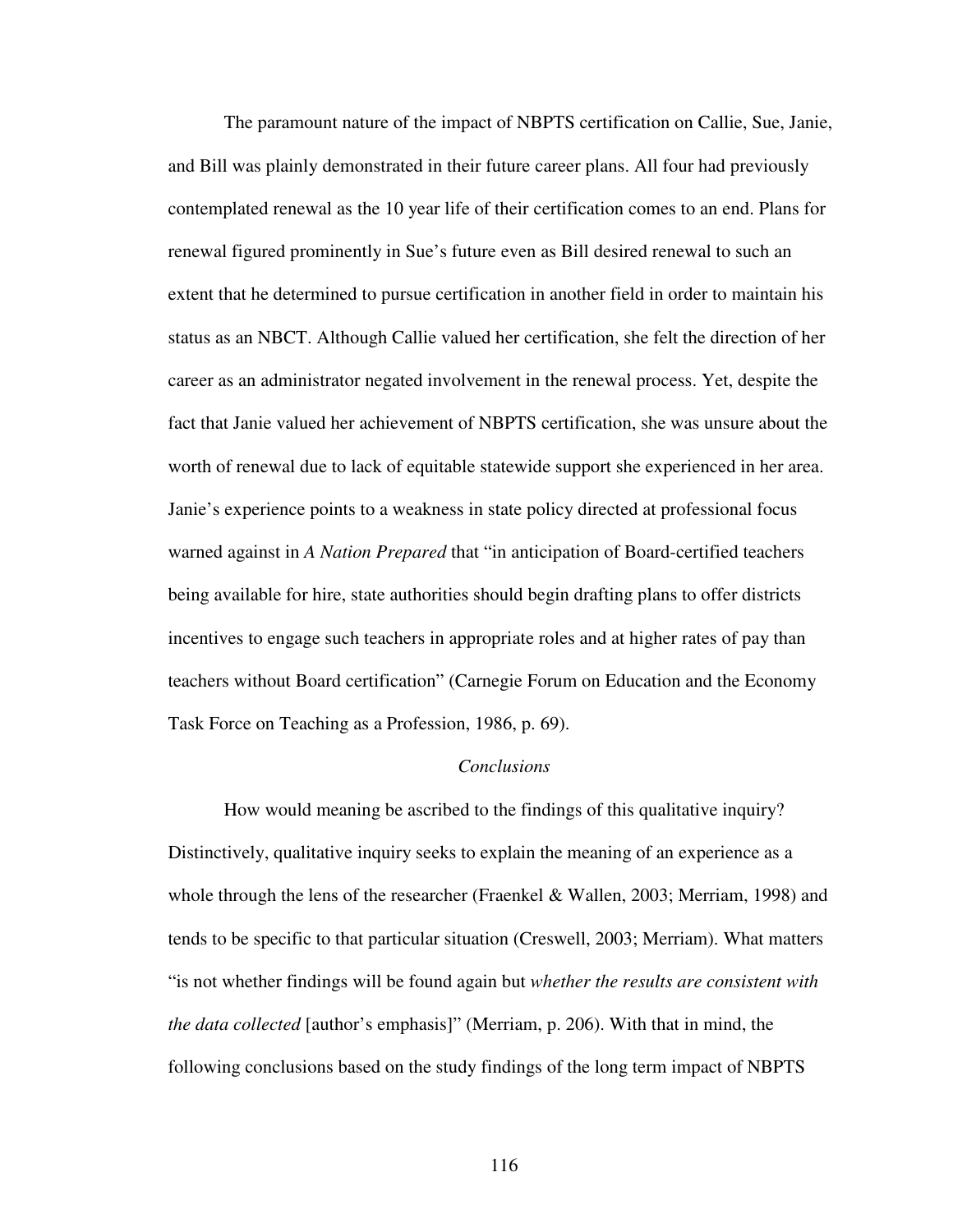certification on the career paths of NBCTs in one Midwest state pointed to strengths and shortcomings within the context of teaching as a profession.

Teaching was defined as a profession by virtue of being an organized group of practitioners sharing an ideology of ethics and possessing expert knowledge and expertise in their field (Argyris & Schön, 1974). A strength revealed by the study findings determined the profession of teaching was impacted by the career paths of these teachers in that these NBCTs were considered by colleagues, administrators, and community stakeholders to be experts, more knowledgeable about the big picture of education than other teachers not NBPTS certified. While the roles and responsibilities willingly assumed by the NBCTs distinguished them as confident, professional, and high quality teachers, their professional persona established the designation of NBPTS certified teachers in general as experts.

A further strength discovered through this inquiry found NBCTs to be a bridge between teachers and administrators as well as between the school district and the community stakeholders. NBCTs bridged the gap between administrators and teachers by serving as role models, thereby eliciting an increased level of respect and confidence from both administrators and colleagues through leadership activities throughout the district and beyond. Also serving to build bridges between the school district and the community, the professionalism of the NBCTs transferred to the district as a whole resulting in a reported perception of an increased level of respect and confidence by the community toward the district due to having NBCTs on staff. It is therefore concluded by these findings that the long term impact of NBPTS certification on teachers' career paths,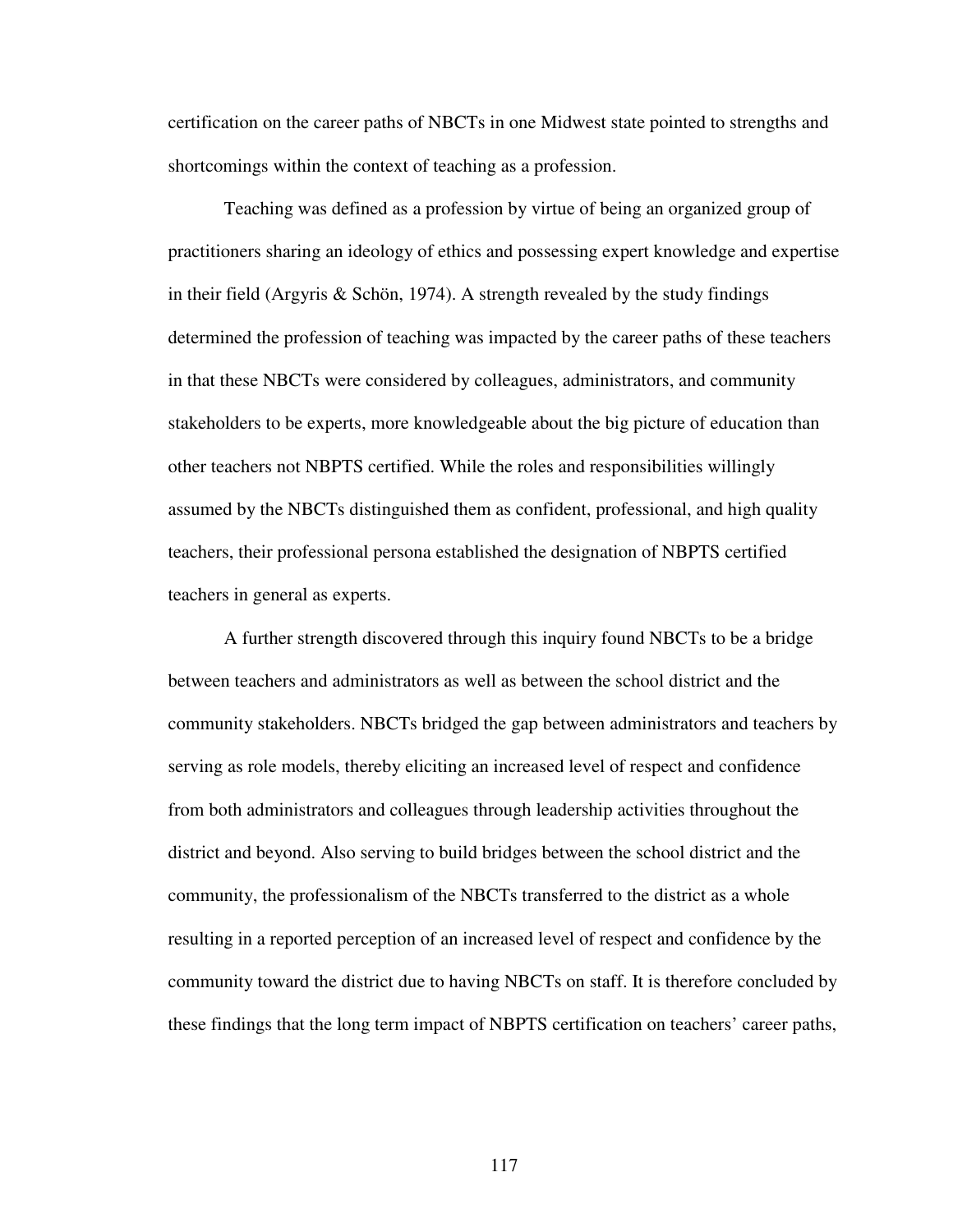and thus on the profession of teaching, was a positive one, smoothing the progress of the plan recommended in *A Nation Prepared*:

Once the Board is in place, the profession will find itself, for the first time, in control of the definition of what it means to be a professional teacher. As the high standard set by the Board becomes widely known, public confidence in teachers will rise. (Carnegie Forum on Education and the Economy Task Force on Teaching as a Profession, 1986, p. 69)

On the other hand, the study findings also exposed a shortcoming of the profession in the apparent lack of support and compensation for teachers desiring extended roles. A most telling indicator of this shortcoming was the difference in future plans of the participating NBCTs with regard to renewal of NBPTS certification. Sue and Bill, who receive regular recognition and financial compensation as a result of their NBC status, were strongly committed to renewal. Conversely, Callie and Janie, who work in districts where NBPTS certification is not a priority and there is no policy in place to compensate teachers for achieving NBC, do not plan to pursue renewal. While Goldhaber and Anthony (2004) concluded that any return on the investment in NBCTs to the education system depended upon the career path of the teacher following certification, the findings of this inquiry suggested a potential loss of expertise that might otherwise be shared due to the increased level of confidence experienced by NBCTs if the education system failed to support NBPTS certification. The conclusions based on the study findings are represented by a graphic organizer in Figure 8.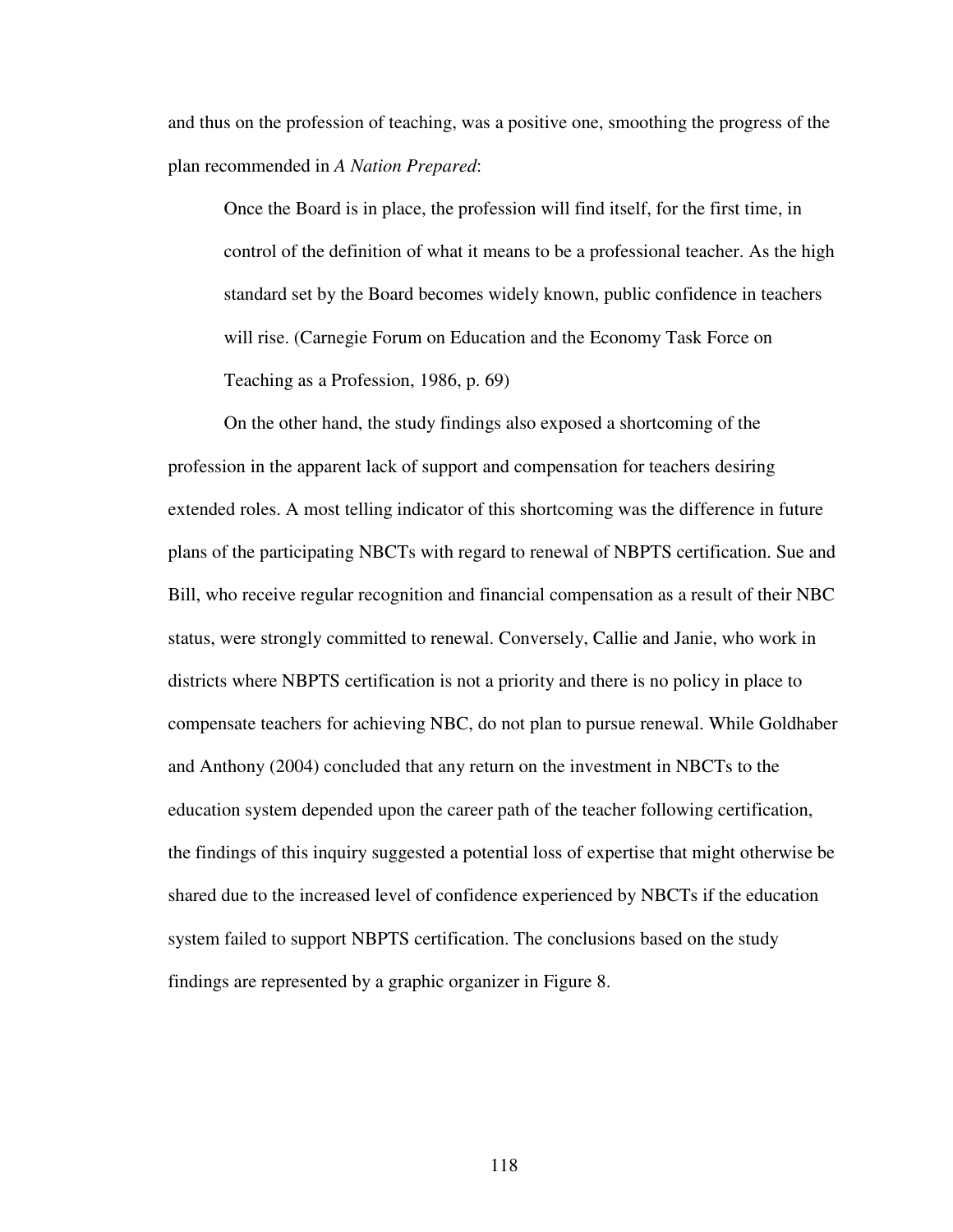

*Figure 8.* Conclusions based on study findings.

# *Limitations*

The researcher in qualitative inquiry is considered the primary instrument for data collection and analysis and therefore, "must be aware of any personal biases and how they may influence the investigation" (Merriam, 1998, p. 21). Typically, a multiple case study adds validity to the inquiry and enhances prospects for generalizability of subsequent findings (Fraenkel & Wallen, 2003; Merriam, 1998); however, the following limitations were inherent to this case study:

1. It was assumed that all participants communicated honest and open responses based on their personal experiences.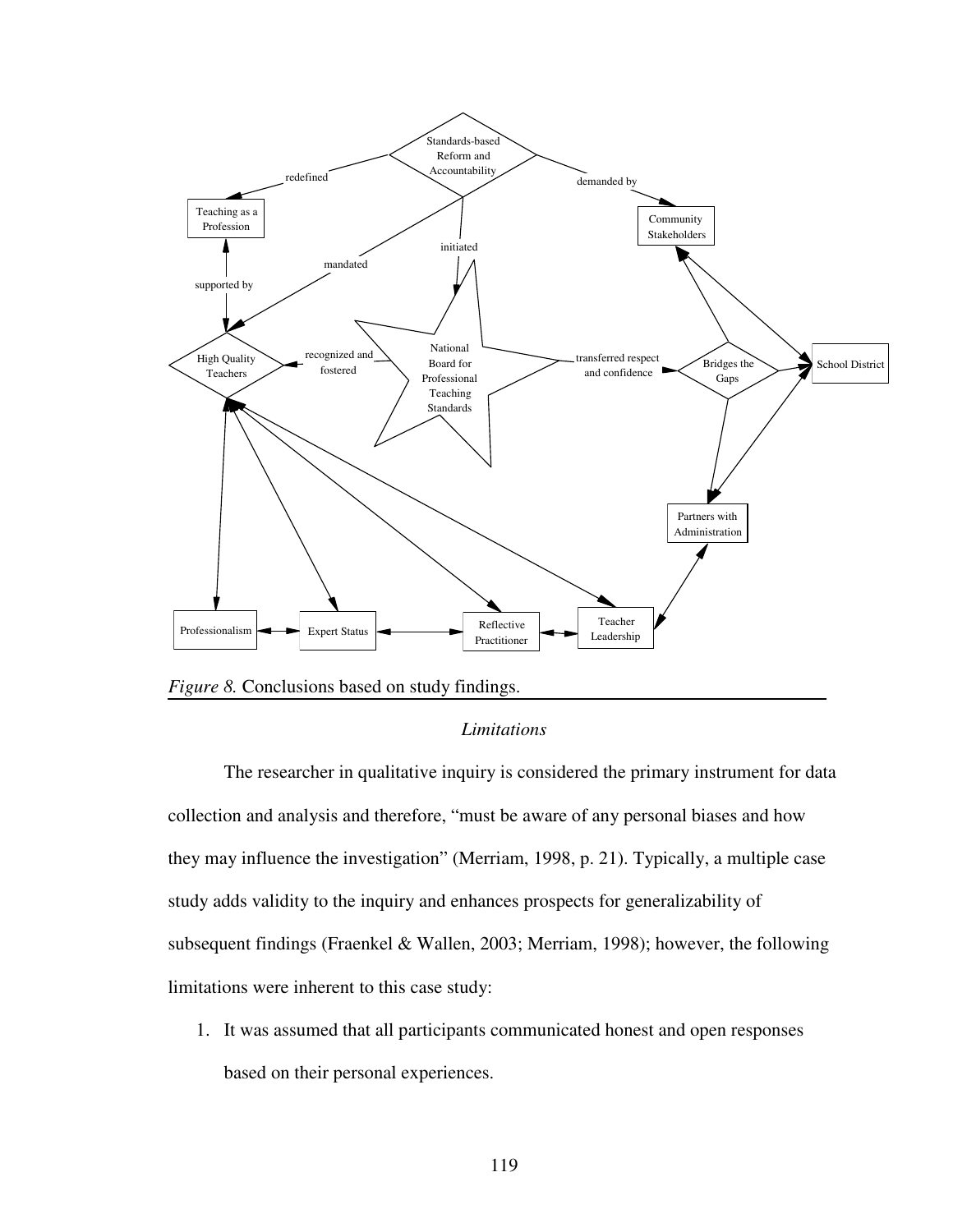- 2. Data collected through on site interviews represented the perceptions and experiences of a limited number of participants at each unique location.
- 3. The study population was geographically limited to NBCTs in one Midwest state achieving certification between the years 1994 and 2000.
- 4. Due to an extremely limited cross section of ethnicity in the pool of potential candidates, all participants were ethnically Caucasian.
- 5. The researcher was a NBCT and therefore had a personal experience similar to the participants and brought personal biases to the study.

Researcher bias was reduced through review of all data by an experienced researcher to substantiate credibility and consistency. Additional safeguards designed to lessen the influence of personal biases on this study included systematic coding of data within and across cases, identified protocols for the study, and triangulation of data.

# *Implications for Practice*

The implications of this inquiry for practice in education are far reaching encompassing leadership, finances, and touching the core of the work day—time. The study findings pointed out the importance of reflective practice for high quality teaching. However, the typical school work day must evolve to allow more time for reflection by teachers and administrators alike. Furthermore, many educators must be shown effective and productive methods for reflection that make this action relevant to their practice. Only with more time and training will teachers make better use of reflection-in-action and model this evaluative thinking in the classroom, thus fostering higher level thinking in students.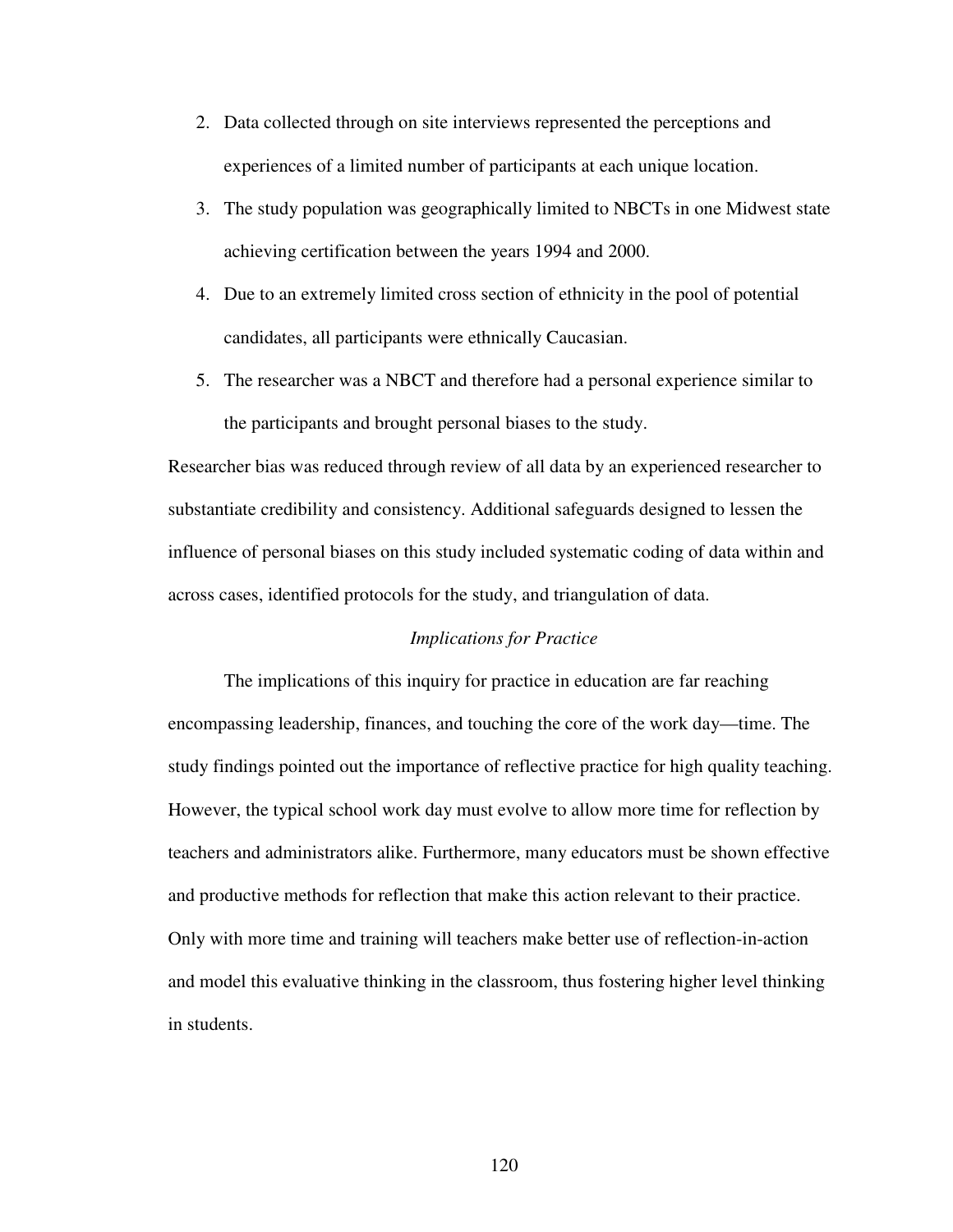It was further noted by the findings that NBCTs were assumed to possess expert knowledge as high quality teachers and willingly shared that expertise with others. Typically, one teacher impacts the students under his or her charge each year; however, as NBCTs passed on knowledge and expertise to colleagues, their influence extended beyond one classroom to the myriad of students being served by teachers within the district. Furthermore, as shown by the participants in this study, as NBCTs take on leadership roles outside their district via presentations at conferences, mentoring, and teaching teachers, their influence expanded beyond their own district.

However, the disconcerting implication of this finding of promising leadership was that NBCTs were underutilized as experts by state and federal departments of education and by local school districts. State and federal officials must do a better job of tapping into this valuable resource of high quality teachers in order to utilize an identified pool of expertise to mold and shape education policies. Indeed, locally as well, NBCTs are potential partners for administrators and school boards in formulating a vision for grassroots implementation of school improvement and the building of bridges between all stakeholders that ultimately benefit students.

Finally, the financial implications cannot be ignored. Ultimately, teachers must take the lead in determination of the value of investing in renewal of NBPTS certification as well as initial certification. *A Nation Prepared* envisioned that "teachers, having set that standard, will have a considerable investment in maintaining and enforcing it" (Carnegie Forum on Education and the Economy Task Force on Teaching as a Profession, 1986, p. 69); however, that prediction has yet to come to pass. Before that vision can be realized, NBCTs must utilize their expert status to inform teachers,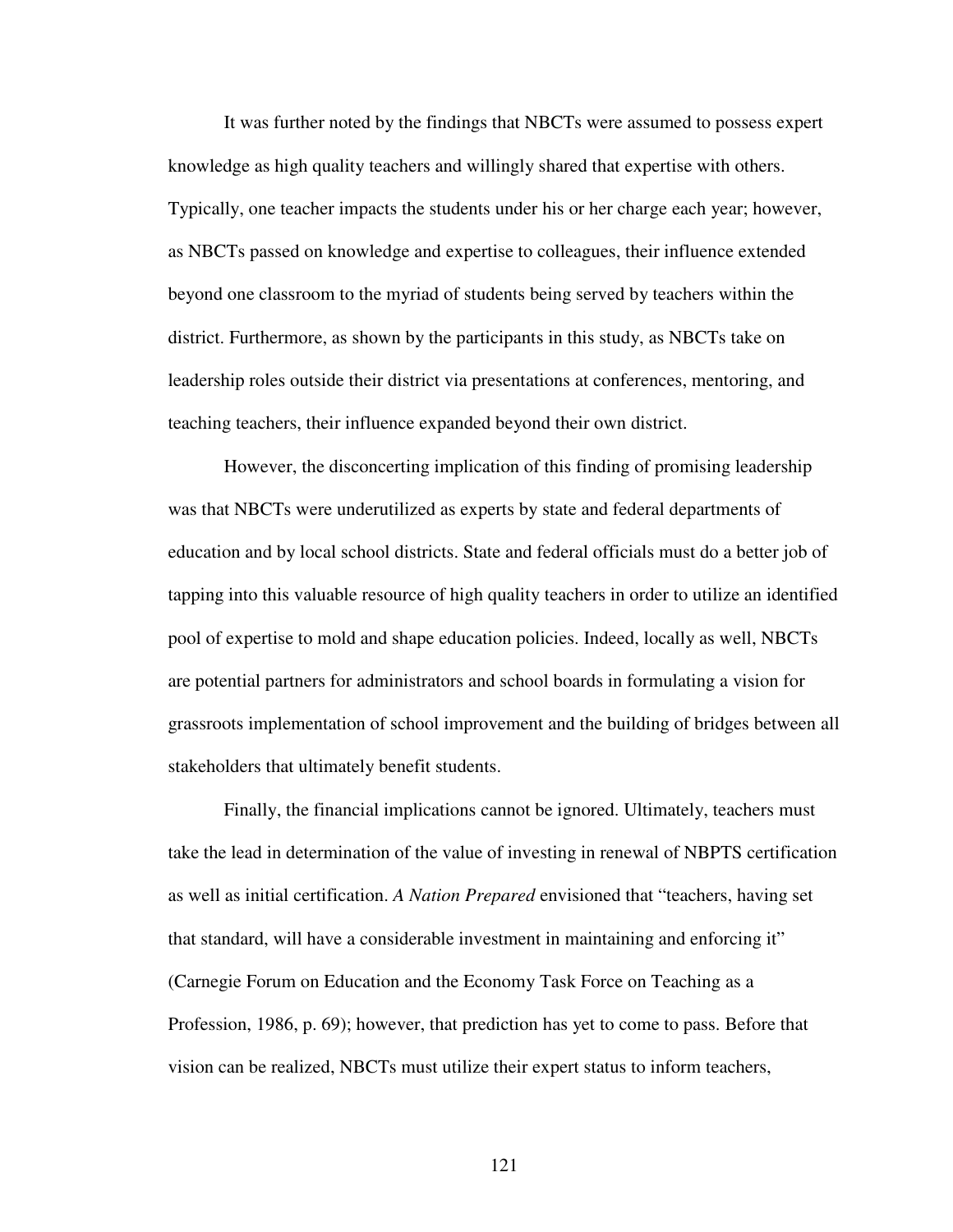administrators, policymakers, and all stakeholders in education regarding the benefits of NBPTS certification. Hence, once a unified commitment to the standards represented by NBPTS certification is established by educators, the task of enforcing it, including influencing policymakers to financially support it, rests on the shoulders of educators.

Additionally, the policymakers driving the standards-based reform movement must look for new ways to mobilize the existing resources of the NBPTS as a catalyst for fostering highly qualified teachers in conjunction with current mandates established by NCLB. Whether or not the cost of NBPTS certification can realistically be borne by all school districts, the adoption of standards of practice based on the Five Core Propositions has the potential to build a platform that supports a common language for educators. Professionalism in teaching can only be strengthened through this common ground, thus accomplishing the goal of *A Nation Prepared* for:

a system in which school districts can offer the pay, autonomy, and career opportunities necessary to attract to teaching highly qualified people who would otherwise take up other professional careers. In return, teachers would agree to higher standards for themselves and real accountability for student performance. This framework implies a transformation of the environment for teaching. (Carnegie Forum on Education and the Economy Task Force on Teaching as a Profession, 1986, p. 55)

#### *Recommendations for Future Research*

 While findings indicated a positive long term impact on the career paths of NBCTs and thus on the profession of teaching, other questions were raised during this inquiry that suggested the need for future study.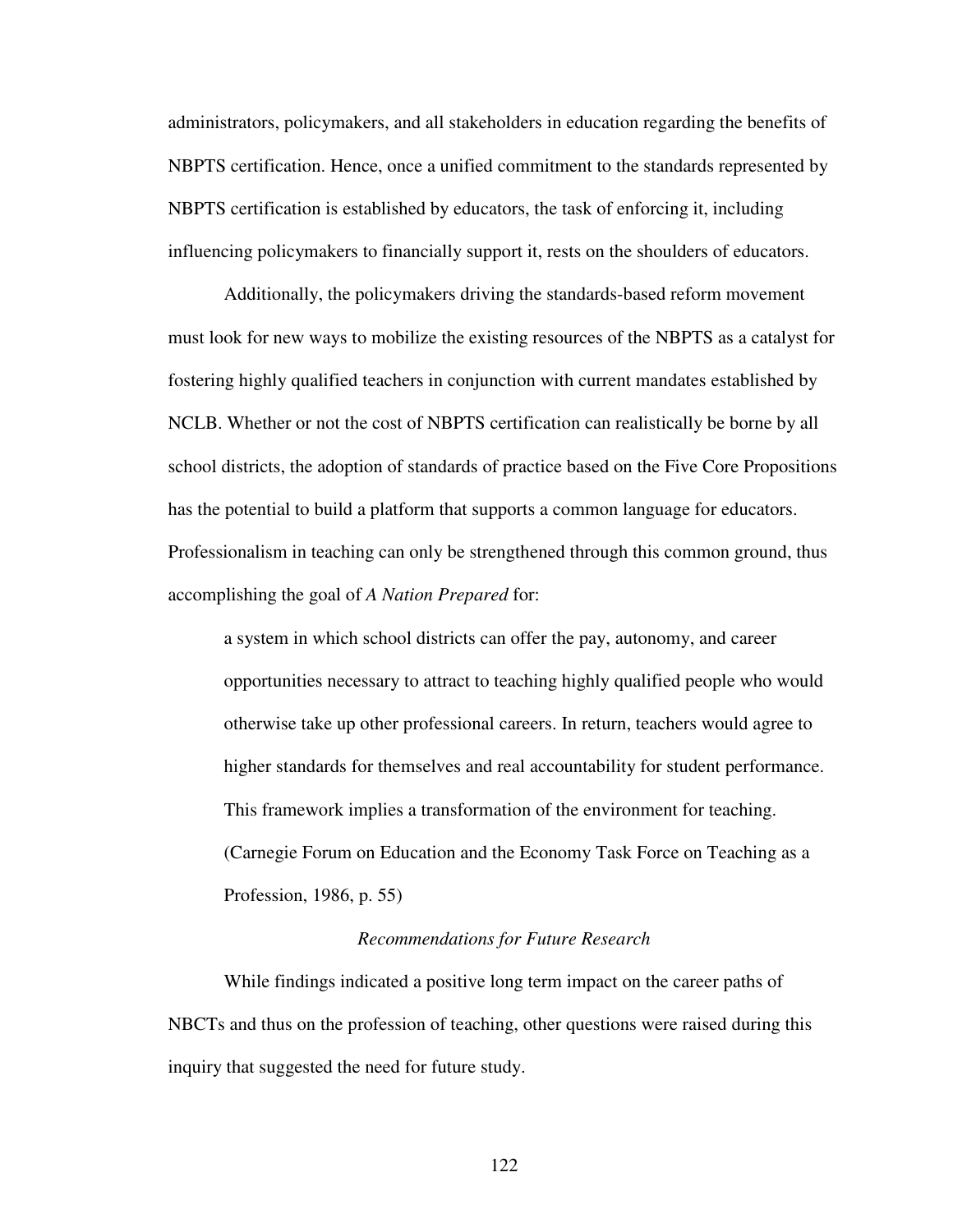First of all, would the personality type of these individuals have directed them down a similar career path regardless of whether or not they had achieved NBPTS certification? Studies to identify the personality types of teacher leaders in multiple districts could be compared to data identifying personality types of NBCTs. Likewise, personality types of teachers in general could serve as a control for a study to provide insight into the role of basic personality traits on teacher leadership and NBPTS certification.

 Additionally, questions concerning the role of higher education in facilitating professionalism in teaching were raised by the fact that all NBCTs participating in this study had achieved a master's degree. How much did this achievement add to the expertise, the level of confidence, and respect experienced by the NBCTs? Furthermore, what is the role of higher education in supporting NBPTS certification and high standards for teaching? While these issues were beyond the scope of this inquiry, they certainly warrant further scrutiny.

## *Concluding Overview*

This multiple case study examined the career paths of four National Board Certified Teachers (NBCTs) in one Midwest state in order to add to the knowledge base an understanding of the long term impact of National Board for Professional Teaching Standards (NBPTS) certification on the profession of teaching. The findings of this inquiry suggested the long term impact of NBPTS certification on the evolving career paths of teachers resulted in teachers seeking out greater influence over students, teachers, and thus over the profession of teaching, above and beyond their classroom duties after achieving NBPTS certification. Additionally, NBCTs experienced an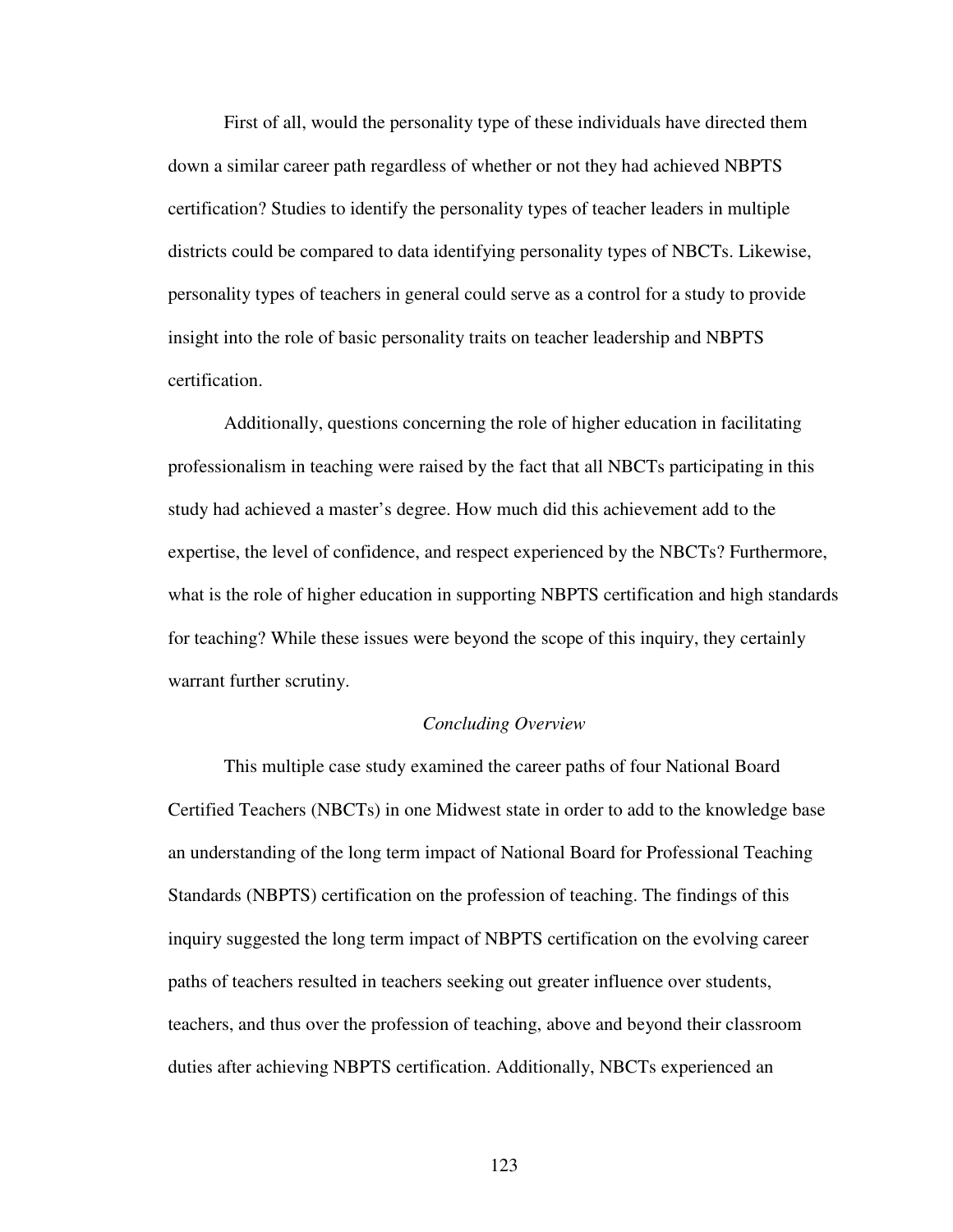increased level of confidence in their own abilities to fulfill extended roles and responsibilities as a result of achieving NBC while their colleagues and administrators indicated an increased level of confidence in the NBCTs as expert educators. Moreover, the participating NBCTs experienced an increase in reflective practice attributed to the process of NBPTS certification and exhibited qualities of leadership evidenced by mentoring, collaboration, leading presentations, sharing ideas, and communicating high expectations for self and for colleagues. Thus the profession of teaching was impacted by the career paths of these teachers as their professional persona established the expectation of professionalism for NBPTS certified teachers overall.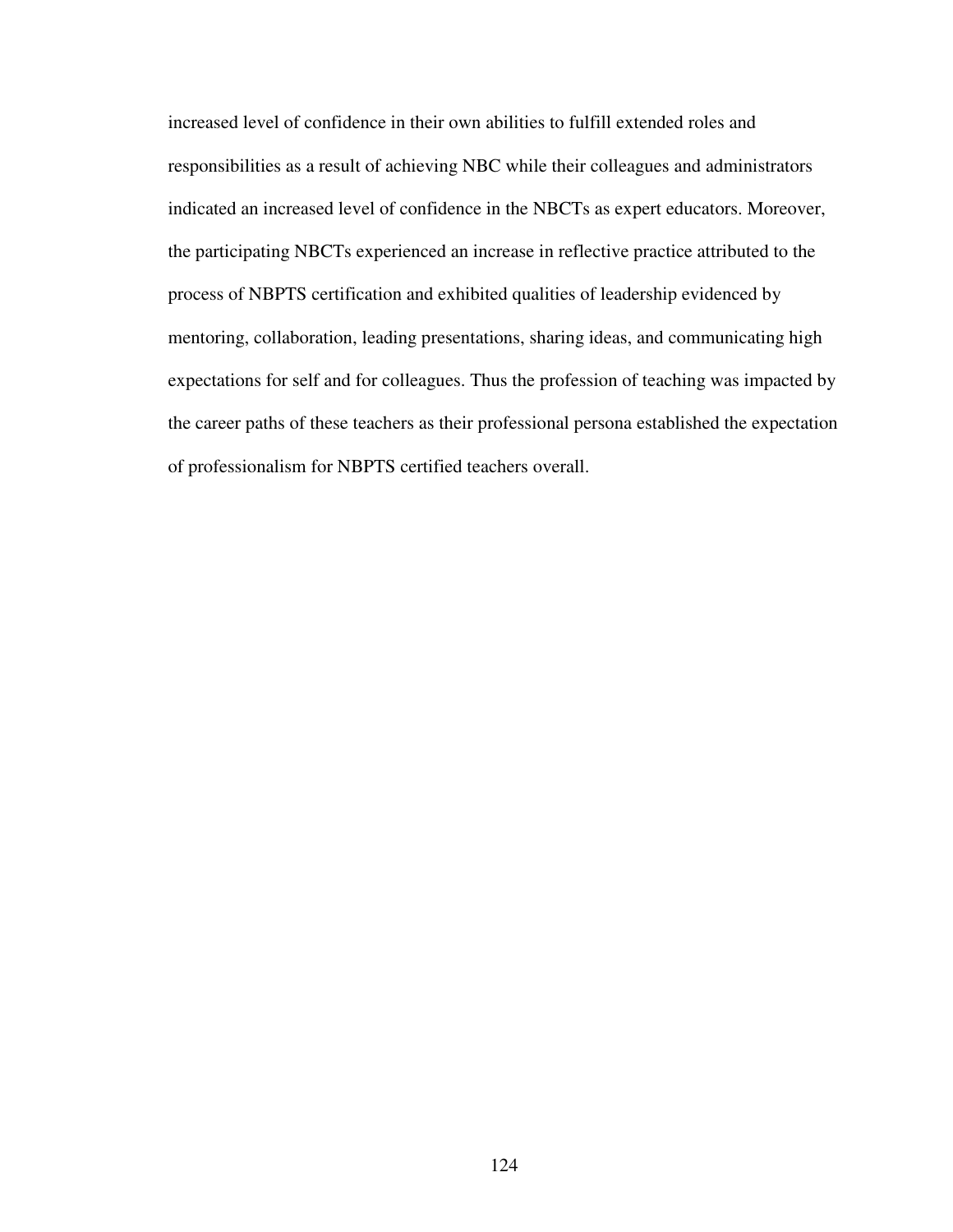#### REFERENCES

- Argyris, C., & Schön, D. A. (1974). *Theory in practice: Increasing professional effectiveness.* San Francisco: Jossey-Bass.
- Argyris, C., & Schön, D. A. (1996). *Organizational learning II: Theory, method, and practice.* Reading, MA: Addison-Wesley.
- Ballou, D. (2003). Certifying accomplished teachers: A critical look at the National Board for Professional Teaching Standards. *Peabody Journal of Education, 78*(4), 201-219.
- Barth, R. S. (2001). Teacher leader. *Phi Delta Kappan, 82*(6), 443-449.
- Benz, J. (2000). Looking for a few good teachers. *Independent School, 59,* 80-85.
- Bernauer, J. (2002). Five keys to unlock continuous school improvement. *Kappa Delta Pi Record, 38*(2), 89-92.
- Berry, B., Johnson, D., & Montgomery, D. (2005). The power of teacher leadership. *Educational Leadership, 62*(5), 56-59.
- Bohen, D. B. (2000). How teacher candidates view and value the certification process of the National Board for Professional Teaching Standards. Unpublished doctoral dissertation, George Mason University.
- Bond, L., Smith, T., Baker, W., & Hattie, J. (2000). *The certification system of the NBPTS: A construct and consequential validity study.* Center for Educational Research and Evaluation the University of North Carolina at Greensboro.
- Borko, H. (2004). Professional development and teacher learning: Mapping the terrain. *Educational Researcher, 33*(8), 3-15.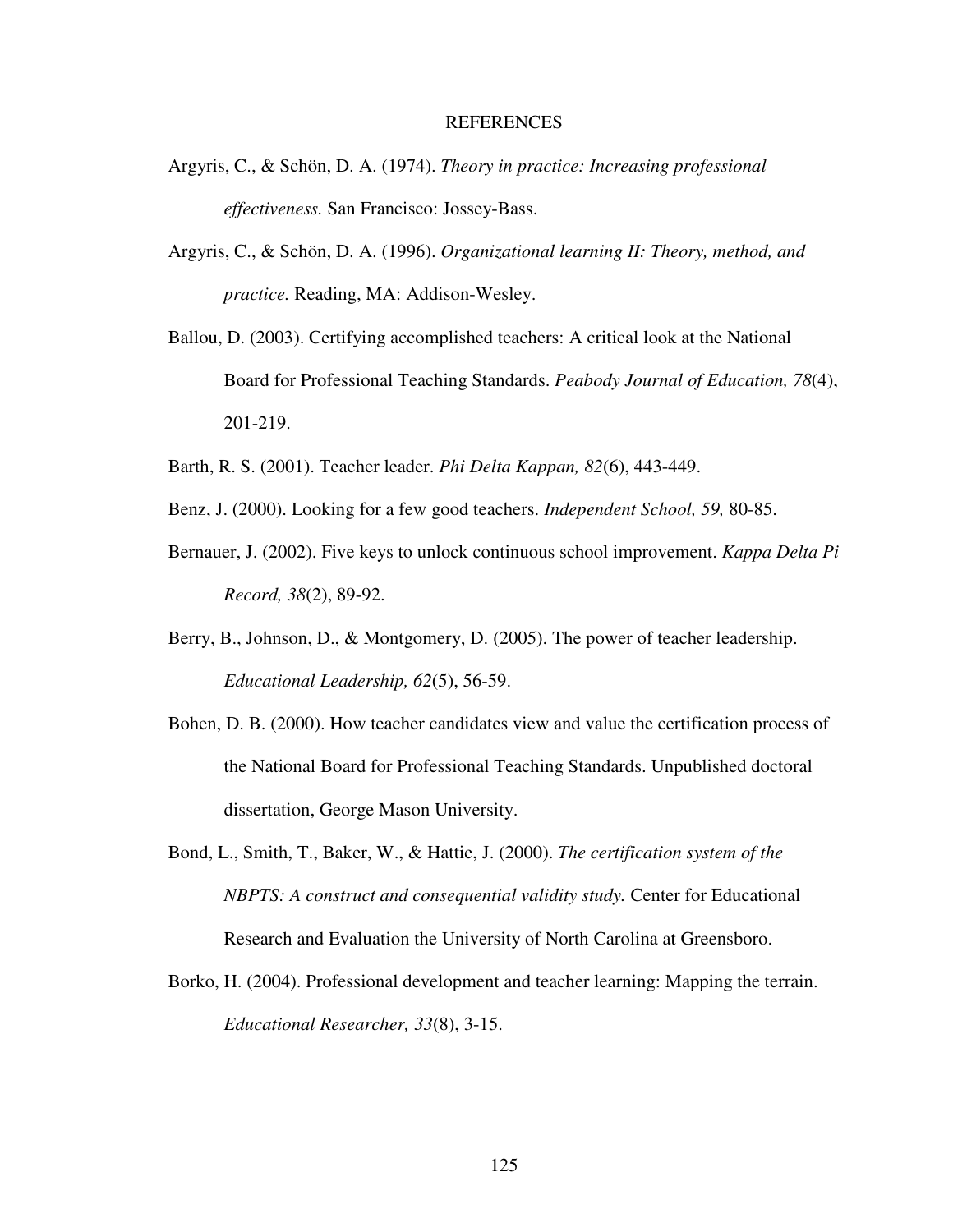- Bruffee, K. A. (1999). *Collaborative learning: Higher education, interdependence, and the authority of knowledge* ( $2<sup>nd</sup>$  ed.). Baltimore, MD: The Johns Hopkins University Press.
- Carnegie Forum on Education and the Economy Task Force on Teaching as a Profession. (1986). *A nation prepared: Teachers for the 21st century.* Washington, DC: Author.
- Cavalluzzo, L. C. (2004). *Is National Board Certification an effective signal of teacher quality?* Alexandria, VA: The CNA Corporation.
- Craig, C. J. (2003). Missouri school administrators' perceptions of the effectiveness of National Board certified teachers. Unpublished doctoral dissertation, Saint Louis University.
- Creswell, J. W. (2003). *Research design: Qualitative, quantitative, and mixed methods approaches*  $(2^{nd}$  ed.). Thousand Oaks, CA: Sage Publications.
- Danielson, C. (2006). *Teacher leadership that strengthens professional practice.* Alexandria, VA: Association for Supervision and Curriculum Development.
- Darling-Hammond, L. (1988). The futures of teaching. *Educational Leadership, 46*(3), 4-10.
- Darling-Hammond, L. (2003). Keeping good teachers: Why it matters, what leaders can do. *Educational Leadership, 60,* 6-13.
- Darling-Hammond, L. (2004). Standards, accountability, and school reform. *Teachers College Record, 106*(6), 1047-1085.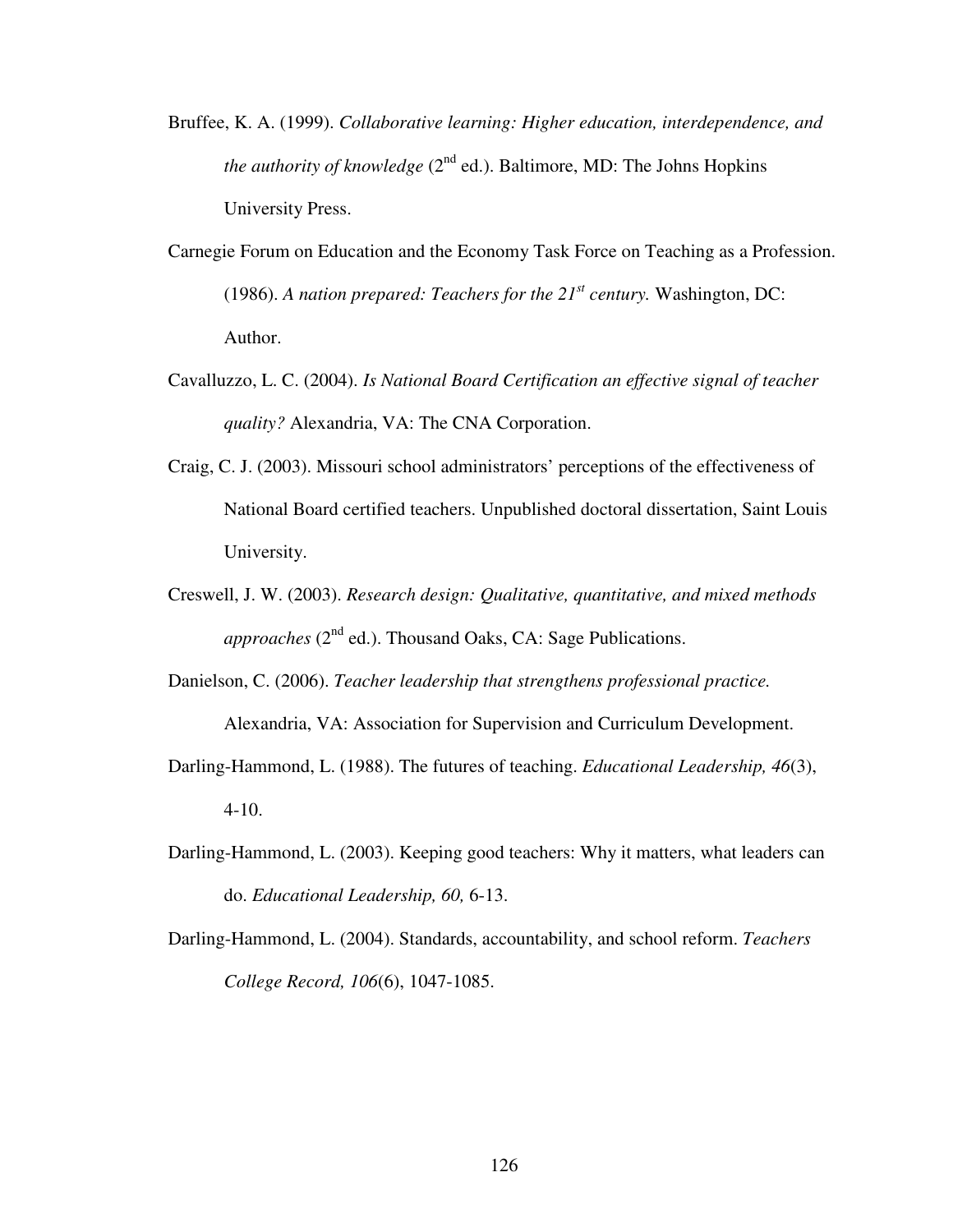- Davis, A., Wolf, K., & Borko, H. (1999). Examinees' perceptions of feedback in applied performance testing: The case of the National Board for Professional Teaching Standards. *Educational Assessment, 6*(31), 97-128.
- Fowler, F. C. (2004). *Policy studies for educational leaders: An introduction* (2<sup>nd</sup> ed.). Upper Saddle River, NJ: Pearson Education, Inc.
- Fraenkel, J. R., & Wallen, N. E. (2003). *How to design and evaluate research in Education* (5<sup>th</sup> ed.). New York: McGraw-Hill Higher Education.

Fullan, M. (2001). *The new meaning of educational change.* NY: Teachers College Press.

- Fullan, M., & Hargreaves, A. (1996). *What's worth fighting for in your school?* NY: Teachers College Press.
- Goldhaber, D., & Anthony, E. (2004). Can teacher quality be effectively assessed? Retrieved July, 23, 2004, from

http://www.crpe.org/workingpapers/pdf/NBPTSquality\_report.pdf

- Goldhaber, D., Choi, H., & Cramer, L. (2004). A descriptive analysis of distribution of NBPTS certified teachers in North Carolina. Retrieved July 23, 2005, from http://www.crpe.ort/workingpapers/pdf/Goldhaber\_NBPTS(6-3-04).pdf
- Goldhaber, D., Perry, D., & Anthony, E. (2003). NBPTS certification: Who applies and what factors are associated with success? Retrieved March 24, 2005, from http://www.urban.org/UploadedPDF/410656\_NBPTSCertification.pdf
- Guskey, T. R. (2002). Professional development and teacher change. *Teachers and Teaching: Theory and Practice, 8*(3/4), 381-391.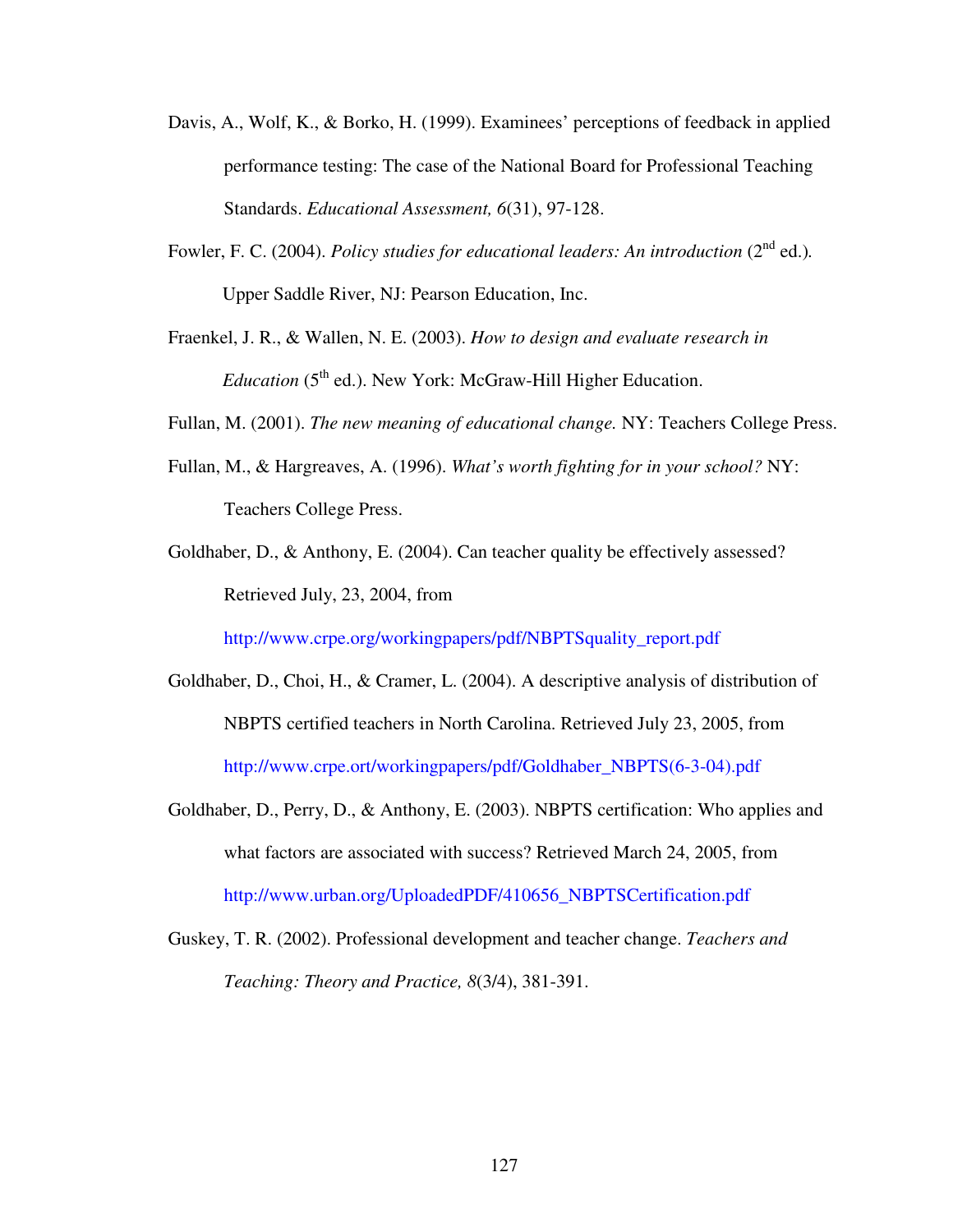- Guthrie, J. W. (2005). An "education professions performance development act": A prospectus for providing "highly qualified" and more motivated teachers and leaders for America's schools. *Peabody Journal of Education 80*(3), 6-14.
- Hargreaves, A., & Fullan, M. (1998). *What's worth fighting for out there?* NY: Teachers College Press.
- Heller, D. A. (2004). *Teachers wanted: Attracting and retaining good teachers.* Alexandria, VA: Association for Supervision and Curriculum Development.
- Hoffman, l., & Sable, J. (2006). *Public elementary and secondary student, staff, schools, and school districts: School year 2003-04* (NCES 2006-307). U. S. Department of Education. Washington, DC: National Center for Education Statistics.
- Humphrey, D. C., Koppich, J. E., & Hough, H. J. (2005). Sharing the wealth: National Board Certified Teachers and the students who need them most. *Education Policy Analysis Archives, 13*(18). Retrieved October 5, 2005, from http://epaa.asu.edu/epaa/v13n18/
- Ingersoll, R. M. (2003). The teacher shortage: Myth or reality? *Educational Horizons, 81*(3), 146-152.
- Johnson, S. M., & Kardos, S. M. (2005). Bridging the generation gap. *Educational Leadership, 62*(8), 8-14.
- Johnson, S. M., & The Project on the Next Generation of Teachers. (2004). *Finders and keepers: Helping new teachers survive and thrive in our schools.* San Francisco: Jossey-Bass.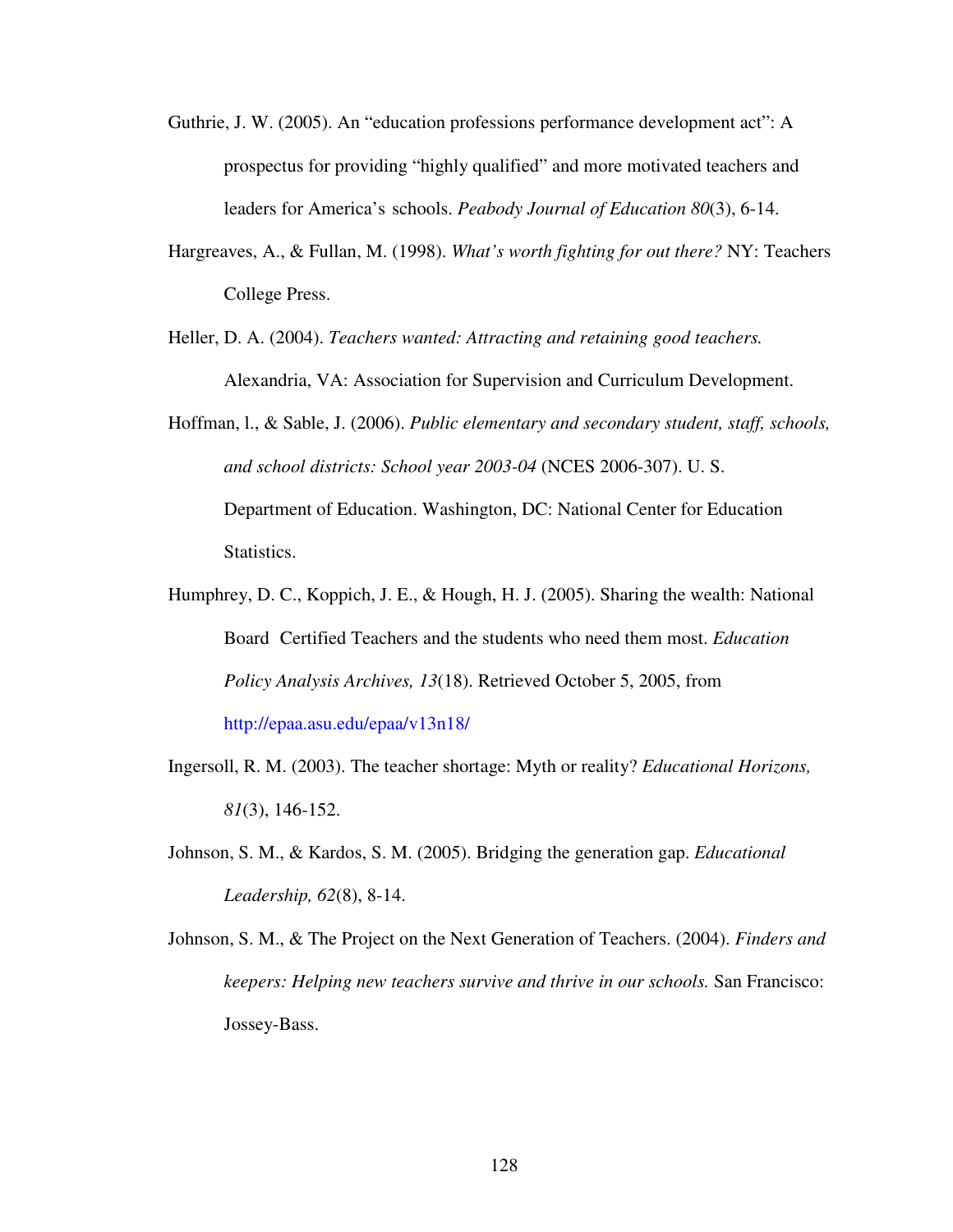- Johnson, S. S. (2001). The National Board for Professional Teaching Standards: Force or farce for masters of education programs? *Action in Teacher Education, 23*(2), 66-70.
- Kennelly, A. (2001). *Teachers survey data report.* [Memorandum] Retrieved March 24, 2005, from http://www.nbpts.org/pdf/leadership\_survey\_data.pdf
- Lambert, L. (2003). *Leadership capacity for lasting school improvement.* Alexandria, VA: Association for Supervision and Curriculum Development.
- Lewis, J., & Day, G. (2004). Continuing professional development for teachers. *Journal of Biological Education, 38*(3), 144-146.
- Lieberman, A., & Miller, L. (2004). *Teacher leadership.* San Francisco: Jossey-Bass.
- Lovely, S. D. (2005). Making the leap to shared leadership. *National Staff Development Council, 26*(2), 16-21.
- Marzano, R. J., Norford, J. S., Paynter, D. E., Pickering, D. J., & Gaddy, B. B. (2001). *Handbook for classroom instruction that works.* Alexandria, VA: Association for Supervision and Curriculum Development.
- Marzano, R. J., Pickering, D. J., & Pollock, J. E. (2001). *Classroom instruction that works: Research-based strategies for increasing student achievement.* Alexandria, VA: Association for Supervision and Curriculum Development.
- McCombs, B. L., & Whisler, J. S. (1997). *The learner-centered classroom and school: Strategies for increasing student motivation and achievement.* San Francisco: Jossey- Bass.
- Merriam, S. B. (1998). *Qualitative research and case study applications in education.*  San Francisco: Jossey-Bass.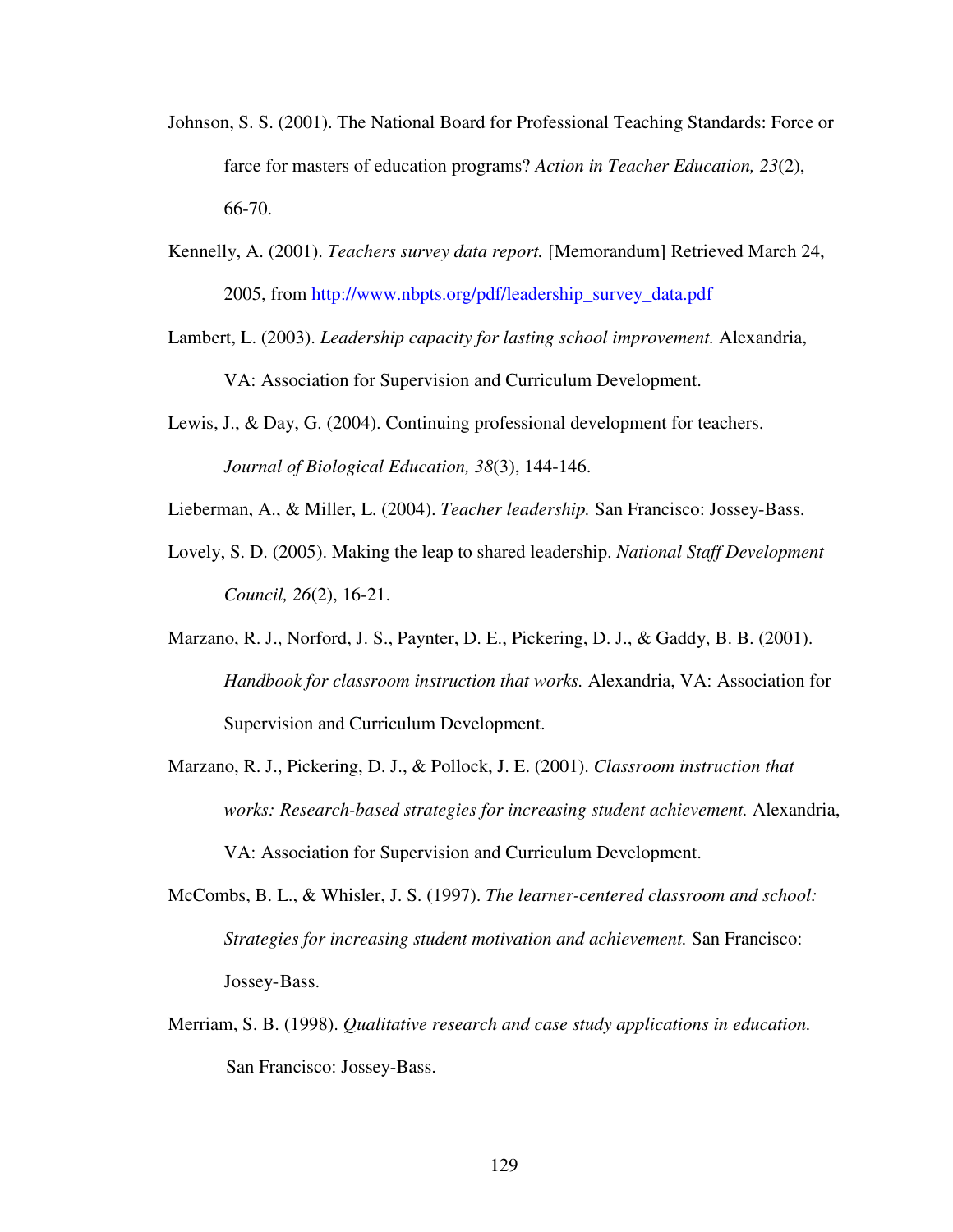- Missouri Department of Elementary and Secondary Education [MDESE]. (2002*). No child left behind: Companion document to the administrative manual for the consolidated federal programs.* Retrieved February 29, 2004, from http://www.dese.state.mo.us/divimprove/nclb.nclbcompanion.pdf
- Morgan, G. M. (1997). *Images of organization* (2<sup>nd</sup> ed.). Thousand Oaks, CA: Sage Publications.
- National Board for Professional Teaching Standards. (n.d.a). *About NBPTS/history & facts.* Retrieved October 31, 2004, from http://www.nbpts.org/about/hist.cfm
- National Board for Professional Teaching Standards. (n.d.b). *Information on No Child Left Behind*. Retrieved October 30, 2004, from

http://www.nbpts.org/about/govt\_nochild.cfm

- National Board for Professional Teaching Standards. (n.d.c). *Moving education forward through National Board Certification* [Brochure]. Arlington, VA.
- National Board for Professional Teaching Standards. (n.d.d). *NBCTs/NBCTs by state.*  Retrieved September 28, 2005, http://www.nbpts.org/nbct/nbctdir\_bystate.cfm
- National Board for Professional Teaching Standards. (n.d.e). *NBCTs/NBCTs by year.*

Retrieved September 28, 2005, from

http://www.nbpts.org/nbct/nbctdir\_byyear.cfm

National Board for Professional Teaching Standards. (n.d.f). *Standards and National Board Certification.* Retrieved December 8, 2005, from

http://www.nbpts.org/standards/nbcert.cfm

National Board for Professional Teaching Standards. (n.d.g). *Standards and National Board Certification: Become an assessor.* Retrieved December 8, 2005, from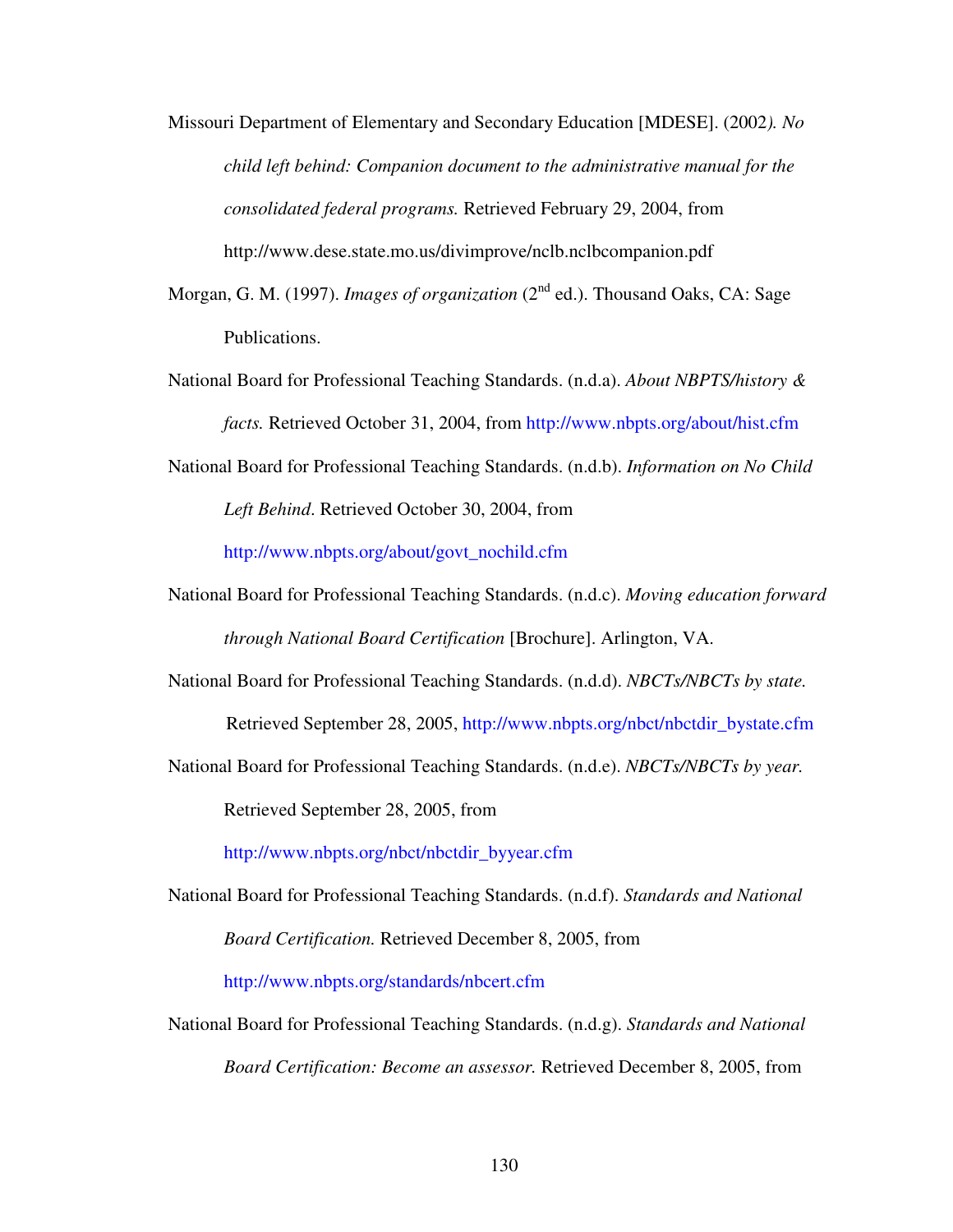http://www.nbpts.org/standards/assessors.cfm

National Board for Professional Teaching Standards. (2001a). *I am a better teacher: What candidates for National Board Certification say about the certification process*. Retrieved August 24, 2005, from

http://www.nbpts.org/pdf/better\_teacher.pdf

National Board for Professional Teaching Standards. (2001b). *The impact of National Board Certification on teachers: A survey of National Board certified teachers and assessors.* Retrieved August 24, 2005, from

http://www.nbpts.org/pdf/better\_teacher.pdf

- National Board for Professional Teaching Standards. (2002). *Raising the standards: A fifteen year retrospective.* [Brochure] Arlington, VA. Retrieved September 27, 2005, from http://www.nbpts.org/pdf/retrospective.pdf
- National Board for Professional Teaching Standards. (2004). *Why America needs National Board certified teachers.* Retrieved September 22, 2005, from http://www.nbpts.org/pdf/why.pdf
- National Board for Professional Teaching Standards. (2005). *Handbook on National Board Certification.* Retrieved December 9, 2005, from

http://www.nbpts.org/pdf/scoringhandbook.pdf

National Center for Education Statistics [NCES]. (1999). *Teacher quality: A report on the preparation and qualifications of public school teachers.* U.S. Department of Education Office of Educational Research and Improvement. NCES 1999-080.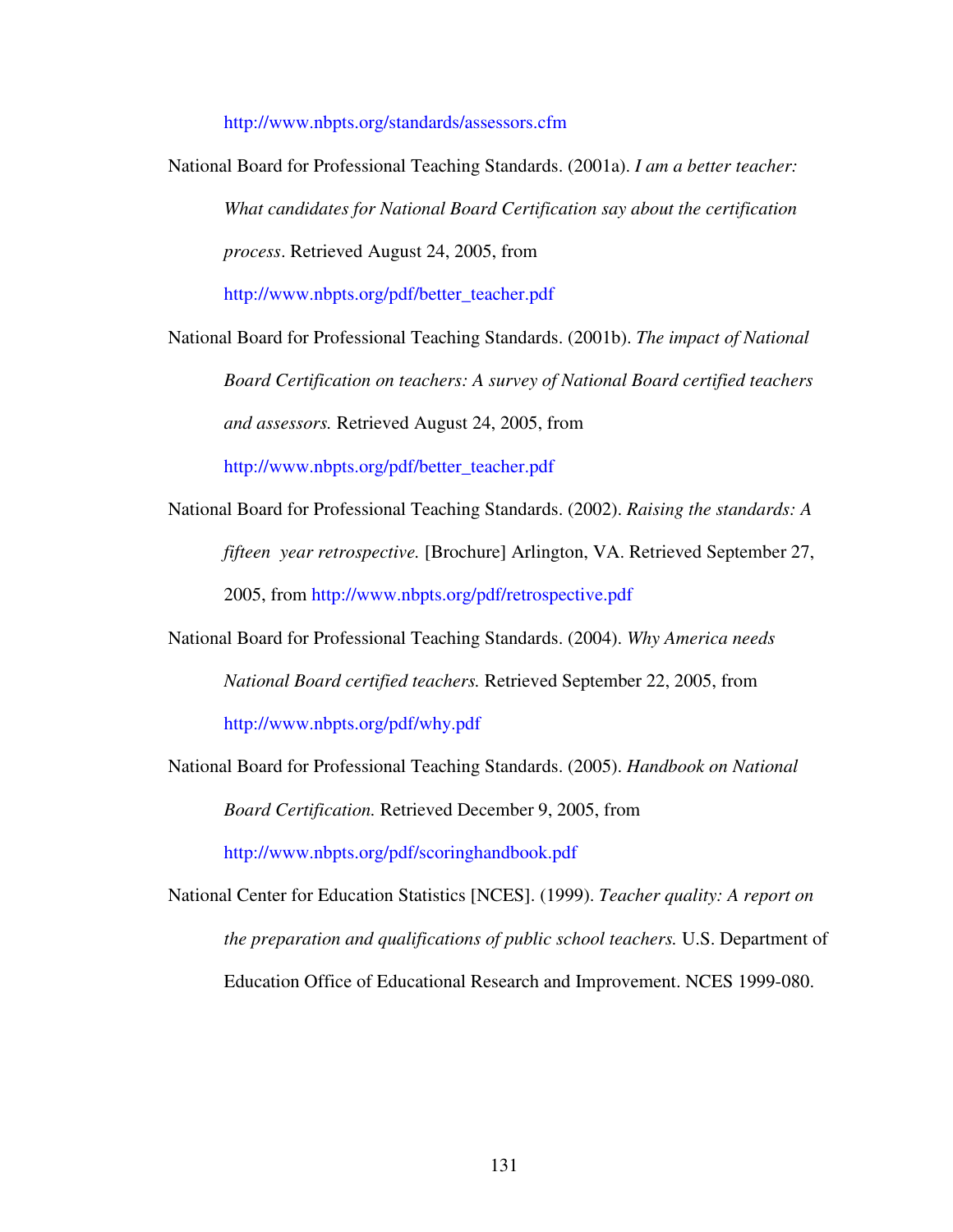- National Commission on Excellence in Education. (1983). *A nation at risk: The imperative for educational reform.* Retrieved November 4, 2005, from http://www.ed.gov/pubs/NatAtRisk/risk.html
- National Commission on Teaching and America's Future. (1996). *What matters most: Teaching for America's future.* Retrieved November 7, 2005, from http://documents.nctaf.achieve3000.com/WhatMattersMost.pdf
- The National Commission for the Protection of Human Subjects of Biomedical and Behavioral Research. [NCPHSBBR]. (1979). *The Belmont report: Ethical principles and guidelines for the protection of human subjects of research.* U. W. Government Printing Office: Author. Retrieved February 18, 2004, from http://ohrp.osophs.dhhs.gov/humansubjects/guidance/belmont.htm
- Nonaka, I., & Takeuchi, H. (1995). *The knowledge-creating company: How Japanese companies create the dynamics of innovation.* NY: Oxford University Press.
- O'Shea, M. R. (2005). *From standards to success.* Alexandria, VA: Association for Supervision and Curriculum Development.
- Owens, R. G. (2004). *Organizational behavior in education: Adaptive leadership and school reform* (8th ed.)*.* Boston: Pearson.
- Patterson, J., & Patterson, J. (2004). Sharing the lead. *Educational Leadership, 61*(7), 74- 78.
- Preskill, H., & Torres, R. (1999). *Evaluative inquiry for learning in organizations.*  Thousand Oaks, CA: Sage.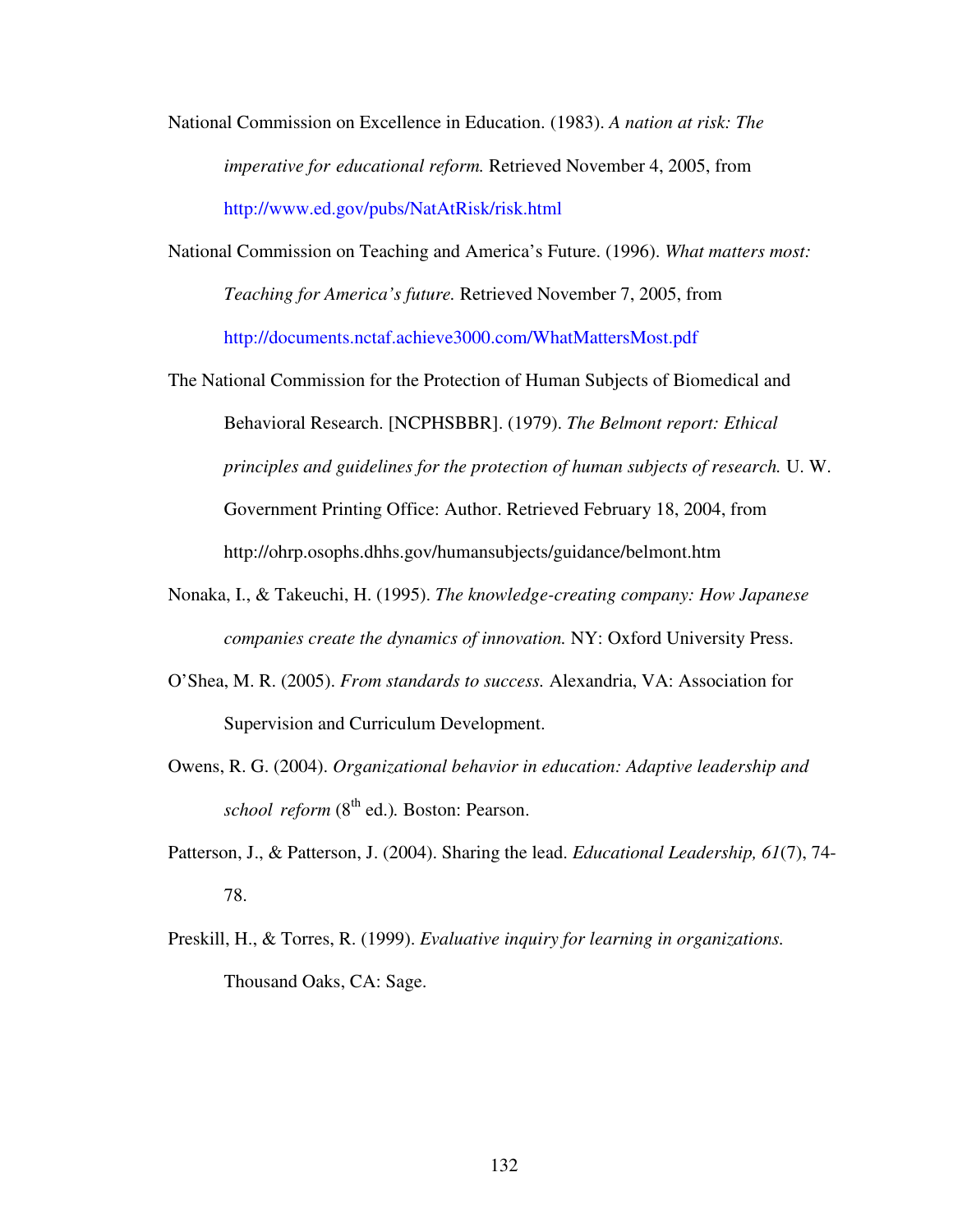- Pyke, C.L., & Lynch, S. (2005). Mathematics and science teachers' preparation for National Board for Professional Teaching Standards Certification. *School Science & Mathematics, 105*(1)*,* 25-35.
- Reeves, D. B. (2004). *Accountability for learning: How teachers and school leaders can take charge.* Alexandria, VA: Association for Supervision and Curriculum Development.
- Richie, A. K. (2004). Georgia administrators' perceptions of National Board certification of teachers. *Dissertation Abstracts International, 65*(09), 3240. (UMI No. AAT3147928).
- Rinne, M.G. (2002). Status of National Board certified teachers in Indiana. Indiana Professional Standards Board. Retrieved March 21, 2005, from http://www.NBPTS.org
- Schön, D. A. (1983). *The reflective practitioner: How professionals think in action.* Basic Books.
- Schön, D. A. (1987). *Educating the reflective practitioner.* San Francisco: Jossey-Bass.
- Sergiovanni, T. J. (2000). *The lifeworld of leadership: Creating culture, community, and personal meaning in our schools.* San Francisco: Jossey-Bass.
- Smikle, S. T. (2004). Efficacy, goals, and reflection: A comparison of National Board certified teachers and non-National Board certified teachers. *Dissertation Abstracts International, 65*(05), 1741. (UMI No. AAT3134450).

Spillane, J. P. (2005). Distributed leadership. *The Educational Forum, 69*(2), 143-150.

State of the Union Address President Bill Clinton. (1997). Retrieved November 4, 2005,

from http://www.usa-presidents.info/union/clinton-5.html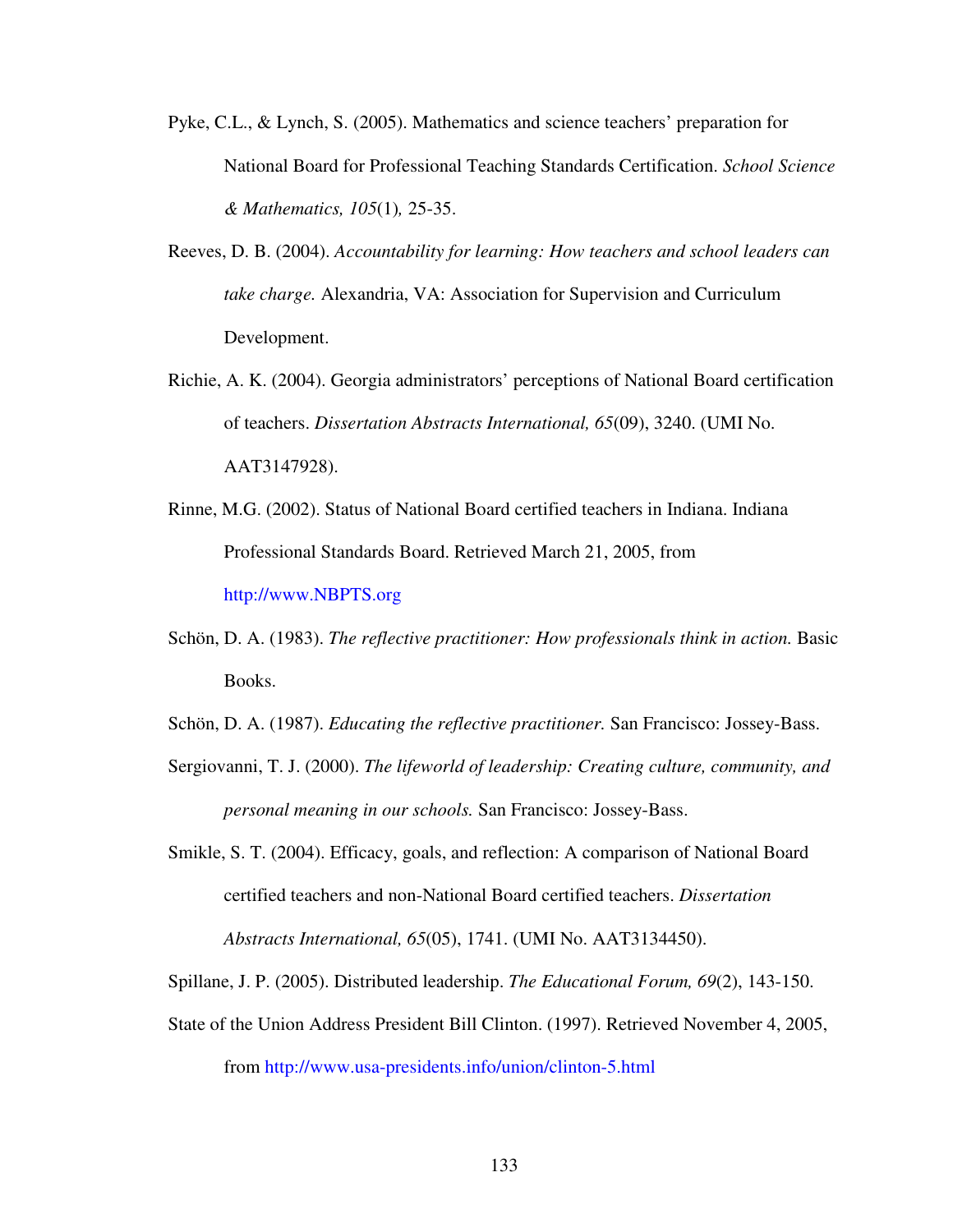- Stronge, J. H. (2002). *Qualities of effective teachers.* Alexandria, VA: Association for Supervision and Curriculum Development.
- The Teaching Commission. (2004). *Teaching at risk: A call to action.* NY: The CUNY Graduate Center.
- Tucker, P. D., & Stronge, J. H. (2005). *Linking teacher evaluation and student learning.*  Alexandria, VA: Association for Supervision and Curriculum Development.
- U. S. Department of Education. (1998). *Goals 2000: Reforming education to improve student learning.* Retrieved November 4, 2005, from http://www.ed.gov/pubs/G2KReforming/g2ch3.html
- Vandevoort, L. G., Amrein-Beardsley, A., & Berliner, D. C. (2004). National Board Certified Teachers and their students' achievement. *Education Policy Analysis Archives, 12*(46). Retrieved August 24, 2005, from http://epaa.asu.edu/epaa/v12n46/

Wayne, A., Chang-Ross, C., Daniels, M., Knowles, K., Mitchell, K., & Price, T. (2004). Exploring differences in minority and majority teachers' decisions about and preparation for NBPTS certification. SRI International—P12209. Retrieved March 24, 2005, from http://www.nbpts.org/pdf/SRI\_finalreport.pdf

The White House. (n.d.). Retrieved November 5, 2005, from

http://www.whitehouse.gov/news/reports/no-child-left-behind.html#1

Wise, A. E. (2005). Establishing teaching as a profession: The essential role of professional accreditation. *Journal of Teacher Education, 56*(4), 318-331.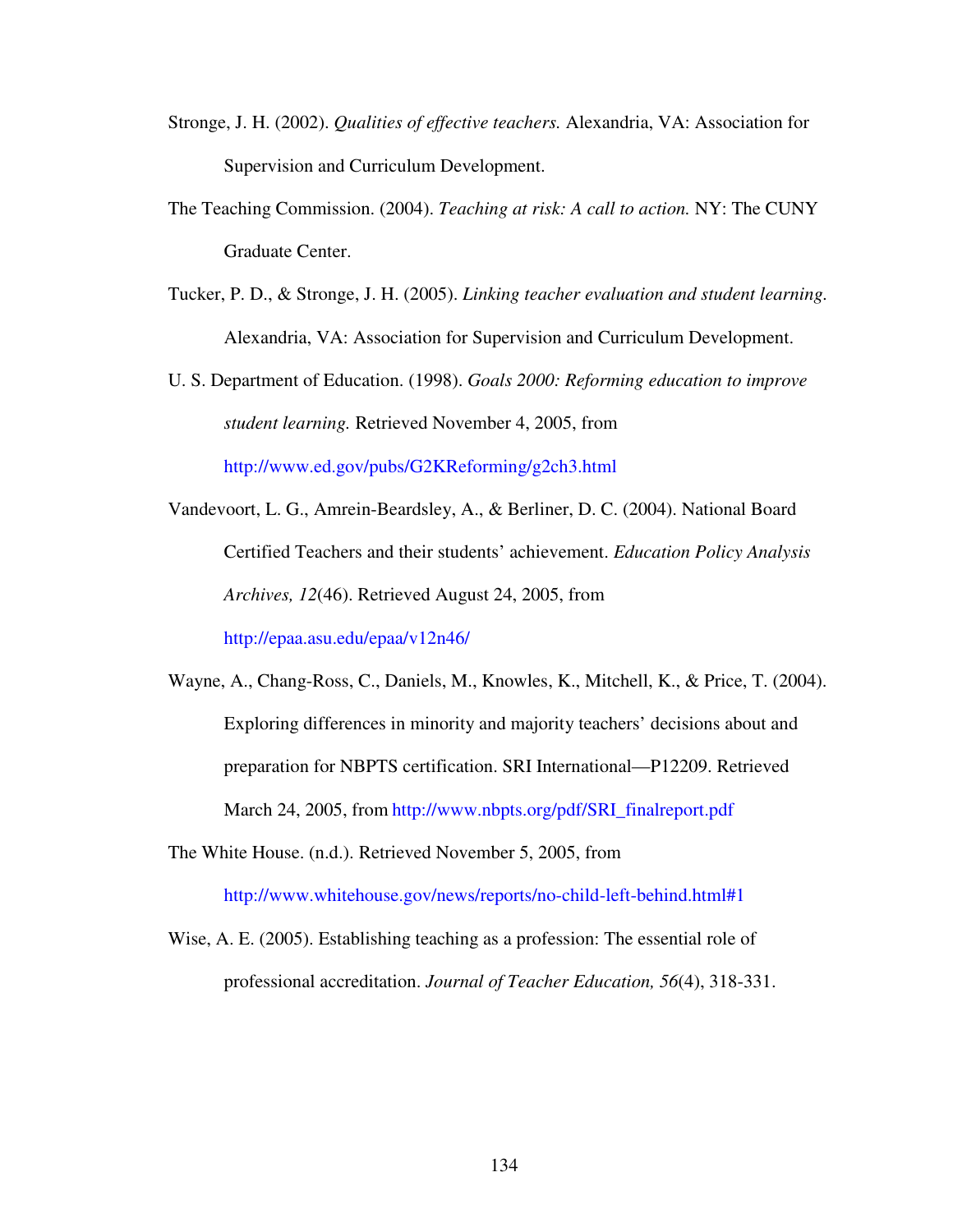## Appendix A

*Permission to Use* 

- 1. Dr. Richard Ingersoll
- 2. Dr. Susan Moore Johnson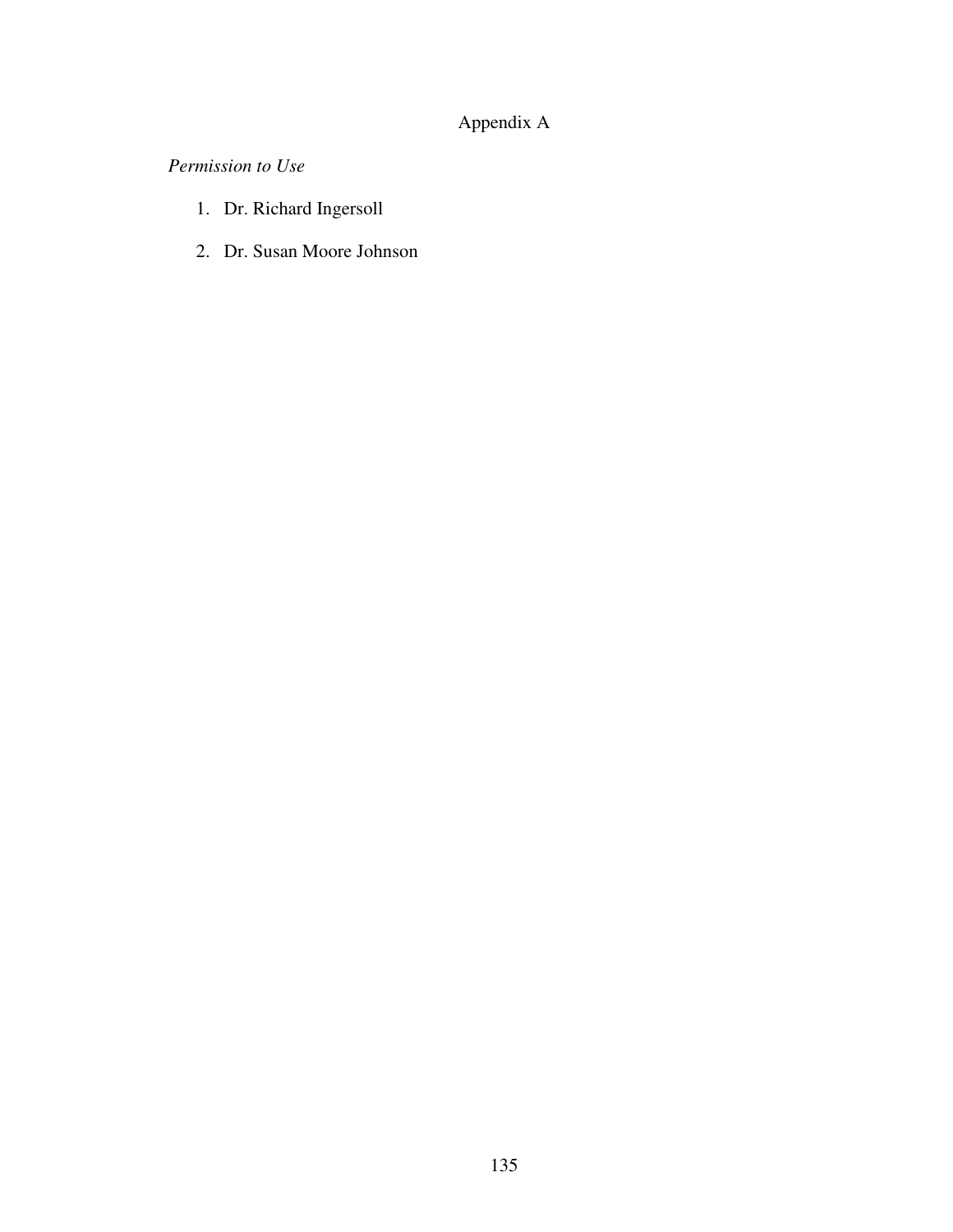#### Permission to Use from Dr. Richard Ingersoll

| From:    | Richard Ingersoll [rmi@gse.upenn.edu]               | Sent: | Thu 4/6/2006<br>1:30 PM |
|----------|-----------------------------------------------------|-------|-------------------------|
| To:      | ree@pilambda.org; Thompson, Cynthia J (UMC-Student) |       |                         |
| $Cc$ :   |                                                     |       |                         |
| Subject: | Re: Richard Ingersoll: "fair use" request           |       |                         |

Attachments:

Cindy:

Rob Ehrgott forwarded to me you request to use a graphic that appeared in my article in teh spring 2003 issue of EH. That is fine by me.

Can you tell me which graphic you plan to use and what point you plan to make with it?

Richard Ingersoll Professor of Education 3700 Walnut St. University of Pennsylvania Philadelphia, PA 19104 Phone/Fax: 215-573-5674 Email: rmi@gse.upenn.edu Webpage: www.gse.upenn.edu/faculty/ingersoll.html

-----Original Message----- From: Thompson, Cynthia J (UMC-Student) [mailto:cjtvw5@mizzou.edu] Sent: Sunday, April 02, 2006 10:51 AM To: office@pilambda.org Cc: ree@pilambda.org Subject: request for permission

I am writing to request permission to adapt research by Dr. Richard Ingersoll from your publication for use in a dissertation and any subsequent publications.

I am a doctoral candidate in Educational Leadership and Policy Analysis at the University of Missouri. My dissertation is an examination of the impact of National Board for Professional Teaching Standards Certification on the profession of teaching viewed through the perceptions of NBC teachers and their career paths. I am especially interested in the long term impact of NBC on the career paths of teachers and their leadership roles.

Your publications and Dr. Ingersoll's research have been valuable in building a conceptual framework for the evolving career stages found within the teaching profession. In the course of my research, I have developed a graphic figure representing a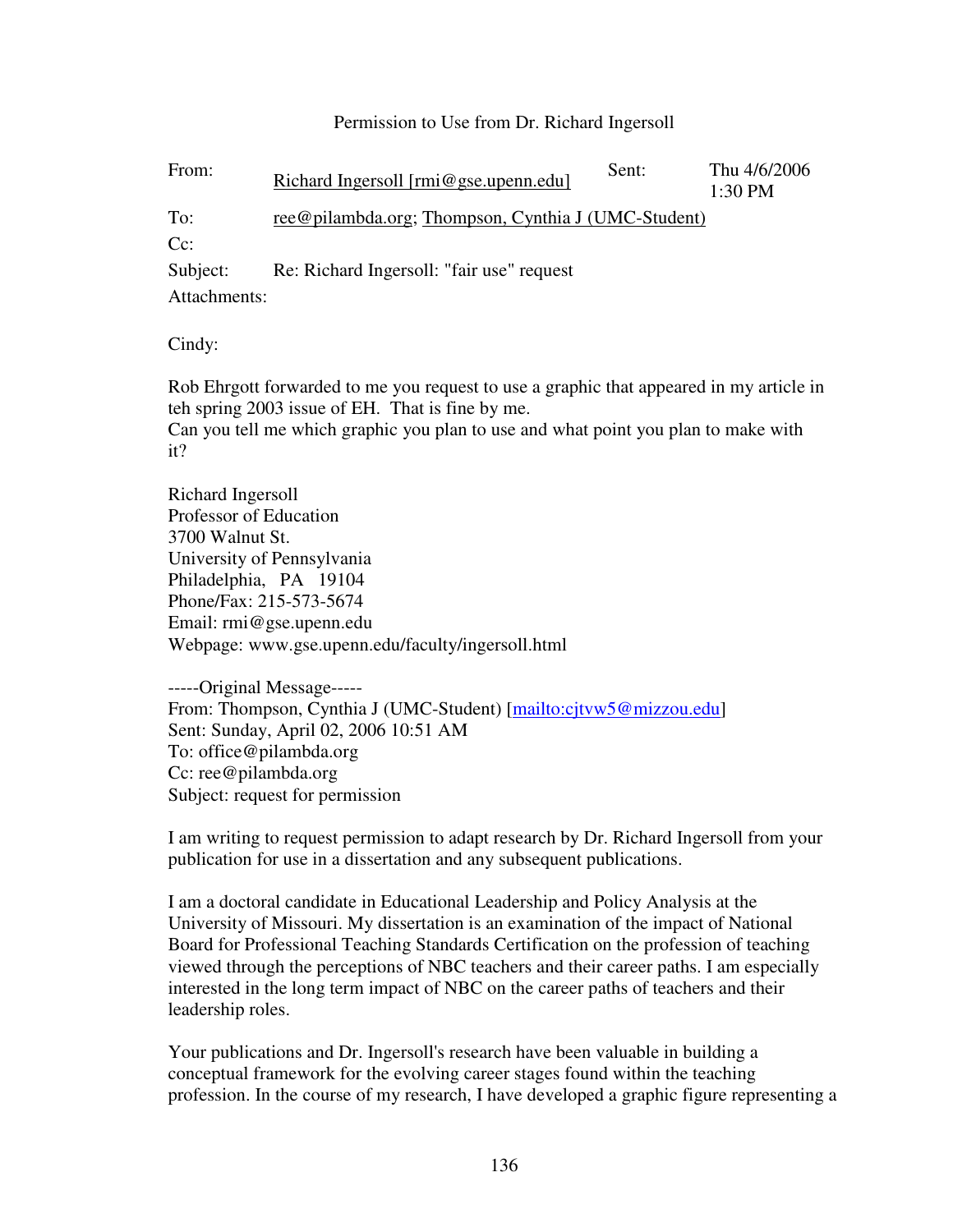timeline of teacher's career stages based on a synthesis of research presented by Dr. Richard Ingersoll published in Educational Horizons (2003) and Dr. Susan Moore Johnson's work with The Project on the Next Generation of Teachers Finders and Keepers: Helping New Teachers Survive and Thrive in Our Schools (2004). With your permission, I would like to include this graphic in my dissertation and any subsequent publications stemming from my dissertation with appropriate APA citation crediting the adaptation of research by Dr. Ingersoll published in your journal.

Thank you for your consideration in this matter.

Respectfully, Cindy Thompson P.O. Box 896 West Plains, MO 65775 417-257-2857 cjtvw5@mizzou.edu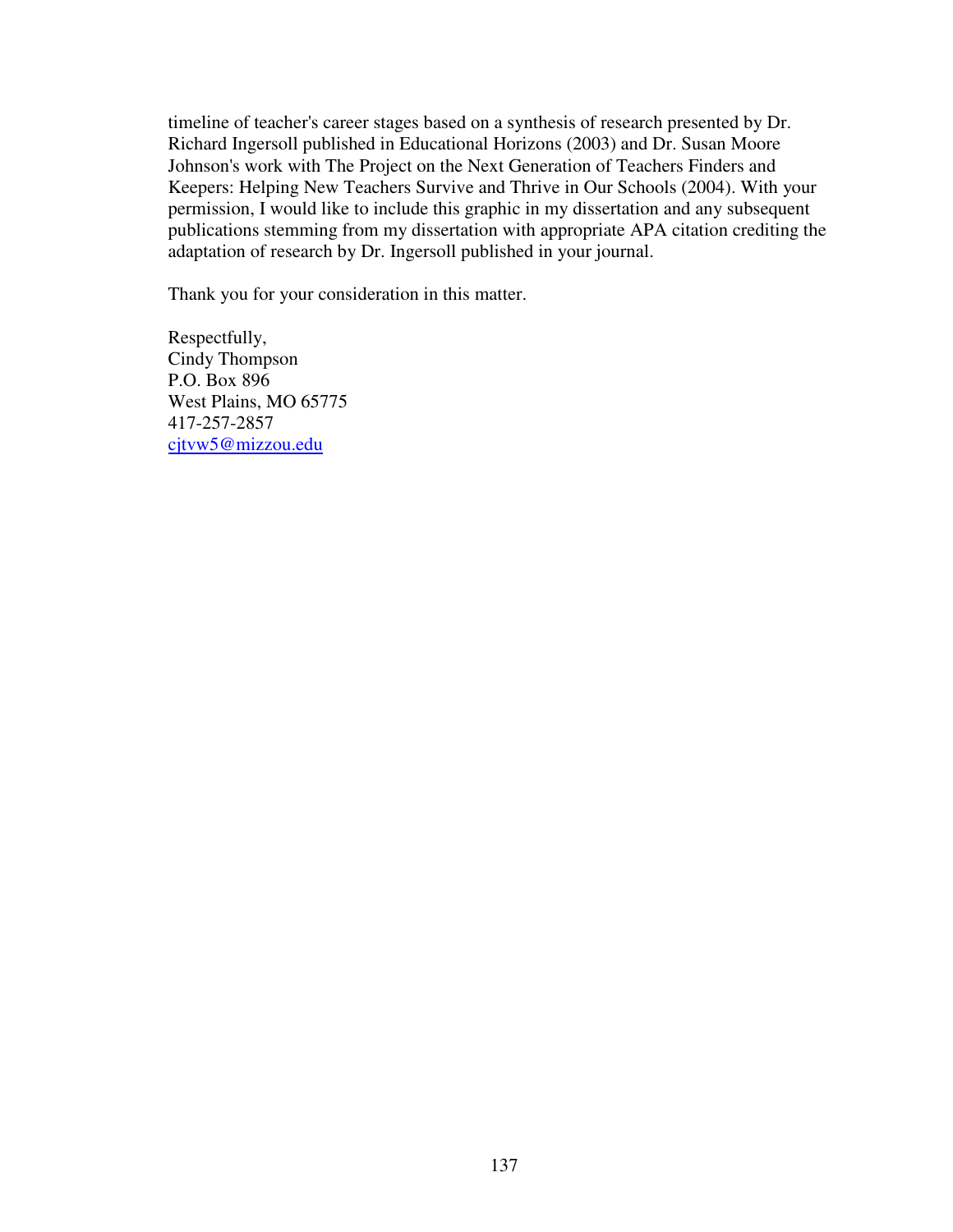#### Permission to Use from Dr. Susan Moore Johnson

| From:        | Susan M. Johnson                      | Sent: | Sun 4/2/2006 |
|--------------|---------------------------------------|-------|--------------|
|              | [susan_moore_johnson@gse.harvard.edu] |       | 12:09 PM     |
| To:          | Thompson, Cynthia J (UMC-Student)     |       |              |
| $Cc$ :       |                                       |       |              |
| Subject:     | Re: request for permission            |       |              |
| Attachments: |                                       |       |              |

Hi Cynthia,

I'm glad that you've found our work helpful. You can certainly cite it in your dissertation. I appreciate your asking.

Best wishes with your dissertation.

Susan

Susan Moore Johnson Pforzheimer Professor Harvard Graduate School of Education 431 Gutman Library Cambridge, MA 02138

On Apr 2, 2006, at 11:30 AM, Thompson, Cynthia J ((UMC-Student)) wrote:

Dear Dr. Johnson,

I am writing to request permission to adapt information from your work for use in a dissertation and any subsequent publications stemming from my dissertation.

I am a doctoral candidate in Educational Leadership and Policy Analysis at the University of Missouri. My dissertation is an examination of the impact of National Board for Professional Teaching Standards Certification on the profession of teaching viewed through the perceptions of NBC teachers and their career paths. I am especially interested in the long term impact of NBC on the career paths of teachers and their leadership roles.

Your publications have been valuable in building a conceptual framework for the evolving career stages found within the teaching profession. In the course of my research, I have developed a graphic figure representing a timeline of teacher's career stages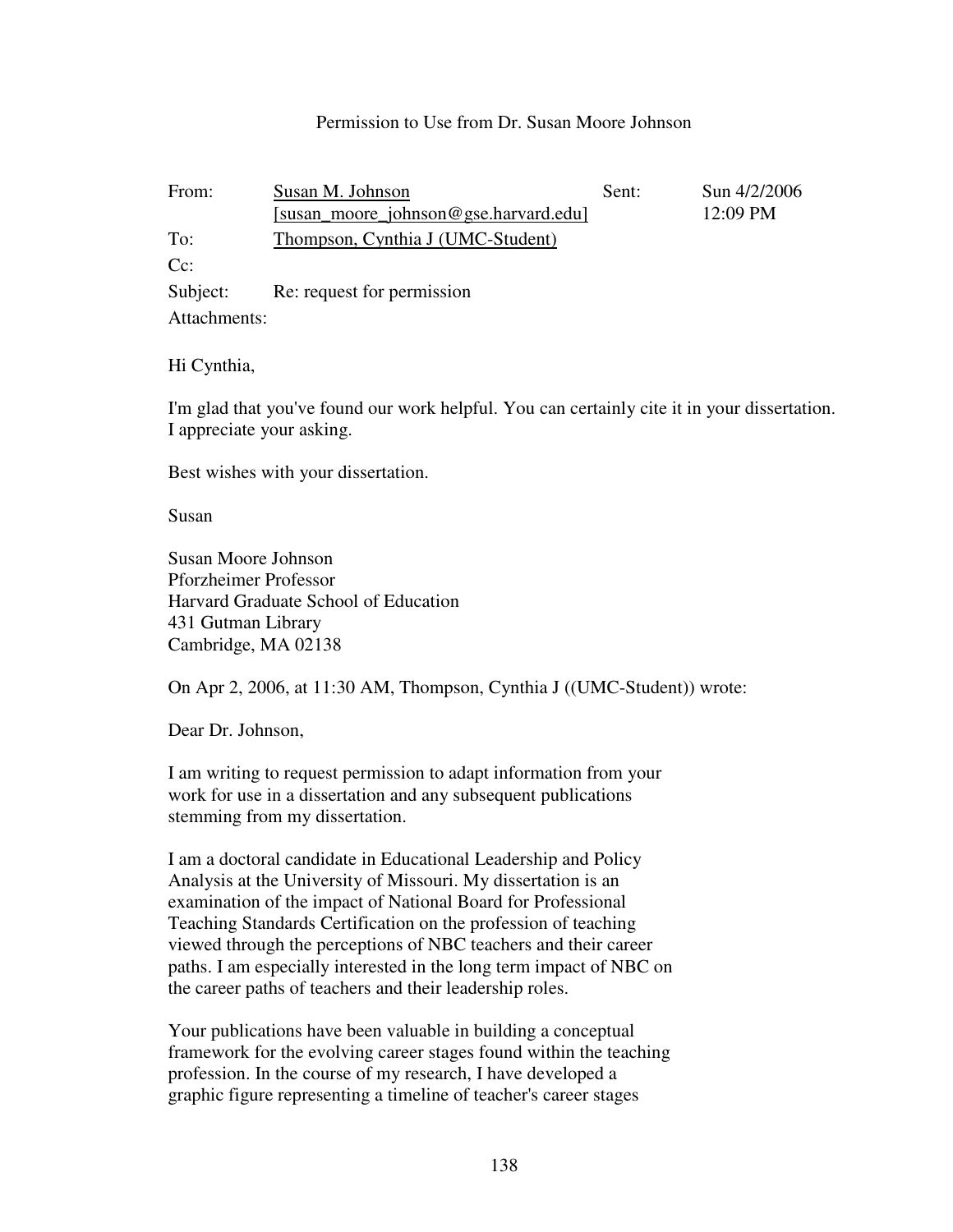based on a synthesis of your work with The Project on the Next Generation of Teachers Finders and Keepers: Helping New Teachers Survive and Thrive in Our Schools (2004) and research presented by Dr. Richard Ingersoll published in Educational Horizons (2003). With your permission, I would like to include this graphic in my dissertation and any subsequent publications stemming from my dissertation with appropriate APA citation crediting the adaptation of your work.

Thank you for your consideration in this matter.

Respectfully, Cindy Thompson P.O. Box 896 West Plains, MO 65775 417-257-2857 cjtvw5@mizzou.edu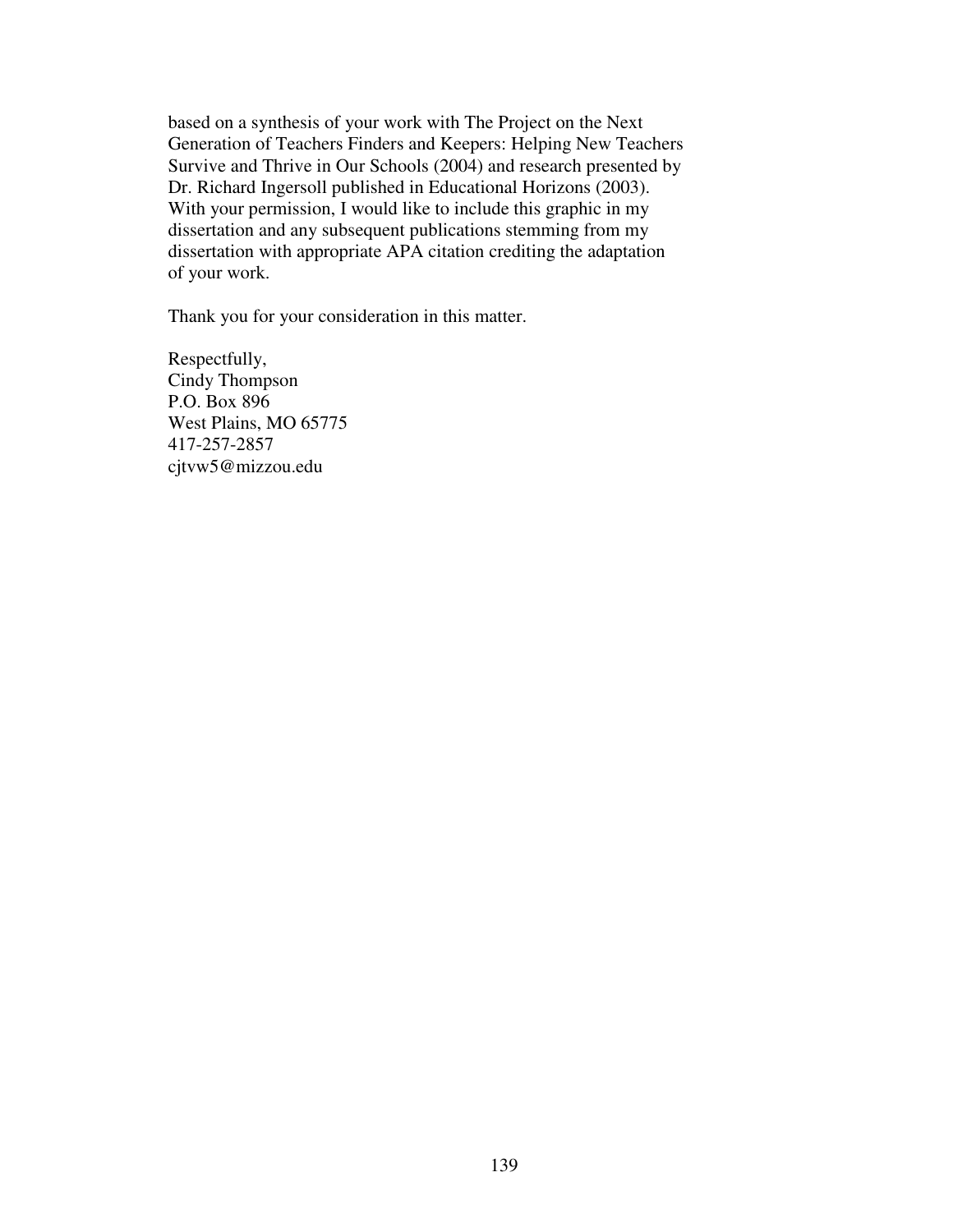## Appendix B

*IRB Approval Form*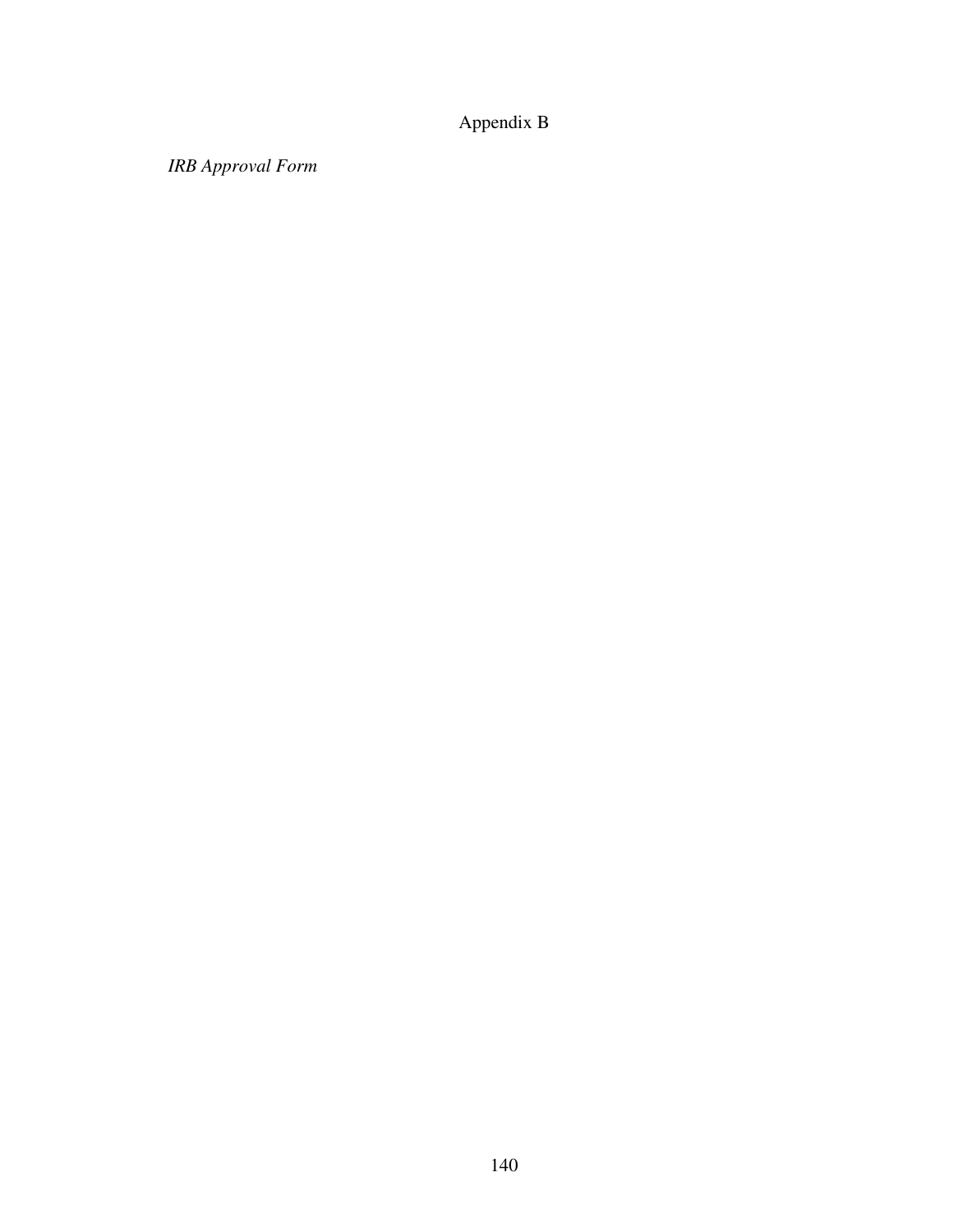

## **Campus Institutional Review Board**

University of Missouri-Columbia

483 McReynolds Hall Columbia, MO 65211-1150

PHONE: (573) 882-9585 FAX: (573) 884-0663

| Project<br>Number:        | 1065937                                                                                                 |
|---------------------------|---------------------------------------------------------------------------------------------------------|
| Project Title:            | A Multi-Case Examination of the Impact of National Board<br>Certification on the Profession of Teaching |
| Approval Date: 07-17-2006 |                                                                                                         |
| Expiration<br>Date:       | $07 - 17 - 2007$                                                                                        |
| $Investigator(s)$ :       | Martin, Barbara Nell<br>Thompson, Cynthia Jo                                                            |
| Level Granted:            | Expedited                                                                                               |

### **CAMPUS INSTITUTIONAL REVIEW BOARD APPROVAL FORM UNIVERSITY OF MISSOURI-COLUMBIA**

This is to certify that your research proposal involving human subject participants has been reviewed by the Campus IRB. This approval is based upon the assurance that you will protect the rights and welfare of the research participants, employ approved methods of securing informed consent from these individuals, and not involve undue risk to the human subjects in light of potential benefits that can be derived from participation.

Approval of this research is contingent upon your agreement to:

(1) Adhere to all UMC Policies and Procedures Relating to Human Subjects, as written in accordance with the Code of Federal Regulations (45 CFR 46).

(2) Maintain copies of all pertinent information related to the study, included but not limited to, video and audio tapes, instruments, copies of written informed consent agreements, and any other supportive documents for a period of **three (3) years** from the date of completion of your research.

(3) Report potentially serious events to the Campus IRB (573-882-9585) by the most expeditious means and complete the eIRB "Campus Adverse Event Report". This may be accessed through the following website: http://irb.missouri.edu/eirb/.

(4) IRB approval is contingent upon the investigator implementing the research activities as proposed. Campus IRB policies require an investigator to report any deviations from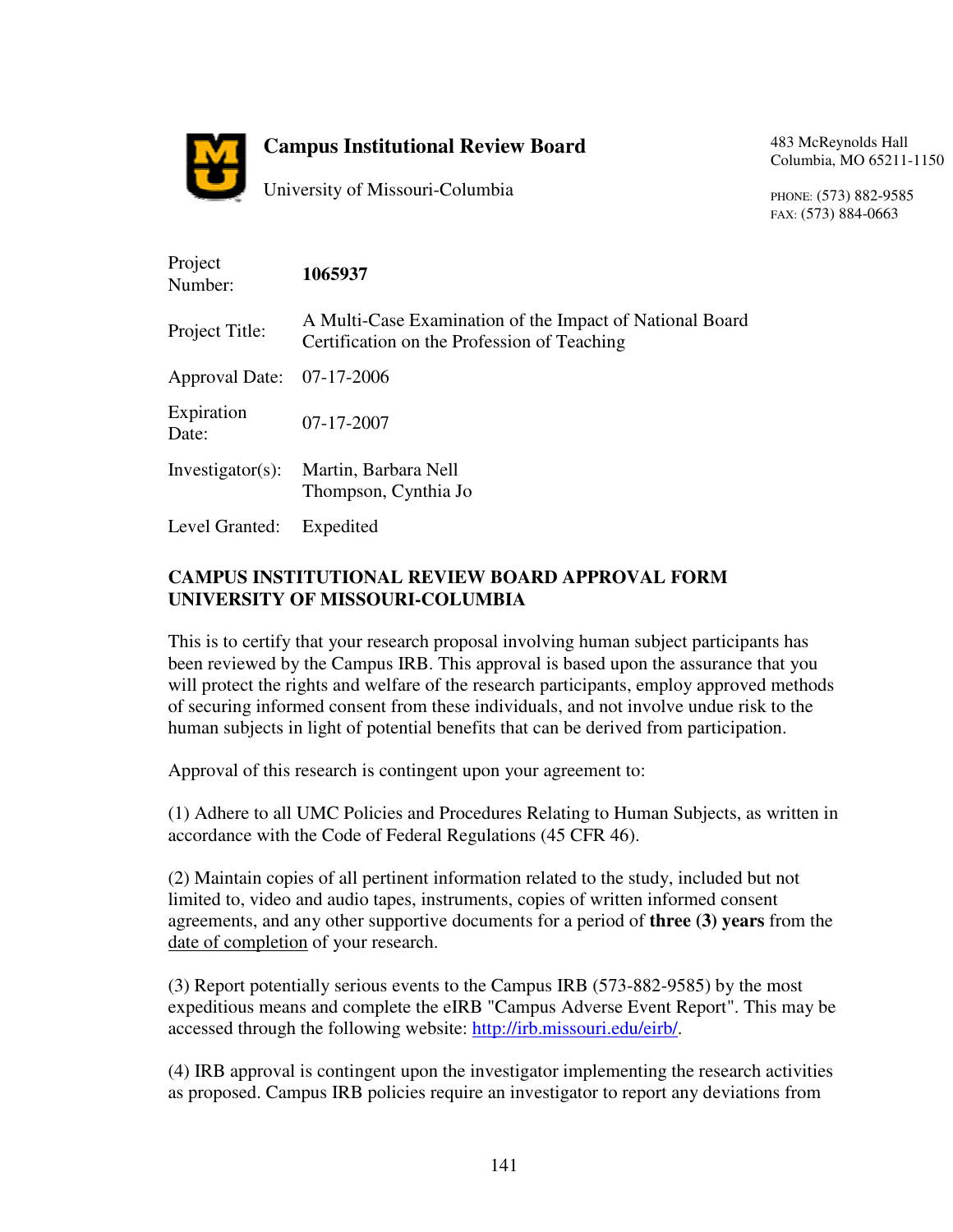an approved project directly to the Campus IRB by the most expeditious means. All human subject research deviations must have prior IRB approval, except to protect the welfare and safety of human subject participants. If an investigator must deviate from the previously approved research activities, the principal investigator or team members must: a. Immediately contact the Campus IRB at 882-9585.

b. Assure that the research project has provisions in place for the adequate protection of the rights and welfare of human subjects, and are in compliance with federal laws, University of Missouri-Columbia's FWA, and Campus IRB policies/procedures. c. Complete the "Campus IRB Deviation Report". This may be accessed through the following website: http://irb.missouri.edu/eirb/.

(5) Submit an Amendment form to the Campus IRB for any proposed changes from the previously approved project. Changes may not be initiated without prior IRB review and approval except where necessary to eliminate apparent and immediate dangers to the subjects. The investigator must complete the Amendment form for any changes at http://irb.missouri.edu/eirb/.

(6) Federal regulations and Campus IRB policies require continuing review of research projects involving human subjects. Campus IRB approval will expire one (1) year from the date of approval unless otherwise indicated. Before the one (1) year expiration date, you must submit Campus IRB Continuing Review Report to the Campus IRB. Any unexpected events are to be reported at that time. The Campus IRB reserves the right to inspect your records to ensure compliance with federal regulations at any point during your project period and three (3) years from the date of completion of your research.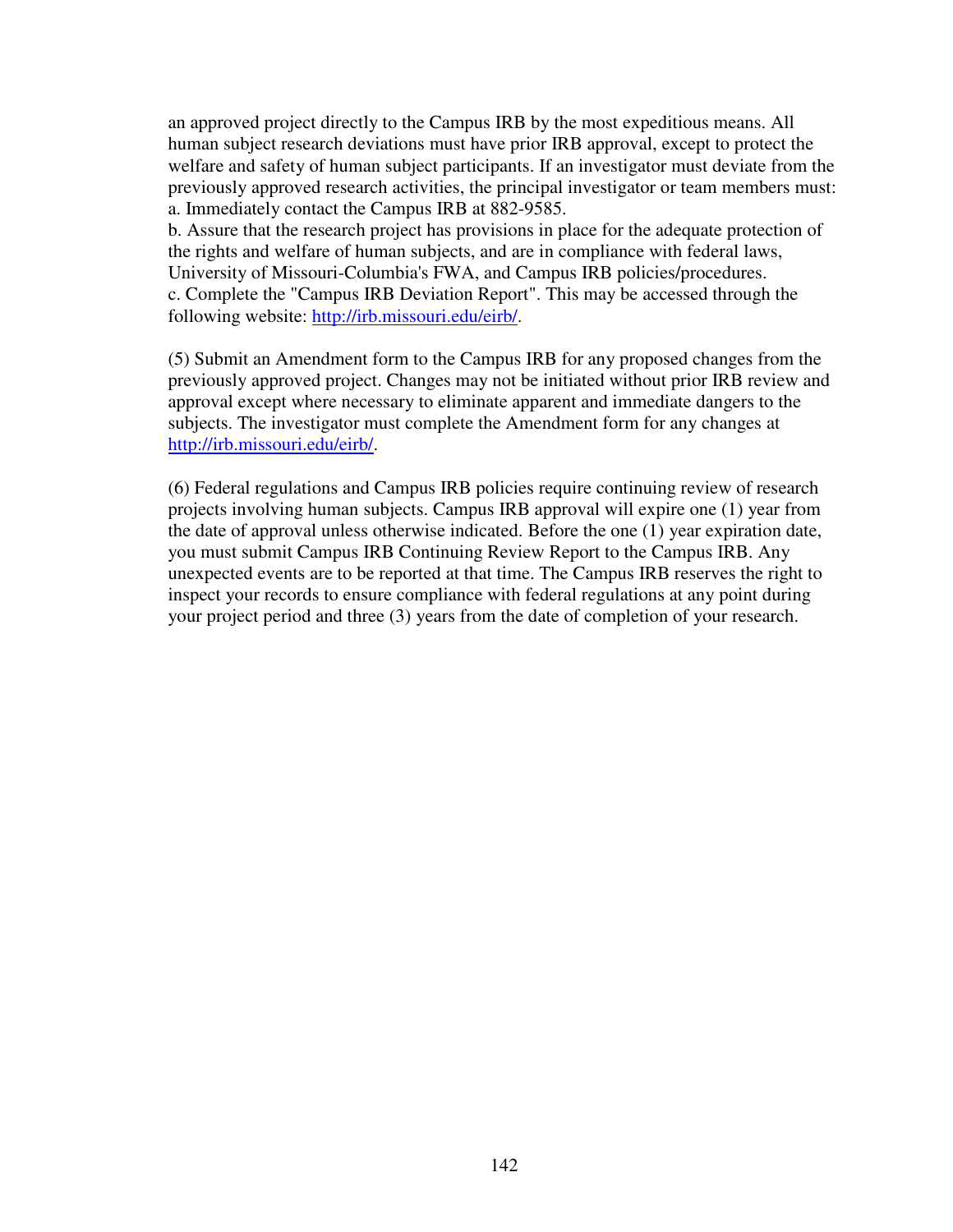# Appendix C

# *Correspondence*

1. Letter of Introduction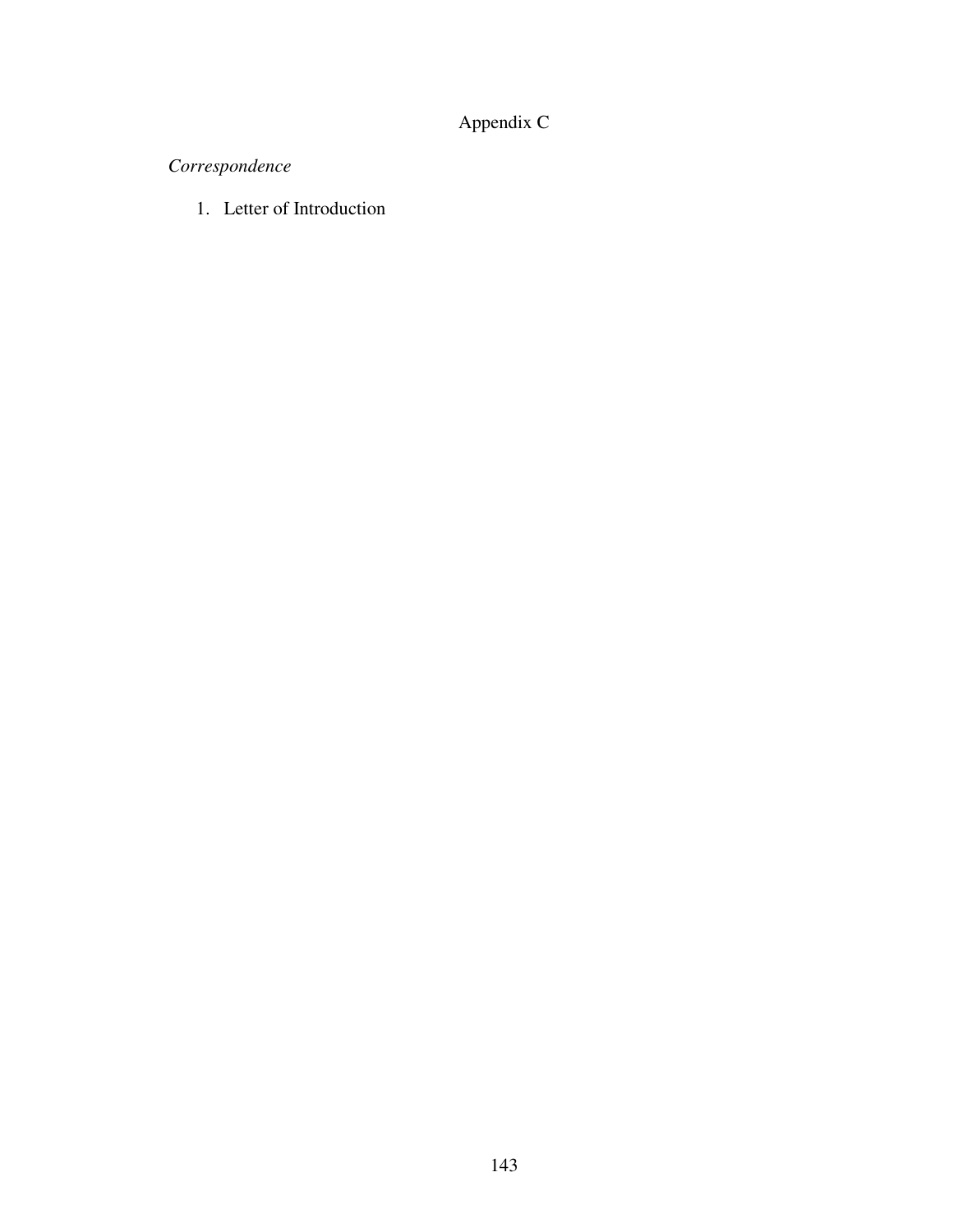#### Letter of Introduction

Date

<Title> <First Name> <Last Name> <Position> <School District> <Address>

Dear <Title> <First Name> <Last Name>

Thank you for taking your time to participate in my research study. I am looking forward to our meeting on <date> <time> at <location> to talk about the impact of National Board Certification on your career path. By voluntarily seeking this advanced certification you have demonstrated your commitment to professionalism in teaching. As the future of education is so strongly influenced by political mandates, such as No Child Left Behind, teachers have an opportunity to take the lead in positive reform.

I have allotted two hours to conduct interviews and observations, and an additional hour to collect documents that allow for a more complete picture of your career path. Documents that may be helpful include your school improvement plan, your professional development plan, calendar, plan book, committee minutes, or school newsletters.

Please find attached a list of interview questions you may wish to reflect on before our time together. Also find enclosed the Informed Consent Form for your review and signature. Be assured that at all times the confidentiality and anonymity of your personal identity and that of your school district will be protected. If you have any questions or concerns at any time, please do not hesitate to contact me. You will find my phone numbers and email address below.

Once again, I appreciate your participation in my study.

Sincerely,

Cindy Thompson, NBCT Doctoral Candidate University of Missouri Home 417-257-2857 Cell 417-257-9673 cjtvw5@mizzou.edu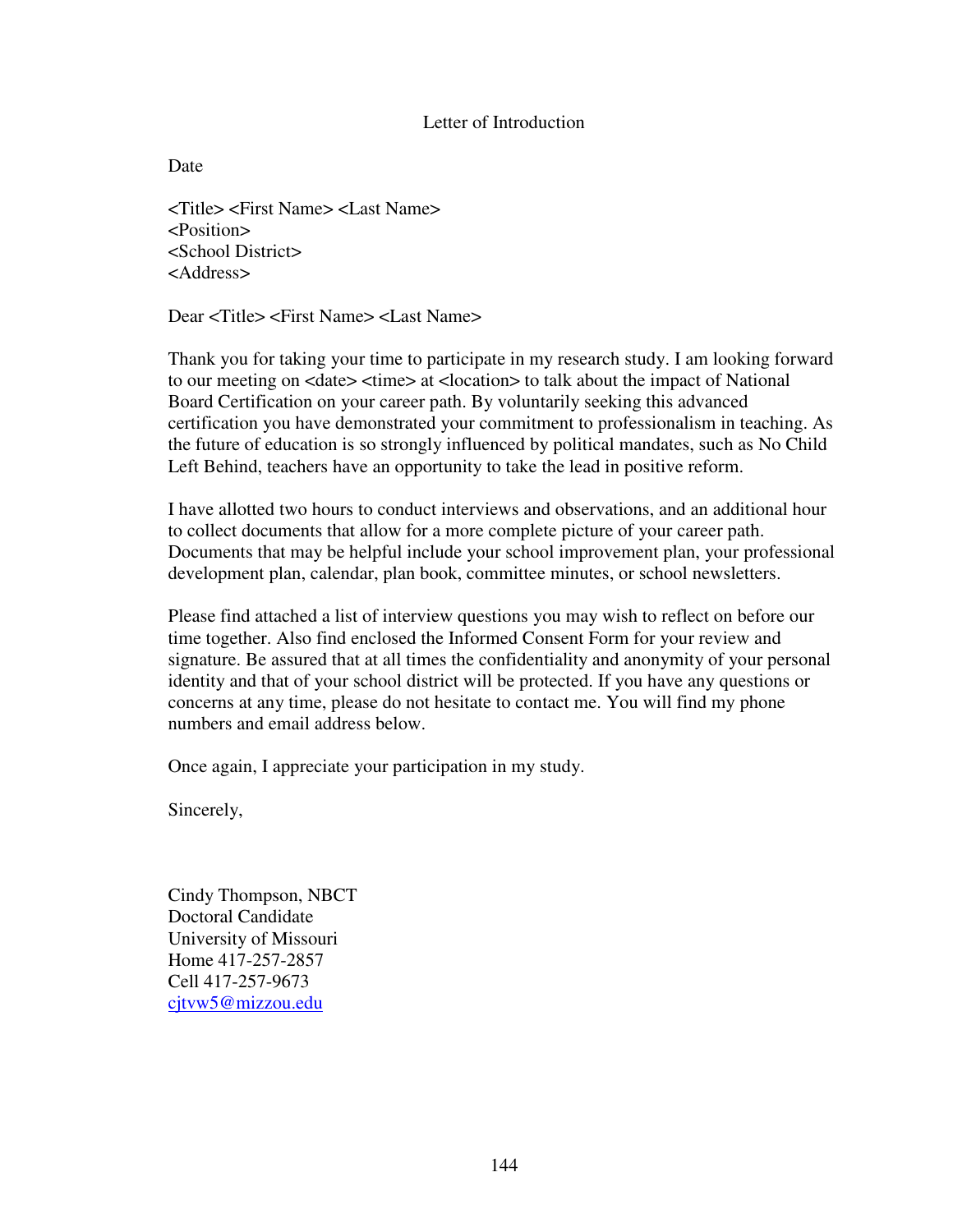## Appendix D

## *Interview Questions*

- 1. National Board Certified Teacher Interview Questions
- 2. Administrator Interview Questions
- 3. Colleague Interview Questions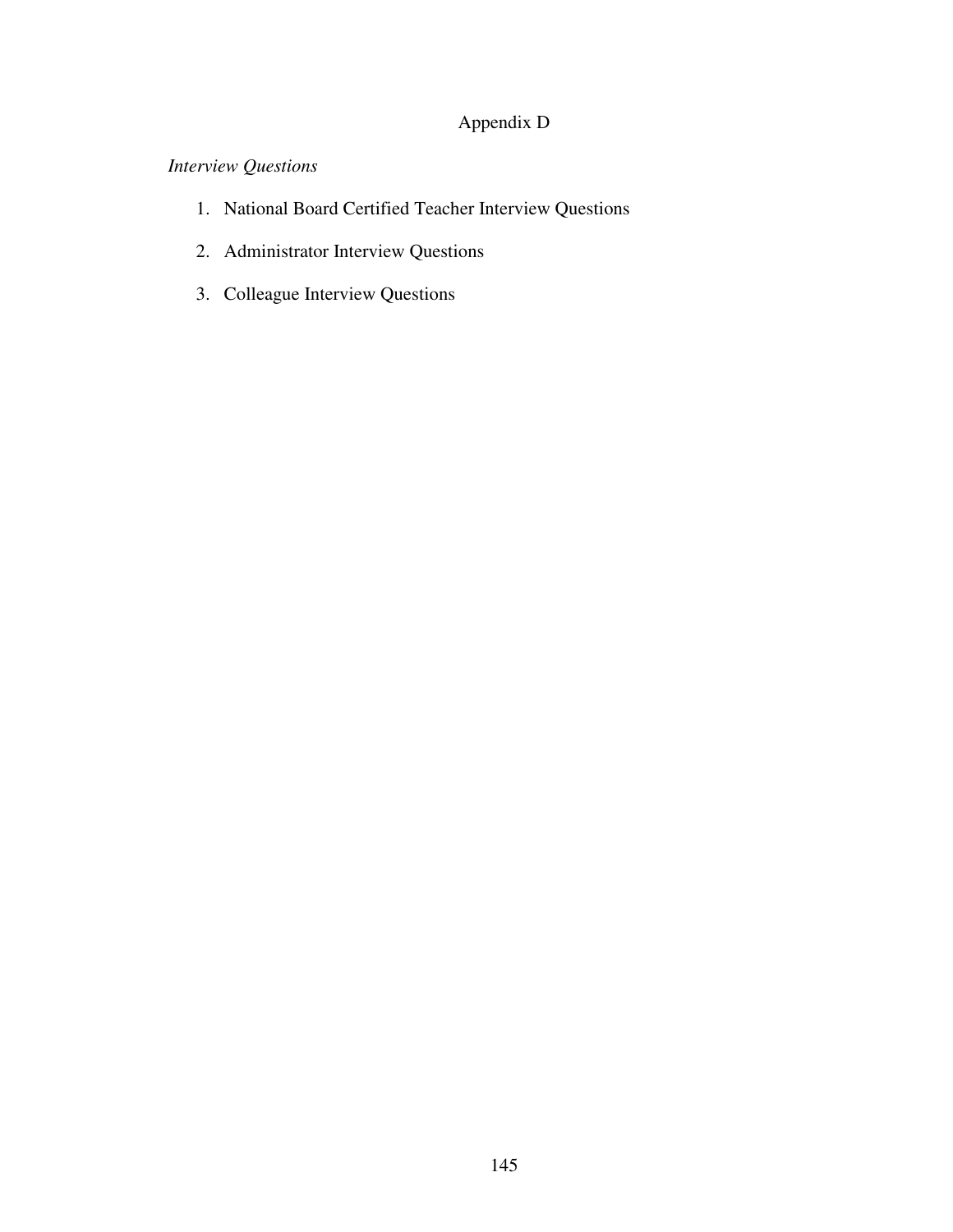#### Interview Questions for National Board Certified Teachers

*Research Question 1:* How have the roles and responsibilities of NBC teachers changed over time?

- 1. Please share with me your professional career path as a teacher.
- 2. How would you describe the various roles and responsibilities you have experienced as a teacher?
- 3. How would you describe your career stage at the time in which you pursued NBC?

*Research Question 2:* What is the perception of NBC teachers regarding how NBC status affected the evolution of these roles and responsibilities?

- 4. How do you perceive the link between attainment of NBC and the progression of your career path?
- 5. How would you describe your current career stage?

*Research Question 4:* What specific processes does the NBC teacher implement as a result of the certification process that leads to enhanced teaching and learning?

- 6. Please share with me specific examples of how the process of NBC has influenced your teaching practices.
- 7. Please share with me specific examples of how NBC has influenced your professional activities and relationships.

*Research Question 5:* How does the NBC teacher establish enhanced teaching and learning capacity among other educators?

- 8. How would you describe your professional relationship, or role, with your colleagues?
- 9. How would you describe your professional relationship, or role, with your administrator?
- 10. In what ways have your interactions with your colleagues and administrator been influenced by your status as an NBC teacher?
- 11. In your view, how has attainment of NBC impacted your desire or ability to influence teaching and learning?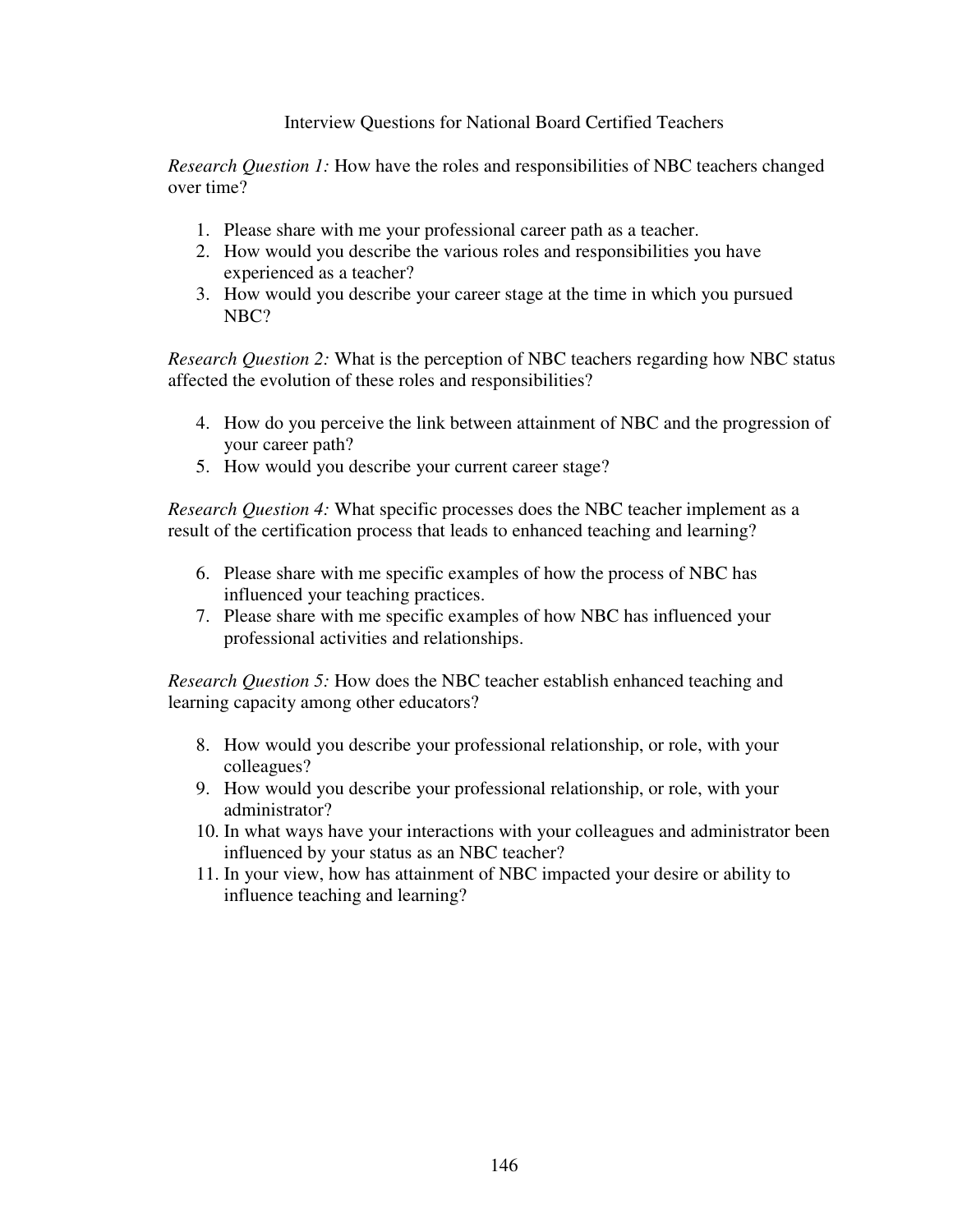#### Interview Questions for Administrator

*Research Question 1:* How have the roles and responsibilities of NBC teachers changed over time?

- 1. How long have you supervised or worked with this NBC teacher?
- 2. How would you describe the roles and responsibilities of your NBC teacher?
- 3. Please describe how those roles and responsibilities have changed over the years.

*Research Question 3:* What is the perception of other stakeholders regarding how NBC status affected the evolution of teachers' roles and responsibilities over time?

4. How has NBC status of the teacher impacted these roles and responsibilities through the years?

*Research Question 4:* What specific processes does the NBC teacher implement as a result of the certification process that leads to enhanced teaching and learning?

5. Please describe specific effective teaching practices you have observed in your NBC teacher?

*Research Question 5:* How does the NBC teacher establish enhanced teaching and learning capacity among other educators?

- 6. How would you describe your professional relationship, or role, with your NBC teacher?
- 7. Please describe any leadership activities of your NBC teacher that enhance teaching and learning throughout the education community.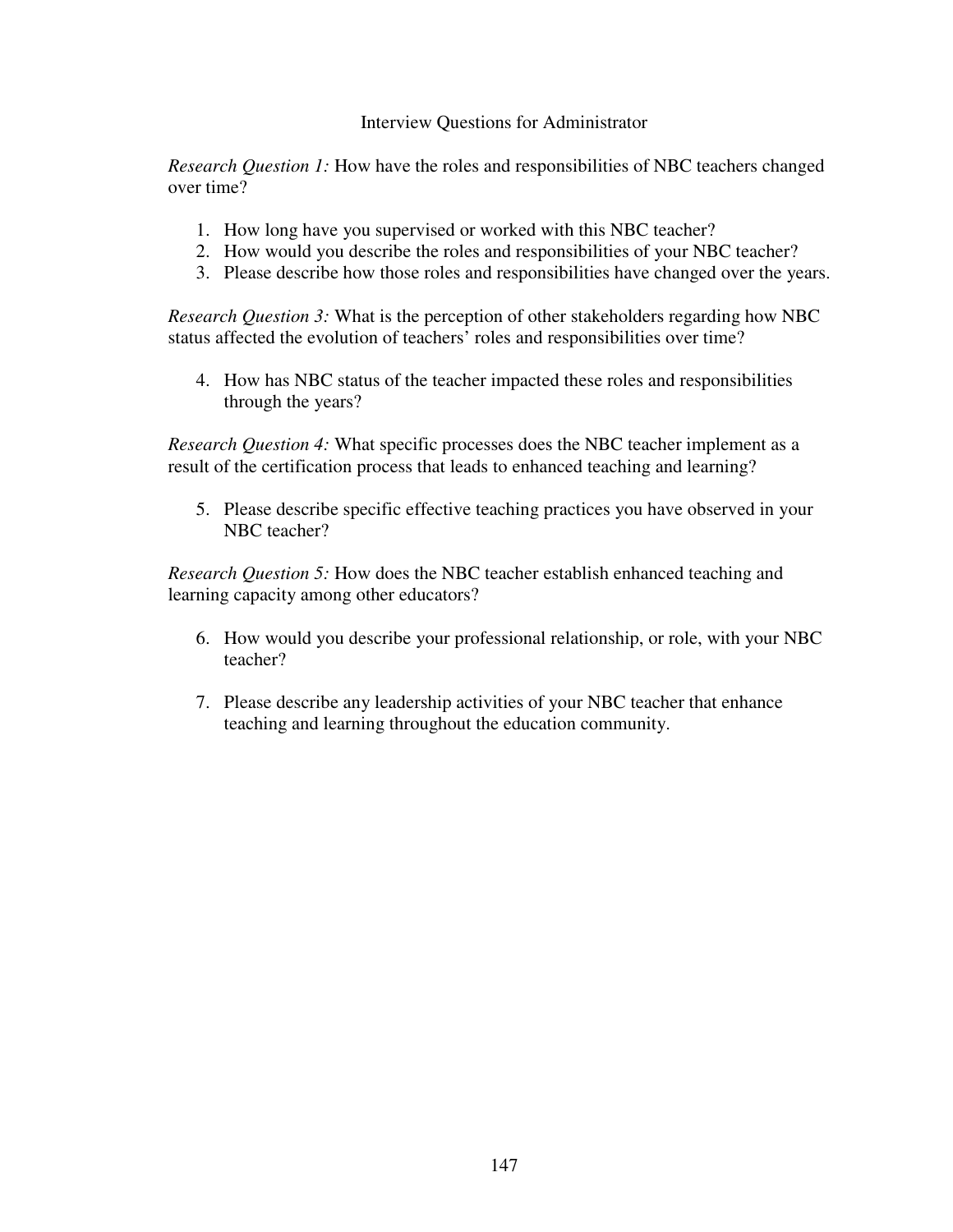#### Interview Questions for Colleagues of NBCT

*Research Question 1:* How have the roles and responsibilities of NBC teachers changed over time?

- 1. In what capacity and how long have you worked with this NBC teacher?
- 2. How would you describe the roles and responsibilities of your NBC colleague?
- 3. Please describe how those roles and responsibilities have changed over the years.

*Research Question 3:* What is the perception of other stakeholders regarding how NBC status affected the evolution of teachers' roles and responsibilities over time?

4. How has NBC status of your colleague impacted these roles and responsibilities through the years?

*Research Question 4:* What specific processes does the NBC teacher implement as a result of the certification process that leads to enhanced teaching and learning?

5. Please describe specific effective teaching practices you have observed in your NBC colleague?

*Research Question 5:* How does the NBC teacher establish enhanced teaching and learning capacity among other educators?

- 6. How would you describe your professional relationship, or role, with your NBC colleague?
- 7. Please describe any leadership activities of your NBC colleague that enhance teaching and learning throughout the education community.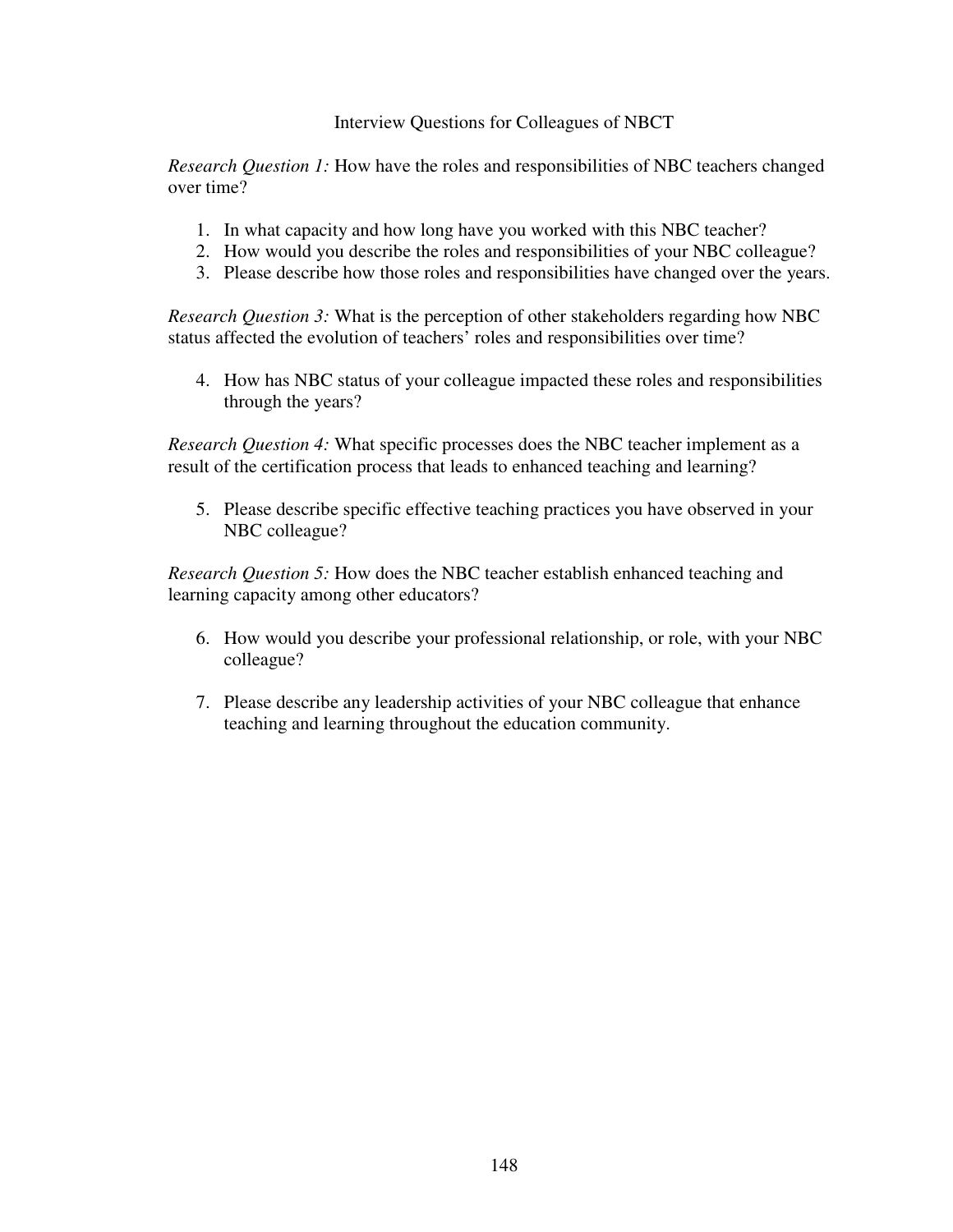## Appendix E

## *Informed Consent*

- 1. Letter of Informed Consent Superintendent
- 2. Superintendent Informed Consent Form
- 3. Letter of Informed Consent Administrators
- 4. Administrators Informed Consent Form
- 5. Letter of Informed Consent Teachers
- 6. Informed Consent Teachers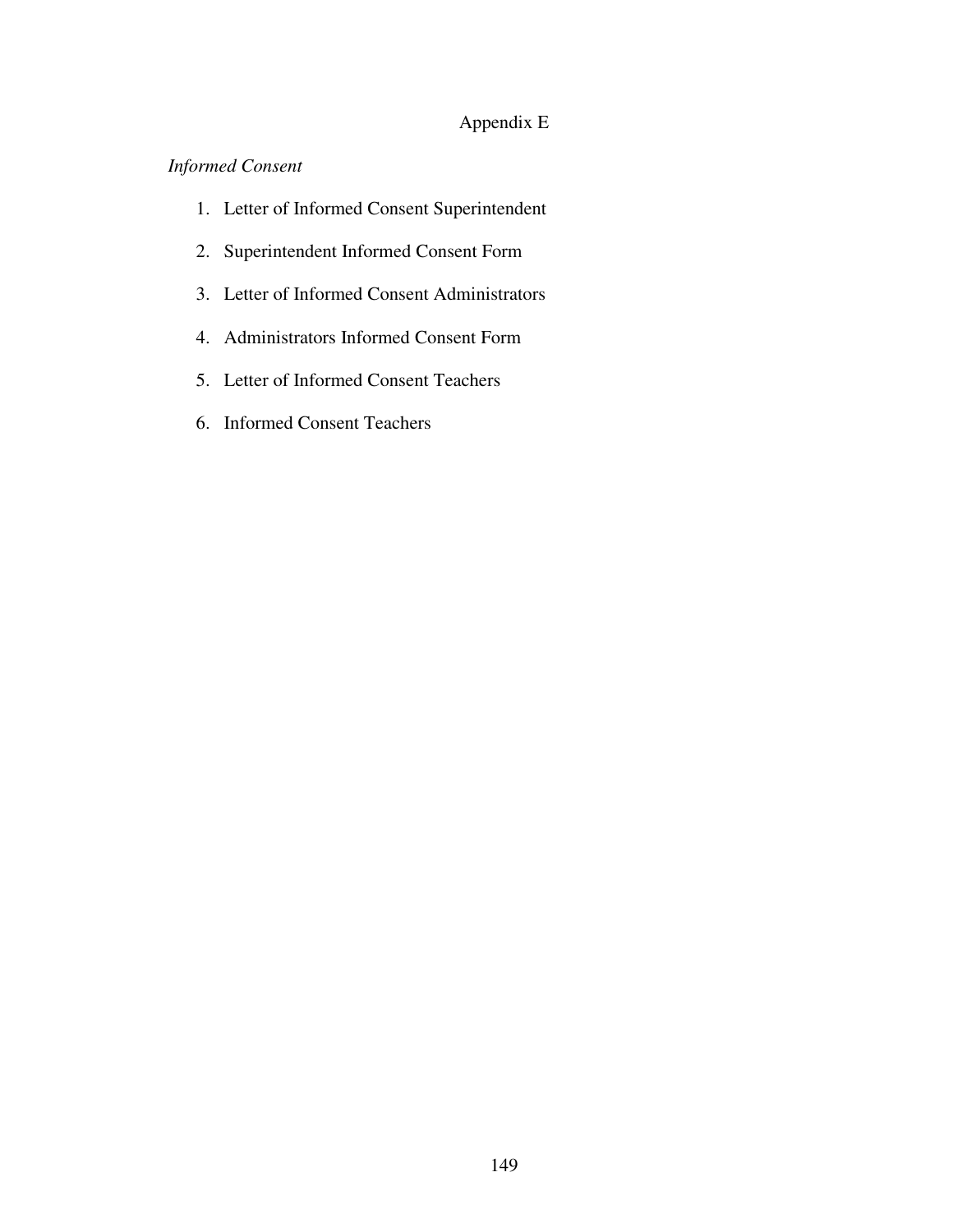#### [Superintendent Name and Address]

#### Dear [Supt. Name]:

Select teachers and their administrators in your school district are invited to participate in a research study intended to complete my dissertation entitled "A Multi-Case examination of the impact of National Board for Professional Teaching Standards Certification on the Profession of Teaching." The purpose of the study is to examine the influence of National Board Certification on the profession of teaching by exploring the long term impact of certification on the career paths of teachers. The involvement of your district's teachers and administrators in this study should have beneficial implications for education professionals and for the quality of education they provide to your students and school.

I request your permission to conduct qualitative interview sessions with selected teachers and principals in your district within the next twelve months, provided the principals and teachers consent to participate. If you are agreeable for your teachers and principals to be a part of this study, would you please indicate it in your permission reply so that I may seek their involvement? Before you make a final decision about participation, you must know how participants' rights will be protected:

#### **- INFORMED CONSENT STATEMENT FOR SUPERINTENDENT -**

• Participation in the study is voluntary. Participants may withdraw at any time. If later you do not wish your district data to be used, inform me; your wish will be honored before culmination of the study. Refusal to participate will have no adverse consequences. For any questions about your district's participation, please contact me at home (417) 257-2857, or on cell (417) 257-9673, or by email at cjtvw5@mizzou.edu. You may also contact my dissertation supervisor Dr. Barbara Martin, at (417) 836-5212 or by email at drbabs1952@sbcglobal.net.

● Interview participants and their answers will remain anonymous. Only my dissertation supervisor and I would have access to identifiable data. Participants' identity and district or school affiliation will not be published. Materials identifying specific teachers, schools, or school systems will be destroyed upon completion of this project. Data will be coded for qualitative analysis, and summarized for reporting. Results may be published in *Dissertation Abstracts* and in professional journals at any time, protecting participants' anonymity and confidentiality.

● Participants' control as to which interview questions are answered, insures that there will be no identifiable risk greater than that encountered in everyday life. The University of Missouri does not compensate human subjects if injury or discomfort results from the research. Nonetheless, the university holds medical, professional, and general liability insurance coverage, and provides its own medical attention and facilities in the unlikely event that participants suffer as a direct result of negligence or fault from faculty or staff associated with this research. In such eventuality, the Risk Management Officer should be contacted immediately at (573) 882-3735 to obtain a review of the matter and receive further information. Related ethical guidelines about Protection of Human Subjects set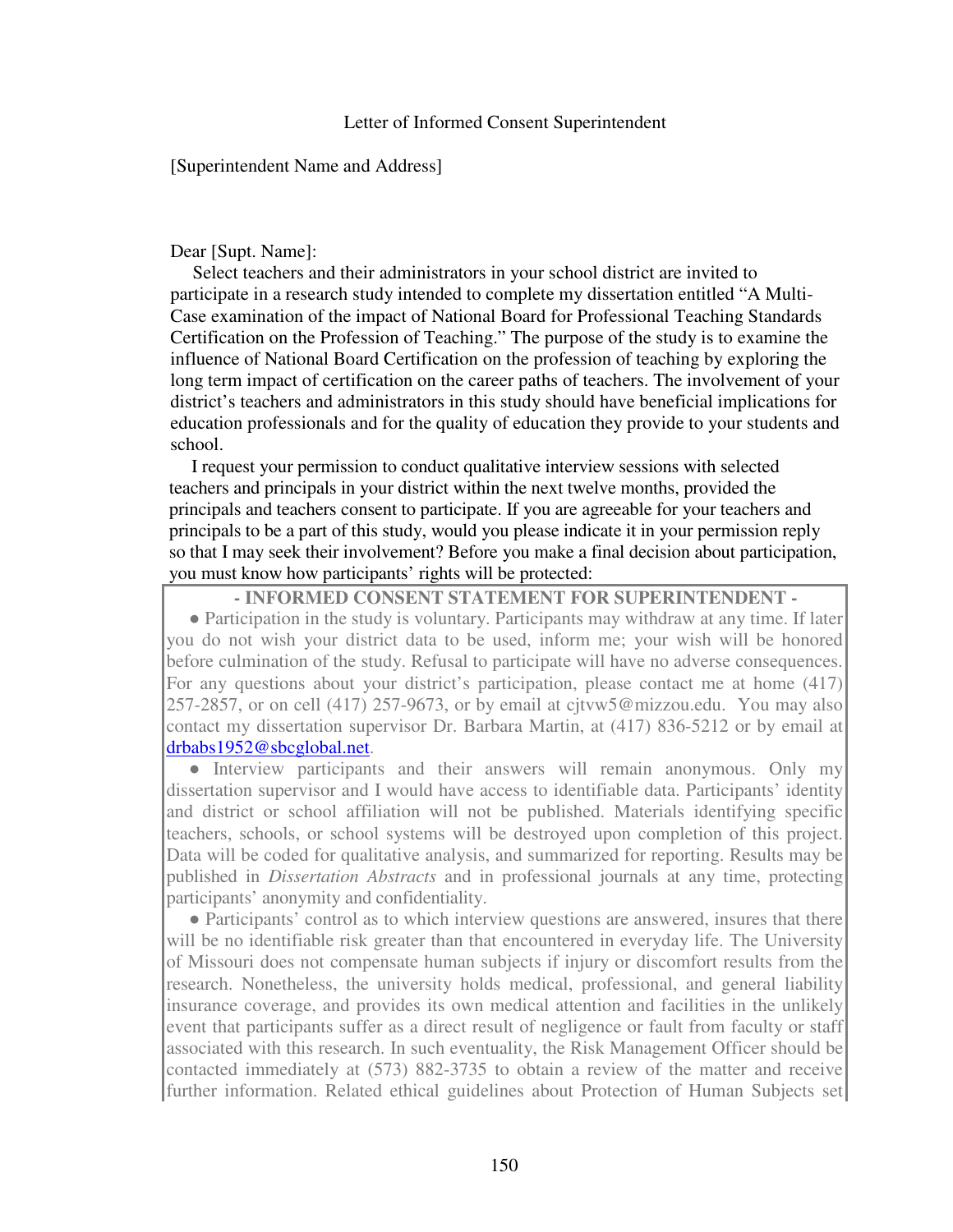forth in the Code of Federal Regulations "45 CFR 46" will be upheld. This statement is not to be construed as an admission of liability.

• Data collection will not be initiated without preauthorization by the Institutional Review Board of the University of Missouri-Columbia, to be obtained after your permission is issued. If you have further questions regarding research participants' rights, please contact the Campus Institutional Review Board at (573) 882-9585, or visit http://www.research.missouri.edu/cirb/index.htm or

http://ohrp.osophs.dhhs.gov/humansubjects/guidance/45cfr46.htm

If you elect to allow your district's teachers and administrators to participate in this study, please sign the enclosed "Informed Consent and Permission Form," and return it to me at your earliest convenience. A self-addressed stamped envelope has been provided, unless this letter was faxed. A second copy of the "Informed Consent and Permission Form" has been provided for you to retain. Your support is very valuable. Thank you.

Educationally yours,

Cynthia Thompson, NBCT Doctoral Candidate University of Missouri-Columbia FAX 417-256-3738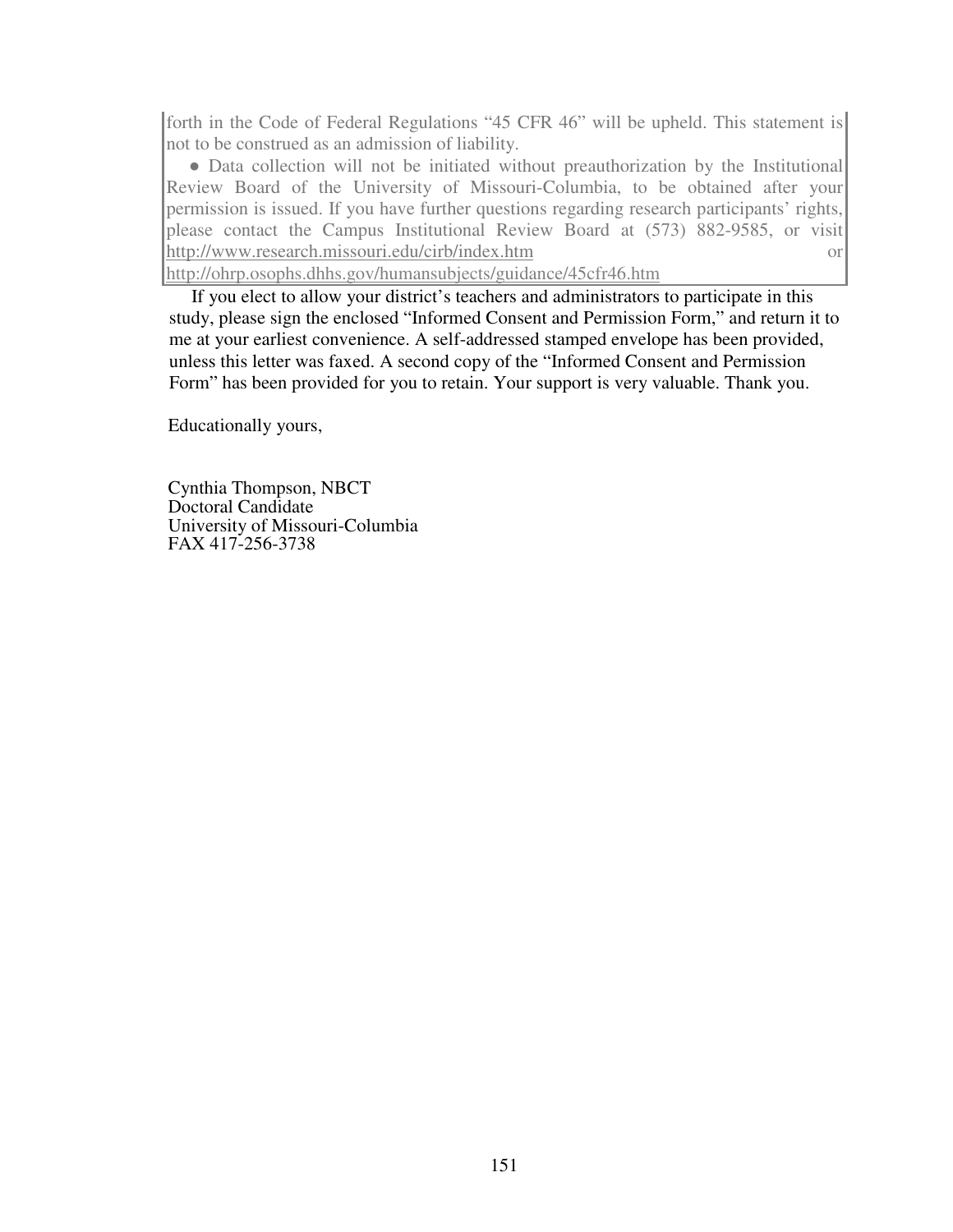### **INFORMED CONSENT AND PERMISSION FROM SUPERINTENDENT**

 $I, [full name]$   $\qquad \qquad$  [date]

 $\frac{1}{2}$ ,

 $\Box$  approve (*or*,  $\Box$  *do not approve at this time*) this School District participation in the dissertation research entitled "A Multi-Case Examination of the Impact of National Board for Professional Teaching Standards Certification on the Profession of Teaching" conducted by Cynthia J. Thompson to fulfill requirements for a doctoral degree. I understand that:

- ♦ A qualitative interview protocol will be used.
- ♦ The participation of this district's teachers and administrators is voluntary.
- ♦ Participants' identifying information will be kept confidential and separate from their answers
- ♦ Participants may withdraw at any point without penalty before culmination of the study.
- ♦ Participants need not answer all of the questions.
- ♦ Approximately two hours of time has been allowed for interviews and observations with teachers and administrators

As a result of my approval, please conduct the interviews in this school district through the person(s) indicated below. The researcher has my permission to contact the school district's teachers directly if no contact person is listed below, or if the listed persons do not reply to the initial contact, or as a follow up to selected participants.  $\Box$  [National Board Certified Teacher's name]

 $\Box$  Other contact person

I have read and understood the Informed Consent Disclosure, which answered my questions to my satisfaction. I sign below in verification of my agreement for this District's teachers and administrators to participate in the above research activity.

| Signed:          | Title: |
|------------------|--------|
| School District: |        |
| Address:         |        |

 $\Box$  Check the box if you would like to receive a summary of the study results.

**Please return to Cynthia Thompson, P.O. BOX 896, West Plains, MO 65775. Home Phone: (417) 257-2857; Cell Phone 417-257-9673. FAX: (417) 256-3738. Email: cjtvw5@mizzou.edu**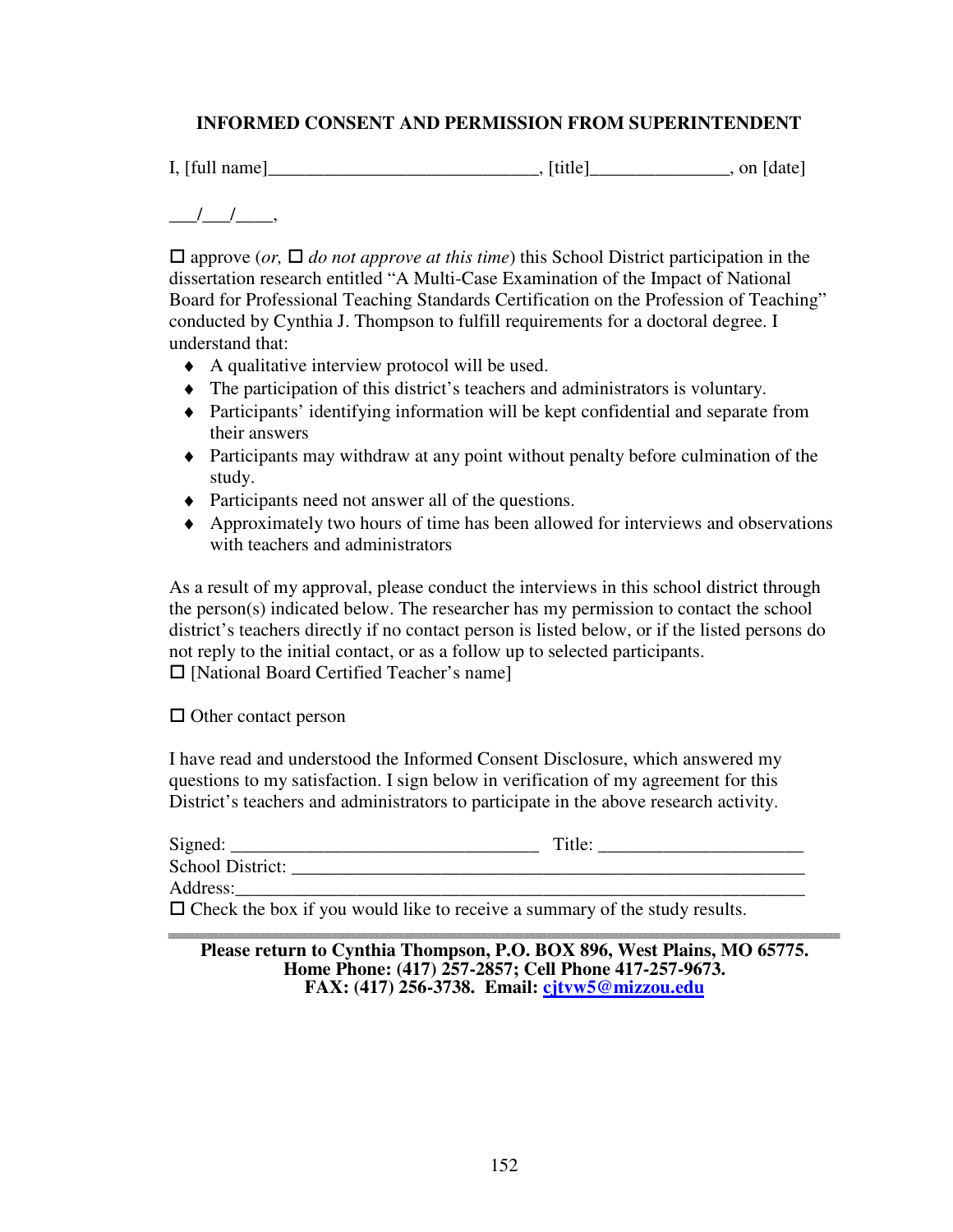#### [Date]

Dear Administrator:

You are invited to participate in a research study entitled "A Multi-Case examination of the impact of National Board for Professional Teaching Standards Certification on the Profession of Teaching." I am conducting this study as part of my doctoral requirements in Educational Leadership and Policy Analysis at the University of Missouri. The study aims to explore the views of a purposeful sample of Missouri National Board Certified Teachers regarding their perceptions of the long term impact of National Board for Professional Teaching Standards certification on their career paths. Your involvement in this study should have beneficial implications for education professionals and for the quality of education they provide to your students and school.

The purpose of this study is to examine the influence of National Board for Professional Teaching Standards certification on the profession of teaching through an exploration of the long term impact of National Board Certification on the career paths of teachers. The following questions guide this qualitative study:

- 1. How have the roles and responsibilities of NBC teachers changed over time?
- 2. What is the perception of NBC teachers regarding how NBC status affected the evolution of these roles and responsibilities?
- 3. What is the perception of other stakeholders regarding how NBC status affected the evolution of teachers' roles and responsibilities over time?
- 4. What specific processes does the NBC teacher implement as a result of the certification process that leads to enhanced teaching and learning?
- 5. How does the NBC teacher establish enhanced teaching and learning capacity among other educators?

Before you make a final decision about participation, you must know how your rights will be protected:

#### **- INFORMED CONSENT STATEMENT FOR PARTICIPATING SCHOOL DISTRICT TEACHERS-**

● Participation in the study is voluntary. You may withdraw at any time. If later you do not wish the data you provided to be used, inform me; your wish will be honored before culmination of the study. Your refusal to participate will have no adverse consequences. For any questions about your participation in this research, please contact me at home (417) 257-2857 or cell (417) 257-9673, or by email at cjtvw5@mizzou.edu. You may also contact my dissertation supervisor Dr. Barbara Martin, at (417) 836-5212 or by email at drbabs1952@sbcglobal.net.

• As interview participant your name and answers will remain anonymous; only my dissertation supervisor and I would have access to identifiable data. Your identity and district or school affiliation will not be published. Any materials identifying specific teachers, schools, or school systems will be destroyed upon completion of this project. Data collected from teachers will be coded for qualitative analysis, and summarized for reporting. Results may be published in *Dissertation Abstracts* and in professional journals at any time, protecting your anonymity and confidentiality.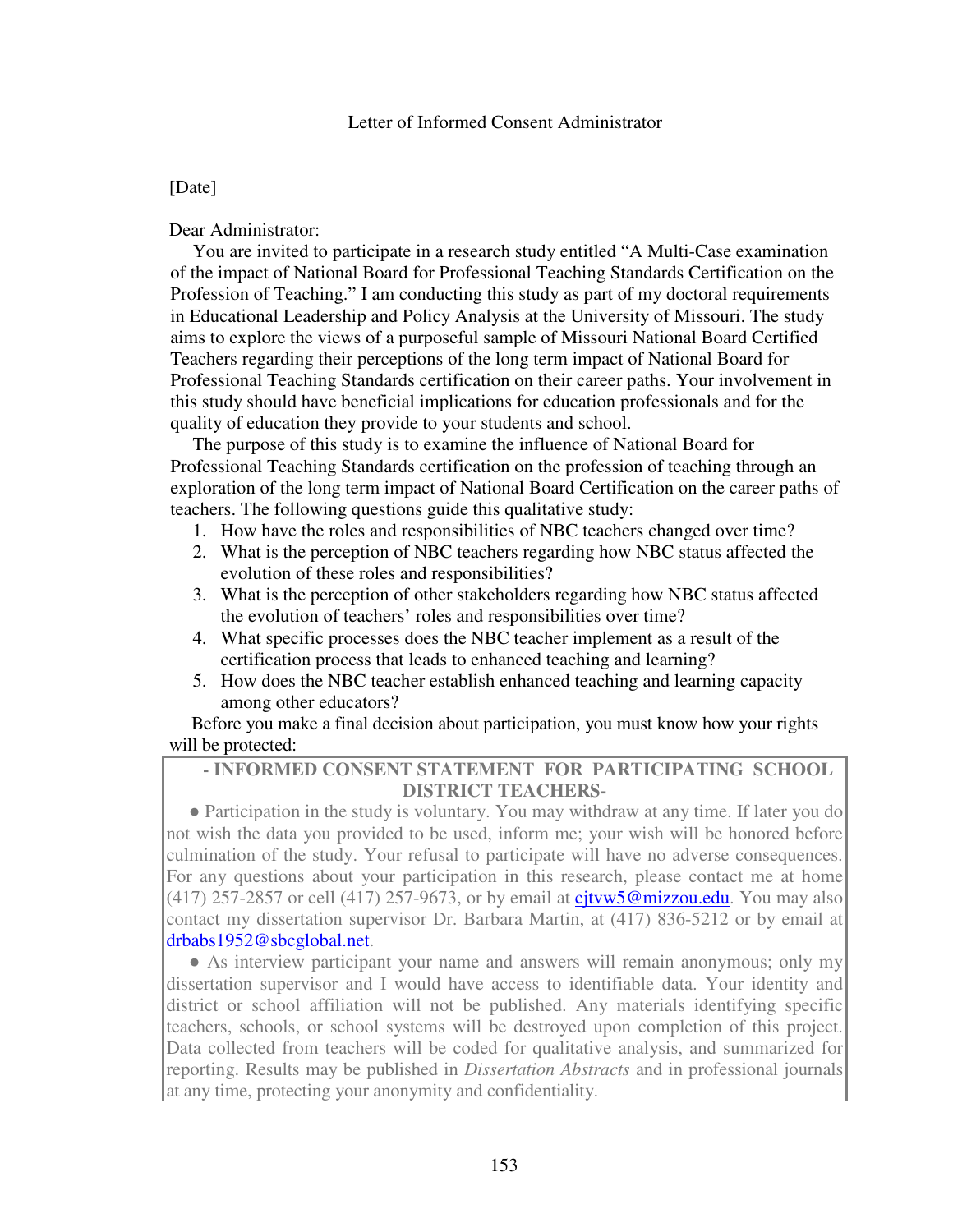• Your control as to which interview items you choose to answer insures that there will be no identifiable risk for you greater than that encountered in your everyday life. The University of Missouri does not compensate human subjects if injury or discomfort results from the research. Nonetheless, the university holds medical, professional, and general liability insurance coverage, and provides its own medical attention and facilities in the unlikely event that participants suffer as a direct result of negligence or fault from faculty or staff associated with this research. In such eventuality, the Risk Management Officer should be contacted immediately at (573) 882-3735 to obtain a review of the matter and receive further information. Ethical guidelines about Protection of Human Subjects set forth in the Code of Federal Regulations "45 CFR 46" will be upheld. This statement is not to be construed as an admission of liability.

● This research has been preauthorized by the Institutional Review Board of the University of Missouri-Columbia. If you have further questions regarding research participants' rights, please contact the Campus Institutional Review Board at (573) 882- 9585, or visit http://ohrp.osophs.dhhs.gov/humansubjects/guidance/45cfr46.htm.

If you elect to participate and make your professional opinion count as part of this study, please review the "Informed Consent Form" at your earliest convenience and return it to me, signed and dated. The interview will take approximately one half hour to complete. A self-addressed stamped envelope has been provided, unless this letter was faxed. A second copy of the "informed Consent and Permission Form" has been provided for you to retain. Please mail or fax your signed Consent Form to me at 417-256-3738. Your participation is very valuable. Thank you very much.

Educationally yours,

Cynthia Thompson, NBCT Doctoral Candidate University of Missouri-Columbia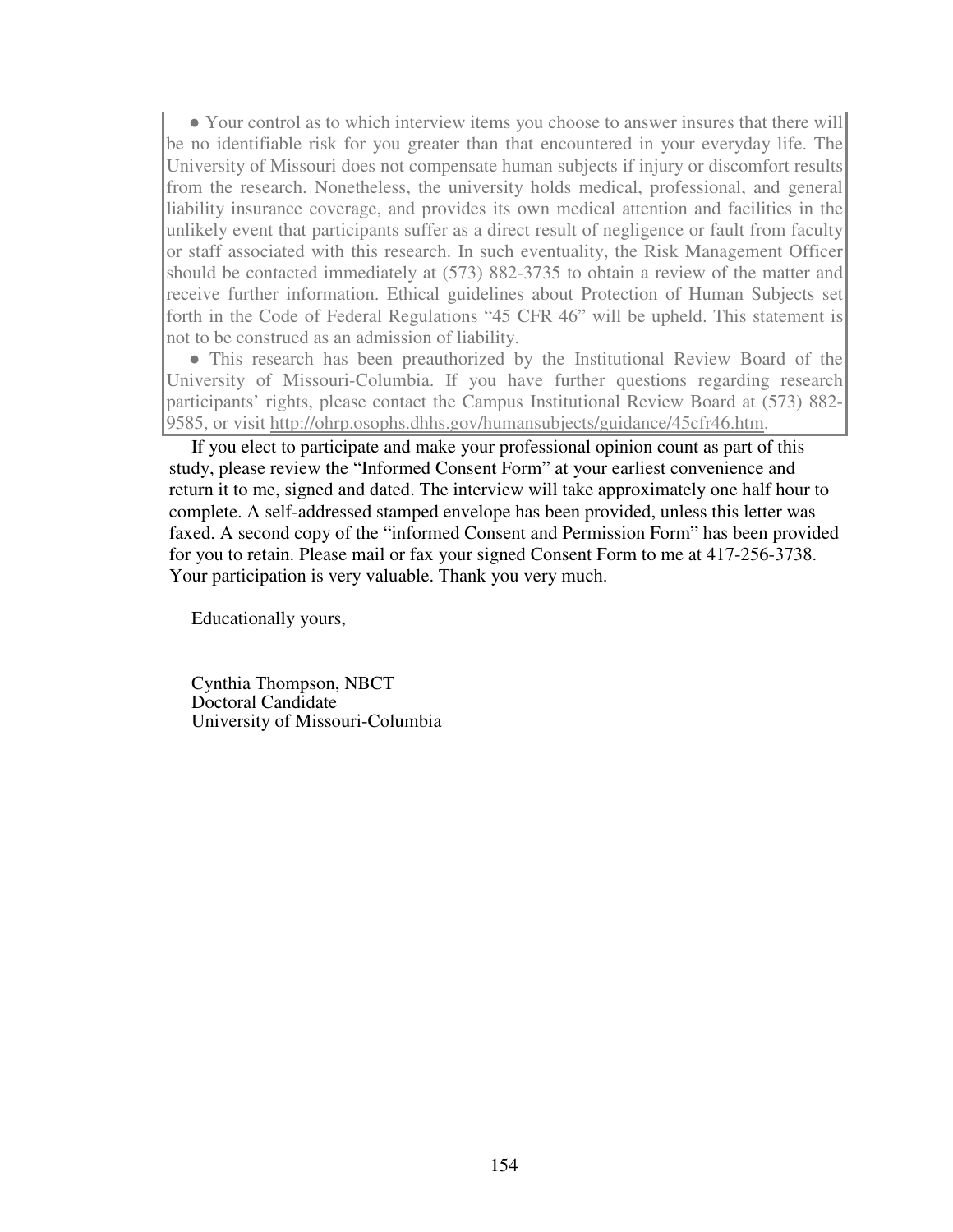#### **INFORMED CONSENT FROM INTERVIEW PARTICIPANT**

I, \_\_\_\_\_\_\_\_\_\_\_\_\_\_\_\_\_\_\_\_\_\_\_\_\_\_\_\_\_\_\_\_\_\_\_\_\_\_\_\_\_\_\_\_\_, agree to participate in the study "A Multi-Case examination of the impact of National Board for Professional Teaching Standards Certification on the Profession of Teaching," conducted by Cynthia Thompson, doctoral candidate at the University of Missouri-Columbia. I understand the following:

• My participation is voluntary, and may be withdrawn at any point before culmination of the study.

• My responses will be used for dissertation research and for potential future journal publications.

• My identity and affiliation will be kept anonymous and confidential in all phases of the research.

• The interview will take approximately one half hour to complete

I have read the statement above, which answered my questions to my satisfaction.

| $\mathbf{C}$ : $\mathbf{C}$ : $\mathbf{A}$<br>mea<br>$\sim$<br>~~ |  |  |
|-------------------------------------------------------------------|--|--|
|                                                                   |  |  |

Date:

Title:

School District: \_\_\_\_\_\_\_\_\_\_\_\_\_\_\_\_\_\_\_\_\_\_\_\_\_\_\_\_\_\_\_\_\_\_\_\_\_\_\_\_\_\_\_\_\_\_\_\_\_\_\_\_\_\_\_

**Please return to Cynthia Thompson, P.O. BOX 896, West Plains, MO 65775. Home Phone: (417) 257-2857; Cell Phone 417-257-9673. FAX: (417) 256-3738. Email: cjtvw5@mizzou.edu**

Letter of Informed Consent Teacher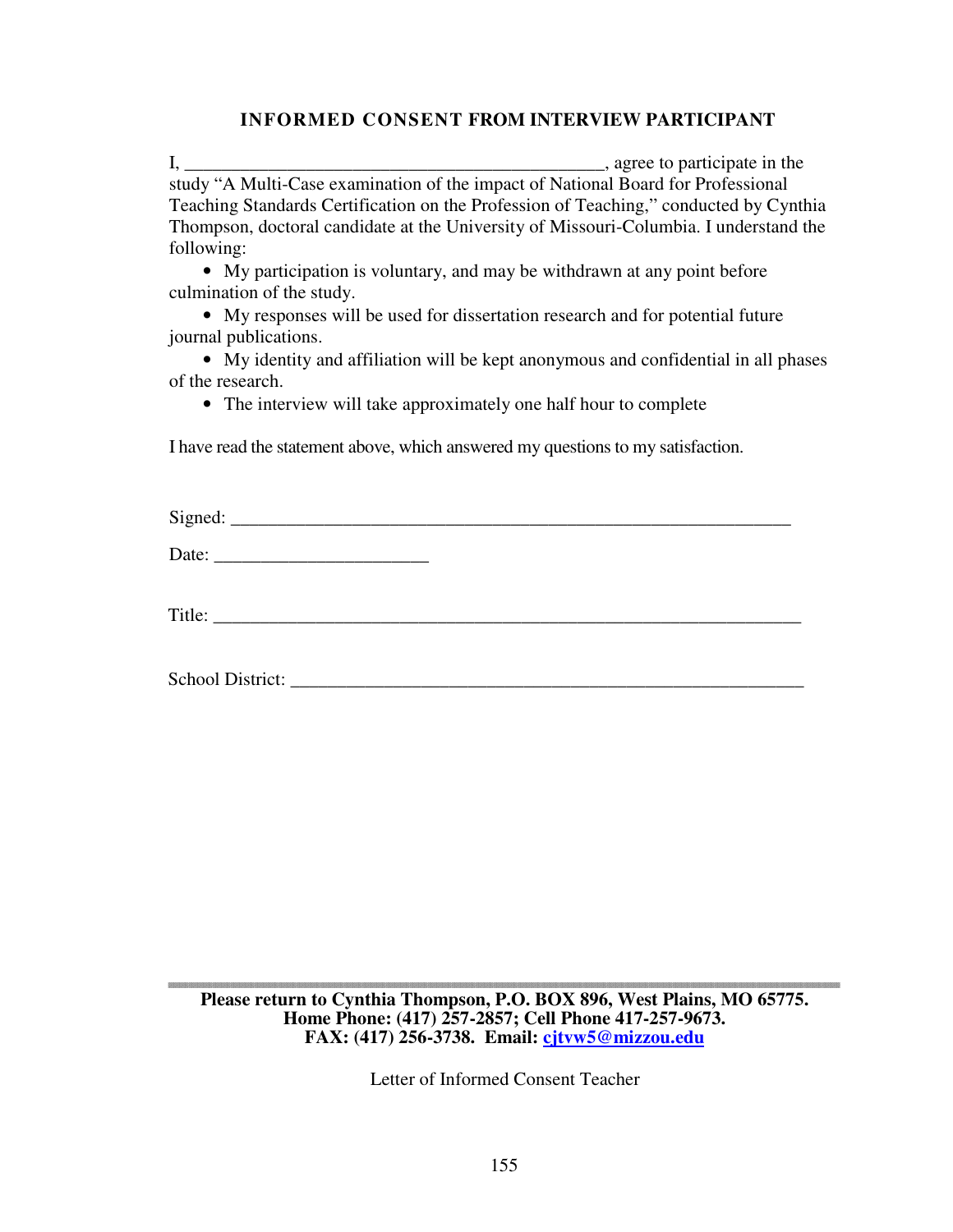#### [Date]

Dear Teacher:

You are invited to participate in a research study entitled "A Multi-Case examination of the impact of National Board for Professional Teaching Standards Certification on the Profession of Teaching." I am conducting this study as part of my doctoral requirements in Educational Leadership and Policy Analysis at the University of Missouri. The study aims to explore the views of a purposeful sample of Missouri National Board Certified Teachers regarding their perceptions of the long term impact of National Board for Professional Teaching Standards certification on their career paths. Your involvement in this study should have beneficial implications for education professionals and for the quality of education they provide to your students and school.

The purpose of this study is to examine the influence of National Board for Professional Teaching Standards certification on the profession of teaching through an exploration of the long term impact of National Board Certification on the career paths of teachers. The following questions guide this qualitative study:

- 1. How have the roles and responsibilities of NBC teachers changed over time?
- 2. What is the perception of NBC teachers regarding how NBC status affected the evolution of these roles and responsibilities?
- 3. What is the perception of other stakeholders regarding how NBC status affected the evolution of teachers' roles and responsibilities over time?
- 4. What specific processes does the NBC teacher implement as a result of the certification process that leads to enhanced teaching and learning?
- 5. How does the NBC teacher establish enhanced teaching and learning capacity among other educators?

Before you make a final decision about participation, you must know how your rights will be protected:

#### **- INFORMED CONSENT STATEMENT FOR PARTICIPATING SCHOOL DISTRICT TEACHERS-**

• Participation in the study is voluntary. You may withdraw at any time. If later you do not wish the data you provided to be used, inform me; your wish will be honored before culmination of the study. Your refusal to participate will have no adverse consequences. For any questions about your participation in this research, please contact me at home (417) 257-2857 or cell (417) 257-9673, or by email at cjtvw5@mizzou.edu. You may also contact my dissertation supervisor Dr. Barbara Martin, at (417) 836-5212 or by email at drbabs1952@sbcglobal.net.

• As interview participant your name and answers will remain anonymous; only my dissertation supervisor and I would have access to identifiable data. Your identity and district or school affiliation will not be published. Any materials identifying specific teachers, schools, or school systems will be destroyed upon completion of this project. Data collected from teachers will be coded for qualitative analysis, and summarized for reporting. Results may be published in *Dissertation Abstracts* and in professional journals at any time, protecting your anonymity and confidentiality.

• Your control as to which interview items you choose to answer insures that there will be no identifiable risk for you greater than that encountered in your everyday life. The University of Missouri does not compensate human subjects if injury or discomfort results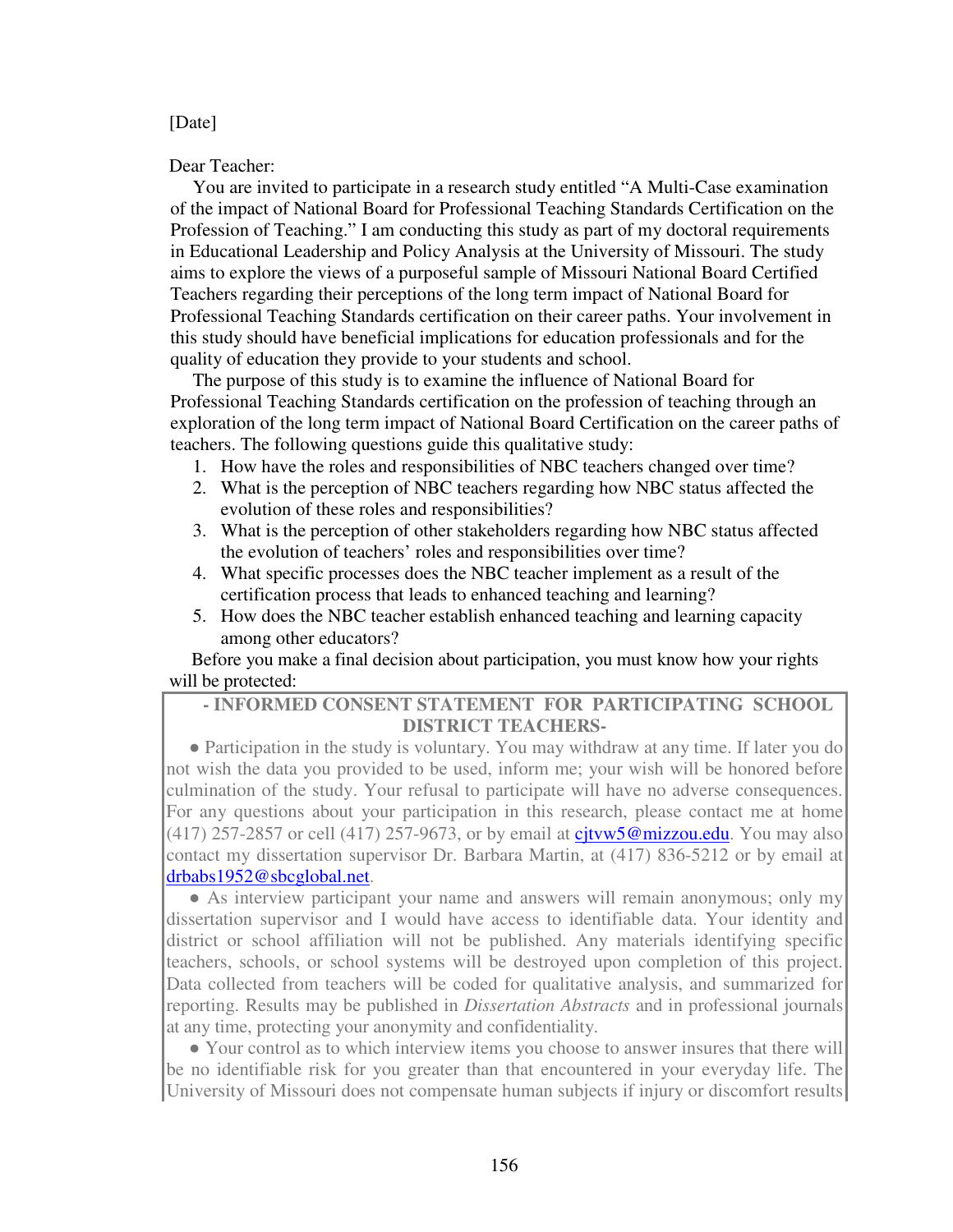from the research. Nonetheless, the university holds medical, professional, and general liability insurance coverage, and provides its own medical attention and facilities in the unlikely event that participants suffer as a direct result of negligence or fault from faculty or staff associated with this research. In such eventuality, the Risk Management Officer should be contacted immediately at (573) 882-3735 to obtain a review of the matter and receive further information. Ethical guidelines about Protection of Human Subjects set forth in the Code of Federal Regulations "45 CFR 46" will be upheld. This statement is not to be construed as an admission of liability.

• This research has been preauthorized by the Institutional Review Board of the University of Missouri-Columbia. If you have further questions regarding research participants' rights, please contact the Campus Institutional Review Board at (573) 882- 9585, or visit http://ohrp.osophs.dhhs.gov/humansubjects/guidance/45cfr46.htm.

If you elect to participate and make your professional opinion count as part of this study, please review the "Informed Consent Form" at your earliest convenience and return it to me, signed and dated. Keep this letter for future reference, if you wish. The interview will take approximately one hour to complete. A self-addressed stamped envelope has been provided or you may fax your signed Consent Form to me at 417-256- 3738. Your participation is very valuable. Thank you very much.

Educationally yours,

Cynthia Thompson, NBCT Doctoral Candidate University of Missouri-Columbia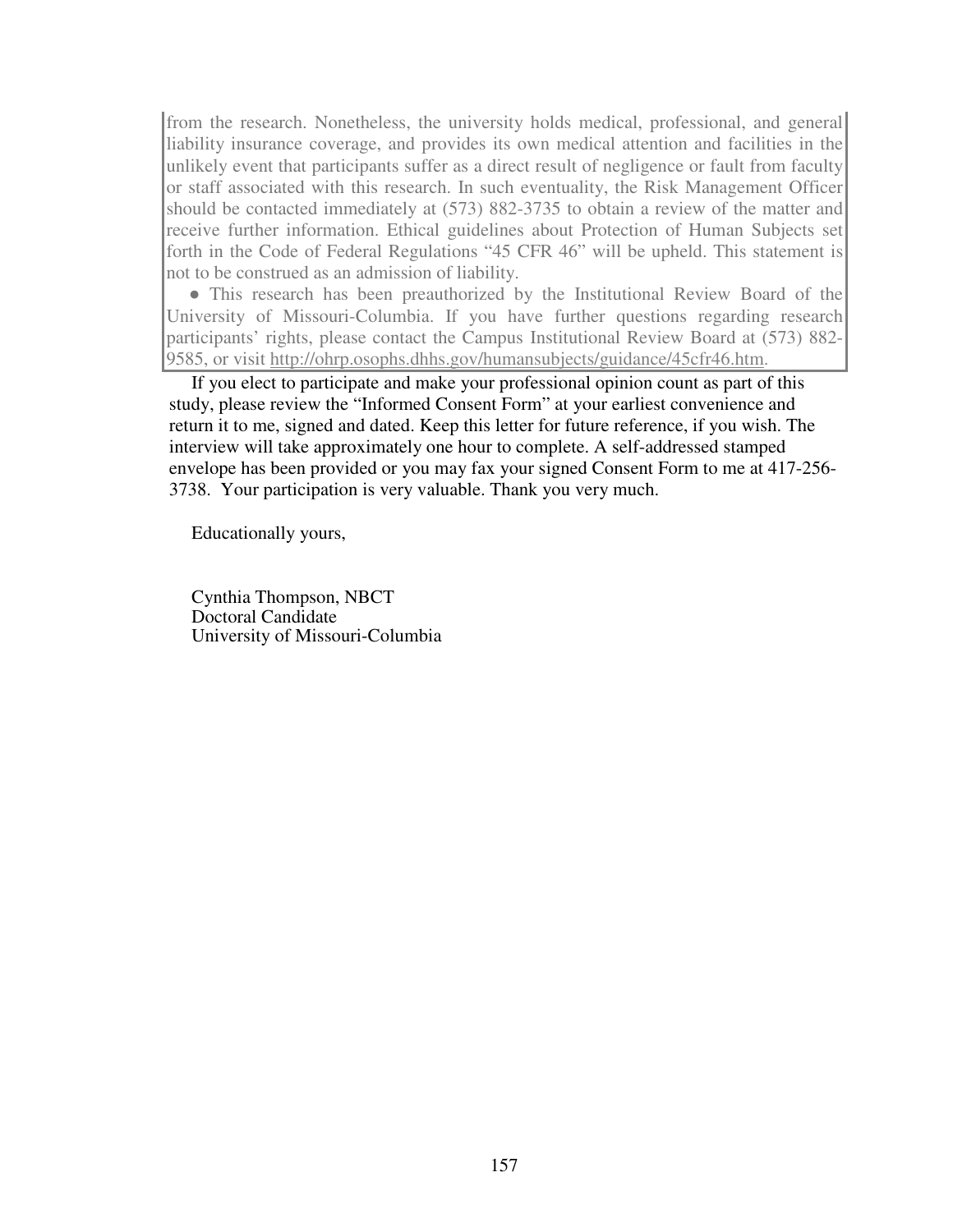#### **INFORMED CONSENT FROM INTERVIEW PARTICIPANT**

I, \_\_\_\_\_\_\_\_\_\_\_\_\_\_\_\_\_\_\_\_\_\_\_\_\_\_\_\_\_\_\_\_\_\_\_\_\_\_\_\_\_\_\_\_\_, agree to participate in the study "A Multi-Case examination of the impact of National Board for Professional Teaching Standards Certification on the Profession of Teaching," conducted by Cynthia Thompson, doctoral candidate at the University of Missouri-Columbia. I understand the following:

• My participation is voluntary, and may be withdrawn at any point before culmination of the study.

• My responses will be used for dissertation research and for potential future journal publications.

• My identity and affiliation will be kept anonymous and confidential in all phases of the research.

• The interview will take approximately one half hour to complete I have read the statement above, which answered my questions to my satisfaction.

 $Sigma: \text{signed}:$ 

Date: \_\_\_\_\_\_\_\_\_\_\_\_\_\_\_\_\_\_\_\_\_\_\_\_

Title: \_\_\_\_\_\_\_\_\_\_\_\_\_\_\_\_\_\_\_\_\_\_\_\_\_\_\_\_\_\_\_\_\_\_\_\_\_\_\_\_\_\_\_\_\_\_\_\_\_\_\_\_\_\_

School District: \_\_\_\_\_\_\_\_\_\_\_\_\_\_\_\_\_\_\_\_\_\_\_\_\_\_\_\_\_\_\_\_\_\_\_\_\_\_\_\_\_\_\_\_\_\_

**Please return to Cynthia Thompson, P.O. BOX 896, West Plains, MO 65775. Home Phone: (417) 257-2857; Cell Phone 417-257-9673. FAX: (417) 256-3738. Email: cjtvw5@mizzou.edu**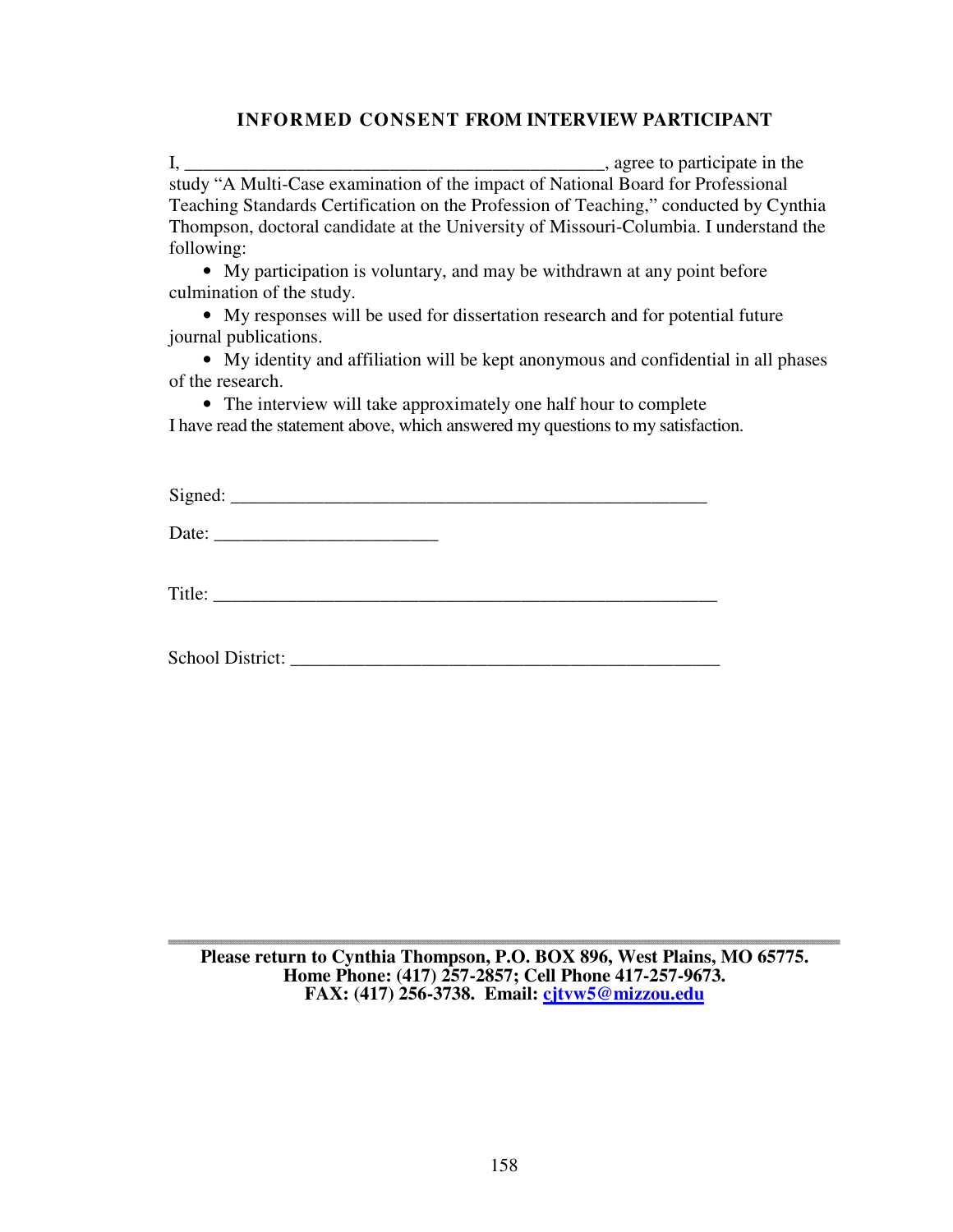## Appendix F

### *Forms*

- 1. Interview Protocol Form
- 2. On-Site Observation Form
- 3. Document Review Form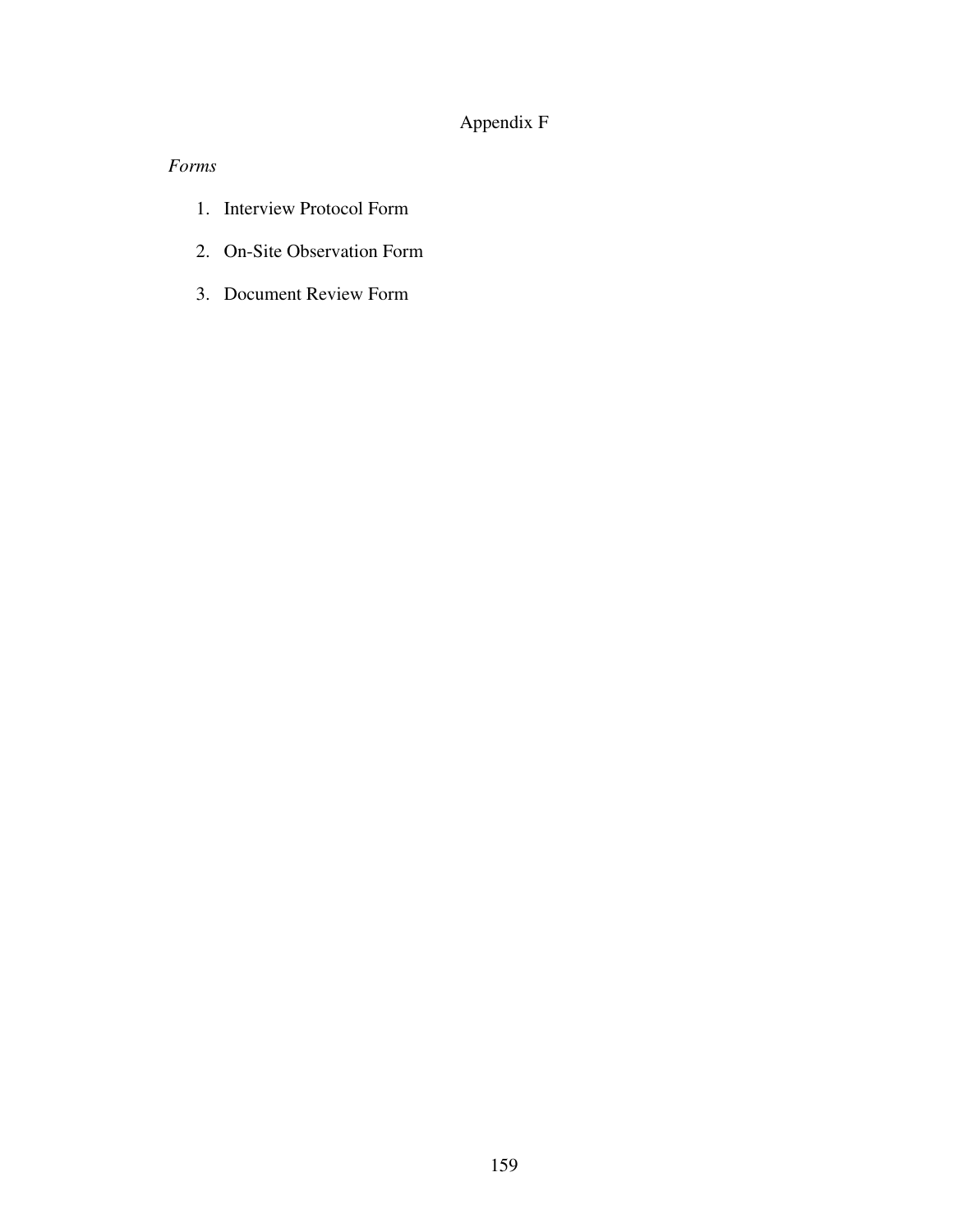**Interview Protocol Form** 

| Beginning Time      | Ending Time $\frac{1}{\sqrt{1-\frac{1}{2}}}\left\{ \frac{1}{2}, \frac{1}{2}, \frac{1}{2}, \frac{1}{2}, \frac{1}{2}, \frac{1}{2}, \frac{1}{2}, \frac{1}{2}, \frac{1}{2}, \frac{1}{2}, \frac{1}{2}, \frac{1}{2}, \frac{1}{2}, \frac{1}{2}, \frac{1}{2}, \frac{1}{2}, \frac{1}{2}, \frac{1}{2}, \frac{1}{2}, \frac{1}{2}, \frac{1}{2}, \frac{1}{2}, \frac{1}{2}, \frac{1}{2}, \frac{1}{2}, \frac{1}{2}, \frac{1}{2$ |
|---------------------|------------------------------------------------------------------------------------------------------------------------------------------------------------------------------------------------------------------------------------------------------------------------------------------------------------------------------------------------------------------------------------------------------------------|
|                     |                                                                                                                                                                                                                                                                                                                                                                                                                  |
| Location            |                                                                                                                                                                                                                                                                                                                                                                                                                  |
| <b>Field Notes:</b> |                                                                                                                                                                                                                                                                                                                                                                                                                  |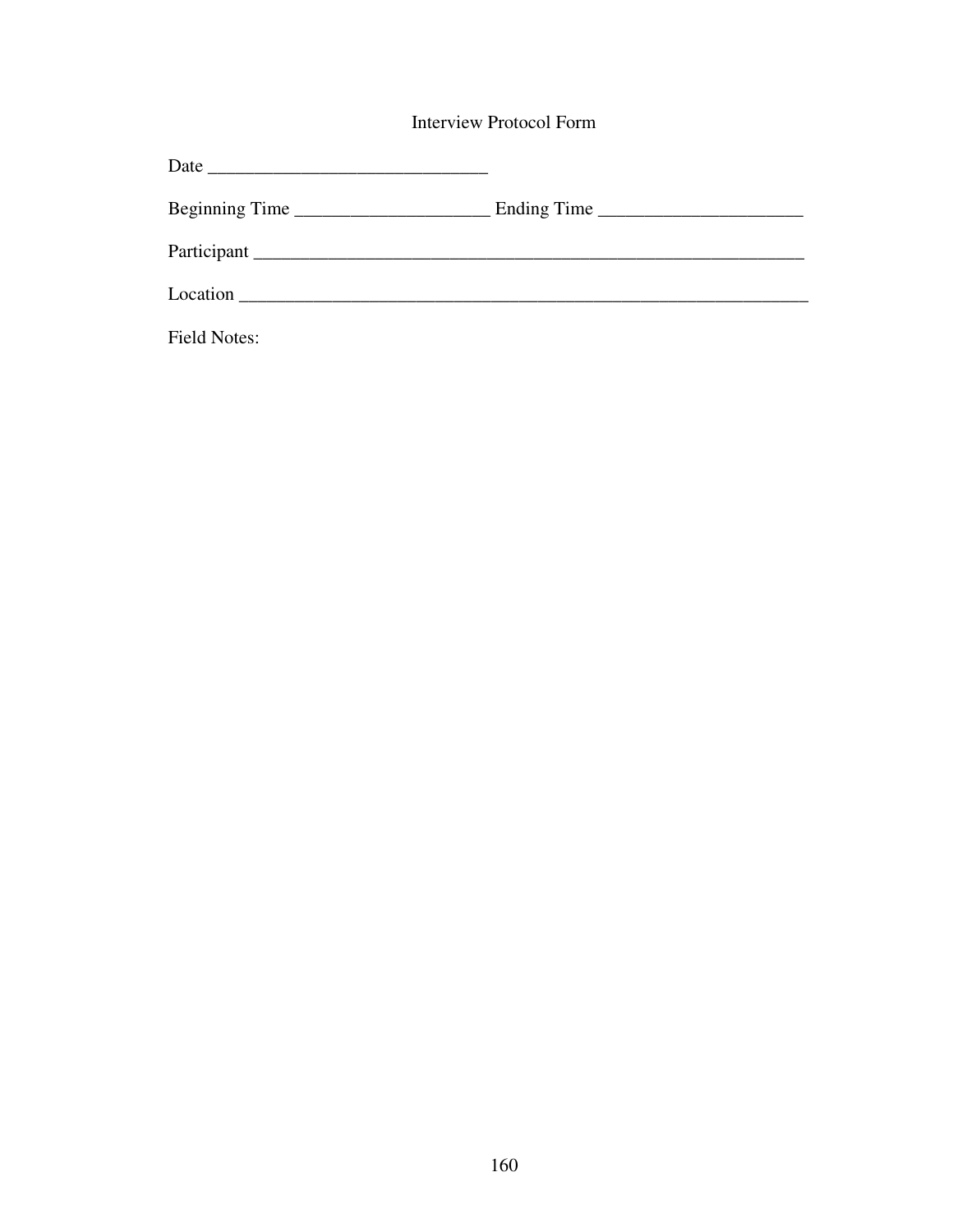**On-Site Observation Form** 

| Beginning Time |  |
|----------------|--|
|                |  |
| Participant    |  |
| Observations:  |  |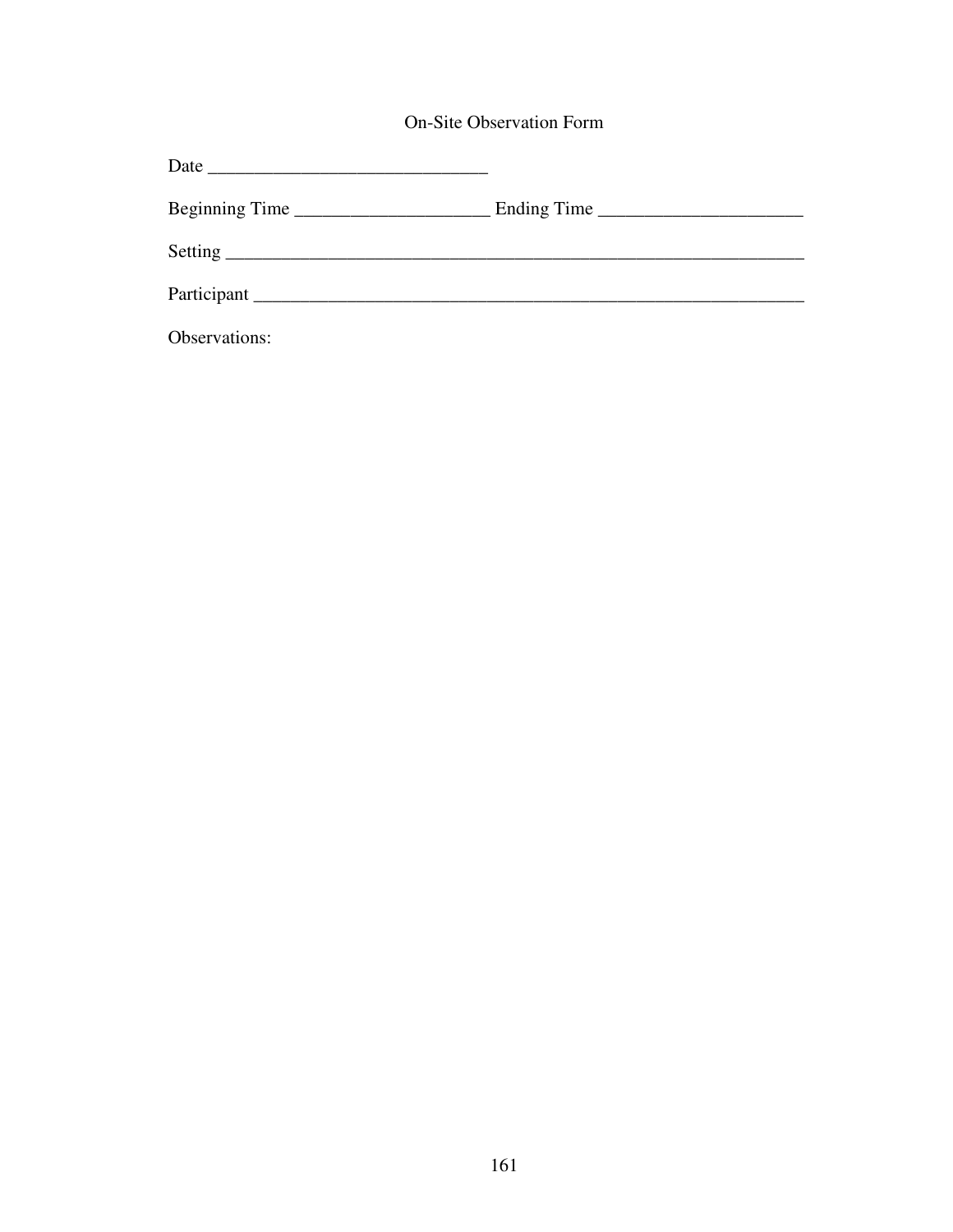### **Document Review Form**

| Document # $\frac{1}{2}$ $\frac{1}{2}$ $\frac{1}{2}$ $\frac{1}{2}$ $\frac{1}{2}$ $\frac{1}{2}$ $\frac{1}{2}$ $\frac{1}{2}$ $\frac{1}{2}$ $\frac{1}{2}$ $\frac{1}{2}$ $\frac{1}{2}$ $\frac{1}{2}$ $\frac{1}{2}$ $\frac{1}{2}$ $\frac{1}{2}$ $\frac{1}{2}$ $\frac{1}{2}$ $\frac{1}{2}$ $\frac{1}{2}$ $\frac{1}{2}$ |
|------------------------------------------------------------------------------------------------------------------------------------------------------------------------------------------------------------------------------------------------------------------------------------------------------------------|
| Date Procured                                                                                                                                                                                                                                                                                                    |
| Document Received From North States and Security and Security and Security and Security and Security and Security and Security and Security and Security and Security and Security and Security and Security and Security and                                                                                    |

Notes: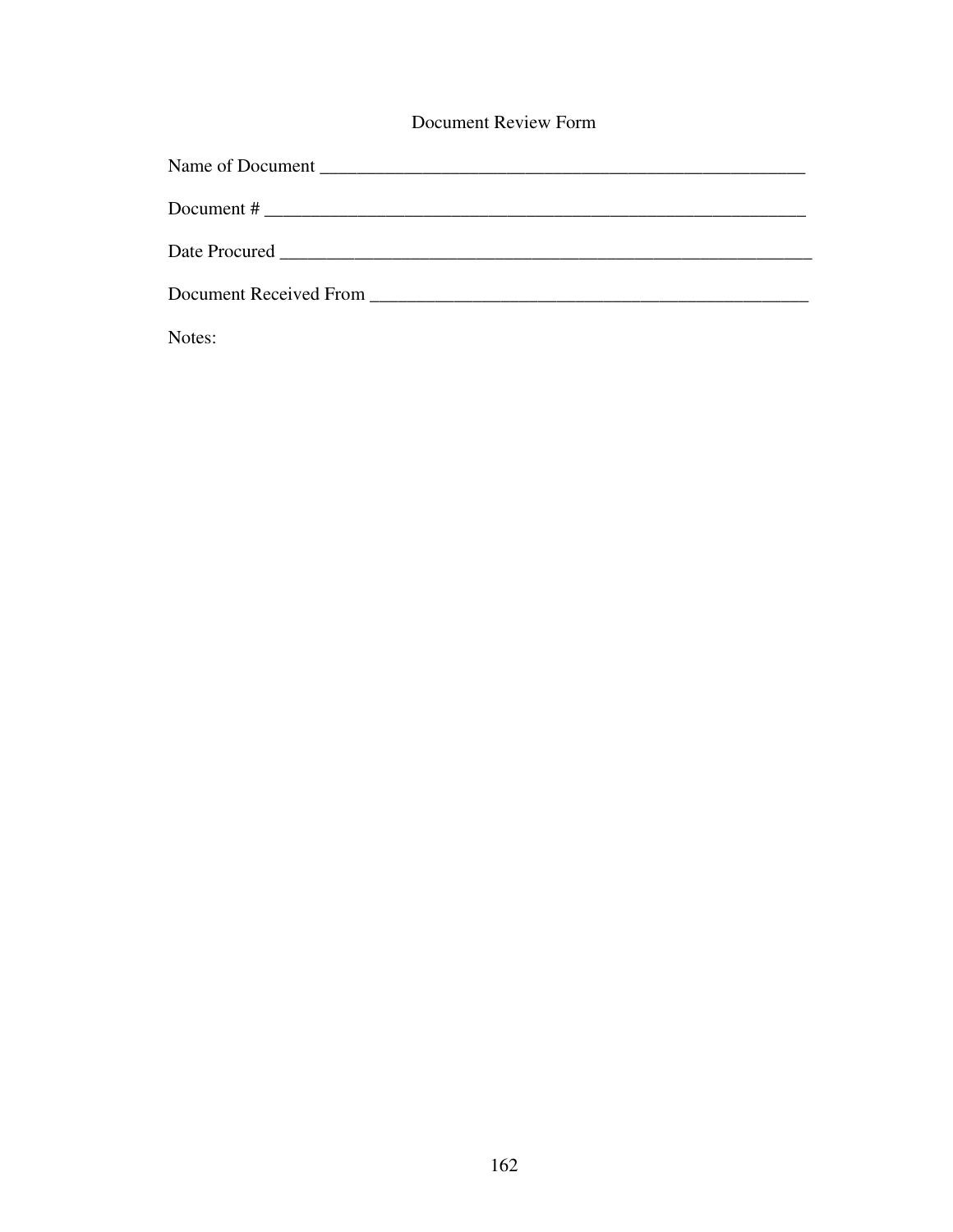Appendix G

*Data Codes*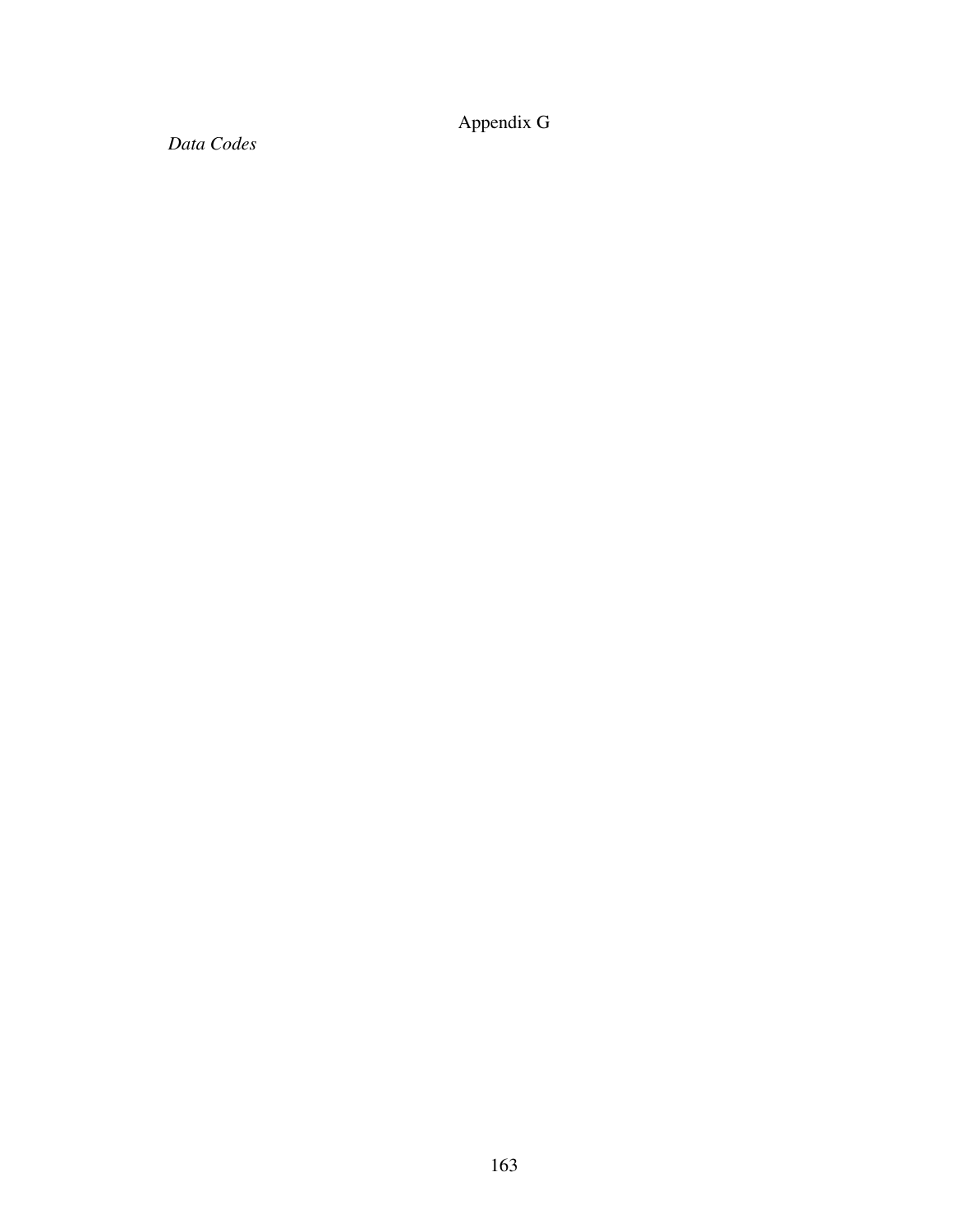### Data Codes

| A              | Administrator                                        |
|----------------|------------------------------------------------------|
| $\mathcal{C}$  | Colleague                                            |
| D              | Document                                             |
| $\mathbf{I}$   | Interview                                            |
| T <sub>1</sub> | National Board Certified Teacher 1                   |
| T <sub>2</sub> | National Board Certified Teacher 2                   |
| T <sub>3</sub> | National Board Certified Teacher 3                   |
| T <sub>4</sub> | National Board Certified Teacher 4                   |
| $AI-5-42$      | Underlined section indicates the page number of data |
| $AI-5-42$      | Underlined section indicates the line number of data |